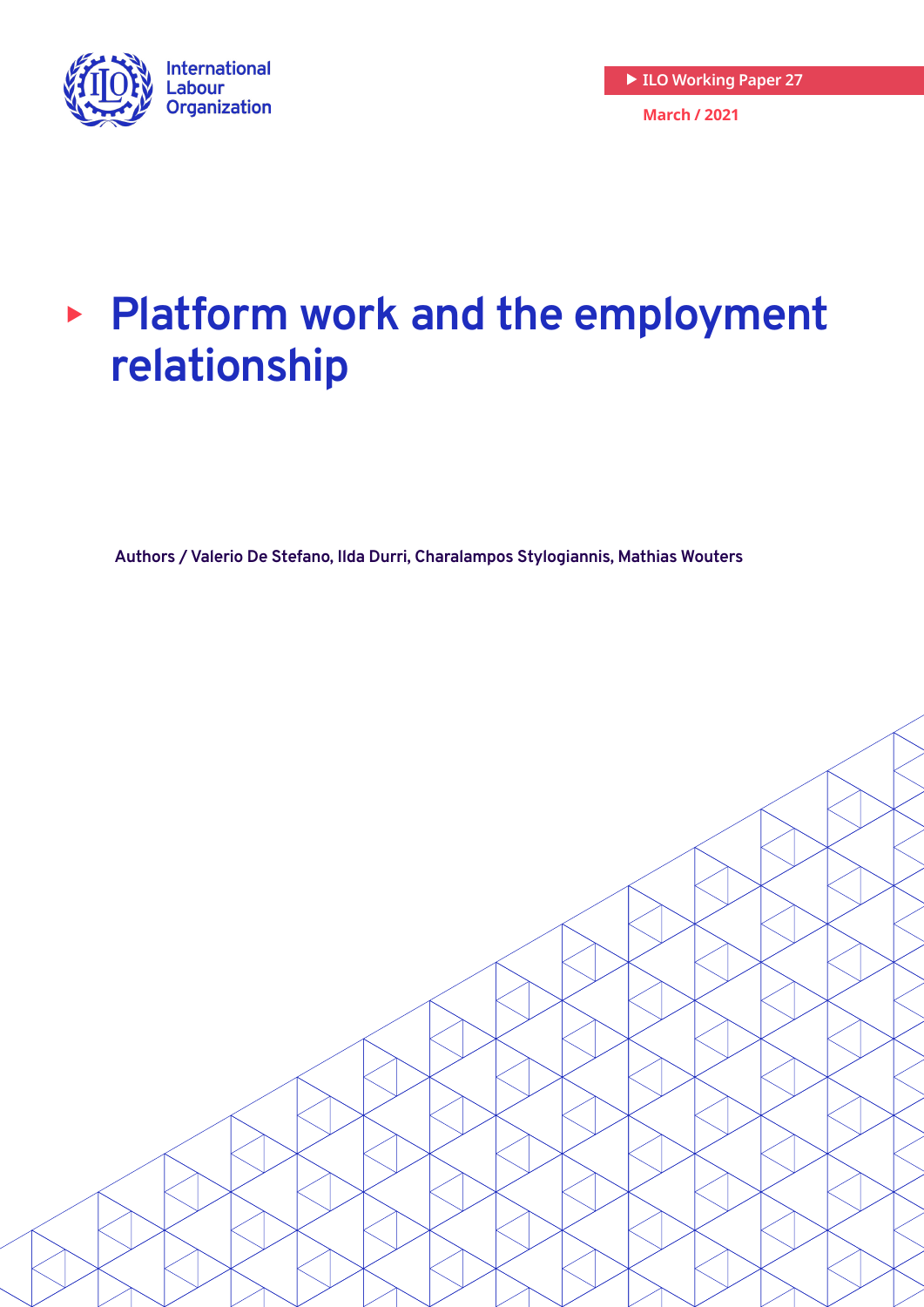Copyright © International Labour Organization 2021



This is an open access work distributed under the Creative Commons Attribution 3.0 IGO License ([http://](http://creativecommons.org/licenses/by/3.0/igo) [creativecommons.org/licenses/by/3.0/igo\)](http://creativecommons.org/licenses/by/3.0/igo). Users can reuse, share, adapt and build upon the original work, even for commercial purposes, as detailed in the License. The ILO must be clearly credited as the owner of the original work. The use of the emblem of the ILO is not permitted in connection with users' work.

**Translations** – In case of a translation of this work, the following disclaimer must be added along with the attribution: *This translation was not created by the International Labour Office (ILO) and should not be considered an official ILO translation. The ILO is not responsible for the content or accuracy of this translation.*

**Adaptations** – In case of an adaptation of this work, the following disclaimer must be added along with the attribution: *This is an adaptation of an original work by the International Labour Office (ILO). Responsibility for the views and opinions expressed in the adaptation rests solely with the author or authors of the adaptation and are not endorsed by the ILO.*

All queries on rights and licensing should be addressed to ILO Publications (Rights and Licensing), CH-1211 Geneva 22, Switzerland, or by email to [rights@ilo.org.](mailto:rights@ilo.org)

ISBN: 978-92-2-034420-0 (print) ISBN: 978-92-2-034421-7 (web-pdf) ISBN: 978-92-2-034422-4 (epub) ISBN: 978-92-2-034423-1 (mobi) ISSN: 2708-3446

The designations employed in ILO publications, which are in conformity with United Nations practice, and the presentation of material therein do not imply the expression of any opinion whatsoever on the part of the International Labour Office concerning the legal status of any country, area or territory or of its authorities, or concerning the delimitation of its frontiers.

The responsibility for opinions expressed in signed articles, studies and other contributions rests solely with their authors, and publication does not constitute an endorsement by the International Labour Office of the opinions expressed in them.

Reference to names of firms and commercial products and processes does not imply their endorsement by the International Labour Office, and any failure to mention a particular firm, commercial product or process is not a sign of disapproval.

ILO Working Papers summarize the results of ILO research in progress, and seek to stimulate discussion of a range of issues related to the world of work. Comments on this ILO Working Paper are welcome and can be sent to [inwork@ilo.org.](mailto:inwork@ilo.org)

Authorization for publication: Philippe Marcadent, Chief INWORK

ILO Working Papers can be found at: <www.ilo.org/global/publications/working-papers>

#### **Suggested citation:**

De Stefano, V., Durri, I., Stylogiannis, C., Wouters, M. 2021. *Platform work and the employment relationship*, ILO Working Paper 27 (Geneva, ILO).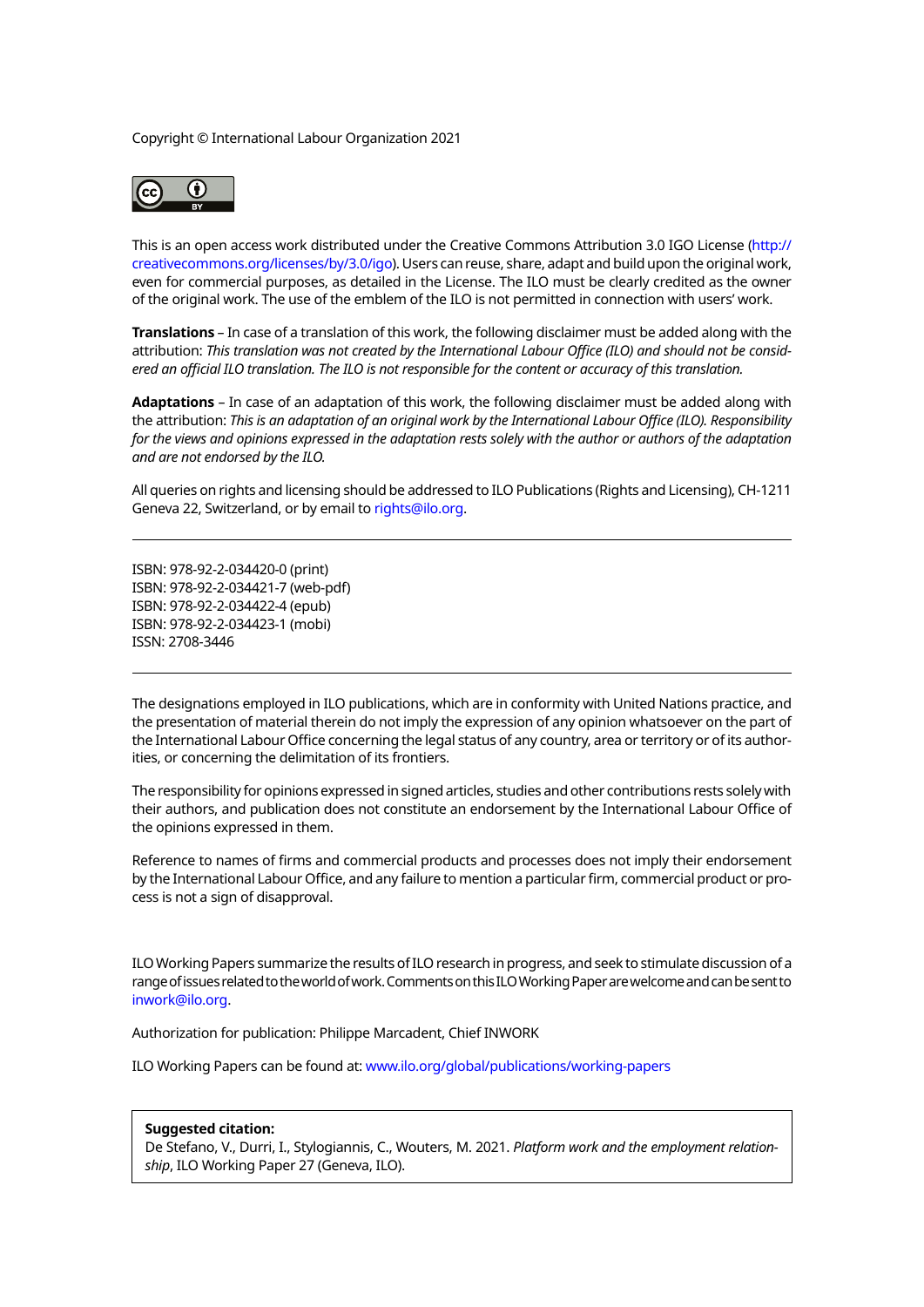# <span id="page-2-0"></span>**Abstract**

This working paper analyses national and supranational case law and legislation about the employment status of platform workers. It does so by referring to the ILO Employment Relationship Recommendation, 2006 (No. 198). It finds that this Recommendation provides for a valuable compass to navigate the issues that emerge from the analysis of the existing case law and legislation about platform work.

# **About the authors**

**Valerio De Stefano** is the BOFZAP Research Professor of Labour Law at KU Leuven University, Belgium, where he conducts research on technology and fundamental labour rights also based on various research grants he leads as principal investigator. He obtained his PhD (2007-2011) at Bocconi University, Milan, where he also received a postdoctoral fellowship for four years (2011- 2014). He was a post-doctoral member at Clare Hall College at the University of Cambridge (2013) and a visiting academic at University College London (2012) and, until 2014, he practised law in an international law firm in Milan. From 2014 to 2017, he worked as an officer of the International Labour Office (ILO) in Geneva. He is the co-editor of the Dispatches Session of the Comparative Labour Law and Policy Journal, and an Editorial Adviser of the International Labour Review. He regularly acts as a consultant for various international organizations and national authorities.

**Ilda Durri** is a PhD researcher at the KU Leuven University in Belgium. She has completed a master in European and International Labour Labour (LL.M) from the University of Amsterdam and a master in Civil Law (Msc) from the University of Tirana. Prior to starting her PhD, Ilda worked as a project manager and legal assistant in an international, Brussels-based non-profit organization; she also was blue book trainee at the Directorate General for Employment, Social Affairs and Inclusion of the European Commission and assistant professor and researcher at the Faculty of Law in Tirana.

**Charalampos Stylogiannis** is a PhD researcher at the KU Leuven University in Belgium. He obtained his B.Sc. at the Kapodistrian University of Athens in the field of Political Science and Public Administration. He also obtained an LL.B at the University of Sussex and his LL.M at the University College London (UCL), in the United Kingdom. He worked as an intern in the Office of the High Commissioner for Human Rights (OHCHR), Human Rights and Social Issues Section and in the International Labour Organization (ILO), Labour Law and Reform Unit, in Geneva. He has worked as an external consultant for the ILO, as well as other organizations.

**Mathias Wouters** is a PhD researcher at the KU Leuven University in Belgium. He obtained his Bachelor and Master of Laws at KU Leuven. He worked as an intern in the International Labour Organization (ILO), Inclusive Labour Markets, Labour Relations and Working Conditions Branch, in Geneva during the initial stages of his PhD.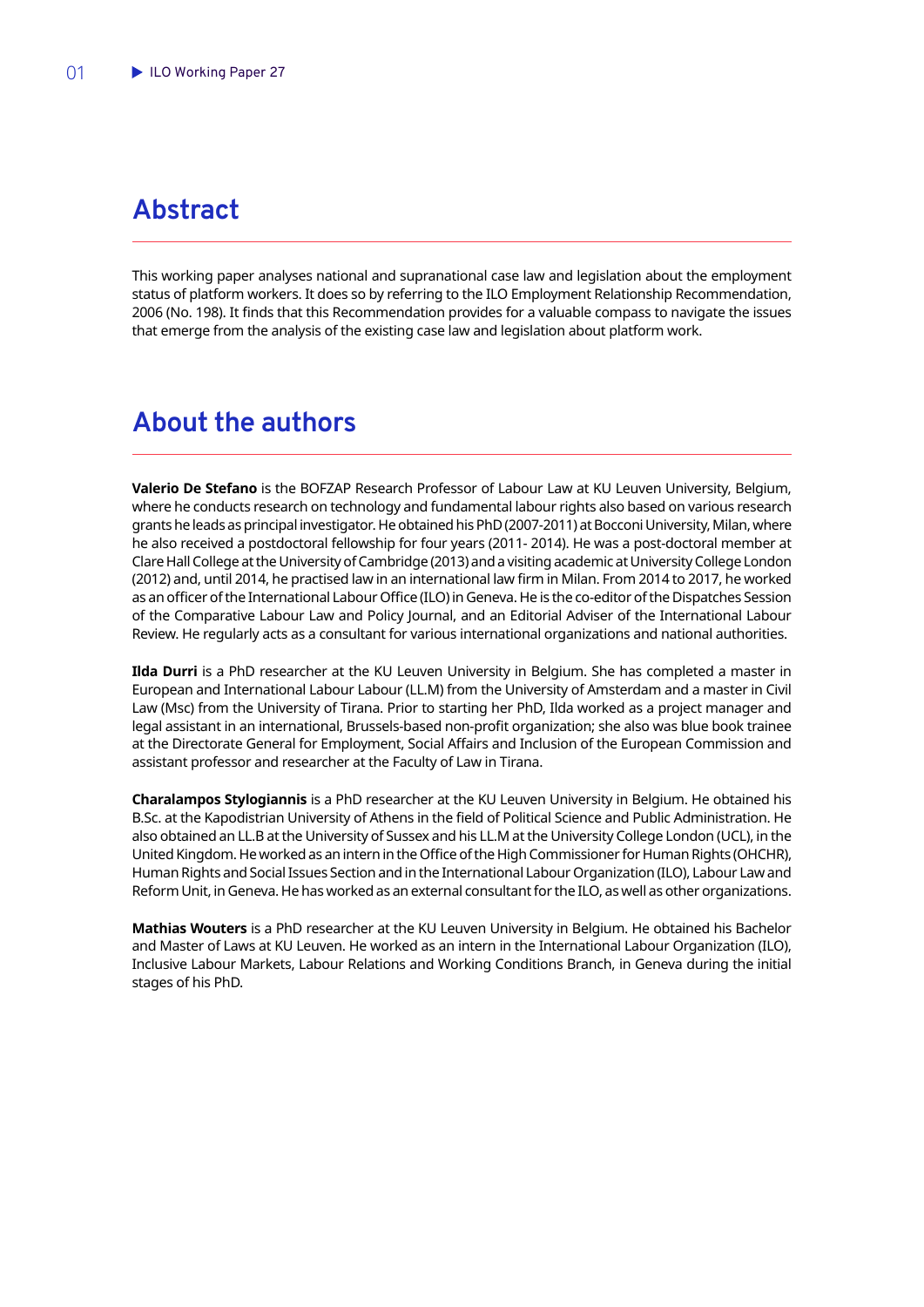# **Table of contents**

|             | <b>Abstract</b>                                                                 | 01                |
|-------------|---------------------------------------------------------------------------------|-------------------|
|             | <b>About the authors</b>                                                        | 01                |
|             | <b>Introduction</b>                                                             | 03                |
| $\mathbf 1$ | The Employment Relationship Recommendation, 2006 (No. 198)                      | 05                |
|             | <b>1.1. Contract labour</b>                                                     | 05                |
|             | 1.2. Recommendation No. 198                                                     | 06                |
|             | $\triangleright$ 2 Terms and conditions of platforms                            | 12                |
|             | 2.1. Self-employed workers' provisions                                          | $12 \overline{ }$ |
|             | 2.2. "Employees' provisions"                                                    | 15                |
|             | $\triangleright$ 3 Relevant legislation for platform work                       | 18                |
|             | 3.1. Introduction to legislative measures on platform work                      | 18                |
|             | 3.2. Platform-specific regulatory measures                                      | 18                |
|             | 3.3. Legislation on the employment relationship                                 | 23                |
|             | $\triangleright$ 4 Case law on the classification of platform work arrangements | 30                |
|             | 4.1. Principle of primacy of facts                                              | 31                |
|             | 4.2. Flexibility of work schedules                                              | 31                |
|             | 4.3. Control through technology                                                 | 34                |
|             | 4.4. Equipment and other inputs                                                 | 38                |
|             | <b>4.5. Substitution clauses</b>                                                | 39                |
|             | <b>Conclusion</b>                                                               | 41                |
|             | <b>References</b>                                                               | 43                |
|             | <b>Acknowledgements</b>                                                         | 58                |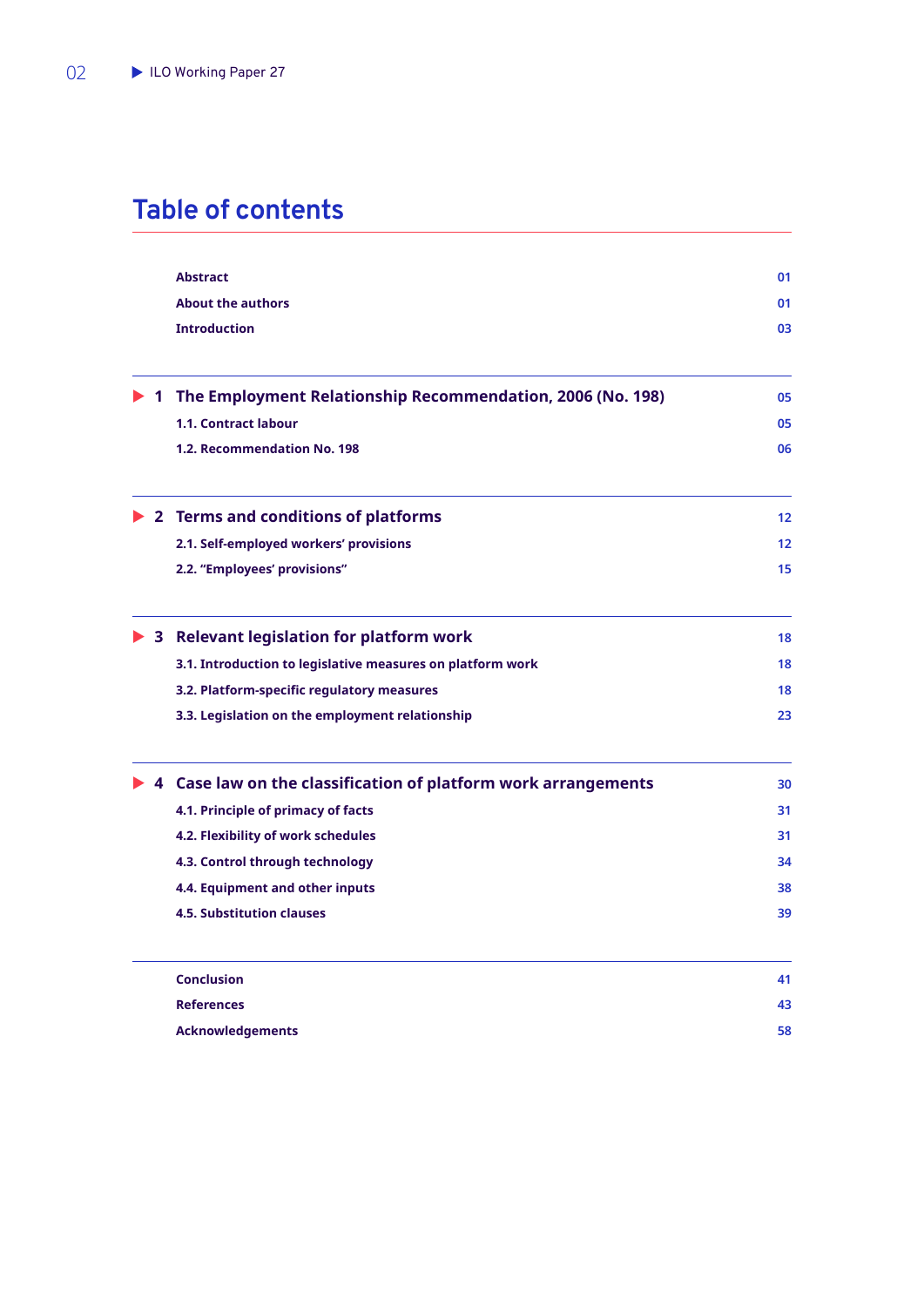# <span id="page-4-0"></span>**Introduction**

The recent report of the Global Commission on the Future of Work points out the potential of platform work "to expand in the future" (Global Commission, 2019, p. 44). The demand for greater flexibility and a better work-life balance constitute some of the drivers for the growth of platform work (European Commission, 2017, pp. 64-65; OECD, 2019, p. 15). Such expansion also brings about job opportunities, allowing workers to access "new income generation opportunities" (S.P. Choudary, 2018, pp. 6-7). For instance, workers who can only work from home because of health problems are sometimes given a chance to access the labour market (J. Berg et al., 2018, p. 40). Platform-mediated work can be also beneficial for society at large. For example, consumers benefit from some services that used to be inaccessible (J. Prassl, 2018, 25). At the same time, certain aspects of platform work can be problematic. Non-compliance with labour standards and lower (para)fiscal duties provide platforms with an advantage over their competitors (V. De Stefano and A. Aloisi, 2018, p. 5). Furthermore, the demand for platforms' services has to do, for instance, with their ability to reduce costs for user-enterprises (ILO Committee of Experts, 2020, p. 137). Features like this and the global reach of online platforms can lead to intense competition between workers, often associated with low wages. Moreover, these kinds of work arrangements may be prone to inferior working conditions and sustain economic insecurity (J. Drahokoupil and B. Fabo, 2018).

Various labels have been used to describe the subject matter of this contribution; to mention only a few of them: "gig economy", "collaborative economy", "sharing economy", "on-demand economy", "crowd employment". Not only "*the list of labels grows day by day,* [but also] *the number of businesses and people involved in this sector*" (V. De Stefano and A. Aloisi, 2018, p. 6). In this paper, "platform work" is the umbrella term used to refer to this heterogeneity of platforms and their interaction with the world of work. Despite the lack of unified concepts, multiple international and European institutions, scholars, and platforms have attempted to describe the phenomenon.

For instance, at the European level, **Eurofound** defines crowd employment as "*an employment form that uses an online platform to enable organisations or individuals to access an indefinite and unknown group of other organisations or individuals to solve specific problems or to provide specific services or products in exchange for payment*" (Eurofound, 2015, p. 107). In a more recent publication, platform work itself has been succinctly described as "*the matching of the supply of and demand for paid labour through an online platform*" (Eurofound, 2018, p. 3). Eurofound's definitions have also been used by the European Commission, for instance, in the analytical document issued in advance of the new Directive on transparent and predictable working conditions. This document states that crowd employment presents a situation in which "*an online platform matches employers and workers, often with larger tasks being split up and divided among a 'virtual cloud' of workers*" (European Commission, 2017, p. 19).

At the international level, research conducted **within the ILO** has used the concept of 'digital labour platforms',1 which "*include both web-based platforms, where work is outsourced through an open call to a geographically dispersed crowd ("crowdwork"), and location-based applications (apps) which allocate work to individuals in a specific geographical area*" (J. Berg et al., 2018, p. xv). The **OECD**, in turn, defines platform work, covering both crowdwork and location-based work, as **"***transactions mediated by an app (i.e. a specific purpose software program, often designed for use on a mobile device) or a website, which matches customers and clients, by means of an algorithm, with workers who provide services in return for money*" (OECD, 2019, p. 14).

According to the ILO-based research mentioned above, crowdwork platforms "outsource" work to a dispersed crowd, while location-based apps, such as Taskrabbit, Uber and Deliveroo, "*allocate work to individuals in a specific geographical area*" (J. Berg et al., 2018, p. xv). Certain institutions and scholars further develop this

<sup>1</sup> See, now also, ILO. *World Employment and Social Outlook (WESO) 2021: The role of digital labour platforms in transforming the world of work* (Geneva, ILO, 2021).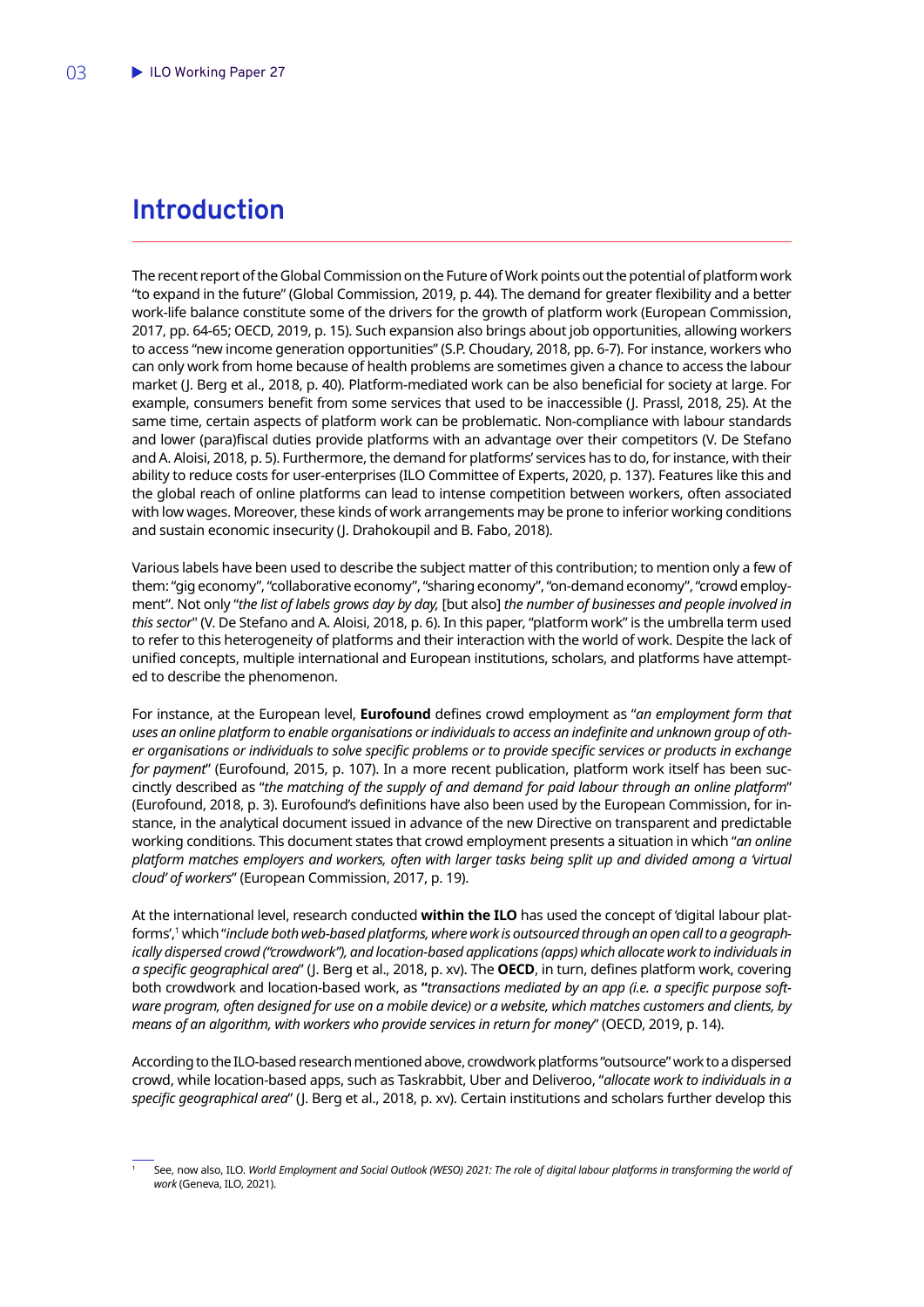differentiation. In particular, V. De Stefano and A. Aloisi elaborate on why it can be useful to make such differentiation, as certain aspects of these workers' jobs vary, thus possibly warranting a distinct regulatory approach (A. Aloisi, 2016, pp. 660-664; V. De Stefano and A. Aloisi, 2018). In this respect, a distinction is made between services performed in the "online" world (e.g. micro tasks, data entry, completing surveys, tagging photos, business consulting and so forth) and those executed in the digitally-mediated but "offline" world (e.g. transport, delivery, housekeeping, beauty services) (A. Pesole et al., 2018, p. 4). While crowdworkers mostly complete "clerical" tasks and compete on a regional or global scale, location-based-workers are, instead, more involved in "manual" occupations and compete in a local environment. The latter must do so in compliance with the platform's minimum quality standards of services.

Both these forms of work are "*enabled by IT and make use of the internet to match demand and supply of work and services at an extremely high speed*" while using a just-in-time workforce that is usually compensated on a '*"pay-as-you-go" basis*' (V. De Stefano, 2016a , pp. 475-476). The similarities make it appropriate to deal with both categories in the same publication. However, it is worth noting that most legal systems have so far predominantly addressed local on-demand work. This will become particularly clear in section 3. Crowdwork will, therefore, not extensively feature in this research paper.<sup>2</sup>

As platform work spreads around the world, so has litigation brought from workers against platforms. A prominent part of this litigation concentrates on the nature of the relationship between platform workers and platforms, notably whether there is an employment relationship. This is because an employment status remains the essential gateway to employment, labour and social protection in most legal systems of the world (see ILO, 2016, p. 11; N. Countouris, 2019), despite a growing number of scholars having pointed out some limitations of the employment relationship in providing an adequate scope of protection in modern labour markets (M. Freedland and N. Countouris, 2011; G. Davidov, 2016; N. Countouris and V. De Stefano, 2019). The employment relationship's importance to this end has been recognised in the ILO Centenary Declaration on the Future of Work.

This makes comparative research on how platform work relates to the employment relationship in national legislation and case law extremely relevant. Given how this issue has occupied lawmakers and courts all over the world, it is also crucial to examine this through the lenses of international law and labour standards. The most prominent international legal instrument about employment status and its determination is the Employment Relationship Recommendation, 2006 (No. 198). This paper, thus, looks at the question of employment status in platform work through the lenses of Recommendation No. 198. It starts by providing, in the next Section, an overview of this instrument and of the discussions that led to its approval. Section 2, then, analyses the terms and conditions of service of various platforms that address platform workers' employment status. Section 3 examines legislation from various parts of the world that either concern explicitly the employment status or protection of platform workers, or can materially influence them even if the legislation is more general in scope. Section 4 examines the case law of national courts on platform workers' employment status by highlighting how some of the indicators and principles concerning the determination of the existence of an employment relationship present in Recommendation No. 198 still bear material relevance in courts' findings. The last section concludes.

<sup>2</sup> This does not mean that labour law is not relevant for crowdworkers. This is well illustrated by a 2016 settlement agreement between Crowdflower, a crowdwork platform, and some of its workers that had sued the platform to claim minimum wage protection as employees of the platform. A settlement amount was granted to these crowdworkers, which according to the court was "a fair and reasonable settlement" of the parties' dispute under the Fair Labor Standards Act. See United States District Court, N.D. California 26 January 2016, Case No. 12-cv-05524-JST, *Otey v. Crowdflower, Inc*. See also V. De Stefano, 2016a for further discussion on crowdwork under existing employment and labour standards.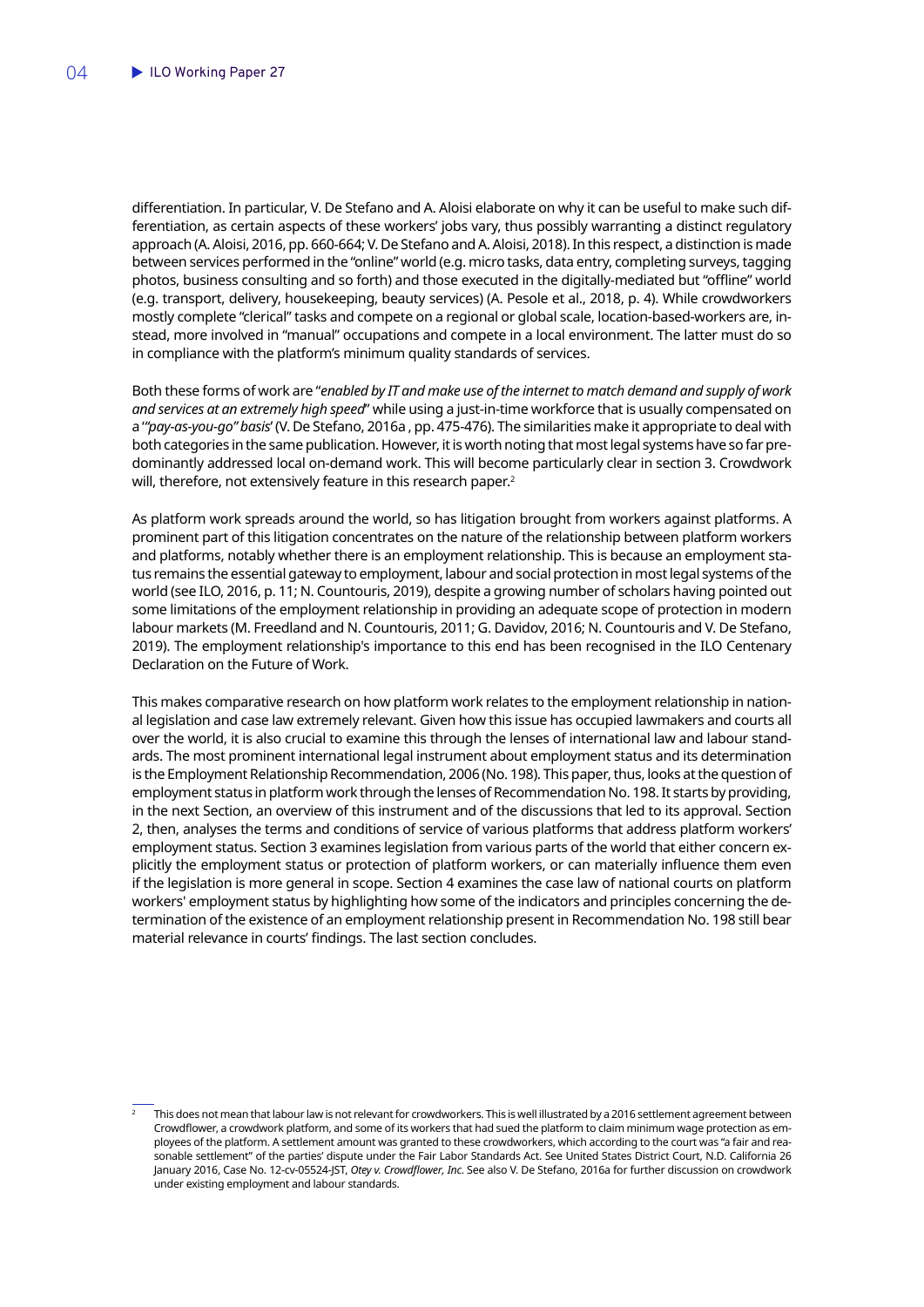# <span id="page-6-0"></span>▶ 1 The Employment Relationship Recommendation, **2006 (No. 198)**

### **1.1. Contract labour**

The Employment Relationship Recommendation, 2006 (No. 198) has arguably been a long time in the making. The International Labour Office's law and practice report for 1997's Committee on Contract Labour, which was discussed at the eighty-fifth session of the International Labour Conference in 1997, initially explored the possibility to adopt an instrument on contract labour (ILO, 1996). According to the draft instrument's definitions, the contract worker personally performs work under actual conditions of "dependency on" or "subordination to" the user enterprise (ILO, 1998a). Because subordination is commonly associated with a regular employment relationship, the novelty of the instrument, therefore, would have subsisted in the concept of "actual conditions of dependency". Indeed, the draft instrument on contract labour did not initially address situations of "disguised employment"<sup>3</sup> as such. Employment protections would, instead, have been extended to certain categories of dependent self-employed workers. However, the discussions on the definition of 'contract labour' never achieved conceptual clarity, which, in turn, proved to be a fundamental obstacle to the adoption of the instrument (E. Marín, 2006, pp. 340-341).4 Already in 1998, the Employers, in fact, proposed to invest time and resources in "*a Recommendation providing guidelines and setting out procedures for dealing with disguised employment*" instead.5 The concept of contract labour was abandoned, and the discussions were reoriented towards a less far-reaching objective, *i.e.* how to determine when a worker is in an employment relationship. The question was no longer which self-employed workers fare in conditions similar to an employee's and are, therefore, "contract workers". The question instead pivoted around what the characteristics of a "genuine employee" are. This more limited focus of Recommendation No. 198 has been criticised by some observers (A. Hyde, 2012, p. 98).

In 2000, a Meeting of Experts on Workers in Situations Needing Protection was convened to reassess the situation. It agreed "*that the ILO can play a major role in assisting countries to develop policies to ensure that laws regulating the employment relationship cover workers needing protection.*"6 This radically shifted the focus from the scope of 'contract labour relationships' to the scope of 'employment relationships'. Whereas the instrument on contract labour was not supposed to deal with disguised employment, as such, this phenomenon became central for the prospective instrument on employment relationships. Furthermore, the ILO commissioned 39 national studies as a follow-up to 1998's 'Resolution concerning the possible adoption of international instruments for the protection of workers in the situations identified by the Committee on

<sup>3</sup> "*A disguised employment relationship is one which is lent an appearance that is different from the underlying reality, with the intention of nullifying or attenuating the protection afforded by the law. It is thus an attempt to conceal or distort the employment relationship, either by cloaking it in another legal guise or by giving it another form in which the worker enjoys less protection*" (ILO, 2003, pp. 24-25).

<sup>4</sup> 1998's 'Resolution concerning the possible adoption of international instruments for the protection of workers in the situations identified by the Committee on Contract Labour' invited the Governing Body to instruct the Director-General to identify the issues and hold meetings of experts about which workers are in need of protection, about the appropriate way to protect these workers and about how to define these workers.

<sup>5</sup> "*As a final matter, the Employer members noted that, although the position of their group during the first discussion had been one of implacable opposition to the adoption of any instrument on contract labour whatsoever, they did recognize the problem of disguised employment. Having reviewed their stance since the first discussion, the Employer members were prepared to take the initiative to propose that the Committee adopt a Recommendation providing guidelines and setting out procedures for dealing with disguised employment.*" Report of the Committee on Contract Labour, International Labour Conference 1998, 16/4. Available at: [https://www.ilo.org/public/libdoc/ilo/](https://www.ilo.org/public/libdoc/ilo/P/09616/09616%281998-86%29vol.1.pdf) [P/09616/09616%281998-86%29vol.1.pdf](https://www.ilo.org/public/libdoc/ilo/P/09616/09616%281998-86%29vol.1.pdf) [February 2021].

<sup>6</sup> Common statement by the experts participating in the Meeting of Experts on Workers in Situations Needing Protection, MEWNP/2000/4(Rev.), 39. Available at:<https://www.ilo.org/public/english/standards/relm/gb/docs/gb279/pdf/mewnp-r.pdf>[February 2021].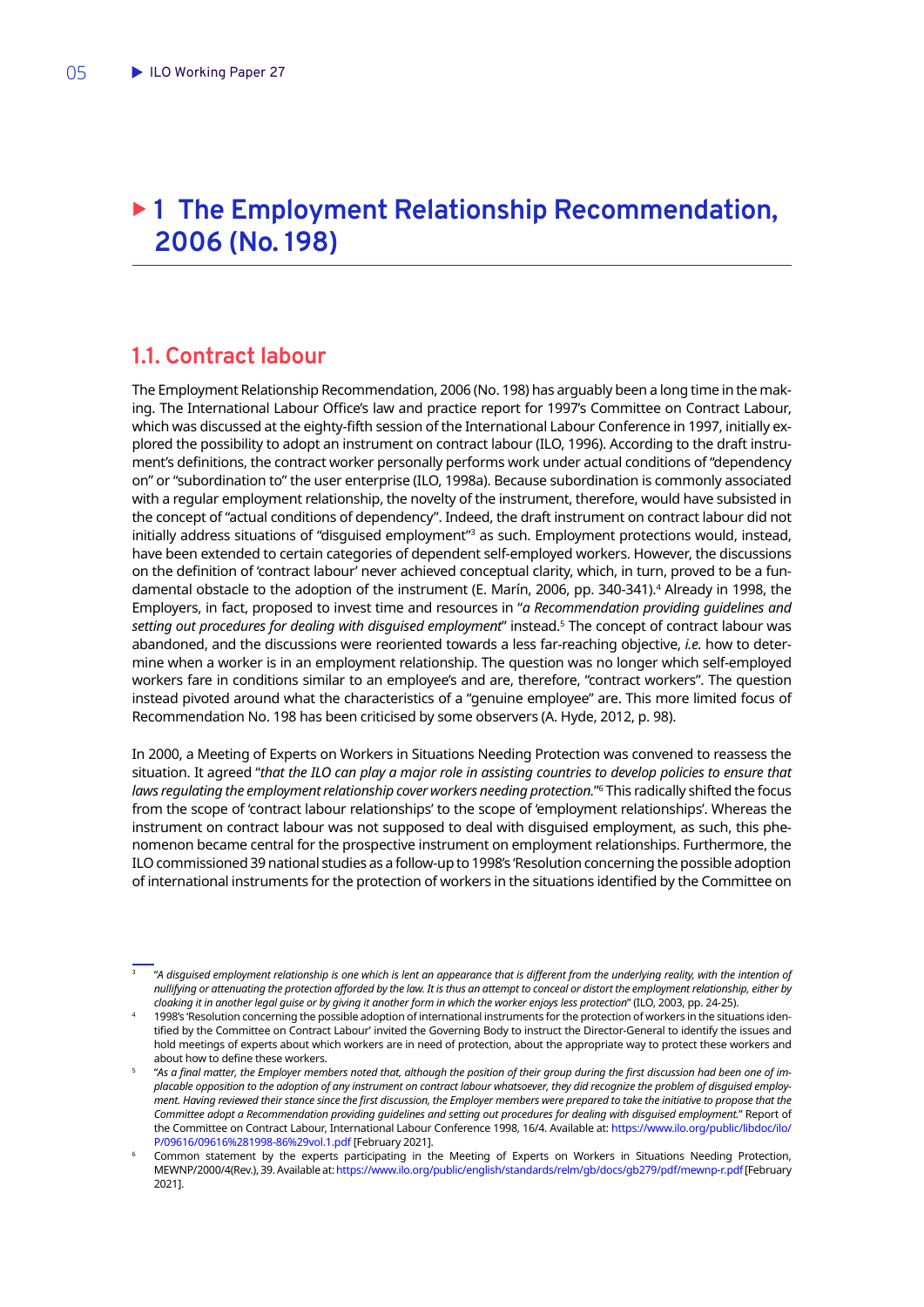<span id="page-7-0"></span>Contract Labour'.7 These studies and the conclusions reached by the Meeting of Experts of 2000 informed a report on the employment relationship's scope, issued by the ILO itself (ILO, 2003). Following a general discussion on the employment relationship's scope during the ninety-first session of the International Labour Conference in 2003, the ILO Governing Body was invited to consider future action on the employment relationship.<sup>8</sup> In its 289<sup>th</sup> session, in 2004, the ILO Governing Body decided to pursue a single ILC discussion on the "the employment relationship" with an aim to set an international standard.9 This process would eventually result in the Employment Relationship Recommendation, 2006 (No. 198).

### **1.2. Recommendation No. 198**

Recommendation No. 198 was arguably adopted with one eye on the past and the other on the future. On the one hand, the Preamble refers to the traditional idea that labour law "*seeks, among other things, to address what can be an unequal bargaining position between parties to an employment relationship*".10 On the other hand, the same Preamble recognises that international guidance on the employment relationship's scope should remain relevant over time, and that "*protection should be accessible to all, particularly vulnerable workers*". The Preamble also emphasizes, for example, that it is essential to establish who is an employee and what rights this employee has in relation to a given employer in the framework of transnational provision of services. This balance between labour law's traditional rationales and contemporary challenges sees itself reflected throughout the instrument.

The instrument's primary purpose is to have the ILO Member States formulate and apply a "*national policy for reviewing at appropriate intervals and, if necessary, clarifying and adapting the scope of relevant laws and regulations*". It thereby adopts a "processual approach", in which "an ongoing process of regulatory evolution" takes place (M. Freedland, 2007, pp. 18-19). As part of this "long-term" national policy (E. Marín, 2006, p. 352), Member States' primary responsibility is to review the scope of the employment relationship at appropriate and regular intervals. The reviews' periodicity should be established at the national level (ILO Committee of Experts, 2020, p. 87). The Recommendation's Preamble further argues that regular revisions are advisable because difficulties to establish an employment relationship affect not only the workers concerned, but also their communities and society at large (E. Marín, 2006, pp. 344-345). For instance, bogus self-employment can undermine the financial stability of the social security system. Moreover, since firms using bogus self-employed workers may not pay a comparable level of social security contributions, these firms can exploit an undue competitive advantage relative to competitors that do not rely on bogus self-employment. In this regard, Recommendation No. 198 affirms that "*the uncertainty as to the existence of an employment relationship*" must "*be addressed to guarantee fair competition and effective protection of workers*"; in other words, the instrument also aims at fostering a level playing field among employers. In doing so, the Recommendation acknowledges that the employment relationship is vital for the effective protection of workers, and to properly govern society more broadly.

The Recommendation consists of three main parts. A first part describes the development of a national policy on the employment relationship. A second one recommends using appropriate criteria to differentiate between employment and self-employment, and the last part stresses the need to enforce existing rules by also providing guidelines on how to do so. The national policies, very importantly, cannot be considered a one-time deal. As mentioned earlier, these policies need to be reviewed at appropriate intervals,

<sup>7</sup> Report of the Committee on the Employment Relationship at the ninety-first session of the International Labour Conference, Geneva, ILO, 2003, 21/2. Available at:<https://www.ilo.org/public/libdoc/ilo/P/09616/09616%282003-91%29.pdf> [February 2021].

This invitation can be found in 2003's 'Resolution concerning the employment relationship'. The same Conference also reached extensive 'Conclusions concerning the employment relationship'. Available at: [https://www.ilo.org/public/libdoc/ilo/P/09616/09616%282003-91%29.](https://www.ilo.org/public/libdoc/ilo/P/09616/09616%282003-91%29.pdf) [pdf](https://www.ilo.org/public/libdoc/ilo/P/09616/09616%282003-91%29.pdf) [February 2021].

<sup>9</sup> Governing Body, Date, place and agenda of the 95th Session (2006) of the International Labour Conference, GB.289/2. Available at: <https://www.ilo.org/public/english/standards/relm/gb/docs/gb289/pdf/gb-2.pdf> [February 2021].

<sup>10</sup> In relation to the view that "*employees are in need of protection because they suffer from inequality of bargaining power vis-à-vis their employers*", it has been noted that many scholars "*seem to believe – even if, for the most part, implicitly – that this traditional view remains valid*" (G. Davidov and B. Langille, 2006, p. 3).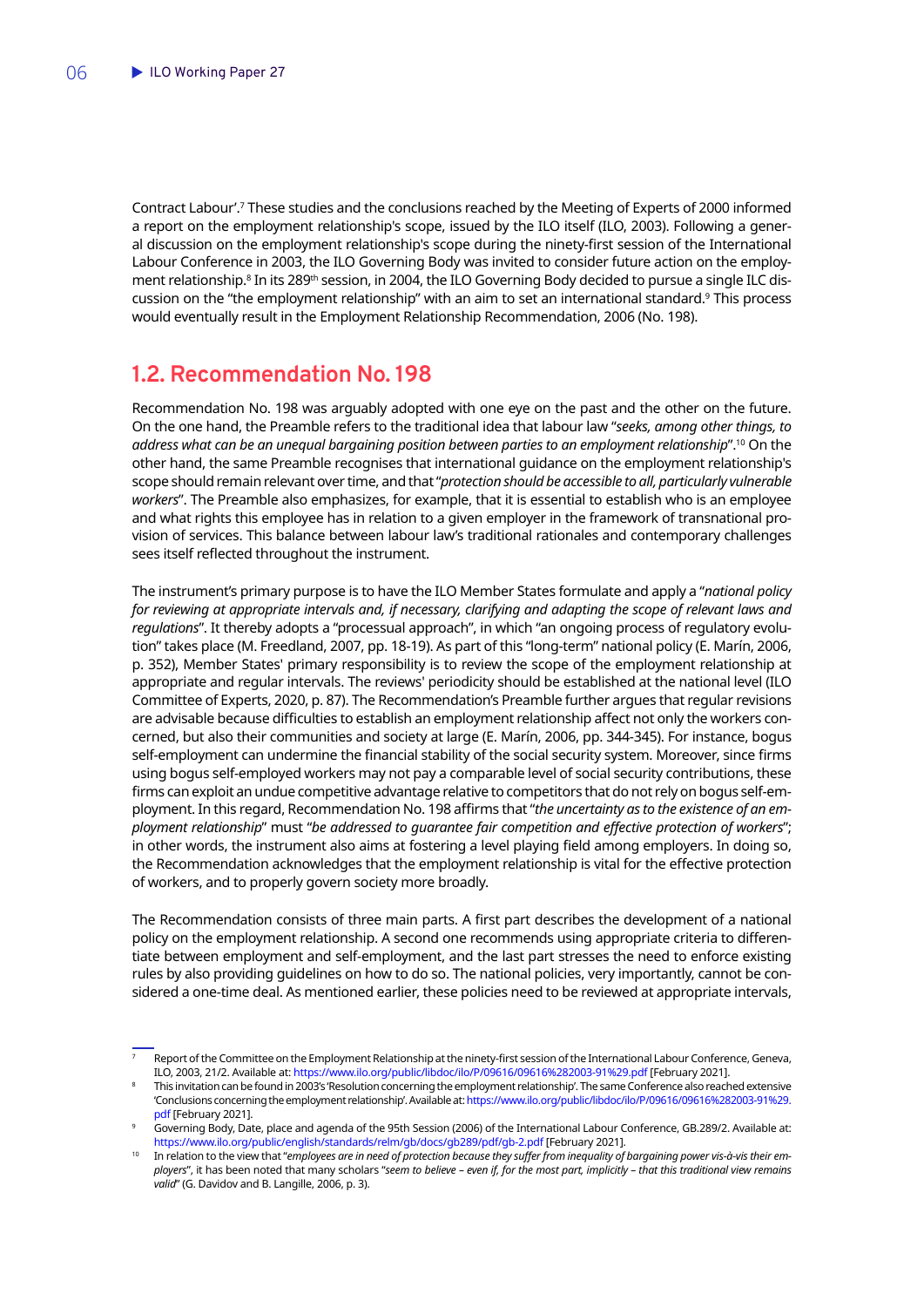thereby clarifying and adapting the scope of labour law, if needed. Paragraph 3 of the Recommendation also specifies that the formulation and implementation of this national policy should proceed through consultations with employers' and workers' most representative organisations.<sup>11</sup> The 2020's General Survey of the Committee of Experts on the Application of Conventions and Recommendations (CEACR), also dealing with Recommendation No. 198, has observed that social dialogue is, indeed, crucial to reach a consensus on the scope of the employment relationship at the national level (ILO Committee of Experts, 2020, p. 100).12 Paragraph 4 of the Recommendation, furthermore, stresses that the national policy should: (a) provide guidance on effectively establishing the existence of an employment relationship; (b) combat disguised employment relationships; (c) ensure that standards apply to all forms of contractual arrangements, such as those involving multiple parties; (d) ensure that it is always clear who is responsible for labour protection; (e) provide effective access to "*appropriate, speedy, inexpensive, fair and efficient procedures*" that can solve disputes; and (f)-(g) ensure the effective application of the laws and regulations, amongst others by providing adequate training to enforcement authorities.

The second part of the Recommendation contains more specific policy recommendations that can be used to develop employment classification mechanisms. Paragraph 8 points out that these classification mechanisms should not interfere with "true civil and commercial relationships". This is important given that the Recommendation not only intends to tackle disquised employment,<sup>13</sup> but arguably also provides for mechanisms and criteria to diminish the number of workers in ambiguous forms of employment.<sup>14</sup>

Paragraph 9 on the principle of primacy of facts has been considered the most critical Paragraph in the Recommendation by some commentators (*e.g.*, R. Bignami et al., 2013, p. 11). The Paragraph clarifies that the determination of an employment relationship's existence should not be dependent on the contractual characterisation of the relationship but primarily on the facts relating to "*the performance of work and the remuneration of the worker*".15 The importance of this principle should not be underestimated. Even if a report from 2013 notes that nearly all European and Latin American legal systems deem the actual implementation of the parties' work performance to be decisive (European Labour Law Network, 2013, p. 33), this is not necessarily the case elsewhere. A report on the Republic of Korea, that was issued in 2007, details, for instance, that "*the courts have been giving decisions which denied the existence of employment relationships, on the grounds of contractual arrangements or what had been agreed between the parties*" (A. Yun, 2007, p. 34).<sup>16</sup> Similarly, as Olga Chesalina argues, the Supreme Court of the Russian Federation has made an explicit reference to ILO Recommendation No. 198 in its Resolution of the Plenum No. 15 of 29 May 2018. It suggested that the whole factual situation must be taken into account when ruling about employment status. However, on many occasions, courts of lower instance have not adopted this approach; instead, they continue to base their decisions about an employment relationship on the formal contractual arrangement

 $\frac{11}{11}$  The most representative organizations should also be represented in the mechanism to monitor developments in the labour market and the organization of work, as suggested by Paragraphs 19 and 20. According to Recommendation No. 198, collective bargaining and social dialogue should more broadly be promoted to find solutions concerning the scope of the employment relationship (Paragraph 18).

<sup>12</sup> The CEACR also observed that "*different* [national] *laws may be seen to share common elements, in that the employment relationship is constituted by a legally recognized connection between the person who performs the work and the person for whose benefit the work is performed, in return for remuneration, under certain conditions established by national law and practice*" (ILO Committee of Experts, 2020, p. 101).

<sup>13</sup> "*[A] disguised employment relationship occurs when the employer treats an individual as other than an employee in a manner that hides his or her true legal status as an employee*". Paragraph 4 Employment Relationship Recommendation, 2006 (No. 198).

<sup>14</sup> "*An ambiguous employment relationship exists whenever work is performed or services are provided under conditions that give rise to an actual and genuine doubt about the existence of an employment relationship*" (ILO, 2005, 73). "*The Executive Secretary of the Office replied that the Employment Relationship Recommendation, 2006 (No. 198), was relevant to both disguised and ambiguous employment relationships* […]" even if the Recommendation does not define or describe the notion of ambiguous employment relationships. Conclusions of the Meeting of Experts on Non-Standard Forms of Employment, GB.323/POL/3. Available at: [https://www.ilo.org/wcmsp5/groups/](https://www.ilo.org/wcmsp5/groups/public/---ed_norm/---relconf/documents/meetingdocument/wcms_354090.pdf) [public/---ed\\_norm/---relconf/documents/meetingdocument/wcms\\_354090.pdf](https://www.ilo.org/wcmsp5/groups/public/---ed_norm/---relconf/documents/meetingdocument/wcms_354090.pdf) [February 2021].

<sup>15</sup> The French version of the text seems to confirm that the word "primarily" refers to the kinds of facts that are primarily to be taken into account: "*Aux fins de la politique nationale de protection des travailleurs dans une relation de travail, la détermination de l'existence d'une telle relation devrait être guidée, en premier lieu, par les faits ayant trait à l'exécution du travail et à la rémunération du travailleur, nonobstant la manière dont la relation de travail est caractérisée dans tout arrangement contraire, contractuel ou autre, éventuellement convenu entre les parties.*"

See also Section 4.3.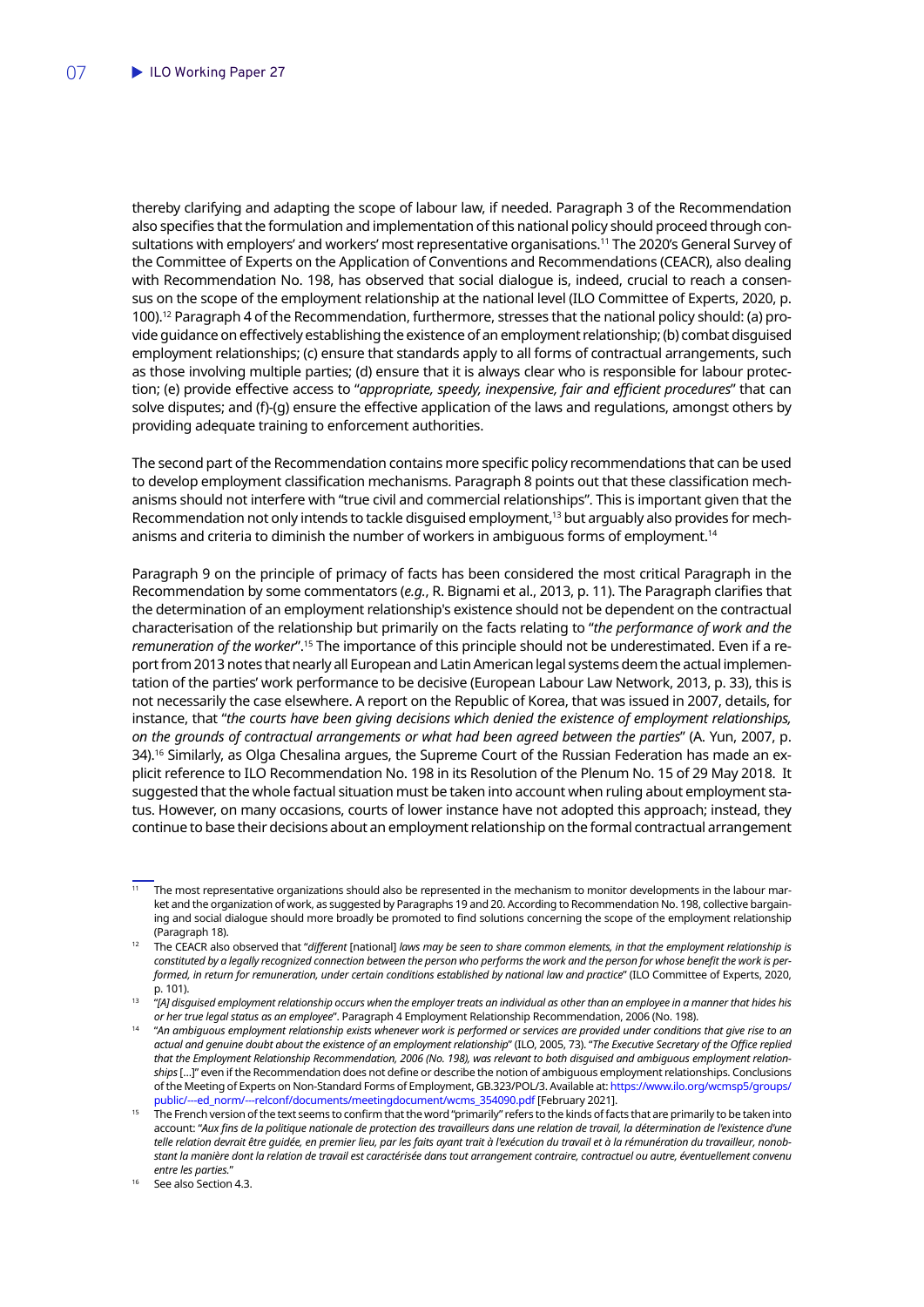agreed between the parties (O. Chesalina, 2019, p. 55). In China, courts also seem to apply the principle of primacy of facts on a non-regular basis (I. Zhou, 2020, p. 34; Y. P. Chen, 2021, p. 38). Moreover, Pinto et al. (2019) also report about lobbying efforts in several States of the United States aimed at passing regulations that would undermine the primacy of facts. Therefore, even if the principle of primacy of facts seems to be broadly applied, some situations exist that warrant close attention.<sup>17</sup>

By relying on the facts, instead of the contract's wording, as the legal basis to determine the classification of the working relationship, the classification mechanism becomes more factual in nature, rather than purely formalistic. The parties' textual or verbal agreement on the principal's ability to exercise control, the ability to demand the worker to work, and other contractual arrangements become less relevant under the law. It is then for the judge to decide whether the circumstances of the case at hand indicate that one of the contracting parties can indeed control, instruct, and sanction the other party, regardless of the contractual terms and conditions deployed to obtain this outcome.

Regarding the criteria or conditions that allow differentiating employment from self-employment, the International Labour Conference, in its ninety-fifth session in 2006, designated a series of elements that can be used in national classification mechanisms. Paragraph 12 of the Recommendation suggests defining clearly the conditions applied for determining the existence of an employment relationship, for example, subordination or dependence. Paragraph 13, instead, provides for a non-exhaustive list of possible indicators of the existence of such a relationship. This does not mean, however, that these indicators are mandatory, or that they are the only appropriate ones, or that they should all be present in a given work arrangement in order for it to be considered an employment relationship (N. Countouris, 2019, p. 17). Regarding the performance of work, the indicators identified in Recommendation No. 198 are: (i) whether the work is carried out according to the instructions and under the control of another party; (ii) whether the work involves the integration of the worker in the organisation of the enterprise; (iii) whether the work is performed solely or mainly for the benefit of another person; (iv) whether the work must be carried out personally by the worker; (v) whether the work is carried out within specific working hours or at a workplace specified or agreed by the party requesting the work; (vi) whether the work is of a particular duration and has a certain continuity; (vii) whether the work requires the worker's availability; or (viii) whether it involves the provision of tools, materials and machinery by the party requesting the work. Concerning the remuneration of the worker, the Recommendation indicates: (i) the periodic payment of remuneration to the worker might matter; (ii) the fact that such remuneration constitutes the worker's sole or principal source of income could be deemed important; (iii) the provision of payment in kind, such as food, lodging or transport can be taken into account. Other relevant indicators are the entitlement to weekly rest and annual holidays, the payment of travel expenses to carry out the work, and the absence of financial risk for the worker. The determination of what elements are important or even determinative is a matter that should be settled through a continually evolving national policy. In this respect, the CEACR has suggested that the fact that, for instance, tools and materials are provided for by the worker should not be a determinative indicator. The extent to which the worker is integrated into the business organisation, on the other hand, would require "careful consideration" (ILO Committee of Experts, 2020, p. 111).<sup>18</sup> It is also worth noting that, according to the Committee, "*[c]urrent indicators may no longer be useful in determining the existence of future employment relationships. Member States should therefore consider the need to establish new criteria and disregard existing criteria when they are no longer useful. This would be in accordance with Paragraph 1 and the need to periodically review, clarify and adapt the scope of relevant laws to guarantee the effective protection of workers in an employment relationship*" (ILO Committee of Experts, 2020, p. 113).

Paragraph 11, furthermore, points out that a broad range of means should be considered in the determination of the existence of an employment relationship. The same Paragraph also stresses that to facilitate

<sup>17</sup> On the application of the principle of Primacy of Reality in Latin America and the United States of America, see S. Gamonal and C. Rosado Marzán, 2019, pp. 63-91.

<sup>18</sup> This was considered to indicate subordination in a Dutch court ruling. The reasoning was that companies tend to exert more control over their core business practices. Gerechtshof Amsterdam 16 februari 2021, Case No. ECLI:NL:GHAMS:2021:392.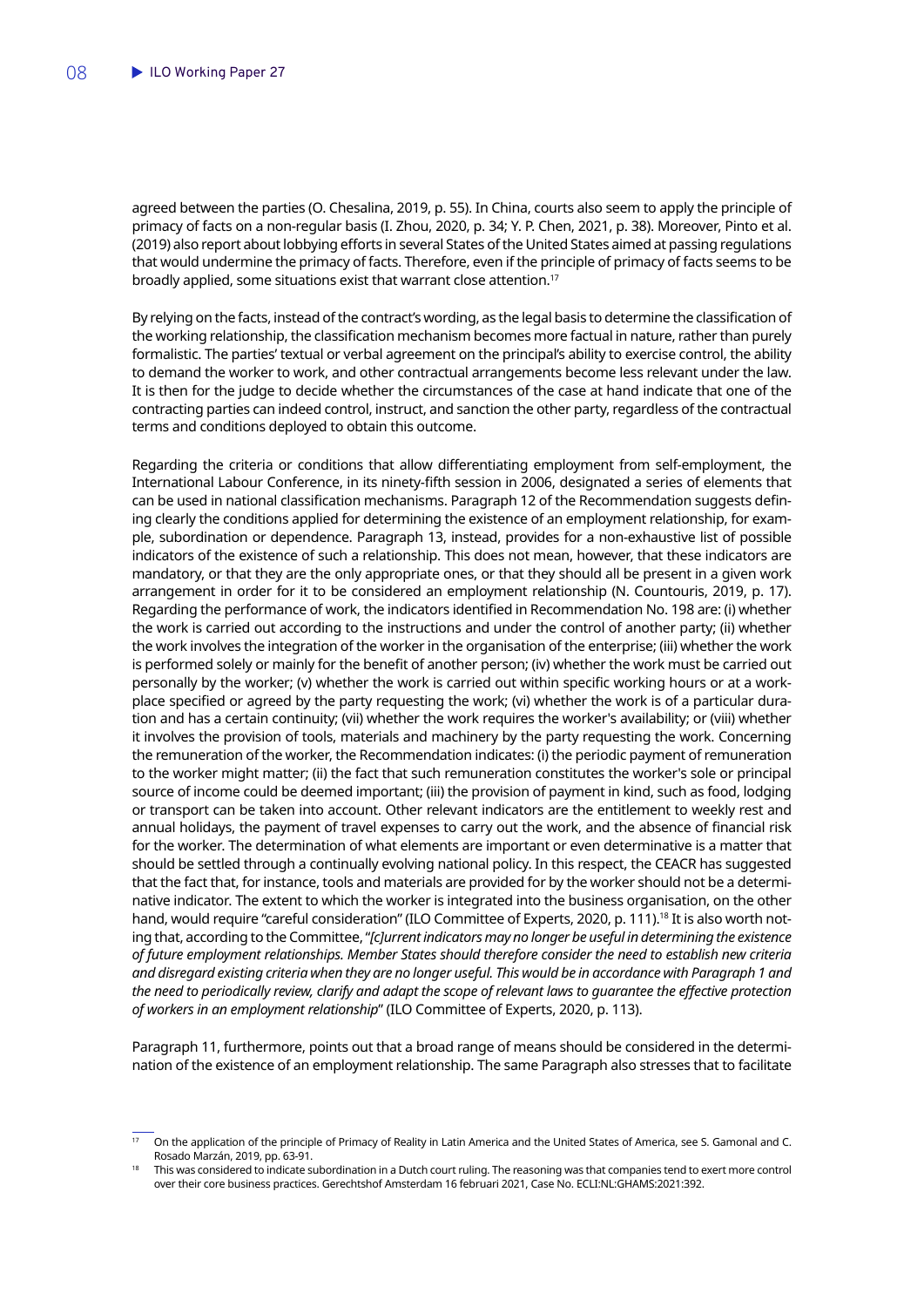the determination of an employment relationship, States can devise legal presumptions where one or more relevant indicators are present. This would shift the burden of proof and might help workers to more easily claim their employment rights. Several examples of legal presumptions exist in national practices (ILO, 2016, p. 264-265). Paragraph 11 also mentions that States should determine that workers with specific characteristics, in general, or in a sector, must be deemed to be either employed or self-employed.<sup>19</sup> The CEACR has recently stated that these kinds of presumptions are "*crucial to counterbalance the unequal bargaining power of the parties and as a consequence of the principle in dubio pro operario which is fundamental in labour law*" (ILO Committee of Experts, 2020, p. 104).

Recommendation No. 198 also addresses the problematic enforcement of laws and regulations. This is a crucial concern. Research in the European Union has, for instance, observed that EU Member States seem to deal with undeclared work actively, but "*that actions to tackle* [bogus self-employment] *in the eight case study countries* [analysed] *are, by comparison, less developed and that public authorities (including enforcement bodies) in some countries regard* [bogus self-employment] *as a relatively low priority*" (J. Heyes and T. Hastings, 2017, p. 52). According to some scholars, the issue of a lack of enforcement is all the more important with regard to the platform economy, where it has been challenging to distinguish employed from self-employed workers (D. Minerva and R. Stefanov, 2018, p. 13).

Recommendation No. 198 approaches the issue of enforcement from a broad perspective. Paragraph 17 suggests that Members should remove private individuals' incentives to disguise an employment relationship. Most notably, tax and social law can provide the parties with incentives to use self-employment.<sup>20</sup> Therefore, labour inspectorates should collaborate with the social security administration and tax authorities to ensure respect for laws and regulations, as suggested by Paragraph 16.<sup>21</sup> In addition to these preventive steps, enforcement programmes and processes should be regularly monitored according to Paragraph 15. Lastly, Paragraph 22 stresses that "*Members should establish specific national mechanisms in order to ensure that employment relationships can be effectively identified within the framework of the transnational provision of services. Consideration should be given to developing systematic contact and exchange of information on the subject with other States.*"Arguably, this Paragraph of the Recommendation could provide a reference to pursue the ILO Global Commission on the Future of Work's proposal to establish an international governance system for digital labour platforms (Global Commission, 2019, p. 44). Paragraph 22 was inserted because the EU Member States, in particular, recognised the difficulties "*in establishing who is considered a worker, what rights the worker has and who is accountable for those rights*" in the framework of transnational services.22 However, the Employers' group insisted on limiting the Paragraph's recommendation to "national mechanisms". This amendment was eventually accepted, even if it "unnecessarily limited flexibility" according to the Worker Vice-Chairperson.<sup>23</sup> Despite the reference to "national mechanisms", the CEACR still considers Paragraphs 7 and 22 "of great relevance" for "*new and emerging forms of the organisation of work that involve multiple processes with different actors across borders, including digital platform workers*" (ILO Committee of Experts, 2020, p. 99). Paragraph 7 calls upon Members to, amongst others, consider concluding bilateral agreements to prevent abuse and fraudulent practices when workers are recruited in one country to work in another.

Even if this summary of the Recommendation has illustrated that the instrument was in many ways forward-thinking, some very important aspects related to the protection of certain categories of vulnerable

It is indeed highly significant for the ILO to have endorsed both these types of presumptions because relatively few legal systems actually apply these kinds of mechanisms (G. Davidov et al., 2015).

<sup>20</sup> "*The issue of employment status is complex and unsatisfactory in both employment law and tax law. Currently, both incentivize engagers to structure their affairs such that they are not employers of workers or employees. Thus, taxation reinforces the employment law incentive to organize one's workforce as a 'crowd of micro-entrepreneurs' and results in loss of employment protection for individuals as well as a loss of revenue for the government (Prassl, 2018)*" (A. Adams et al., 2018, p. 492).

<sup>21</sup> See, for instance, Section 3.2 below.

<sup>22</sup> Report of the Committee on the Employment Relationship, International Labour Conference 2006, 21/22. Available at: [https://www.](https://www.ilo.org/public/libdoc/ilo/P/09616/09616%282006-95%29.pdf) [ilo.org/public/libdoc/ilo/P/09616/09616%282006-95%29.pdf](https://www.ilo.org/public/libdoc/ilo/P/09616/09616%282006-95%29.pdf) [February 2021].

<sup>&</sup>lt;sup>23</sup> Report of the Committee on the Employment Relationship, International Labour Conference 2006, 21/62-21/63. Available at: [https://](https://www.ilo.org/public/libdoc/ilo/P/09616/09616%282006-95%29.pdf) [www.ilo.org/public/libdoc/ilo/P/09616/09616%282006-95%29.pdf](https://www.ilo.org/public/libdoc/ilo/P/09616/09616%282006-95%29.pdf) [February 2021].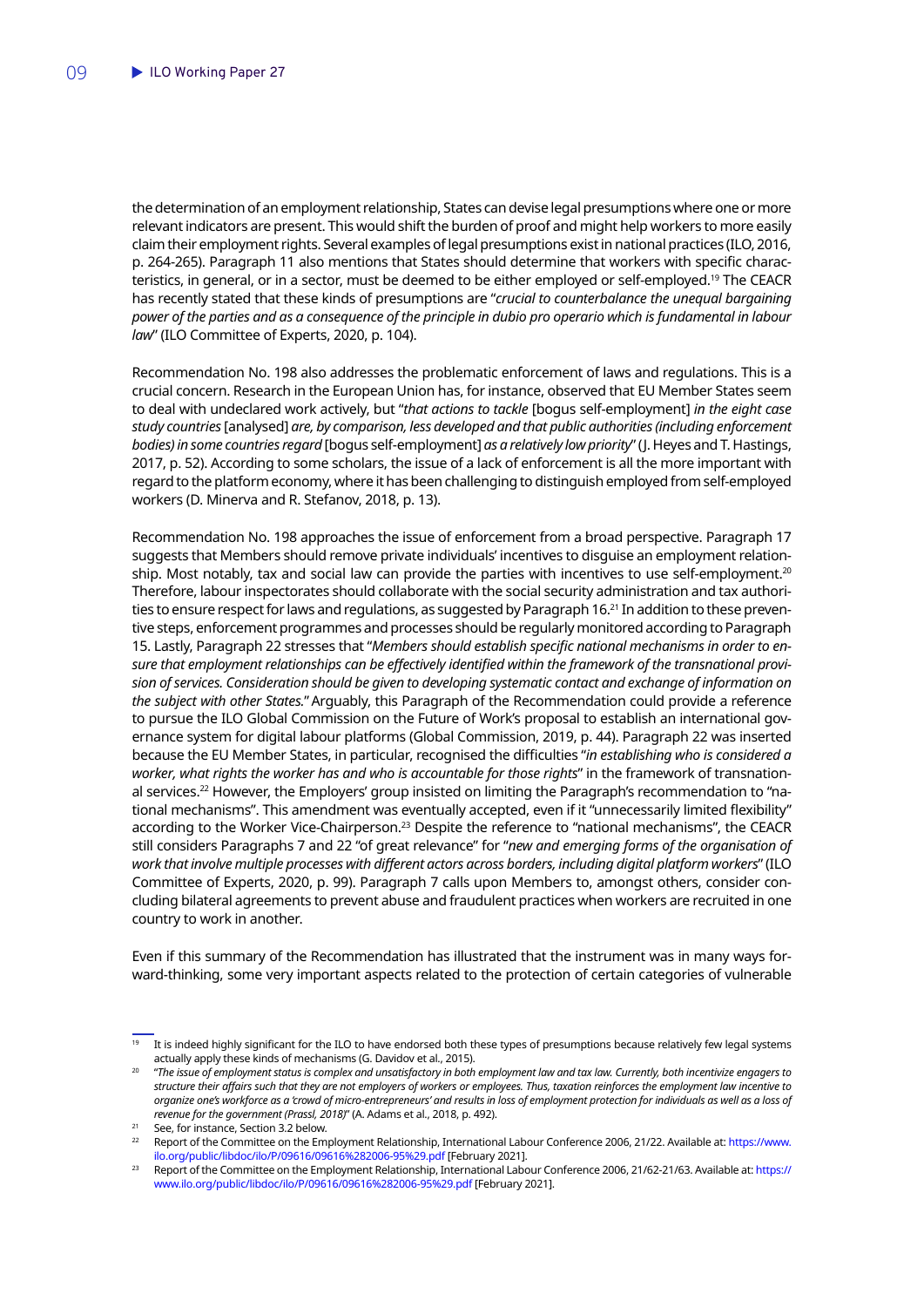workers are not included in the Recommendation; or if they are, they are only partially covered. As discussed, the possibility to identify a broader scope of application for at least some labour protections was abandoned together with the draft instrument on Contract Labour. Furthermore, the Recommendation mainly focuses on the scope of 'employment law', which is principally considered to deal with the rights and obligations of employers and workers. Aside from a general reference to Fundamental Principles and Rights at Work and Decent Work, and thus also to freedom of association and the right to collective bargaining, in the Preamble, the collective labour rights are scarcely mentioned in the text of the Recommendation. This, however, can also depend on the fact that the ILO Supervisory Bodies consistently consider the rights and principles relevant to freedom of association and the right to collective bargaining, applicable to all workers, regardless of their employment status.<sup>24</sup> Additionally, the Recommendation also demands to pay particular attention to workers who are more likely to be affected by uncertainty as to the existence of an employment relationship, pointing amongst others to migrant workers and workers in the informal economy (Paragraph 5). It does not, however, specifically mention workers who operate in industries with high levels of employment and social security fraud, or workers who are engaged in occupations that are at a higher risk of being misclassified as self-employed workers, and thus deprived of a wide range of labour protection (e.g. journalists, sales representatives).<sup>25</sup>

Another topic that remains unaddressed are the so-called 'intermediate or hybrid categories' of quasi-subordinate or semi-dependent workers, which are closely related to the proper application of employment protection. The creation of a hybrid category may, indeed, affect the personal scope of the traditional employment relationship, as some workers that, absent a hybrid category, would have been included in the notion of 'employee' may find themselves excluded by this notion when such a category exists at the national level. Moreover, hybrid categories have an unquestionable impact on the effective enforcement of employment, labour and social security regulation (M. Cherry and A. Aloisi, 2017; OECD, 2019, pp. 143-145). Intermediate categories are, in other words, inextricably linked to the subject matter of the Recommendation. The CEACR seems to have acknowledged this recently. The Committee mentioned that a "grey zone" between employment and self-employment has always been present, but has become more prominent due to "*recent changes in the organisation of work, together with technological developments*". In response, the Experts point out, certain countries have turned the Recommendation's "binary approach" into a '"modified binary divide" model' with intermediary categories (ILO Committee of Experts, 2020, pp. 117-118).

Finally, the question of "who is the employer?" also remains largely unaddressed. The Recommendation does stipulate in Paragraph 4 (c) that national policy should at least "*ensure that standards applicable to all forms of contractual arrangements establish who is responsible for the protection contained therein*" and "*ensure standards applicable to all forms of contractual arrangements, including those involving multiple parties, so that employed workers have the protection they are due*". Nevertheless, unlike the draft Recommendation on contract labour, which proposed making the user enterprises responsible if the subcontractors fail to perform their obligations, and *vice-versa* (ILO, 1998a, pp. 13-15), Recommendation No. 198 does not provide specific instructions on these matters. This is arguably a loophole since the identification of the employer in a work arrangement is one of the essential issues in determining the existence of an employment relationship (I. Prassl, 2015).<sup>26</sup>

<sup>24</sup> The ILO Committee on Freedom of Association, for instance, considers that "*by virtue of the principles of freedom of association, all workers – with the sole exception of members of the armed forces and the police – should have the right to establish and join organizations of their own choosing*". Therefore, the criterion for "*determining the persons covered by that right*" is "*not based on the existence of an employment relationship, which is often non-existent, for example in the case of agricultural workers, self-employed workers in general or those who practise liberal professions, who should nevertheless enjoy the right to organize*" (ILO Committee on Freedom of Association, 2018, para 387). The CEACR also repeatedly argued in the same direction (see, for instance, ILO Committee of Experts, 2012, para 53).

<sup>25</sup> One should note, however, that Conventions such as the Home Work Convention, 1996 (No. 177) and Domestic Workers Convention, 2011 (No. 189) do in fact propose particular solutions for certain categories of workers. Convention No. 177 provides a standard definition for homeworkers, who are covered by the Convention, unless these homeworkers have "*the degree of autonomy and of economic independence necessary to be considered an independent worker under national laws, regulations or court decisions*". Convention No. 189 also provides a semi-autonomous definition, that aims to cover all domestic workers, who are engaged in an employment relationship.

<sup>26</sup> Also, with regard to platform work: "*[t]he determination of whether a platform is an employer is thus intertwined with the question of whether a platform worker is an employee*" (Z. Kilhoffer et al., 2019, p. 69).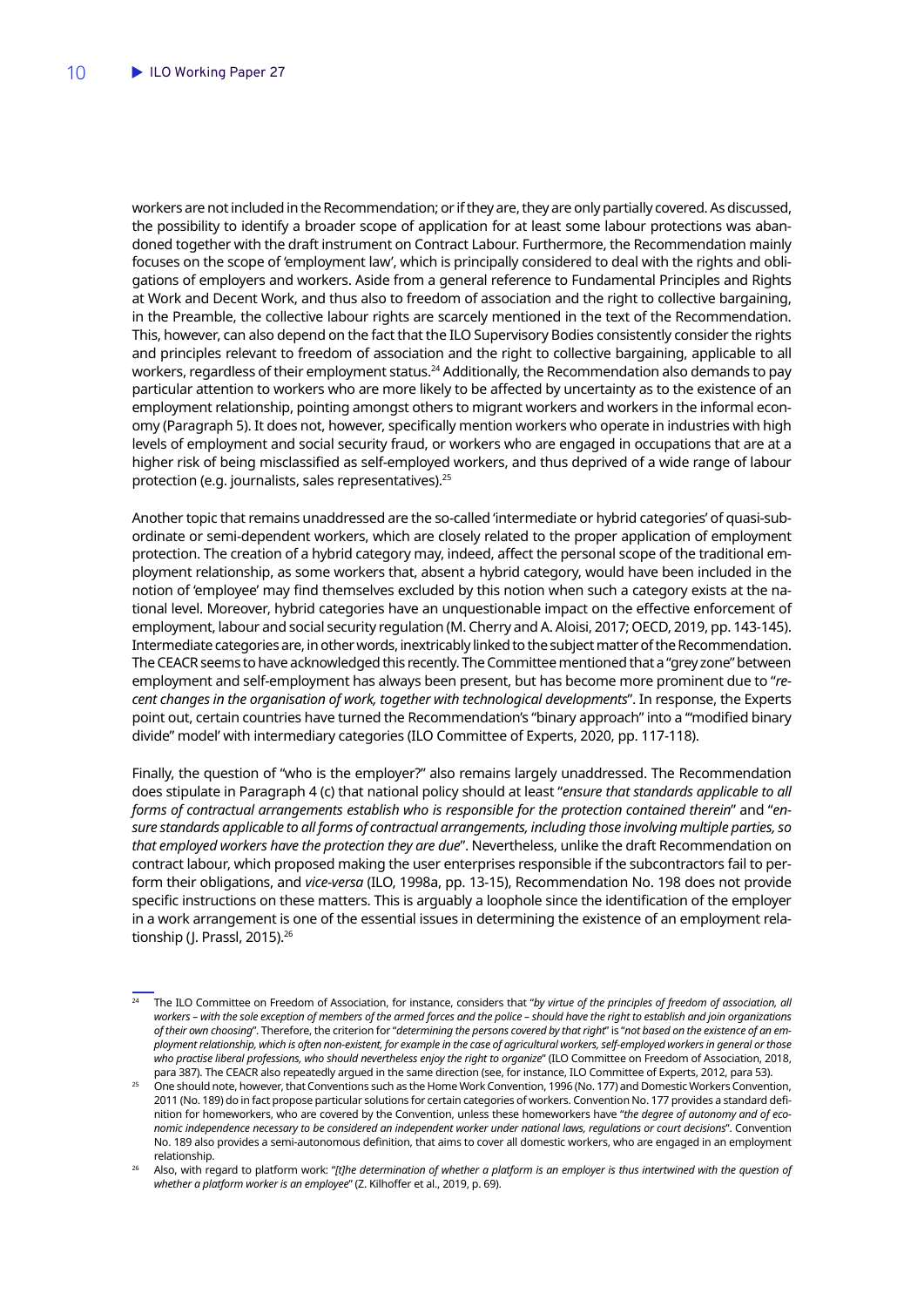In concluding this section, it is also essential to notice how the employment relationship's continuing relevance as a social and legal institution has been repeatedly affirmed at the ILO level. For instance, the Preamble of the 2008 Social Justice Declaration recognises the importance of the employment relationship as a means to provide legal protection. The 2019 Centenary Declaration similarly reaffirmed "*the continued relevance of the employment relationship as a means of providing certainty and legal protection to workers*". The employment relationship will, therefore, most likely remain a cornerstone in the International Labour Organisation's agenda for the foreseeable future. Concomitantly, the Employment Relationship Recommendation, 2006 (No. 198), will probably remain at the centre of the Organisation's normative activity as well.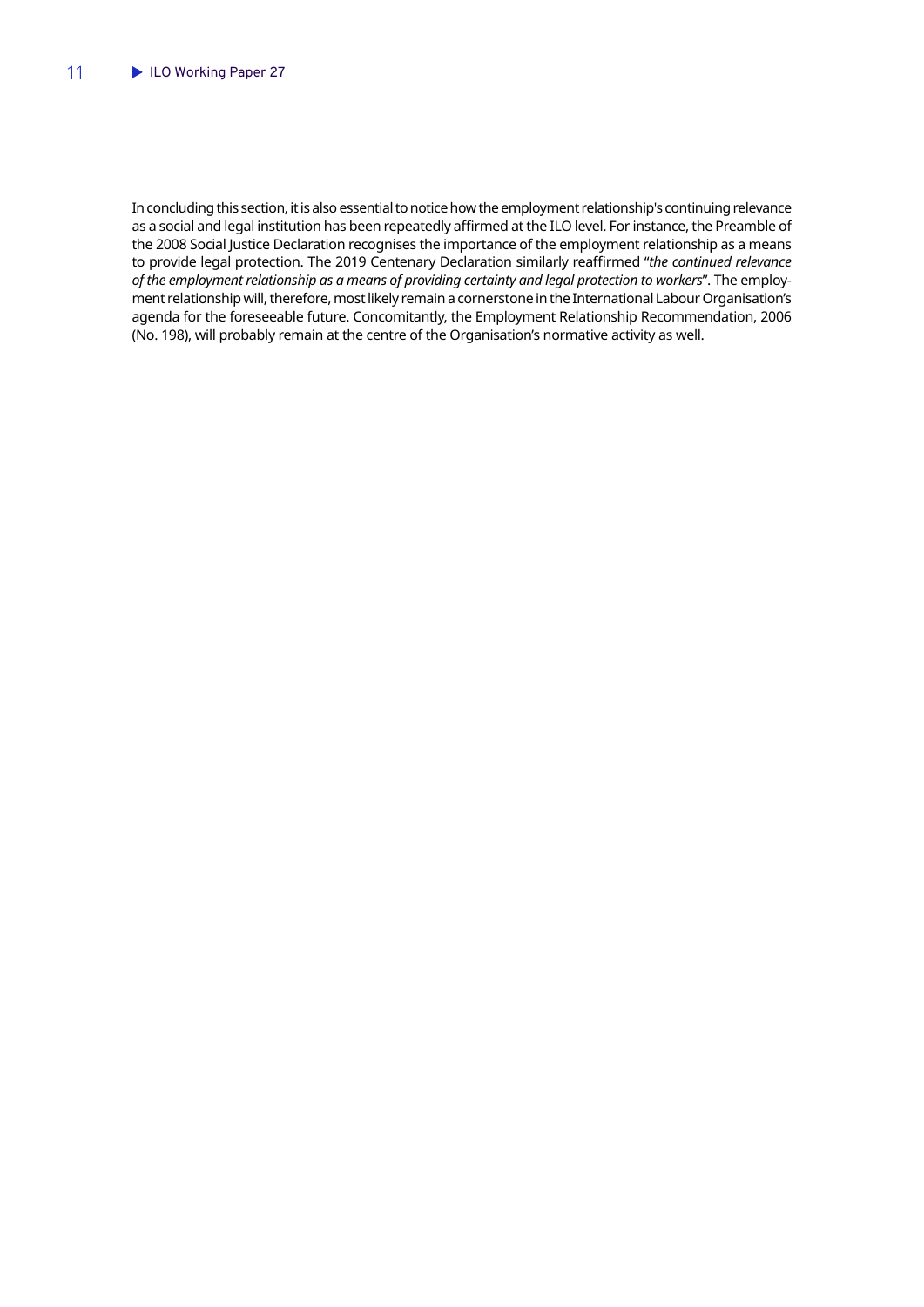# <span id="page-13-0"></span>▶ 2 Terms and conditions of platforms

#### **2.1. Self-employed workers' provisions**

Platform operators unilaterally determine the terms and conditions of their engagement with clients and workers. These terms and conditions most commonly classify platform workers as "self-employed", or "independent contractors". Platforms also regularly suggest that the relationship of the worker with the client remains one of self-employment. Some examples of such terms and conditions are provided below. We have emphasized certain aspects in bold.

- **Amazon Mechanical Turk**: "Workers perform Tasks for Requesters in their personal capacity as an independent contractor and not as an employee of a Requester or Amazon Mechanical Turk or our affiliates. As a Worker, you agree that: (i) you are responsible for and will comply with all applicable laws and registration requirements, including those applicable to independent contractors and maximum working hours regulations; (ii) **this Agreement does not create an** association, joint venture, partnership, franchise, or **employer/employee relationship between you and Requesters, or you and Amazon Mechanical Turk or our affiliates**; (iii) you will not represent yourself as an employee or agent of a Requester or Amazon Mechanical Turk or our affiliates; [...] As a Requester, you will not engage a Worker in any way that may jeopardise that Worker's status as an independent contractor performing Tasks for you."27
- **Doordash:** "CONTRACTOR represents that he/she operates an independently established enterprise that provides delivery services, and that he/she satisfies all legal requirements necessary to perform the services contemplated by this Agreement. As an independent contractor/enterprise, CONTRACTOR shall be solely responsible for determining how to operate his/her business and how to perform the Contracted Services. [...] The parties acknowledge and agree that this Agreement is between two coequal, independent business enterprises that are separately owned and operated. The parties intend this Agreement to create the relationship of principal and independent contractor and not that of employer and employee. **The parties are not employees**, agents, joint venturers, or partners **of each other for any purpose.** Neither party shall have the right to bind the other by contract or otherwise except as specifically provided in this Agreement."<sup>28</sup>
- **Ola:** "During the Term of this Agreement, the Transport Service Provider shall operate as and have the status of an independent contractor and shall not act as, be or construed to be an agent or employee of OLA. **The relationship between the Parties is on a principal-to-principal basis**, and **none of the provisions of this Agreement shall be interpreted as creating the relationship of employer and employee** between the Transport Service Provider and OLA at any time, under any circumstances or for any purpose. [...]."29
- **Taskrabbit**: "**Taskers are independent contractors of clients and not employees**, partners, representatives, agents, joint venturers, independent contractors or franchisees **of Taskrabbit. Taskrabbit** does not perform tasks and **does not employ individuals to perform tasks**. users hereby acknowledge that company does not supervise, direct, control or monitor a tasker's work and expressly disclaims (to the extent permitted by law) any responsibility and liability for the work performed and the

<sup>&</sup>lt;sup>27</sup> Amazon Mechanical Turk, Participation Agreement as last updated 25 March 2020. Available at: [https://www.mturk.com/participation](https://www.mturk.com/participation-agreement)[agreement](https://www.mturk.com/participation-agreement) [June 2020].

<sup>28</sup> Doordash, Independent Contractor Agreement – Canada. Available at: [https://help.doordash.com/dashers/s/ica-ca?language=en\\_US](https://help.doordash.com/dashers/s/ica-ca?language=en_US) [June 2020].

<sup>29</sup> Ola, Subscription Agreement for India as effective from 1 November 2016. Available at: [https://partners.olacabs.com/public/terms\\_](https://partners.olacabs.com/public/terms_conditions/IN) [conditions/IN](https://partners.olacabs.com/public/terms_conditions/IN) [June 2020].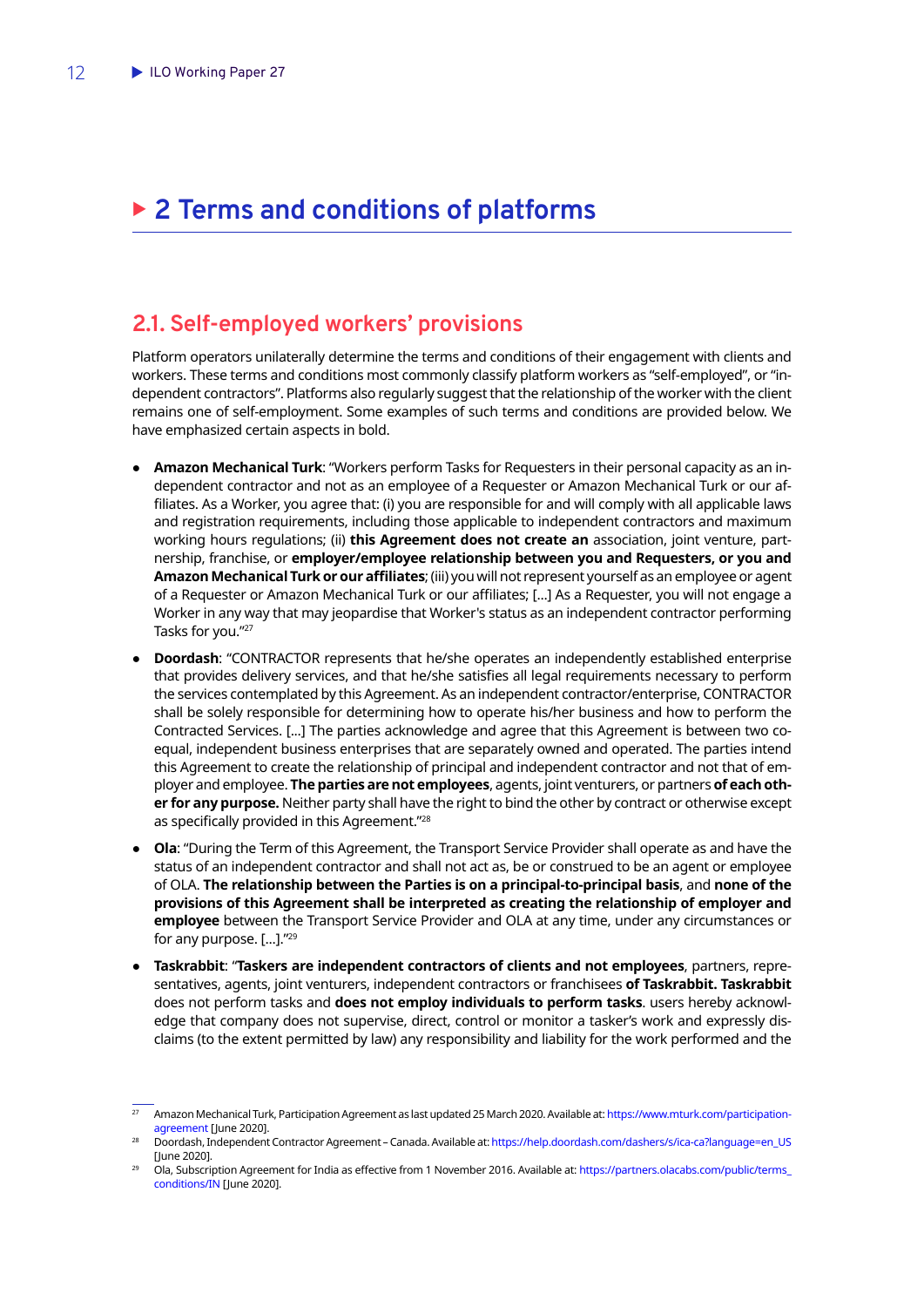tasks in any manner, including but not limited to a warranty or condition of good and workmanlike services, warranty or condition of quality or fitness for a particular purpose, or compliance with any law, regulation, or code."30

- **Handy:** "Service Professional is an independent contractor and has not been engaged by Handy to perform services on Handy's behalf. Rather, Service Professional has entered into this Agreement for the purpose of having access to the Handy Platform, in exchange for which it pays Handy a fee, as described herein. **Service Professional represents that he or she is customarily engaged in an independently established trade, occupation, profession and/or business offering the Services to the general public** and/or Service Professional represents that he or she maintains a principal place of business in connection with Service Professional's trade, occupation, profession and/or business that is eligible for a business deduction for federal income tax purposes. [...]."31
- Instacart: "You enter into this Agreement as an independent contractor with a business relationship between you and Instacart. It is understood that in agreeing to provide Services under this Agreement, the Contractor shall be acting and shall act at all times as an independent contractor, and **not as an employee of Instacart** for any purpose whatsoever, including without limitation, for purposes relating to taxes, payments required by statute, or any other withholdings or remittances to any governmental agency or authority. [...] **You further acknowledge that this Agreement does not create any employer-employee relationship between a third party retailer and yourself**, and that you are not entitled to any benefits, including but not limited to Workers' Compensation coverage, afforded to any employees of a third party retailer."32

Other platform operators try to minimize the importance of their contribution to the overall transaction:

- **Care.com**: "Care.com does not introduce or supply Carers to Care Seekers, nor do we select or propose specific Carers to Care Seekers or Care Seekers to Carers. Instead, we offer an online forum that among other things enables Care Seekers and Carers to interact regarding potential work opportunities."33
- **Urbansitter**: "No Joint Venture or Partnership. Nothing in these Terms of Service may be construed as making either party the partner, joint venturer, agent, legal representative, employer, contractor or employee of the other. UrbanSitter is not an employment service or agency, and does not serve as an employer or referral source for any User."34
- **Sittercity**: "No Joint Venture. You acknowledge that you are not legally affiliated with Sittercity in any way, and no independent contractor, partnership, joint venture, employer-employee or franchiser-franchisee relationship is intended or created by your use of the Service or these Terms of Use. As such, you shall not have, or hold out to any third party as having, any authority to make any statements, representations or commitments of any kind, or to take any action, that shall be binding on Sittercity, except as provided herein or authorised in writing by Sittercity. **Sittercity is not an employment service or agency, does not serve as an employer of Users and does not recruit Users for employment, secure employment for Users or evaluate or test Users for employment purposes.**"35

Certain platforms have also included clauses that seem to shed potential responsibilities arising from the transaction to the other parties (i.e. final clients and workers). These responsibilities may be linked to the possible reclassification of workers into employees or to compliance with existing employment laws. Some examples are:

#### ● **Bizzby**: "14 STATUS AND TAX

33 Care.com, Terms of Use for Great-Britain. Available at: <https://www.care.com/en-gb/terms-of-use>[June 2020].<br>34 LichanSitter Terms of Sengres as last undated on 3 February 2020, Available at: https://www.urbansitter.com

<sup>&</sup>lt;sup>30</sup> Taskrabbit, Terms of Service as update on 18 December 2019. Available at: <https://www.taskrabbit.com/terms> [June 2020].<br><sup>31</sup> Handy Service Professional Agreement LLS Available at: https://www.bandy.com/pro-terms [June

<sup>31</sup> Handy, Service Professional Agreement U.S. Available at: [https://www.handy.com/pro\\_terms](https://www.handy.com/pro_terms) [June 2020].

<sup>32</sup> Instacart, Independent Contractor Agreement. Available at:<https://shoppers.instacart.com/contracts/2017>[June 2020].

<sup>34</sup> UrbanSitter, Terms of Services as last updated on 3 February 2020. Available at:<https://www.urbansitter.com/terms-of-service>[June 2020].

<sup>35</sup> Sittercity, Terms of Use and End User Licence Agreement as last revised 9 November 2015. Available at: [https://www.sittercity.com/](https://www.sittercity.com/terms) [terms](https://www.sittercity.com/terms) [June 2020].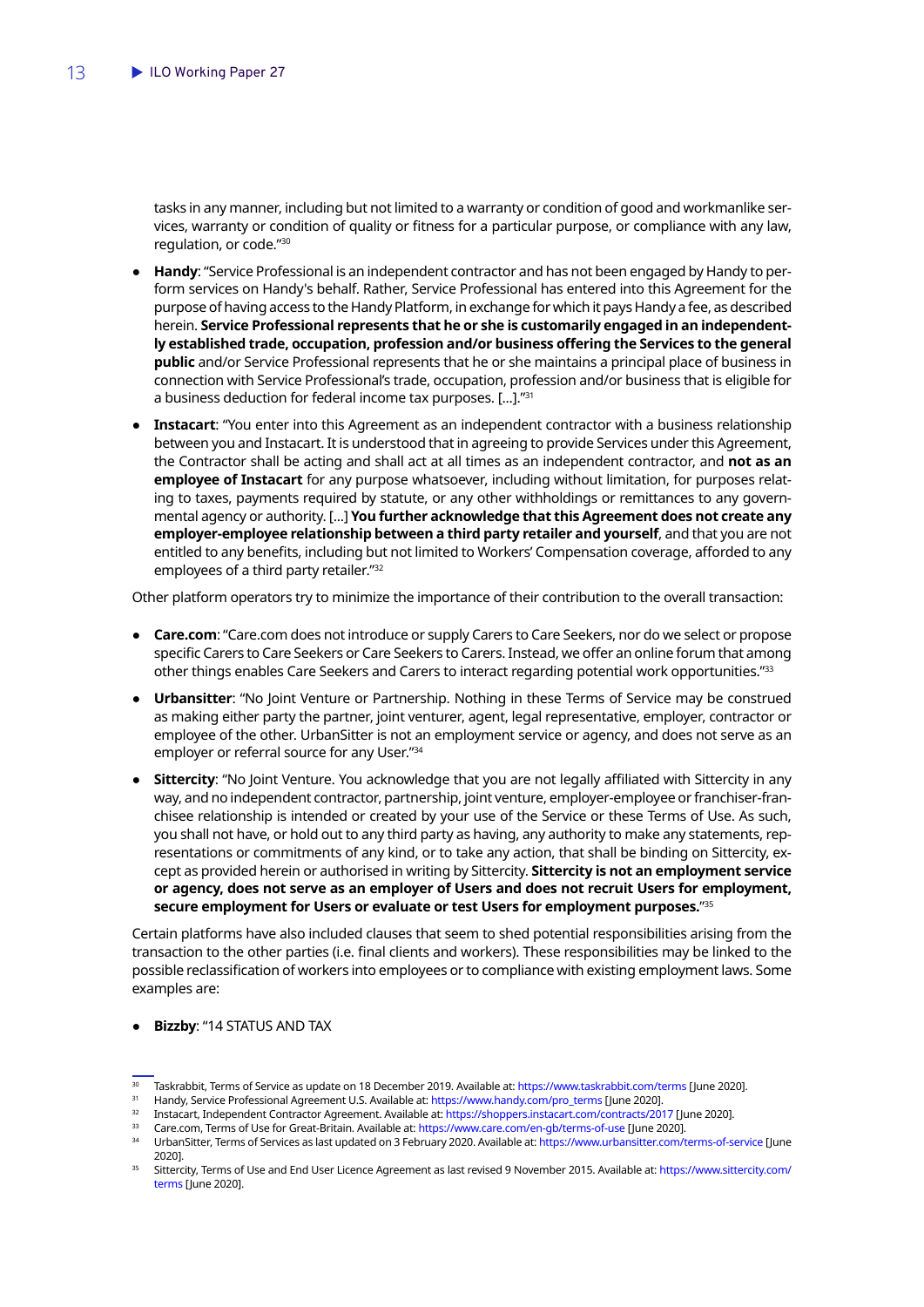- 14.1. As a Service Provider, you acknowledge and agree that you are an independent sole-trader or corporate Service Provider and are not engaged as an employee, contractor or agent of BIZZBY and you remain solely responsible for:
- 14.1.1 your own Tax, VAT and employment affairs (and that required to be paid for your employees and subcontractors (where applicable); and
- 14.1.2 the quality and outcome of the work and performance of the Jobs, **and you will indemnify and hold BIZZBY entirely harmless from any claims from (i) [HM Revenue and Customs] or any other statutory body, or (ii) your employees or subcontractors, arising from a breach of the above.**"36
- **Care.com**: "Each Care Seeker is also responsible for complying with all applicable employment, anti-discrimination and other laws in connection with any relationship they establish with a Carer. Among other things, Care Seekers must verify that the Carer they select is legally entitled to live and work in the UK, and perform any other verification or other checks for the position they are hiring, such as identity, qualification, background and reference checks. In addition, Care Seekers must comply with all applicable anti-discrimination legislation including but not limited to the Equality Act 2010".37
- **Taskrabbit**: "As set forth in section 1, taskrabbit does not perform tasks and does not employ individuals to perform tasks. **Each user assumes all liability for proper classification of such user's workers based on applicable legal guidelines. If a client, you indemnify and hold taskrabbit and affiliates harmless, and if a tasker, you fully and finally release taskrabbit and affiliates, from all liabilities**, claims, causes of action, demands, damages, losses, fines, penalties or other costs or expenses that taskers or assistants may incur or become entitled to, whether under contract, common law, civil law, statute or otherwise, in respect of tasks or service agreements or the use of the taskrabbit platform, **including with respect to misclassification of taskers and assistants** and the termination or cessation of any tasks, service agreements, this agreement or the use of the taskrabbit platform."38
- **Handy**: "5. RELATIONSHIP OF THE PARTIES Service Professional is an independent contractor and has not been engaged by Handy to perform services on Handy's behalf. [...] Handy will not be responsible for withholding or paying any income, payroll, Social Security, or other federal, state, or local taxes, making any insurance contributions, including unemployment or disability, or obtaining workers' compensation insurance on Service Professional's behalf. **Service Professional shall be responsible for, and shall indemnify and hold Handy harmless for any claims, suits, or actions related to this provision**, including any such claims brought by Service Professional or by any third party with respect to any claims for taxes or contributions, including penalties and interest."39

Some platforms have also altered the provisions concerning their workers' employment status over the years. For instance, while some years ago, the terms and conditions of the Amazon Mechanical Turk platform (AMT) had a provision that seemed to warn clients for potential reclassification of workers as employees, this no longer seems to be the case.<sup>40</sup> Nowadays, the AMT asks users to not engage workers in a way that might jeopardise their classification as independent contractor (see supra). Other platforms, such as Deliveroo, have decided to no longer use fixed-term employees and now engage independent contractors.<sup>41</sup>

<sup>36</sup> Bizzby, Terms of Service. Available at: <https://www.bizzby.com/legal/marketplace-providers/>[June 2020].

<sup>37</sup> Care.com, Terms of Use for Great-Britain. Available at: https://www.care.com/en-gb/terms-of-use [June 2020].

<sup>38</sup> Terms of Service as update on 18 December 2019. Available at: <https://www.taskrabbit.com/terms> [June 2020].

<sup>39</sup> Handy, Service Professional Agreement U.S. Available at: [https://www.handy.com/pro\\_terms](https://www.handy.com/pro_terms) [June 2020].

<sup>40</sup> According to this provision, "*while Providers are agreeing to perform Services for you as independent contractors and not employees, repeated and frequent performance of Services by the same Provider on your behalf could result in reclassification of that employment status*" (V. De Stefano 2016, p. 13). This is based on "*Amazon Mechanical Turk Participation Agreement, last updated: December 2, 2014, available at https://www.mturk.com/mturk/conditionsofuse (Accessed 26 October 2015).*"

<sup>41</sup> Deliveroo used fixed-term employment contracts for its bikers in the Netherlands from September 2015 until the beginning of 2018 (Rechtbank Amsterdam 15 januari 2019, Case No. ECLI:NL:RBAMS:2019:198).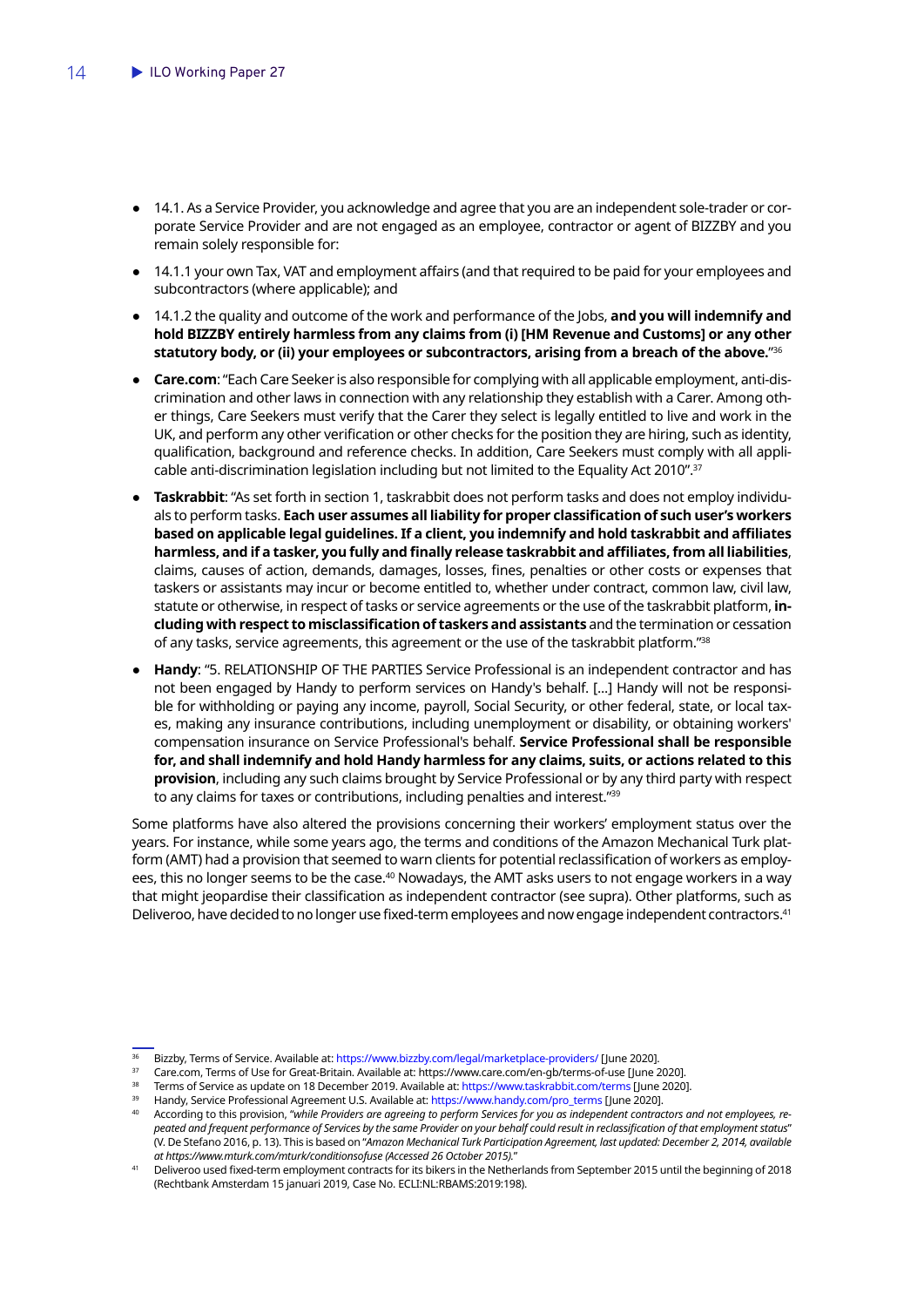### <span id="page-16-0"></span>**2.2. "Employees' provisions"**

Some platforms seem to allow users to engage platform workers as employees of a payroll service company or a third-party staffing vendor.

- Wonolo: "Upon accepting a Wonolo Request or an Open Request that is classified as Payroll with Customer through the Application (each a "Payrolled Wonolo Engagement"), Wonoloer agrees and understands that Frontline will choose **the payroll service company (the "Payroll Company") to be the employer of record, meaning the Wonoloer will be an employee of Payroll Company (a "Payroll Employee") solely for Payrolled Wonolo Engagements.** All other Wonolo Engagements will be on an independent contractor basis, as outlined in the Terms of Service. Frontline will instruct Payroll Company to assign Wonoloer to work for Customer, and Customer is responsible for supervising Wonoloer."42
- **Upwork**: "When a Client uses Upwork Payroll, which is described on the Sit[e here](https://www.upwork.com/i/payroll-client/) ("Upwork Payroll"), **a third-party staffing vendor will employ the Freelancer (the "Staffing Provider"). Freelancer (if accepted for employment as described below) will become an employee of the Staffing Provider.** The Staffing Provider will assign Freelancer to work for Client, and Client will be responsible for supervising Freelancer. When, and only if, a Freelancer has been accepted for employment by the Staffing Provider and assigned to Client, Freelancer becomes a "Payroll Employee" for purposes of this Agreement, but also remains a Freelancer under the Terms of Service. Your ability to use Upwork Payroll may depend on certain factors, including, without limitation, the location of the Freelancer, the estimated length of the engagement, the wage to be paid, and the nature of the work to be performed. A request to use Upwork Payroll may be rejected for any lawful reason."43

Deliveroo used to make recourse to workers hired as employees by a cooperative that staffed the riders to the platform in **Belgium**.<sup>44</sup> The platform, however, unilaterally decided to discontinue this scheme as of February 2018.

**Hilfr**, a Danish-owned platform for cleaning in households, most notably allows the workers to work either as freelancers or as employees (A. Ilsøe and K. Jesnes, 2020 pp. 53-59). A collective agreement concluded between this platform and the union 3F stipulates the following.

● **Hilfr**: "The collective agreement covers cleaning assistants who perform cleaning work in private households facilitated by the digital platform Hilfr ApS. (hereinafter Hilfr). The collective agreement covers cleaning assistants who are employees, not freelancers. [...] Freelancers automatically obtain employee status after 100 hours' work via the platform and are subsequently covered by this collective agreement. [...] **Freelancers who wish to transfer their status from freelancer to employee before having worked 100 hours must notify Hilfr of this.** [...] Freelancers who wish to remain freelancers after 100 hours' work facilitated by the platform must inform Hilfr of this decision well in advance of the expiry of the 100 hours."45

Another example of a platform that allows its workers some choice can be found in the UK. **DPD**, which is a delivery business for parcel-delivery, offers workers three choices. According to DPD's brochure, drivers can be employed drivers, self-employed owner-driver workers (ODWs) or self-employed owner-driver franchisees (ODFs). The company offers sick and holiday pay to all its drivers.46 Moreover, the enterprise has abolished its £150 daily fines for missing work, as a response to the death of a driver with diabetes who arguably

<sup>42</sup> Wonolo, Frontline Payroll Services Agreement. Available at:<https://www.wonolo.com/frontline-payroll-services-agreement> [June 2020]. <sup>43</sup> Upwork Payroll Agreement as effective from 1 November 2018. Available at: <https://www.upwork.com/legal#upwork-payroll-agreement>

<sup>[</sup>June 2020]. <sup>44</sup> Commission Administrative de règlement de la relation de travail du 23 février 2018, Case No. 116 – FR – 20180209. This decision has

in the meantime been declared null and void on procedural grounds.

<sup>45</sup> Collective agreement between Hilfr ApS and 3F Private Service, Hotel and Restaurant from 2018, as translated by the Danish Confederation of Trade Unions. Available at: [https://www2.3f.dk/~/media/files/mainsite/forside/fagforening/privat%20service/](https://www2.3f.dk/~/media/files/mainsite/forside/fagforening/privat%20service/overenskomster/hilfr%20collective%20agreement%202018.pdf) [overenskomster/hilfr%20collective%20agreement%202018.pdf](https://www2.3f.dk/~/media/files/mainsite/forside/fagforening/privat%20service/overenskomster/hilfr%20collective%20agreement%202018.pdf) [June 2020].

<sup>46</sup> DPD's Brochure, available at: <https://drivers.dpd.co.uk/download-brochure>[June 2020].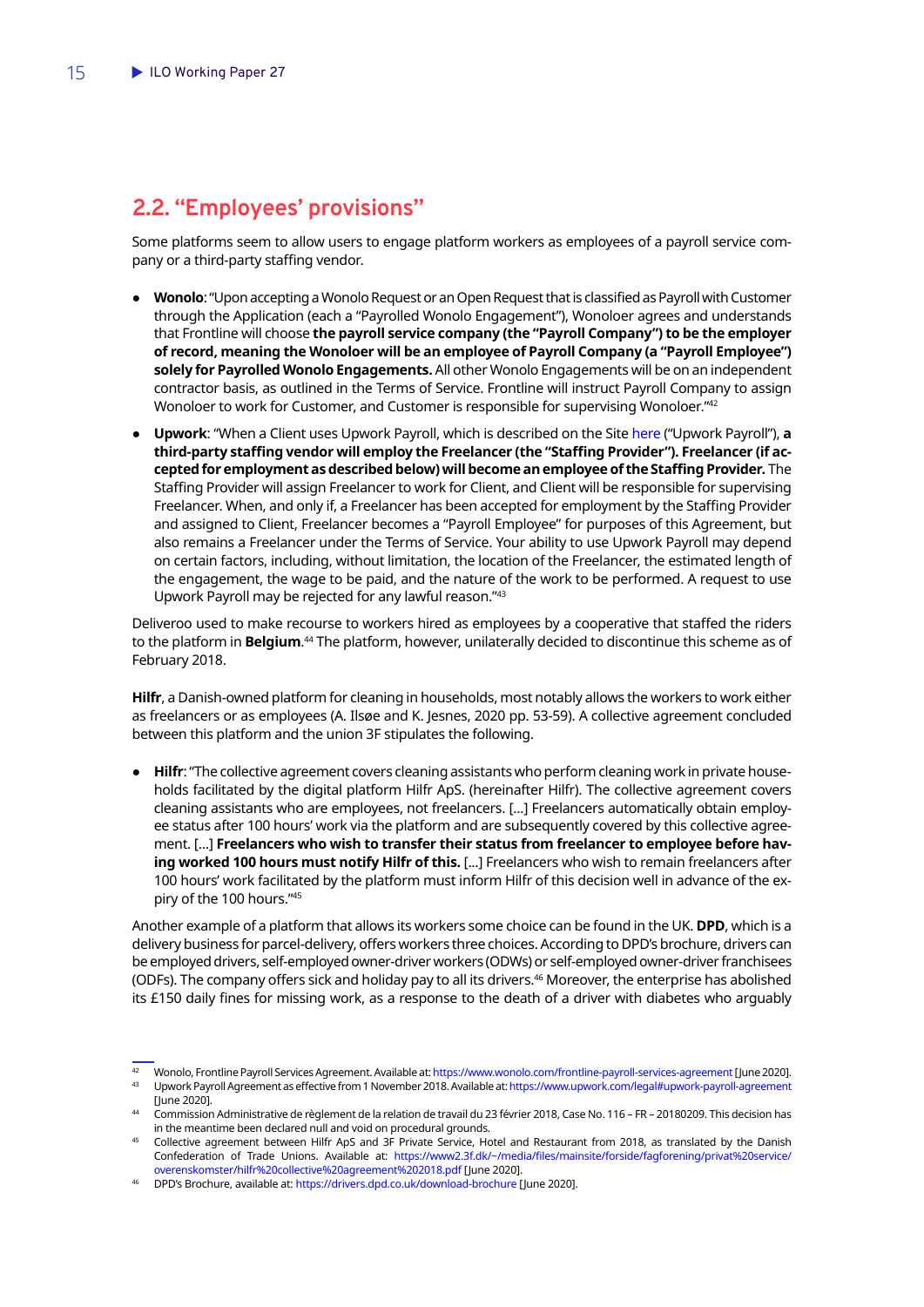collapsed because the company charged for attending a medical appointment (R. Booth, 2018). **Hermes**, another parcel delivery company that also operates in the UK, reached an agreement with GMB, one of the UK's largest trade unions. The agreement gives couriers the option to become 'self-employed plus', which provides several benefits, such as holiday pay and guaranteed earnings (GMB Union, 2019). Furthermore, **Voocali**, which provides translation services in Denmark, also concluded a collective agreement with the Union of Commercial and Clerical Employees, which falls apart into, on the one hand, "*an accession agreement so that future employees of Voocali get decent pay- and working conditions*" and on the other, "*an agreement that covers all those who are not covered by the collective agreement – i.e. the freelancers*" (Io, 2018).47 The latter apparently covers the pay and employment terms for freelancers (A. Ilsøe et al., 2020, p. 74).

Several other platforms have at least engaged some platform workers as employees at one stage or another. A collective agreement in Sweden has, for instance, been signed between **Bzzt**, a company that uses environmentally-friendly electric vehicles, and the Swedish Transport Workers' Union. As a result, Bzzt drivers are covered by an industry-wide collective bargaining agreement that gives them access to the same standards as traditional taxi drivers. They are offered marginal part-time employment contracts (H. Johnston and C. Land-Kazlauskas, 2018, p. 30). The employees are entitled to monthly or weekly wages, receive a minimum wage, pension, holiday pay and sick pay. Arbitration is provided to solve disagreements (A. Ilsøe et al., 2020, p. 74).

**YouGenio**, an Italian platform providing domestic work, such as cleaning, babysitting, hydraulic and electrical services, hires its workers under an employment contract in its terms of service; where it seems to indicate that the workers can be either employees of the platform, employees of a third party, or independent contractors.48

**Takeaway** promises "a proper employment contract" on its recruitment page.<sup>49</sup> The terms and conditions of service, however, are not openly consultable online. In Norway, **Foodora** has agreed to classify its workers as employees since its establishment in the country (B. Lindahl, 2019). The company employs its workers mostly on a part-time basis. Foodora employees in Norway have also, after a five-week strike, reached a collective agreement to improve their working conditions, in particular, about payment for actual working time and reimbursement for equipment (Svensson-stiftelsen, 2019). In this respect, Ilsøe and Jesnes note: "*Unlike Deliveroo and Wolt couriers (and Foodora couriers in other countries), who are paid per delivery and engaged as self-employed, Foodora couriers in Norway are hired on marginal part-time contracts (10 hours per week)*" (2020, p. 60). Interviews carried out in Germany have, furthermore, shown that "*only temporary contracts (mainly with a one-year duration) are used at Foodora, whereas Deliveroo makes use of both temporary employment contracts (with a duration of about six months) and self-employment*" (T. Haipeter et al., 2020, p. 12).

**Helpling** explicitly engages employees in Switzerland. The respective terms and conditions state that *"Helpling offers cleaning activities performed by Helpling employees.* [...] *Customers agree that they do not independently contact, hire or otherwise maintain Helpling's employees beyond the scope of Helpling's services. In particular,*  the customer may not hire Helpling employees. This is prohibited even after termination of the contract between *Helpling and the customer for one year.*"50 It is worth mentioning in this respect that Helping defines its workers as independent contractors in most of the other European legal systems in which it operates. In the Netherlands, however, it does allow its workers to be employed as well. Differently from the Swiss context, where the employment relationship is established between the worker and platform operator, its Dutch cleaners are considered employees of the household, according to a court ruling. The judgment also considers

<sup>47</sup> For one of these agreements, see *aftale mellem Voocali og HK Privat*. Available at: [https://www.hk.dk/-/media/images/om-hk/sektorer/](https://www.hk.dk/-/media/images/om-hk/sektorer/privat/hkprivat/pdf/2018/aftale_hkprivat_voocali.pdf?la=da&hash=AB8DE80C8F62F1D3C50552E58C59A25E336B6F78) [privat/hkprivat/pdf/2018/aftale\\_hkprivat\\_voocali.pdf?la=da&hash=AB8DE80C8F62F1D3C50552E58C59A25E336B6F78](https://www.hk.dk/-/media/images/om-hk/sektorer/privat/hkprivat/pdf/2018/aftale_hkprivat_voocali.pdf?la=da&hash=AB8DE80C8F62F1D3C50552E58C59A25E336B6F78) [June 2020].

<sup>48</sup> Article 2 and 16 of the General Terms of YouGenio. Article 2: "*Personal YG: il dipendente/collaboratore di YG che svolgerà il Servizio a favore dell'Utente, che sia dipendente di YG o terzo, operatore o lavoratore manuale;*" Article 16: "*PERSONAL YG TERZO: è possibile che YG utilizzi Personal YG non solo proprio dipendente ma anche terzo, autonomo o dipendente di terzi, in accordo con YG.*" Available at: [https://](https://www.yougenio.com/condizioni-generali)

[www.yougenio.com/condizioni-generali](https://www.yougenio.com/condizioni-generali) [June 2020].<br>Takeaway, "What we offer", https://www.takeaway.com/drivers/ [June 2020].

Helpling, Terms of use for the platform. Available at:<https://www.helpling.ch/nutzungsbedingungen> [June 2020].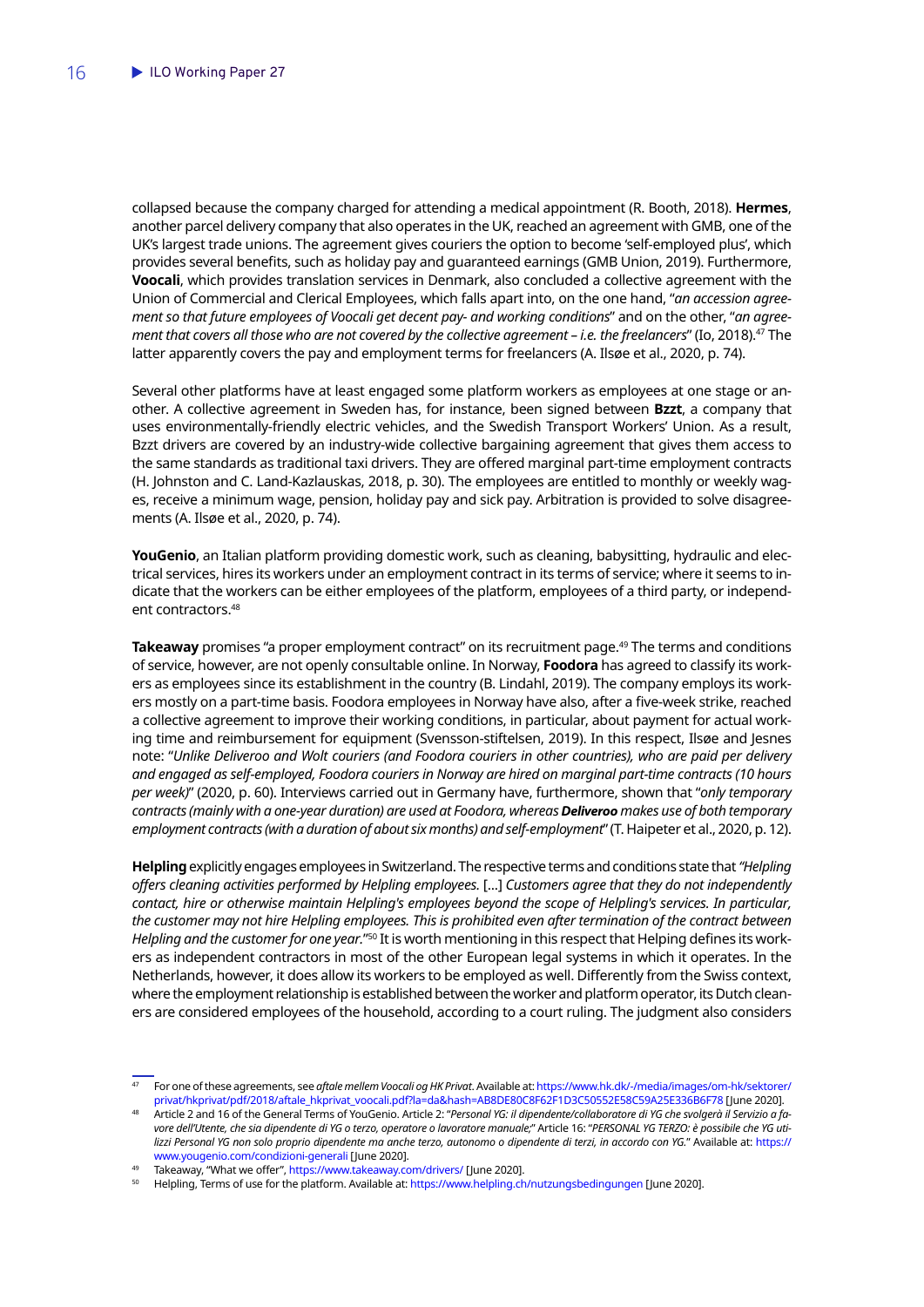Helpling a private employment agency under national law.<sup>51</sup> This is not a unique situation. The user clients of **Batmaid,** a cleaning platform operating in Switzerland, also conclude employment contracts with the workers. The platform's help page clarifies that "*[o]ur clients are the only employers of the trusted cleaning agents. The Batmaid platform just facilitates the selection of a relevant trusted cleaner available to your doorstep and takes care of all the paperwork, legal declaration to the AHV (AVS), social security insurance payments and issues monthly pay slips and annual wage statements.*"52

Lastly, some platforms perform their services by voluntarily adopting the legal status of a temporary work agency. This has been the case, for instance, for Ploy in Belgium and the Netherlands, which is owned by Randstad, a private employment agency,<sup>53</sup> and Zenjob in Germany.<sup>54</sup>

<sup>&</sup>lt;sup>51</sup> Netherlands, Rechtbank Amsterdam 1 juli 2019, Case No. ECLI:NL:RBAMS:2019:4546.<br><sup>52</sup> Batmaid https://batmaid.ch/en/help/resenvations [June 2020]

<sup>&</sup>lt;sup>52</sup> Batmaid,<https://batmaid.ch/en/help/reservations>[June 2020].<br><sup>53</sup> Temporary work agencies are developing their own platforms

<sup>&</sup>lt;sup>53</sup> Temporary work agencies are developing their own platforms (K. Lenaerts et al., 2018, p. 6).<br><sup>54</sup> Zeniob Allgemeine Geschäftshedingungen der ZENIOB GmbH, https://www.zeniob.de/agb.[Jun

<sup>54</sup> Zenjob, *Allgemeine Geschäftsbedingungen der ZENJOB GmbH*,<https://www.zenjob.de/agb> [June 2020].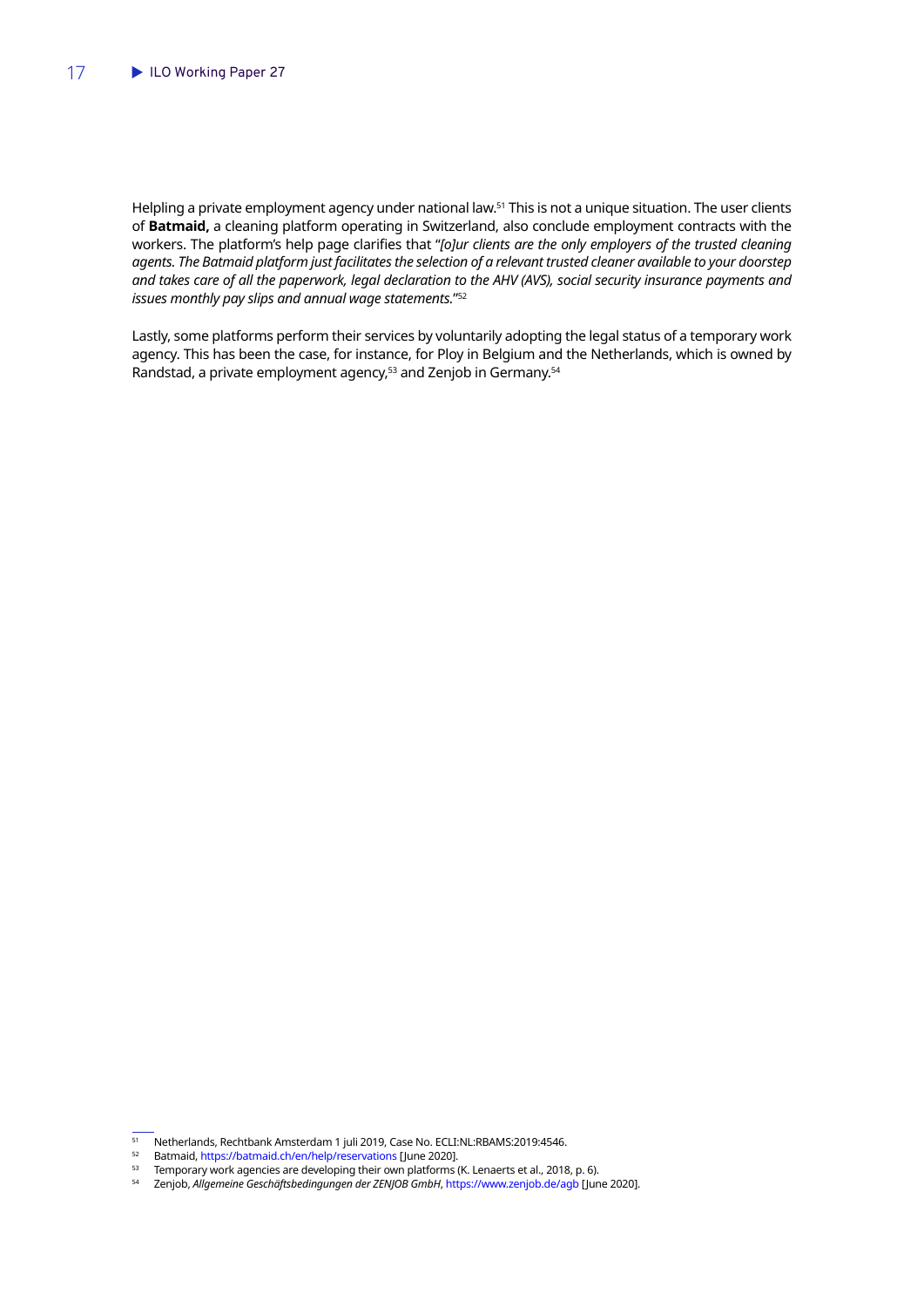# <span id="page-19-0"></span>▶ 3 Relevant legislation for platform work

#### **3.1. Introduction to legislative measures on platform work**

A joint statement by the 2000's Meeting of Experts on Workers in Situations Needing Protection noted that "*the global phenomenon of transformation in the nature of work has resulted in situations in which the legal scope of the employment relationship (which determines whether or not workers are entitled to be protected by labour legislation) does not accord with the realities of working relationships. This has resulted in a tendency whereby workers who should be protected by labour and employment law are not receiving that protection in fact or in law.*"55 This observation is valid to this day. In a recent General Survey of the CEACR, amongst others, Cambodia, Germany, Latvia, Mauritius and Peru noted that they found it challenging to ensure labour protection for platform workers (ILO Committee of Experts, 2020, p. 90). Also, Norway expressed this sentiment, even though most experts in the Norwegian Committee on the Sharing Economy found it unnecessary to develop a new category of workers with limited protections, nor to establish a legislative committee to revise the conceptual apparatus of the Working Environment Act. A new, intermediate category may, for instance, enable the circumvention of ordinary employment protection (Departementenes sikkerhets- og ser viceorganisasjon, 2017, pp. 11 and 75).

Therefore, it is interesting to note how multiple other legal systems did, in fact, make changes to their laws and did so with radically different aims. This Section will discuss these legislative developments. It differentiates between the various legislative or regulatory efforts by discussing in Section 3.2., a first category of legislation that regulates platform work, as such, and in Section 3.3., a range of legislation that alters the criteria or mechanisms meant to differentiate between employees and self-employed workers on the labour market as a whole.

### **3.2. Platform-specific regulatory measures**

"Platform-specific" measures may serve very diverse regulatory aims. In the **United States**, for instance, a policy brief of the National Employment Law Project noted that "*[o]ver the 2018 legislative session, nearly identical bills have been introduced in states including Alabama, California, Colorado, Florida, Georgia, Indiana, Iowa, Kentucky, Tennessee and Utah that deem all workers on so-called "marketplace platforms," (such as Uber and Handy) independent businesses, and not the employees of the companies*" (R. Smith, 2018, p. 1). Some of these bills have by now made it into law. For example, Iowa has a law on the books that defines 'marketplace contractors' and classifies them as independent contractors for all purposes under state or local law.56 Utah similarly has a "Service Marketplace Platforms Act" with a presumption that a 'building service contractor' is an independent contractor.<sup>57</sup> These acts have a different scope but share a similar aim, namely an attempt to exclude the existence of an employment relationship. Moreover, administrative authorities have taken similar measures. For instance, the Texas Workforce Commission, which is the agency responsible for administering unemployment benefits and assessing unemployment taxes, has adopted a rule that stipulates that certain workers who provide services via app-based businesses and websites cannot be considered "employees" for unemployment insurance purposes (E. Douglas, 2019).58 Even if some States have resisted

<sup>55</sup> Common statement by the experts participating in the Meeting of Experts on Workers in Situations Needing Protection (Geneva 15- 19 May 2000), which is part of the Report of the Meeting of Experts on Workers in Situations Needing Protection, Common statement by the experts participating in the Meeting of Experts on Workers in Situations Needing Protection, MEWNP/2000/4(Rev.), Geneva, ILO. Available at:<https://www.ilo.org/public/english/standards/relm/gb/docs/gb279/pdf/mewnp-r.pdf>[February 2021].

<sup>56</sup> Section 93.2 Iowa Code.

 $57$  Section 34-53-201 Utah Code.

<sup>58</sup> See Section 815.134. Available at: http://txrules.elaws.us/rule.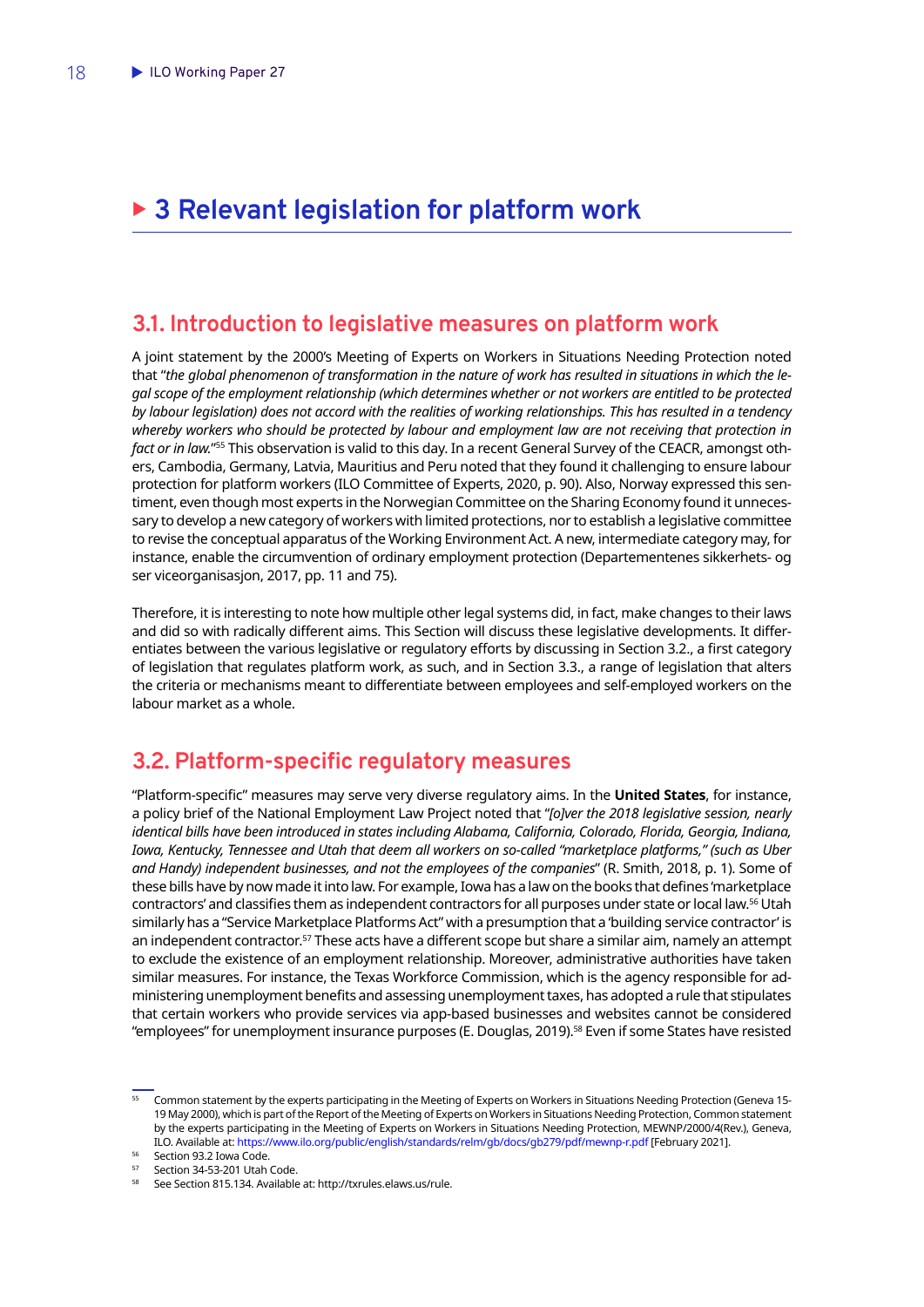this type of bills, legislation to "carve-out" platform workers from employment and labour regulation passed in many other States, including Arizona, Florida, and Indiana (M. Pinto et al., 2019).

Platform workers have also been statutorily classified as self-employed in **Belgium**, at least to a certain extent. *La loi relative à la relance économique et au renforcement de la cohésion sociale* of 2018 has framed platform work as one of the three forms of work of which the generated income is considered "auxiliary" and is tax-exempt.59 As long as the worker does not earn more than 6.340 euro a year – in addition to a monthly threshold – through recognised platforms, this income is exempted from regular taxes and social security contributions. The law also specifies the conditions to fall under this beneficial tax status.<sup>60</sup> None of these conditions provides the worker with any social protections. Nor does the certification of the recognised platforms by the government require the platform to make any social commitments.<sup>61</sup> Instead, according to some scholars, legislation has embedded this form of platform work through recognised platforms, in a sort of 'social law free zone' (Y. Stevens and J. Put, 2018, p. 147).

Because of this lack of social protection, and the low fiscal and social security charges involved, both trade unions and employers' associations lodged a case at the Constitutional Court against all three the schemes of the 2018 Act. The Court declared the Act unconstitutional. All three forms of auxiliary income, including the one for platform work, were deemed to violate the Constitution. Regarding platform work, according to the Court, the legislature had made an "unsubstantiated assumption" by branding, amongst others, platform workers' income as "auxiliary". Even if this assumption were well-founded, the Court noted, it would still not justify a different treatment compared to the one applying to the income necessary to deal with living expenses.

Furthermore, while uncertainty about the classification of these platform work relationships may perhaps warrant a separate employment category, in the view of the Court, it does not justify a complete exemption from employment legislation, from the social security system and tax obligations. The Court also ruled that the effects of the annulled 2018 Act are maintained until 31 December 2020, not to harm the workers affected.<sup>62</sup> Accordingly, from 2021 onwards, platform workers will again provide their work under the previous Act, 2016's *loi De Croo*. This Act already contained beneficial tax provisions for platform workers, but did not explicitly exclude them from employment legislation.<sup>63</sup> As a result, unless the legislature advances an amendment, Belgian employment legislation will no longer contain any sections that prevent courts from designating a platform worker regulated under the *loi De Croo* as an employee.

Apart from these examples, several countries and institutions have recently passed various measures to protect certain platform workers. Regulation 2019/1150 of the **European Parliament and of the Council** of 20 June 2019 on promoting fairness and transparency for business users of online intermediation services will, for instance, provide certain self-employed platform workers with useful protections. It intends to provide "business users" that use "online intermediation services" to offer goods or services to consumers with transparent conditions. It tries to make sure that they are treated fairly and aims to provide effective redress vis. the "intermediation service provider".<sup>64</sup>

An important limitation of this instrument's scope, however, is that online intermediation services are defined as information society services that "*allow business users to offer goods or services to consumers, with a view to facilitating the initiating of direct transactions between those business users and consumers*", and which

- <sup>62</sup> Cour constitutionnelle du 23 avril 2020, Case No. 53/2020.
- <sup>63</sup> Sections 35-43 loi-programme du 1 juillet 2016.

<sup>&</sup>lt;sup>59</sup> Loi relative à la relance économique et au renforcement de la cohésion sociale du 18 juillet 2018. The other two forms of work are *travail associatif* and *services occasionnels entre les citoyens*.

<sup>60</sup> Section 90, 1° bis of the Code des impôts sur les revenus 1992.

<sup>&</sup>lt;sup>61</sup> Arrêté royal du 12 janvier 2017 portant exécution de l'article 90, alinéa 2, du Code des impôts sur les revenus 1992, en ce qui concerne les conditions d'agrément des plateformes électroniques de l'économie collaborative, et soumettant les revenus visés à l'article 90, alinéa 1er, 1° bis, du Code des impôts sur les revenus 1992, au précompte professionnel.

Art. 1 Regulation 2019/1150 of the European Parliament and of the Council of 20 June 2019 on promoting fairness and transparency for business users of online intermediation services.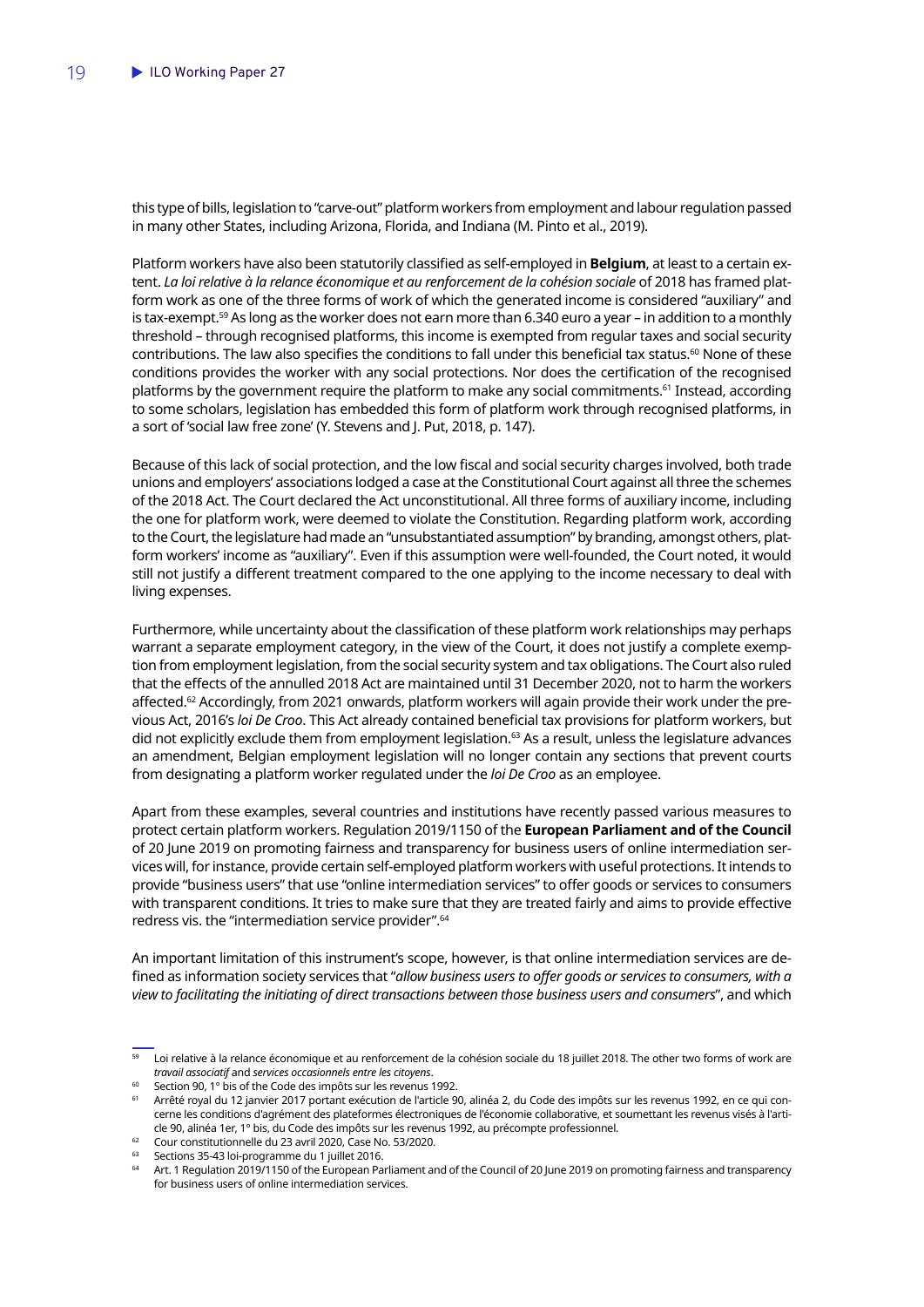"*are provided to business users on the basis of contractual relationships between the provider of those services and business users which offer goods or services to consumers*". This is important because, according to the Court of Justice of the European Union, for instance, Uber is not an information society service provider,<sup>65</sup> while a platform like Airbnb does qualify as such.<sup>66</sup> The question of whether a platform operator provides services other than digital intermediation is, therefore, a crucial one. According to the Court of Justice of the EU, Uber provides services in the field of transport, rather than only acting as an intermediary. Hence, the Member States can regulate this platform's activities at the national level. Uber is not just an information society service provider. Therefore, it arguably does not necessarily have to ensure that its terms and conditions comply with the standards promoting fairness and transparency mandated in the EU Regulation.

In the EU, **France** has also granted certain labour protections to some platform workers. Act No. 2016-1088 of 8 August 2016 introduced a protective scheme for those self-employed platform workers who provide their services on a platform that determines the service's characteristics and sets each task's price (e.g. a ride, a delivery, or cleaning task).<sup>67</sup> The Act requests platforms to assume their social responsibility and to, for instance, provide pay for insurances against workers' occupational accidents, if the worker's pay exceeds a certain threshold set by Decree.<sup>68</sup> The same condition applies to the worker's right to vocational training. Sections L7342-5 and L7342-6 of the Labour Code also mention a right to form or join a trade union and engage in concerted refusals to provide their services. Platforms are prohibited from retaliating when workers defend their professional claims.

While this regulatory scheme came into effect for self-employed platform workers, certain courts have ruled on platform workers' employment status. As we discuss below, French higher courts have classified some platform workers as employees. In 2018, however, a bill concerning the *loi d'orientation des mobilités* aimed to regulate platform work in the transport industry. This Mobility Act was adopted, and it enshrines the platforms' social responsibility towards workers who provide transportation of passengers and delivery of goods using a 2- or 3-wheel vehicle. This is done through the voluntary and unilateral adoption of charters, which define both parties' rights and obligations.<sup>69</sup> According to the original bill, this would have made it more difficult for the platform workers concerned to claim employment status. The bill stipulated that once a charter was approved between the platform and administrative authorities, the rights and obligations included in the charter could not have been considered indicators of legal subordination between the platform and the relevant workers.<sup>70</sup> The *Conseil constitutionnel* deemed this mechanism unconstitutional on the grounds that the legislature would have allowed platform operators to unilaterally state the features of their relationship with their workers through a charter, something that would have prevented the courts from carrying out their own assessment when ruling on a reclassification lawsuit. Platforms would thus have been able to set rules which are, according to the *Conseil constitutionnel*, to be set by law.71 Section 34 of the French Constitution clarifies that statutes shall lay down the basic principles of, amongst others, employment law and trade union law.72 One of the fundamental principles of labour law, according to the Conseil, is the determination of its scope. Therefore, the private parties' charter cannot condition what the labour courts can and cannot consider as indicators of an employment relationship. Apart from this mechanism, deemed unconstitutional, the Mobility Act inserted new regulations in the *code du travail*,

<sup>65</sup> ECJ 20 December 2017, Case No. C-434/15, *Asociación Profesional Élite Taxi / Uber Systems Spain SL*; ECJ 10 April 2018, Case No. C-320/16, *Uber France SAS / Nabil Bensalem*. For a discussion of this case see below, Section 4.3.

<sup>66</sup> ECJ 19 December 2019,Case No. C-390/18, *Airbnb Ireland*.

<sup>67</sup> Section. L7342-1 *Code du travail*. "*Platforms matching 'traditional gigs' (Task-Rabbit, Helping, Fiverr, Upwork) and externalising micro-tasks (like mTurk) are not covered by the law*" (T. Haipeter et al., 2020, p. 19).

<sup>68</sup> Sections L7342-2 and L7342-4 *Labour Code* and Décret n° 2017-774 du 4 mai 2017 relatif à la responsabilité sociale des plateformes de mise en relation par voie électronique.

<sup>69</sup> Sections L-7342-8 and L-7342-9 of the Labour Code, created by the loi n° 2019-1428 du 24 décembre 2019 d'orientation des mobilités.

<sup>70</sup> "*Lorsqu'elle est homologuée, l'établissement de la charte et le respect des engagements pris par la plateforme dans les matières énumérées aux 1° à 8° du présent article ne peuvent caractériser l'existence d'un lien de subordination juridique entre la plateforme et les travailleurs.*" Projet de loi d'orientation des mobilités (Texte définitif), 19 novembre 2019. Available at: [http://www.assemblee-nationale.fr/dyn/15/](http://www.assemblee-nationale.fr/dyn/15/textes/l15t0349_texte-adopte-seance) [textes/l15t0349\\_texte-adopte-seance](http://www.assemblee-nationale.fr/dyn/15/textes/l15t0349_texte-adopte-seance) [February 2021].

<sup>&</sup>lt;sup>71</sup> Conseil constitutionnel du 20 décembre 2019, décision n° 2019-794, §29.<br><sup>72</sup> Constitution du 4 octobre 1058

Constitution du 4 octobre 1958.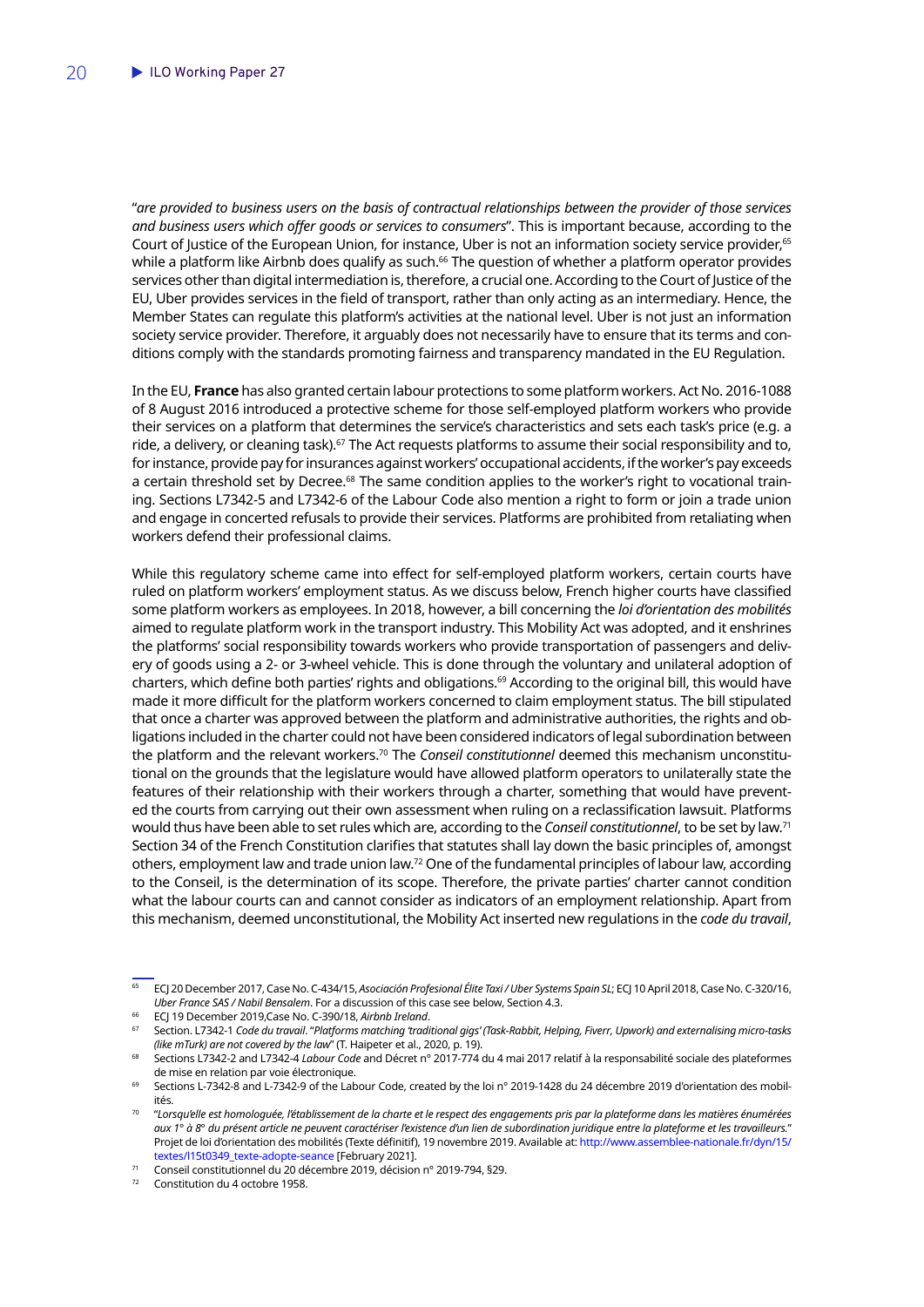mandating specific provisions for the social charter of certain platforms that engage in transportation and delivery of goods by 2- or 3-wheeled vehicles.<sup>73</sup>

In **Colombia,** a bill was recently introduced to regulate economically dependent platform work.74 This bill considers the economically dependent platform worker providing services to a client through a mobile app or platform difficult to fit into the existing dichotomy of labour relations in Colombia.<sup>75</sup> Therefore, the draft law suggests creating an intermediate category for economically dependent platform workers. The relationship between these 'platform workers' and 'the digital intermediation company' is labelled as a "substantive" one, instead of the employment and civil law relationships. Furthermore, notwithstanding the explicit denial of an employment relationship, the explanatory memorandum highlights the importance of the principle of the primacy of facts.<sup>76</sup> The creation of the new legal category for economically dependent platform workers is meant to establish certain protections, some of which consider the peculiar nature of services provided by platform workers. Some examples are the opportunity for portable ratings, or the prohibition to allocate customers to the worker on a compulsory basis. The bill also provides for the enjoyment of collective labour rights, such as freedom of association and the right to bargain collectively. The digital intermediation companies must facilitate the exercise of these rights, e.g. to provide the contacts of other workers, and not sanction workers with deactivation due to their labour claims or disagreements resulting from their relationship with the company. Furthermore, the bill also stipulates some social security protections. It proposes to make the contribution to the health and pension system compulsory and in equivalent parts by both the platform and the worker. Insurance against accidents is also provided not only for platform workers, but also for service users. In the same timeframe, another bill on virtual labour was proposed.<sup>77</sup> It is worth noting that this bill explicitly sets out not to apply to platform work,<sup>78</sup> as it aims to create a new type of contract and employment relationship, concretely 'virtual labour', where all labour relations are carried out online using technology.

Also, in **Argentina**, a bill has been advanced to protect workers on digital on-demand platforms. The bill provides several protections, such as a maximum 48 hours workweek, a daily rest time of at least 12 hours, minimum guaranteed remuneration and a day of holiday for every 120 hours worked. It also includes mechanisms to calculate the compensation in case of unjustified dismissal.<sup>79</sup>

In **Italy**, new provisions relevant to platform work were recently introduced. In 2019, the lawmakers amended<sup>80</sup> a provision introduced in 2015 and aimed to expand the scope of employment protection beyond the employment relationship to all workers providing work organised by another party, including via a platform.<sup>81</sup> As a result, employment and labour protection would apply to these platform workers, unless a collective agreement provides otherwise (A. Aloisi and V. De Stefano, 2020).<sup>82</sup> The 2019 amendment meant to clarify the scope and operation of the 2015 provision, whose applicability to platform work had given rise to

- Explanatory Memorandum, last paragraph, p.9.
- <sup>79</sup> Estatuto del Trabajador de Plataformas Digitales Bajo Demanda, 6 de Mayo de 2020.
- <sup>80</sup> Decreto-Legge 3 settembre 2019, n. 101 disposizioni urgenti per la tutela del lavoro e per la risoluzione
- di crisi aziendali. <sup>81</sup> Decreto-Legge 15 giugno 2015, n. 81 disciplina organica dei contratti di lavore e revisione della normativa in tema di mansioni, a norma dell'articolo 1, comma 7, della legge 10 dicembre 2014, n. 183.

<sup>73</sup> Sections L7342-8 - L7342-11, *Labour Code*. In addition to this, Lastly, section L7342-7 of the Labour Code now also provides all platform workers, in the sense of section L 7341-1 Labour Code, which in turn refers to section 242 of the *Code général des impôts*, with a right to receive their data in a structured format and with a right to transmit it.

<sup>74</sup> Proyecto de Ley No,\_ de 2019, Por medio de la cual se regula el trabajo digital económicamente dependiente realizado a través de empresas de intermediación digital que hacen uso de plataformas digitales en Colombia.

<sup>75</sup> Explanatory Memorandum, Introduction and objective of the bill, p. 3. Available at: [http://leyes.senado.gov.co/proyectos/index.php/](http://leyes.senado.gov.co/proyectos/index.php/textos-radicados-senado/p-ley-2019-2020/1661-proyecto-de-ley-190-de-2019) [textos-radicados-senado/p-ley-2019-2020/1661-proyecto-de-ley-190-de-2019](http://leyes.senado.gov.co/proyectos/index.php/textos-radicados-senado/p-ley-2019-2020/1661-proyecto-de-ley-190-de-2019) [February 2021].

<sup>76</sup> *Ibid*., p. 8.

 $77$  Proyecto de Ley No. 192- cámara de representantes de 2019, Por medio de la cual se crea el régimen del trabajo virtual y se establecen normas para promoverlo, regularlo y se dictan otras disposiciones.

<sup>82</sup> A recent decision from the Tribunal of Florence ruled that protection against anti-union behaviour does not apply to these workers, despite the Supreme Court's decision cited below arguably pointing to a different conclusion (See Tribunale di Firenze 9 Febbraio 2021, Case No. 2425/2020).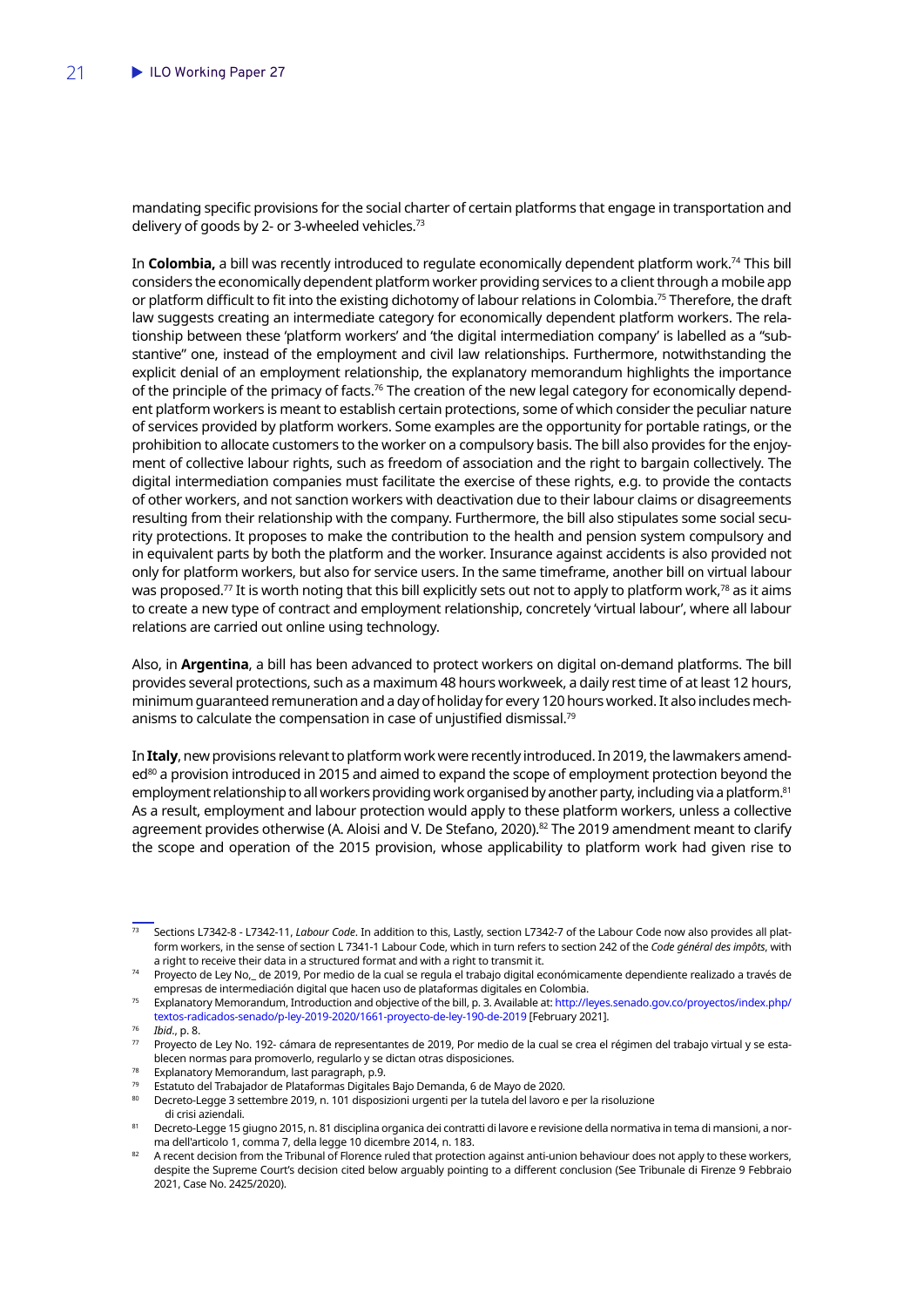controversies among courts.<sup>83</sup> However, the Italian Supreme Court's judgment from 2020 confirmed that the 2015 reform already applied to workers whose work is organised by a platform.<sup>84</sup> On the basis of this legislation, in February 2021 the Italian labour inspectorate ordered the major food-delivery platforms to apply employment and labour protection to up to 60,000 riders in Italy and mentioned the possibility of applying hefty sanctions for alleged irregularities (E. Parodi, 2021). Furthermore, a residual regulation was inserted in the same legislative decree,<sup>85</sup> which was dedicated exclusively to self-employed delivery couriers, in the unlikely event that they would not fall within the personal scope of application of the 2015 provision, as interpreted by the Supreme Court and as amended in 2019.<sup>86</sup> This residual regulation concerns minimum pay and collective bargaining, the need for a written contract and mandatory insurance against accidents at work and occupational diseases.<sup>87</sup> Importantly, at the end of 2020, the Tribunal of Palermo<sup>88</sup> reclassified a rider of the Glovo platform as a subordinate employee. In this judgment, a court found a standard employment relationship between a worker and a platform for the first time in Italy. According to the court, the rider in question was entitled to a full-time and permanent contract.

Some regional initiatives are also relevant. In **Italy,** Lazio became the first region in the country to approve a law on the labour protection of 'digital workers' in 2019.<sup>89</sup> The personal scope of application of this law extends to all workers whose work is organised via an app. In addition to regulation regarding health and safety issues, the law calls for collective bargaining to establish the levels of basic pay and indemnities. Furthermore, the law provides for the creation of a Digital Work Portal for the registration of both platforms and workers, and the establishment of a Regional Digital Labour Council, in charge, among other things, to monitor the conditions of digital work in the Region and to facilitate social dialogue between platforms, workers and the social partners.

Some countries have taken steps to include some platform workers within the scope of the employment protection. In **Portugal**, for instance, a so-called "Uber Law"90 came into force to set out the rules for the individual and remunerated transport of passengers. It establishes a legal regime for electronic platforms providing this mode of transport.<sup>91</sup> A presumption of employment applies to the contract between the platform and the driver (see also ILO Committee of Experts, 2020, p. 141). Section 13 of the law also stipulates that, regardless of the number of platforms a driver works for, they may not operate vehicles for more than ten hours within a 24-hour period. Platform operators must implement mechanisms designed to achieve this end. Platforms must also provide certain information to drivers, and devise a mechanism for complaints (section 19). The law also requires the computer system to track the driver's working time, including rest time (section 20).

Furthermore, social dialogue in **Spain** led to an agreement about a forthcoming "riders law" (A. F. Varela, 2021). Similarly to Portugal's Uber law, at the heart of this law there lies a rebuttable legal presumption of an employment relationship for food delivery riders in Spain. At the same time, according to some commentators, this specific legal presumption might be more difficult to prove than the general legal presumption of an employment relationship (A. Todolí, 2021). Four conditions need to be fulfilled for activation of this

<sup>83</sup> The labour tribunal of Turin in the case n. 778/2018 decided to not apply the 2015 law to the platform workers in question since, according to the judge, the lawmakers had not provided for a personal scope broad enough to cover these workers. Tribunale di Torino 7 maggio 2018, Case No. 778/2018.

<sup>84</sup> La Corte Suprema di Cassazione 24 gennaio 2020, Case No. 1663/2020.

<sup>85</sup> Decreto-Legge 15 giugno 2015, n. 81 disciplina organica dei contratti di lavore e revisione della normativa in tema di mansioni, a norma dell'articolo 1, comma 7, della legge 10 dicembre 2014, n. 183.

<sup>86</sup> Capo V-bis, Articolo 47-bis, comma 1 Decreto-Legge 15 giugno 2015, n. 81 disciplina organica dei contratti di lavoro e revisione della normativa in tema di mansioni, a norma dell'articolo 1, comma 7, della legge 10 dicembre 2014, n. 183.

<sup>87</sup> Articolo 47-ter Decreto-Legge 15 giugno 2015, n. 81 disciplina organica dei contratti di lavoro e revisione della normativa in tema di mansioni, a norma dell'articolo 1, comma 7, della legge 10 dicembre 2014, n. 183.

<sup>88</sup> Tribunale di Palermo 20 novembre 2020, Case No. 3570/2020.

<sup>89</sup> X. "Il Lazio approva la prima legge in Italia a tutela dei lavoratori digitali". Available at: https://www.regione.lazio.it/gigeconomy/?fbclid=IwAR1wClIB36EN63qScCrkJWNd7pC5sNl2N3kN2ffdb59XRq2VZnRF\_dDNUP4 [February 2021].

Lei n.º 45/2018 de 10 de agosto 2018. Regime jurídico da atividade de transporte individual e remunerado de passageiros em veículos descaracterizados a partir de plataforma eletrónica.

<sup>91</sup> Artigo 1.° Lei n.° 45/2018 de 10 de agosto 2018.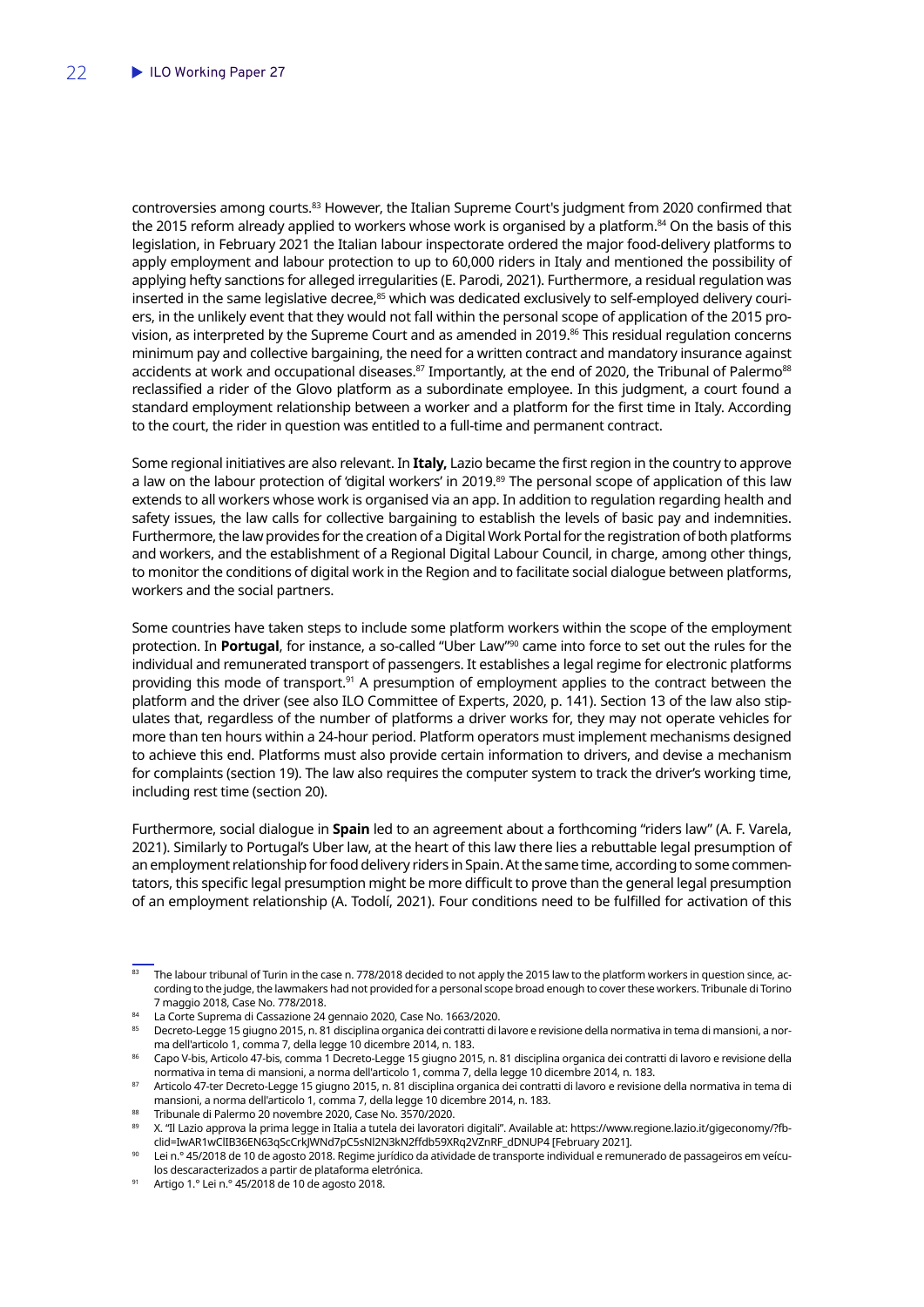<span id="page-24-0"></span>specific presumption: (i) the provision of services by one person; (ii) the delivery of goods to final consumers; (iii) the direct or implicit exercise of the employer's management powers through a digital platform; (iv) and the use of an algorithm to manage the service or to determine the working conditions. Therefore, the court will determine the applicability of this legal presumption, ruling on a case-by-case basis.

Other legal systems might have laws, regulations, or collective agreements that specifically apply to (certain) platform workers, but only if they are already considered as employees. In **Austria**, for instance, a collective agreement has been concluded between the Chamber of Commerce (employers' association) and the Austrian Union of Service workers, supposedly covering all bicycle delivery services (H. Johnston, 2020, p. 32). As such, this agreement has a scope of application similar to a statutory one, with an *erga omnes* effect. The agreement "*does not touch on the issue of whether bike couriers should be qualified as workers or contractors*" (J. Widner, 2019), but it does regulate the employment relationship of bike couriers from 1 January 2020 onwards. Although, in other words, this agreement does not directly influence the classification of the relationship between a worker and a platform, it does provide for a minimum wage, holiday allowances, expense allowance for the use of the bicycle and so forth, for couriers that classify as employees under the current criteria used to determine the existence of employment status (*Ibid.*).

# **3.3. Legislation on the employment relationship**

Many countries have legislation in force that tries to enhance the clarity of the framework and conditions that differentiate between employment and self-employment, or have taken measures to counter misclassification, as suggested by the Employment Relationship Recommendation, 2006 (No. 198). These changes are not less important than the "platform-specific" measures, because as the CEACR also considers, "*the use of technological means to distribute tasks to an indeterminate workforce cannot justify these activities being considered forms of work separate from the rest of the labour market*" (ILO Committee of Experts, 2020, p. 142). Platform work is not an idiosyncratic phenomenon (V. De Stefano, 2016a). Moreover, many Member States realise the importance of revising existing provisions and procedures to deal with bogus self-employment, including in the context of platform work.

In relation to the framework and conditions that settle employment status, it is clear that the courts play a paramount role in distinguishing between employees and self-employed workers. They are called upon to apply abstract legal criteria to the cases at hand. This is, for instance, the case in Switzerland. A *Chambre administrative de la Cour de justice* in Geneva has acknowledged that Uber Eats' delivery couriers work on the basis of an employment relationship. Uber has appealed the decision, taking it to the Federal Court. Therefore, the outcome of this appeal will apply to all cantons. More recently, a *Cour d'appel cantonale vaudoise* has again stated that Uber chauffeurs are employees. Apparently, Uber did not appeal this second ruling (ATS, 2020; ATS/NXP, 2020; Swissinfo, 2020). Another country example that illustrates the importance of case law is Australia, where a "multi-factor test" is used that is set out in case law, but which does not always generate clear guidance, according to some observers (G. Golding, 2019, pp. 177-179).<sup>92</sup> Nevertheless, some local authors seem to point towards the courts as a driving force for improvement (besides Golding, also see, for instance, R. Rideout, 2000, p. 421). Similarly, in the United Kingdom, the Trade Union Confederation has expressed opposition to the government's plans to codify existing common law tests in legislation because this would "*restrict the ability of the courts to adapt and apply the tests to new emerging forms of work, including platform work*" (ILO Committee of Experts, 2020, p. 109)

Other authors, such as Anderson in New Zealand, on the other hand, argue in favour of more codification (G. Anderson, 2016, p. 116), as also done by the New Zealand Council of Trade Unions (NZCTU) (ILO Committee of Experts, 2020, p. 109). Indeed, the NZCTU has proposed to broaden the notion of an employee under the Employment Relations Act 2000 (ERA) to allow certain workers to be captured under this

<sup>92</sup> High Court of Australia 13 February 1986, Case No. (1986) 160 CLR 16, *Stevens v. Brodribb Sawmilling Co Pty Ltd*.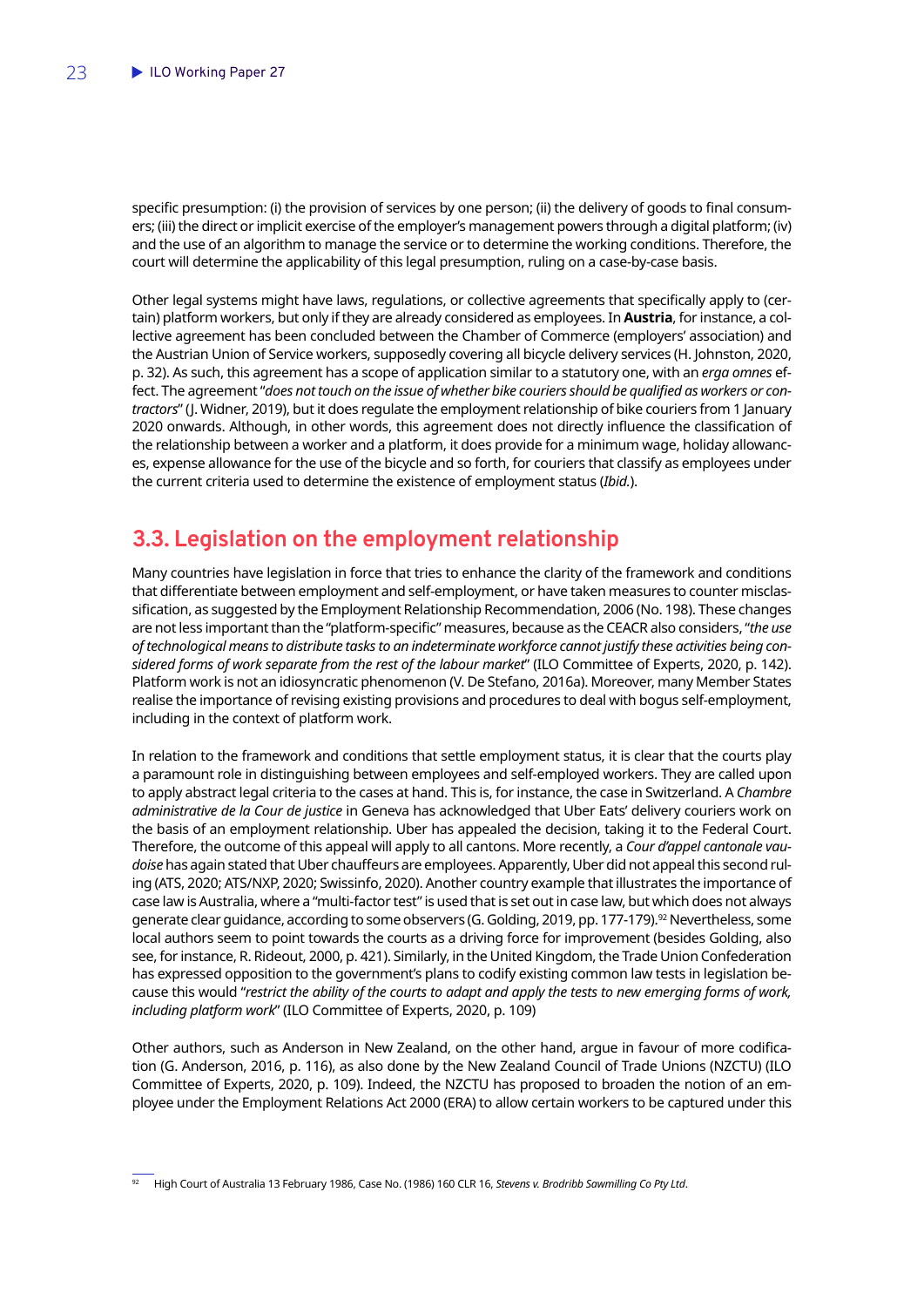notion.93 More specifically, according to this proposal, section 6 of the ERA, which provides the criteria for the existence of an employment relationship, '*could be extended to codify tests and factors in common law and add further (non-exhaustive) factors - "economic dependence" (to capture dependent contractors) and "imbalance of bargaining power"*' (New Zealand Council of Trade Unions, 2019, p. 21).

Which of these two approaches – case law or codification – is preferable remains an open question. It is clear, however, that the interaction between case law, legislation and administrative sources on the employment relationship may be particularly relevant. Some countries that have adopted legislation on the matter, such as Belgium, have mostly codified the principles from domestic courts' decisions into statutory law.94 Similarly, in **Germany**, the employment contract has been statutorily defined in 2017 by transposing German case law on the matter (M. Schlachter, 2019, p. 230). Section §611a of the Civil Code stipulates that the employment contract obliges the employee in the service of another person to perform instruction-dependent work, that is externally determined and performed in a personally dependent capacity. The section, furthermore, details that a court must take all circumstances into account when determining an employment contract. If the actual execution of a contractual relationship shows that it is an employment relationship, the classification given by the parties to the contract is irrelevant.<sup>95</sup>

The same is, to some extent, true for **California**. The recent "AB5 law" builds on the California Supreme Court's decision in *Dynamex Operations West v. Superior Court of Los Angeles County*. 96 It establishes that the so-called "ABC" test should, in principle,<sup>97</sup> be used by courts in the determination of the employment status for purposes of applying the Labor Code, the Unemployment Insurance Code and the wage orders of the Industrial Welfare Commission.<sup>98</sup>

Under California's ABC test, businesses that seek to treat workers as independent contractors must show that: "*(A) [t]he person is free from the control and direction of the hiring entity in connection with the performance* 

<sup>93</sup> Employment Relations Act 2000.

<sup>94</sup> Sections 331-333 Loi-programme (I) du 27 décembre 2006*.* Yet the legislature has also moved beyond merely codifying existing case law. In 2012, a legislative amendment was advanced to insert a "presumption of employment status" in the Programme Act. This presumption applies in relation to fraud-sensitive industries, such as the transport industry, and has enabled trade unions and employers' associations to develop specific criteria to trigger the presumption in relation to the industries, that have been identified by the law as sensitive to social fraud. As a result, a Royal Decree of 2013, for instance, advances the specific criteria that are used to settle whether a worker, engaged by an enterprise that belongs to the subcommittee for transport and logistics on behalf of third parties, is presumed to be an employee. For now, the criteria in this Decree, as well as the other Decree on taxis etc., have not been revised to rebalance the criteria in relation to food-delivery and transportation network platforms. Nevertheless, the presumption can still have important consequences for misclassification lawsuits, as illustrated in the decisions of the administrative commission on Deliveroo and Uber. Some stakeholders have, however, questioned the need to make the whole exercise this cumbersome. It is uncertain whether this complex mechanism with subindustry-specific, detailed, yet rebuttable presumptions, which thus only serve to reverse the burden of proof, will be maintained (M. Wouters, 2019). See, Arrêté royal du 29 octobre 2013; Commission Administrative de règlement de la relation de travail du 23 février 2018, Case No. 116 – FR – 20180209; Commission Administrative de règlement de la relation de travail du 26 octobre 2020, Case No. 187 – FR – 20200707. The decision on Deliveroo from 2018 has in the meantime been declared null and void on procedural grounds.

<sup>95</sup> "*(1) Durch den Arbeitsvertrag wird der Arbeitnehmer im Dienste eines anderen zur Leistung weisungsgebundener, fremdbestimmter Arbeit in persönlicher Abhängigkeit verpflichtet. Das Weisungsrecht kann Inhalt, Durchführung, Zeit und Ort der Tätigkeit betreffen. Weisungsgebunden*  ist, wer nicht im Wesentlichen frei seine Tätigkeit gestalten und seine Arbeitszeit bestimmen kann. Der Grad der persönlichen Abhängigkeit *hängt dabei auch von der Eigenart der jeweiligen Tätigkeit ab. Für die Feststellung, ob ein Arbeitsvertrag vorliegt, ist eine Gesamtbetrachtung aller Umstände vorzunehmen. Zeigt die tatsächliche Durchführung des Vertragsverhältnisses, dass es sich um ein Arbeitsverhältnis handelt, kommt es auf die Bezeichnung im Vertrag nicht an.*" Section 611a Bürgerliches Gesetzbuch (BGB).

<sup>96</sup> Supreme Court of California 30 April 2018, Case No. S222732, *Dynamex Operations West, Inc. v. Superior Court of Los Angeles County*. The test used in *S. G. Borello & Sons, Inc. v. Department of Industrial Relations* is still applied in certain cases. Examples are recognized professions such as lawyer(s), architect(s), engineer(s), private investigator(s), or accountant(s). Another exception has been made, for example, for hiring entities that demonstrate that "*(A) The individual maintains a business location, which may include the individual's residence, that is separate from the hiring entity. Nothing in this subdivision prohibits an individual from choosing to perform services at the location of the hiring entity. (B) If work is performed more than six months after the effective date of this section, the individual has a business license, in addition to any required professional licenses or permits for the individual to practice in their profession. (C) The individual has the ability to set or negotiate their own rates for the services performed. (D) Outside of project completion dates and reasonable business hours, the individual has the ability to set the individual's own hours. (E) The individual is customarily engaged in the same type of work performed under contract with another hiring entity or holds themselves out to other potential customers as available to perform the same type of work. (F) The individual customarily and regularly exercises discretion and independent judgment in the performance of the services.*" Subdivision (c) of section 2750.3 Labor Code of California.

Subdivision (a) of section 2750.3 Labor Code of California.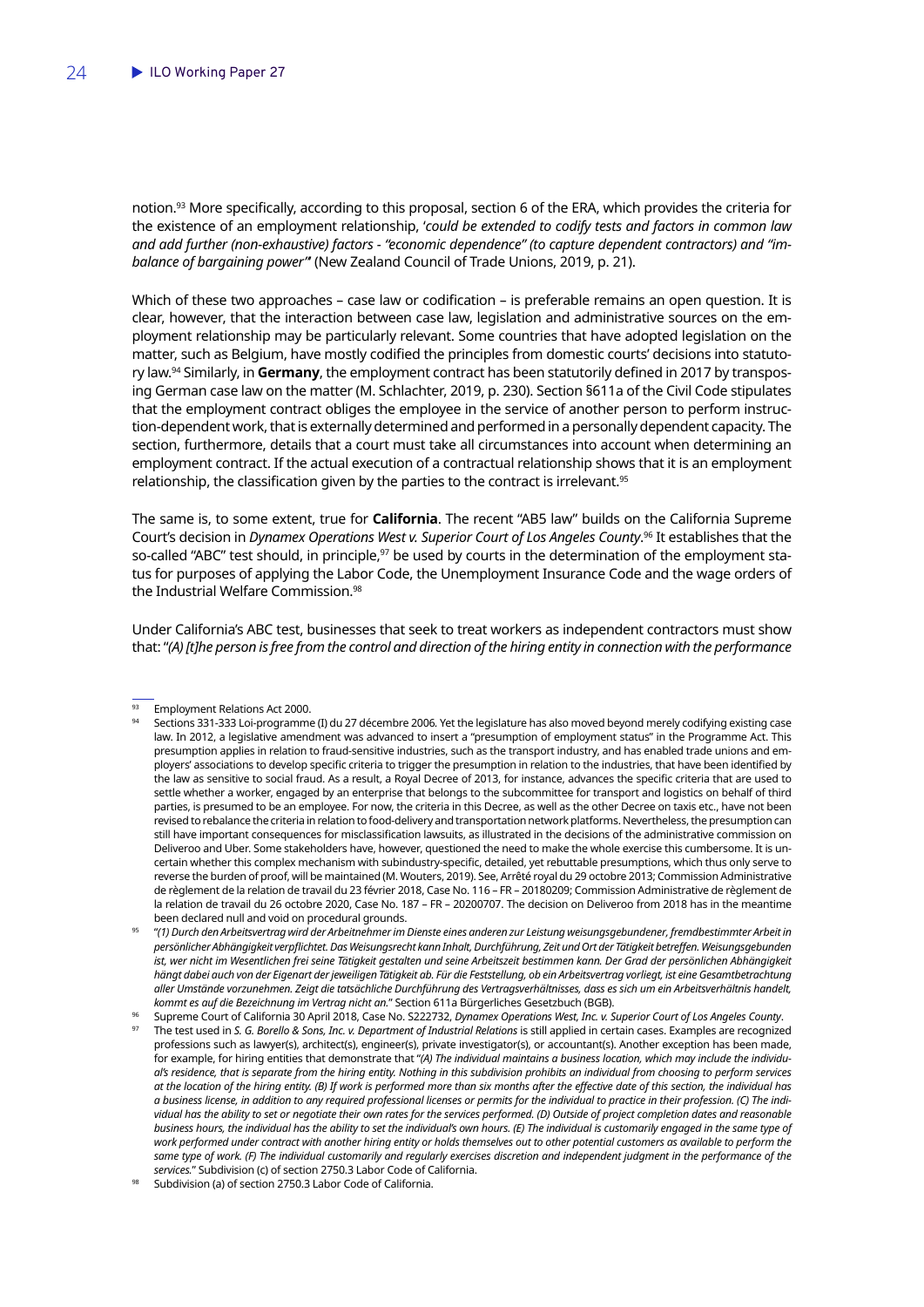*of the work, both under the contract for the performance of the work and in fact. (B) The person performs work that is outside the usual course of the hiring entity's business. (C) The person is customarily engaged in an independently established trade, occupation, or business of the same nature as that involved in the work performed.*"99 It is not possible to rule out entirely that some platform operators might succeed in doing so. Apart from claiming a lack of control and direction, which we discuss below, certain platform operators might also succeed to meet criterion B, because they enable a wide range of activities. For instance, Taskrabbit enables platform workers to clean, mount furniture, deliver groceries and so forth. Therefore, its "usual course of business" may be more difficult to identify compared to other platforms. Moreover, for instance, if a plumber uses Taskrabbit to receive certain jobs, but in addition to the platform, also has "an independently established occupation" as a plumber, then it might be possible to maintain that the platform worker is independent under the ABC test. On the other hand, "*if a worker has not independently decided to engage in an independently established business but instead was simply designated an independent contractor by the unilateral action of the*  [platform]*, then there is a high risk of misclassification and factor C may not be satisfied*" (I. Lianos et al., 2019, p. 296). It remains to be seen whether, for instance, certain workers on a single platform end up being classified as employees, whereas other workers on the same platform are self-employed.

Arguably, this Act goes in the direction of "*allowing a broad range of means for determining the existence of an employment relationship*", as indicated in Paragraph 11 of Recommendation No. 198, even if Recommendation No. 198 specifically mentions "national" rather than "State policies". According to some scholars, the Act's adoption would entail that many platform workers would most likely be considered employees of the relevant platforms (B. Sachs, 2018). This is, in particular, the case for "*non-entrepreneurial workers who are engaged in a platform's ordinary course of business*" (K. Cunningham-Parmeter, 2019, p. 472). The adoption of the AB5 law has, furthermore, generated interest among labour-friendly politicians in States, such as New Jersey and New York (D. Rubinstein et al., 2020).

Platform operators, on the other hand, have tried to challenge the Act in numerous ways. The enterprises have argued that it violates the State and Federal Constitution and that, in any case, platform workers would not classify as employees even under this test (A. Marshall, 2020). In this respect, in February 2020, Uber and Postmates attempted, without success, to impose a preliminary injunction against the enforcement of the AB5 law, by suing the State of California (J. Schaedel et al., 2020).<sup>100</sup> The most recent development in this case was related to a direct ballot initiative, Proposition 22. During the election of November 2020, Californian voters were asked to decide on adopting a 'Protect App-Based Drivers and Services Act'. The Act was supported by many labour platforms. It aimed to ensure most platform workers not to be subject to the ABC test. These workers were to be classified as self-employed while the Act would attribute limited protections to them. The Californian voters approved the proposal (M. A. Cherry, 2021). As a result, the platform workers in question will be classified as self-employed, with certain specific protections applying to them, including non-discrimination safeguards and minimum earnings for effective working time. However, since the court rulings before the ballot indicated that these platform workers were indeed employees under the existing Californian ABC test, some platform operators might still be liable to a certain extent. This is because they might have failed to comply with the relevant labour regulations from the moment AB5 came into effect until when Proposition 22 superseded it.

The Californian AB5 law might also have an indirect impact in the **Netherlands**, where an independent commission seemed to have drawn inspiration from it to deal with employment classification (Commissie Regulering van Werk, 2020). It concerns a sensitive issue in the Netherlands, amongst others, because of their high percentage of solo self-employed workers.<sup>101</sup> In the past, a 'Labor Relationship Decision', that had been issued in 2006, used to specify the difference between employment and self-employment status for

Subdivision (a) of section 2750.3 Labor Code of California.

<sup>&</sup>lt;sup>100</sup> United States District Court, C.D. California 10 February 2020, Case No. CV 19-10956-DMG (RAOx), Lydia Olson, et al v. State of California, *et al.*

<sup>&</sup>lt;sup>101</sup> An OECD researcher noted in 2018 how "[t]he Netherlands has experienced a large rise in the number of individuals working as self-em*ployed […]. This is the largest rise in the OECD countries. This contrasts with trends in most other OECD countries where the share has, on average, fallen over that period*" (M. Baker, 2018).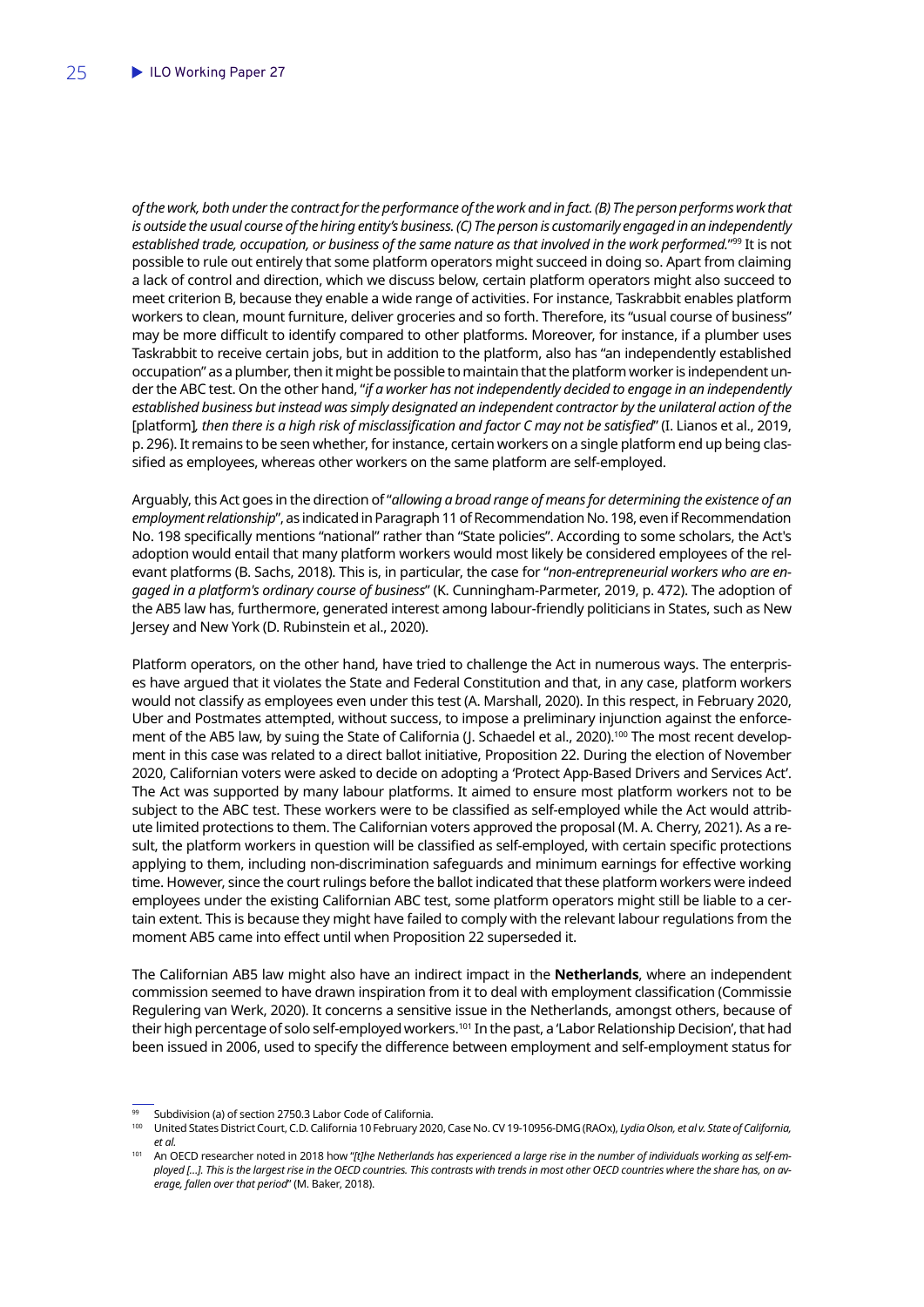tax and social security purposes.<sup>102</sup> This decision has been replaced by the 'Deregulation of the Assessment of Employment Relations Act' of 2016.<sup>103</sup> This Act arguably aimed at limiting the risk for principals, who relied on independent contractors, to be subsequently characterized as employers of disguised employees (C. Overduin, 2015). However, although this Act entered into force on May 1, 2016 (E. Swaving Dijkstra, 2016), its enforcement has been put on hold because of concerns about its clarity.104 Following a decision in 2018, the Dutch Government initiated a plan to replace the 2016 Act.105 A new law is expected to follow in 2021, as part of an integrated approach to labour market policy.<sup>106</sup>

As a part of this integrated approach, the government issued a report on the future of work. An independent commission reviewed, amongst others, the national policy on employment classification (Commissie Regulering van Werk, 2020, pp. 68-72). In this report, the commission recommends "modernising" the concept of subordination to ensure that the integration of a worker in the enterprise's business is made of central importance. Also, whether the worker's activities are part of the enterprise's regular activities should be emphasized as a relevant criterion (p. 70). According to the commission, these two criteria would not radically depart from the tax authority's current guidelines on employment classification.<sup>107</sup> Furthermore, the commission proposes a presumption of employment that would imply that workers providing labour personally in return for remuneration are employees, unless the employer proves that they are independent contractors.<sup>108</sup> This, again, would be in the direction of implementing one of the measures described in Recommendation No. 198, namely the introduction of a legal presumption of employment "*where one or more relevant indicators is present*". Recent documents indicate that the government might also be willing to establish a targeted presumption favouring platform workers' employee status, if these workers fail to pass the test mentioned above (W. Koolmees, 2021).

Another example of general legislation that may have a paramount importance in the regulation of platform work is the **Italian** 2015 reform, as described above, and aimed at extending labour, employment and social protection to all workers whose work is organized by the other party, even if they do not meet all the requirements to classify as an employee under the definition of the Civil Code, as interpreted by courts.

Public administrators and labour inspectorates can also play an important role in enforcing the regulation in relation to platform work and the determination of employment status, in line with Paragraph 15 of Recommendation No. 198. Labour inspectorates started inquiries and issued administrative guidance concerning platform work in France, Denmark, and Sweden, among others (Z. Kilhoffer et al., 2019, pp. 117-118). The labour inspectorates have, furthermore, been very active in Spain, where numerous court decisions accepted the classification of platform workers as employees, as suggested by the inspectorates (A. Barrio, 2020). In Poland, the *Solidarność* trade union has asked the national labour inspectorate to audit

<sup>&</sup>lt;sup>102</sup> Besluit beleidsregels beoordeling dienstbetrekking 6 juli 2006, Nr. DGB2006/857M.

<sup>&</sup>lt;sup>103</sup> Wet van 3 februari 2016 tot wijziging van enkele belastingwetten en enkele andere wetten ten behoeve van het afschaffen van de Verklaring arbeidsrelatie (Wet deregulering beoordeling arbeidsrelaties).

<sup>104</sup> Rijksoverheid, "Wet DBA (deregulering beoordeling arbeidsrelatie)", [https://www.rijksoverheid.nl/onderwerpen/zelfstandigen-zonder](https://www.rijksoverheid.nl/onderwerpen/zelfstandigen-zonder-personeel-zzp/wet-deregulering-beoordeling-arbeidsrelaties-dba)[personeel-zzp/wet-deregulering-beoordeling-arbeidsrelaties-dba](https://www.rijksoverheid.nl/onderwerpen/zelfstandigen-zonder-personeel-zzp/wet-deregulering-beoordeling-arbeidsrelaties-dba) [February 2021]. For an administrative document that points out what is and is not an employment relationship, see Belastingdienst, "Handreiking beoordelingskader overeenkomsten arbeidsrelaties (Handreiking DBA)", [https://www.belastingdienst.nl/wps/wcm/connect/bldcontentnl/themaoverstijgend/brochures\\_en\\_publicaties/](https://www.belastingdienst.nl/wps/wcm/connect/bldcontentnl/themaoverstijgend/brochures_en_publicaties/handreiking_dba) [handreiking\\_dba](https://www.belastingdienst.nl/wps/wcm/connect/bldcontentnl/themaoverstijgend/brochures_en_publicaties/handreiking_dba) [February 2021].

<sup>105</sup> Ministerie van Sociale Zaken en Werkgelegenheid, "Roadmap vervanging DBA", [https://www.rijksoverheid.nl/documenten/](https://www.rijksoverheid.nl/documenten/kamerstukken/2018/02/09/kamerbrief-roadmap-vervanging-dba) [kamerstukken/2018/02/09/kamerbrief-roadmap-vervanging-dba](https://www.rijksoverheid.nl/documenten/kamerstukken/2018/02/09/kamerbrief-roadmap-vervanging-dba) [February 2021].

<sup>106</sup> Ministerie van Sociale Zaken en Werkgelegenheid, "Voortgang uitwerking maatregelen 'werken als zelfstandige'", [https://www.](https://www.rijksoverheid.nl/onderwerpen/zelfstandigen-zonder-personeel-zzp/documenten/kamerstukken/2019/06/24/kamerbrief-voortgang-uitwerking-maatregelen-039-werken-als-zelfstandige039) [rijksoverheid.nl/onderwerpen/zelfstandigen-zonder-personeel-zzp/documenten/kamerstukken/2019/06/24/kamerbrief-voortgang](https://www.rijksoverheid.nl/onderwerpen/zelfstandigen-zonder-personeel-zzp/documenten/kamerstukken/2019/06/24/kamerbrief-voortgang-uitwerking-maatregelen-039-werken-als-zelfstandige039)[uitwerking-maatregelen-039-werken-als-zelfstandige039](https://www.rijksoverheid.nl/onderwerpen/zelfstandigen-zonder-personeel-zzp/documenten/kamerstukken/2019/06/24/kamerbrief-voortgang-uitwerking-maatregelen-039-werken-als-zelfstandige039) [February 2021].

<sup>107</sup> Beoordeling gezagsverhouding in *Handboek Loonheffingen 2019*. Available at: [https://download.belastingdienst.nl/belastingdienst/](https://download.belastingdienst.nl/belastingdienst/docs/handboek-loonheffingen-jan-2019-lh0221t91fd.pdf) [docs/handboek-loonheffingen-jan-2019-lh0221t91fd.pdf](https://download.belastingdienst.nl/belastingdienst/docs/handboek-loonheffingen-jan-2019-lh0221t91fd.pdf) [February 2021].

The commission refers to this as to an "employee, unless"- approach'. In practice, workers would be deemed as an employee if the they perform personal labour against remuneration, unless the employer proves that they are independent contractors. The commission, however, noted that such an approach could be problematic in light of the EU-law principles governing the single market for services. According to the commission, it could prove difficult to justify why foreign, EU service providers, who perform personal work in the Netherlands, would be presumed to be employees (pp. 70-71). The commission, therefore, advises the government to discuss the possibility of this approach with "Brussels". The Dutch Trade unions, however, have already taken the commission's recommendation as an opportunity to draft a legislative amendment, along the lines of the "employee, unless"-approach.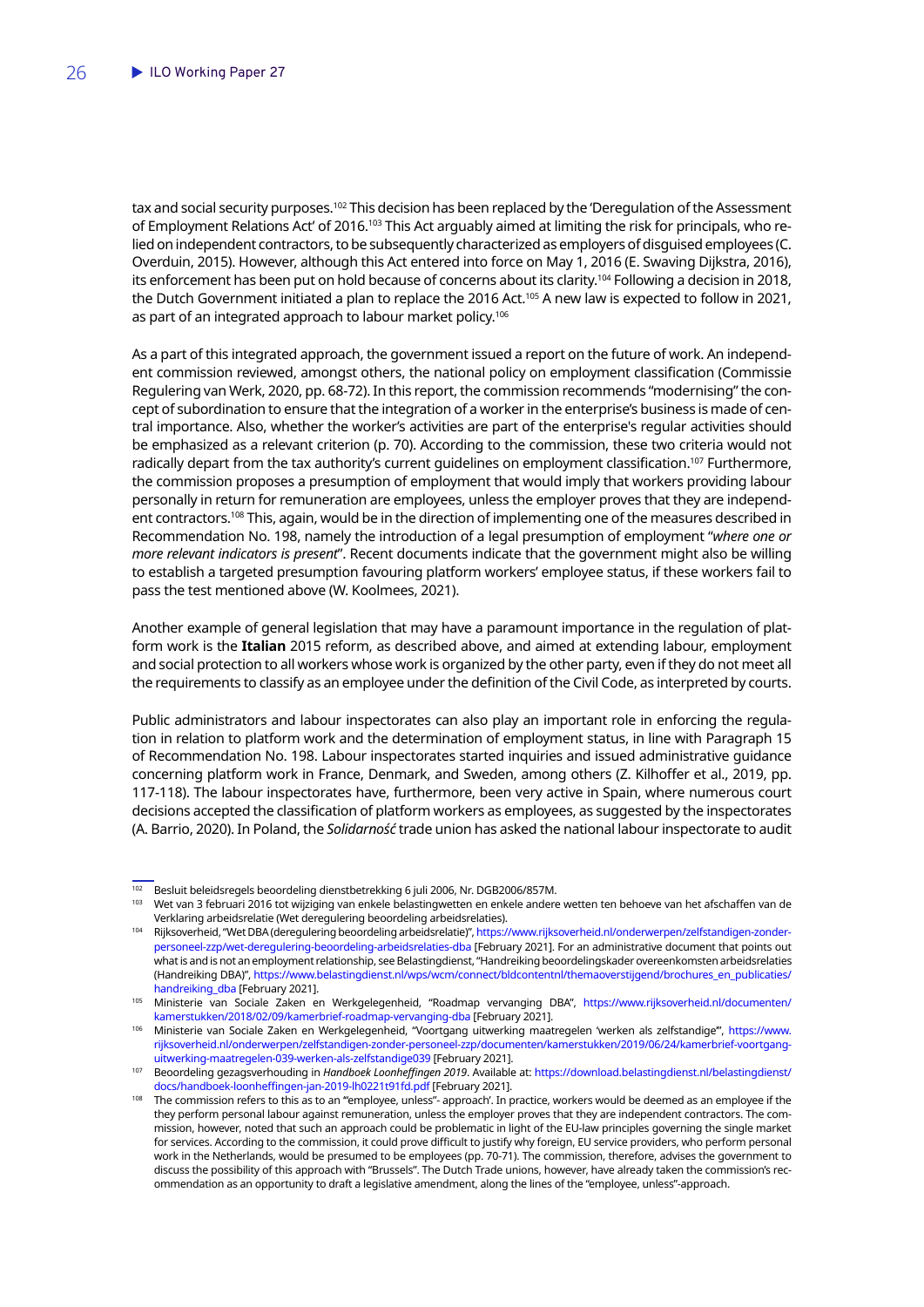Uber (T. Haipeter et al., 2020, p. 23), and in Belgium, a coordinated investigation has been launched into Deliveroo, which will be pursued in front of the courts.

These approaches make regulations aimed at directly involving labour inspectorates to fight employment misclassification all the more relevant. An example in this respect is **Portugal**'s Act No. 63/2013.109 This law established mechanisms to combat the misuse of service contracts. If labour inspectors find that the relationship between two parties bears an employment contract's features, they can draft a notice and request the employer to regularize the situation within ten days. If this does not occur, the relevant file is referred to the Public Prosecutor to bring an action to recognize the existence of an employment contract.

Similarly, to improve enforcement, **Slovenian** authorities took measures once they noticed an increased usage of civil law contracts in the period between 2013 and 2016. This increase was also due to the misclassification of employees as independent contractors (Eurofound, 2017). Therefore, lawmakers decided to amend the Labour Inspection Act (Zakon o inšpekciji dela) in September 2017. Under the amended Act, and of course subject to reconsideration by the labour courts, the Labour Inspectorate has the power to compel employers to enter into an employment relationship with a person illegally working under a contract for services.<sup>110</sup>

Apart from the examples above, certain other regulatory measures may also impact platform workers' employment status. This might be the case, for instance, of regulation on labour brokerage or private employment agencies. As discussed in Section 2, sometimes, the platform's user is regarded as the employer (e.g. Helpling in the Netherlands), with the platform being treated as a digitalised job-matching agency. Platform operators can, however, also provide their services by adopting the legal status of a temporary work agency, or another form of private employment agency (J.-Y. Frouin, 2020). Other regulation that can be relevant may concern telework and ICT-based mobile work, as well as casual and on-call work, as will be shown below.<sup>111</sup>

For example, the scope of the regulation about private employment agents in **Queensland** (Australia) is interesting. A person is deemed a private employment agent "*if the person, in the course of carrying on business and for gain— (a) offers to find — (i) casual, part-time, temporary, permanent or contract work for a person; or (ii) a casual, part-time, temporary, permanent or contract worker for a person*".112 The reference to "contract work" and "contract worker" seems to suggest that also the brokerage of contracts for services through platforms may be subjected to regulation.

Some regulatory measures, which contain provisions on "casual", "on-demand" or work with unpredictable work patterns, might also impact platform workers. The recently adopted **EU Directive** on Transparent and Predictable Working Conditions (TPWCD) provides an example in this regard.<sup>113</sup> This legal instrument is a step forward in ensuring some minimum predictability to workers with unpredictable work schedules (A. Aloisi et al., 2019). This is done, among other things, by mandating a reasonable notice period for assignation and cancellation of shifts, as well as predetermined reference hours and days, and by introducing

<sup>109</sup> Lei n.º 63/2013 de 27 de agosto. Instituição de mecanismos de combate à utilização indevida do contrato de prestação de serviços em relações de trabalho subordinado - Primeira alteração à Lei n.º 107/2009, de 14 de setembro, e quarta alteração ao Código de Processo do Trabalho, aprovado pelo Decreto-Lei n.º 480/99, de 9 de novembro. See also Lei n.º 107/2009 de 14 de setembro. Aprova o regime processual aplicável às contra-ordenações laborais e de segurança social and Lei n.º 55/2017 de 17 de julho. Alarga o âmbito da ação especial de reconhecimento da existência de contrato de trabalho e os mecanismos processuais de combate à ocultação de relações de trabalho subordinado, procedendo à segunda alteração à Lei n.º 107/2009, de 14 de setembro, e à quinta alteração ao Código de Processo do Trabalho, aprovado pelo Decreto-Lei n.º 480/99, de 9 de novembro

<sup>110</sup> Section 19 Zakon o inšpekciji dela (ZID-1) št. 19/14 z dne 17. 3. 2014.

<sup>&</sup>lt;sup>111</sup> "[M]any workers in the nascent platform economy, where online platforms match the supply of and demand for paid labour [have the opportunity to use ICT to work remotely and in more than one place]*. Since platform work is supported by digital infrastructure (via lap*tops, tablets and smartphones), platform workers can be required to work at any time or anywhere, especially when the work is performed *online*" (Eurofound, 2020, p. 5).

<sup>&</sup>lt;sup>112</sup> Section 398 Industrial Relations Act 2016. An Act relating to industrial relations in Queensland.

<sup>113</sup> Directive (EU) 2019/1152 of the European Parliament and of the Council of 20 June 2019 on transparent and predictable working conditions in the European Union.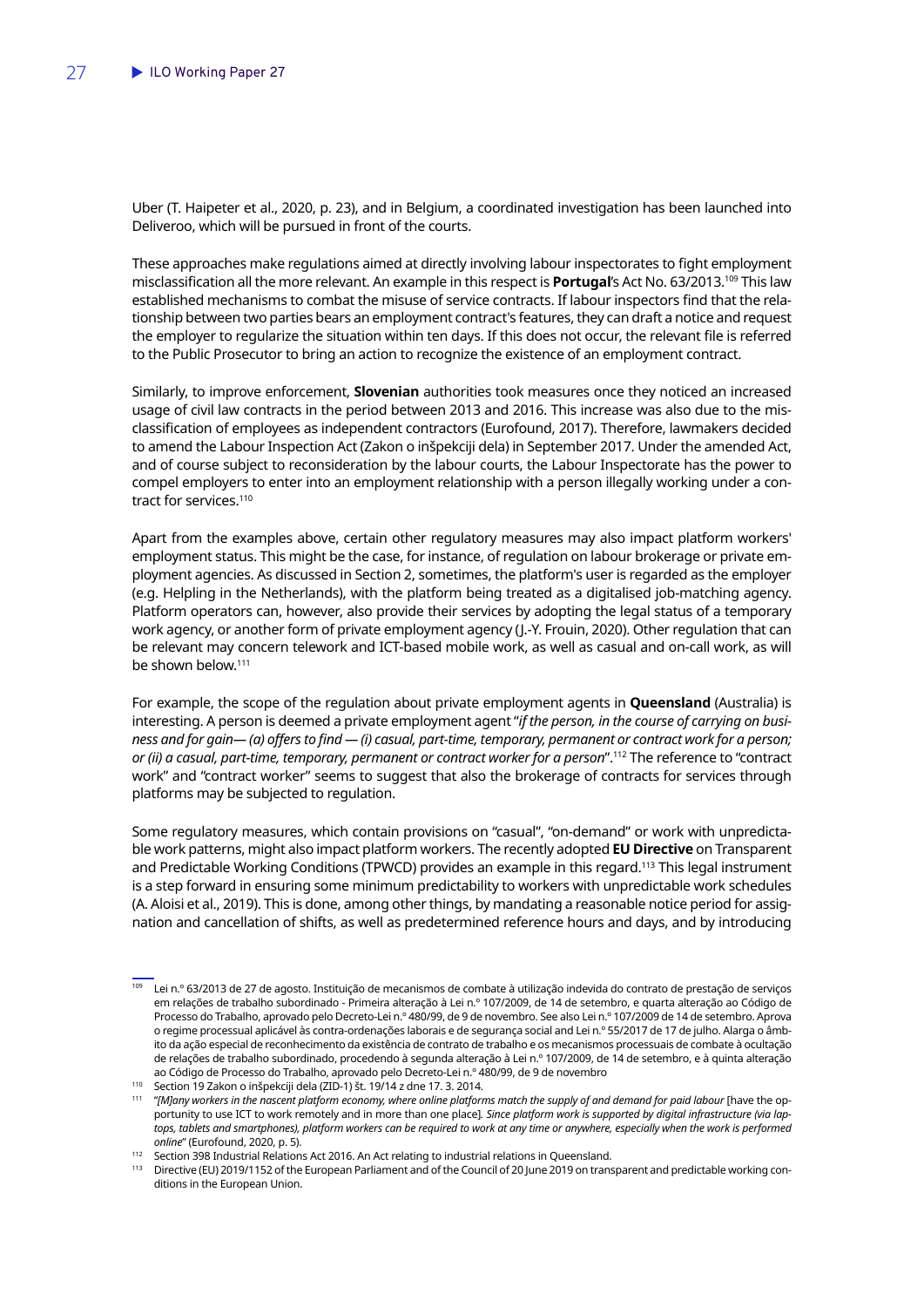the right to request a transition to more stable employment. According to recital 8 of this Directive, platform workers could benefit from the abovementioned minimum rights, if they fall within the notion of 'worker' under article 1 of the Directive. This article requires the existence of "*an employment contract or employment relationship, as defined by the laws, collective agreements or practice in force in each Member State with consideration to the case-law of the Court of Justice.*" As a result of the choice to use the employee-concept under national law for the Directive's scope of application, albeit "*with consideration to the case-law of the Court of Justice*", a vast part of platform workers risk being excluded from the protection accorded by the Directive.114 Commentators have indeed observed that, considering that the Directive does not tackle the issue of misclassification, "*most self-employed persons engaged in gig work will remain outside its scope of protection*", unless Member States broaden their understanding of the employment relationship under national law (B. Bednarowicz, 2019, p. 607). As mentioned in Section 4 below, several national courts in the EU have been ready to recognize the existence of an employment relationship between some platforms and their workers. This, coupled with a reference to the EU Court of Justice's jurisprudence, which ordinarily adopts a broader understanding of "employment" than national legislation, makes the Directive extremely relevant for platform work.115 A recent order by the EU Court of Justice, in which the Court reiterated its existing case law and applied it to a parcel delivery undertaking, does not alter this conclusion. The Court did not rule in favour of the reclassification of the claimant as a worker under the Working Time Directive, considering that the worker at hand enjoyed a very high degree of organizational and work autonomy.116

Furthermore, the potential relevance of legislation on casual work for platform workers has been confirmed in the 2020 General Survey of the CEACR. According to this survey, platform work is considered, on many occasions, a form of casual work or zero-hours contract arrangement (ILO Committee of Experts, 2020, p. 140). However, in order for national legislations on casual work to be applicable to platform work, an employment relationship needs to be established first. Whenever the classification as an employee has been reached, platform workers may benefit from the provisions that put minimum predictability in place for casual workers. Some legislative examples, which provide limitations to the use of zero-hours contracts, may grant some minimum predictability to platform workers, if they classify as an employee.<sup>117</sup>

<sup>114</sup> According to the "Factsheet: Towards transparent and predictable working conditions (2019)", the Directive would extend protection to 2 to 3 million "newly protected workers". 3% of these newly protected workers would count as platform workers, which seems to entail that the Directive would roughly extend protections to 60.000-90.000 additional platform workers. Available at: [https://ec.europa.](https://ec.europa.eu/social/main.jsp?catId=1313&langId=en&moreDocuments=yes) [eu/social/main.jsp?catId=1313&langId=en&moreDocuments=yes](https://ec.europa.eu/social/main.jsp?catId=1313&langId=en&moreDocuments=yes) [February 2021].

<sup>115</sup> ECJ 12 January 2004, Case No. C-256/01, *Debra Allonby / Accrington & Rossendale College, Education Lecturing Services, trading as Protocol Professional, Secretary of State for Education and Employment*; ECJ 11 November 2010, Case No. C-232/09, *Dita Danosa / LKB Lizings SIA*; ECJ 17 November 2016, Case No. C-216/15, *Betriebsrat der Ruhrlandklinik gGmbH / Ruhrlandklinik gGmbH*.

<sup>116</sup> ECJ 22 April 2020, Order No. C-692/19, *B / Yodel Delivery Network Ltd*. For a discussion, see J. Adams-Prassl et al., 2020.

<sup>&</sup>lt;sup>117</sup> For instance, in New Zealand, a specification of guaranteed working hours is required in employment contracts or collective agreements (ILO Committee of Experts, 2020, p. 130). On the condition of such a specification, the employer can insert an "availability provision" in the employment agreement as a result of which work is conditional on the employer providing the work and the employee is required to accept the available work. Employees are entitled to refuse work, if they are not given reasonable compensation for making themselves available to work. Furthermore, minimum predictability in Ireland takes the form of allowing zero hours contracts only in limited circumstances (ILO Committee of Experts, 2020, pp. 131 and 313). A "minimum payment" is ensured for certain categories of workers, together with the guarantee that, in case the employment contract does not reflect the number of hours worked per week, "the employee shall be entitled to be placed in a band of weekly working hours" (so-called "banded hours"). In the Netherlands, the Dutch Balanced Labour Market Act brought important changes with regard to on-call work. An advance notice of four days needs to be respected by the employer, otherwise the worker does not have to respond to the call. The worker has also four days at his disposal in order to terminate the on-call contract. However, the length of both the advance notice and the notice of termination can be reduced, if agreed in a collective agreement. This act also introduced the obligation for the employer to offer a fixed number of working hours, in case the worker has been employed for twelve months. The fixed number of hours should correspond to the average number of hours worked by the worker during the last twelve months. However, what these two country examples seem to have in common with the EU Directive is the somehow limited possibility of their application regarding platform work, unless employment reclassification is provided, since most platforms recur to contracts for services, instead of employment contracts. Sections 67C-67E Employment Relations Act 2000, as a result of Employment Relations Amendment Act 2016; Sections 15 and 16 Employment (Miscellaneous Provisions) Act 2018; Section 628a, Book 7, Dutch Civil Code.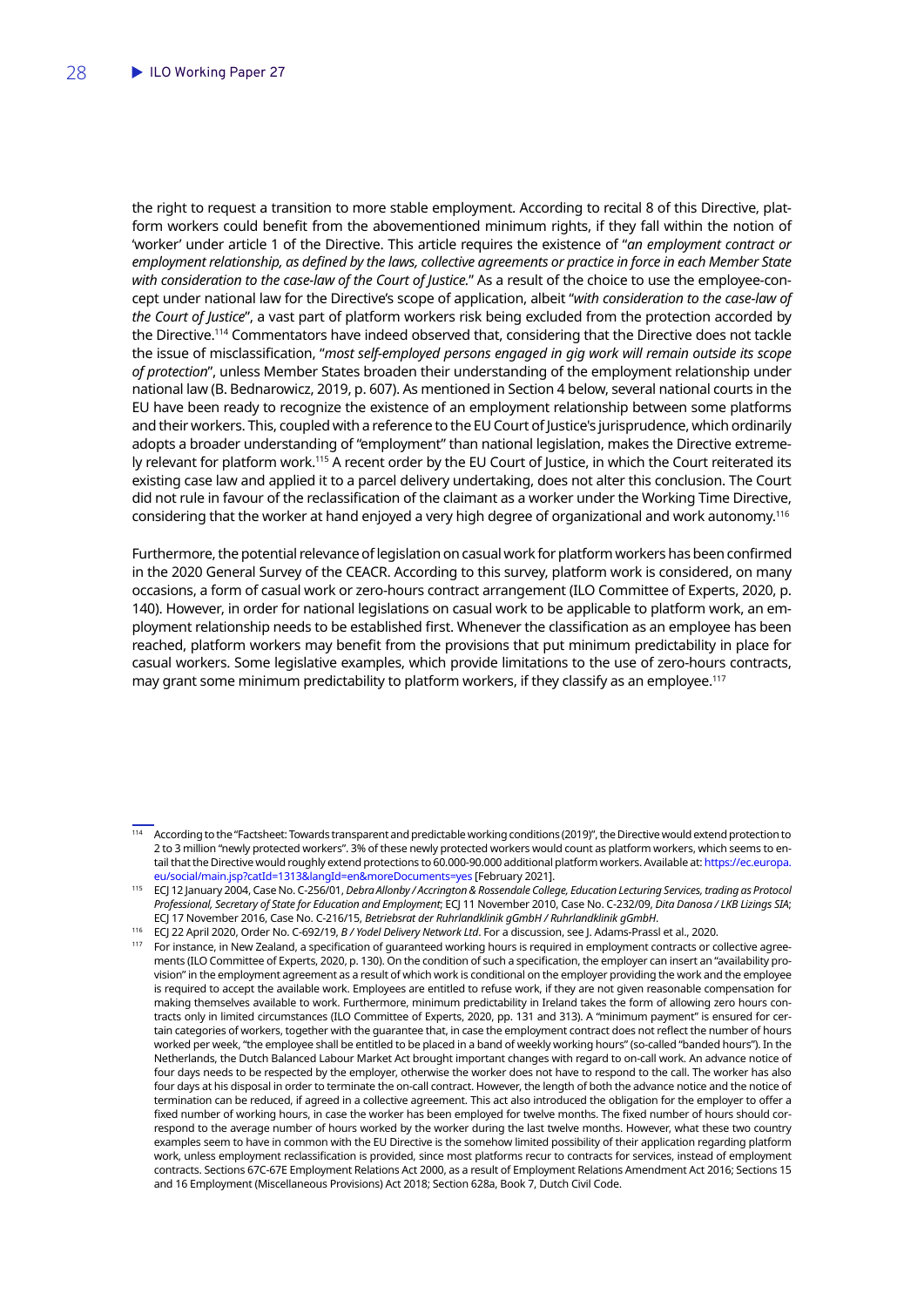In **Brazil**, Act No. 13467/2017 introduced a new form of work, the "intermittent [employment] contract".118 This type of contract allows employers to engage workers to provide their services on a non-continuous basis, as an employee. The reform would help employers retain a flexible workforce ready to perform services when necessary. Workers' salary cannot be lower than the minimum hourly wage of other company employees who work in the same position under an intermittent or regular employment contract. They are also entitled to a full range of benefits, such as severance payments, social security payments and bonuses. Together with workers' access to these benefits, these reforms may enable employers to have more contractual flexibility; this could arguably lead them to hire more intermittent workers instead of offering full-time employment (J. Martinusso, 2018). It remains to be seen whether platforms will make use of these intermittent contracts and, as such, they will refrain from making recourse to a (bogus) self-employed workforce.

Regulation on telework, distant work or remote work may also be important, as mentioned. A new chapter was added to the **Russian** Labour Code in 2013 on distinctive features of employees' remote work.119 Through this new chapter, regulation is provided to "on-distance", "remote" employment relationships *"performed outside of employer's premises and outside a standard workplace controllable by an employe*r," which are mediated by digital technologies, especially by the internet. The workers covered by these new provisions are employees who receive a salary and right to paid leave; while, at the same time, in principle, being allowed to determine their own work hours and rest time. According to some researchers, "*the vast majority of online platform workers, and workers of the mobile apps, continue working outside of the scope of this legal provision, despite the fact that their relationships with online platforms, or with online clients, often have all features of the remote employment relationship*" (M. Aleksynska et al., 2020). According to the same researchers, this can relate to the fact that this provision does not explicitly regulate platform work and targets traditional employment relationships instead, whose obligations are performed through IT. This is certainly something to reflect upon.

The **Brazilian** Act No. 12,551 of 15 December 2011 has added a very relevant provision in the country's Consolidation of Labor Laws.120 It explicitly states that the telematic and computerized means of command, control and supervision are, for legal subordination purposes, equal to the personal and direct means of command, control and supervision of others' work. This amendment was initially passed to ensure that teleworkers be considered employees,<sup>121</sup> but it may also benefit platform workers who wish to establish an employment relationship.<sup>122</sup>

<sup>118</sup> Lei n° 13.467, de 13 de julho de 2017. Altera a Consolidação das Leis do Trabalho (CLT), aprovada pelo Decreto-Lei nº 5.452, de 1º de maio de 1943, e as Leis n º 6.019, de 3 de janeiro de 1974, 8.036, de 11 de maio de 1990, e 8.212, de 24 de julho de 1991, a fim de adequar a legislação às novas relações de trabalho.

<sup>&</sup>lt;sup>119</sup> The Federal Law n.60-F31 introduced chapter 49.1 to the Labour Code of the Russian Federation.

<sup>120</sup> Lei nº 12.551, de 15 de dezembro de 2011. Altera o art. 6º da Consolidação das Leis do Trabalho (CLT), aprovada pelo Decreto-Lei nº 5.452, de 1º de maio de 1943, para equiparar os efeitos jurídicos da subordinação exercida por meios telemáticos e informatizados à exercida por meios pessoais e diretos.

<sup>121</sup> Projeto de Lei da Câmara nº 102, de 2007 (PL nº 3129, de 2004, na origem), do Deputado Eduardo Valverde. Available at: https://legis. senado.leg.br/sdleg-getter/documento?dm=4158792&ts=1559265244732&disposition=inline [February 2021].

<sup>122</sup> See, for instance, 42ª Vara do Trabalho de Belo Horizonte 12 de junho de 2017, Case No. 0010801-18.2017.5.03.0180.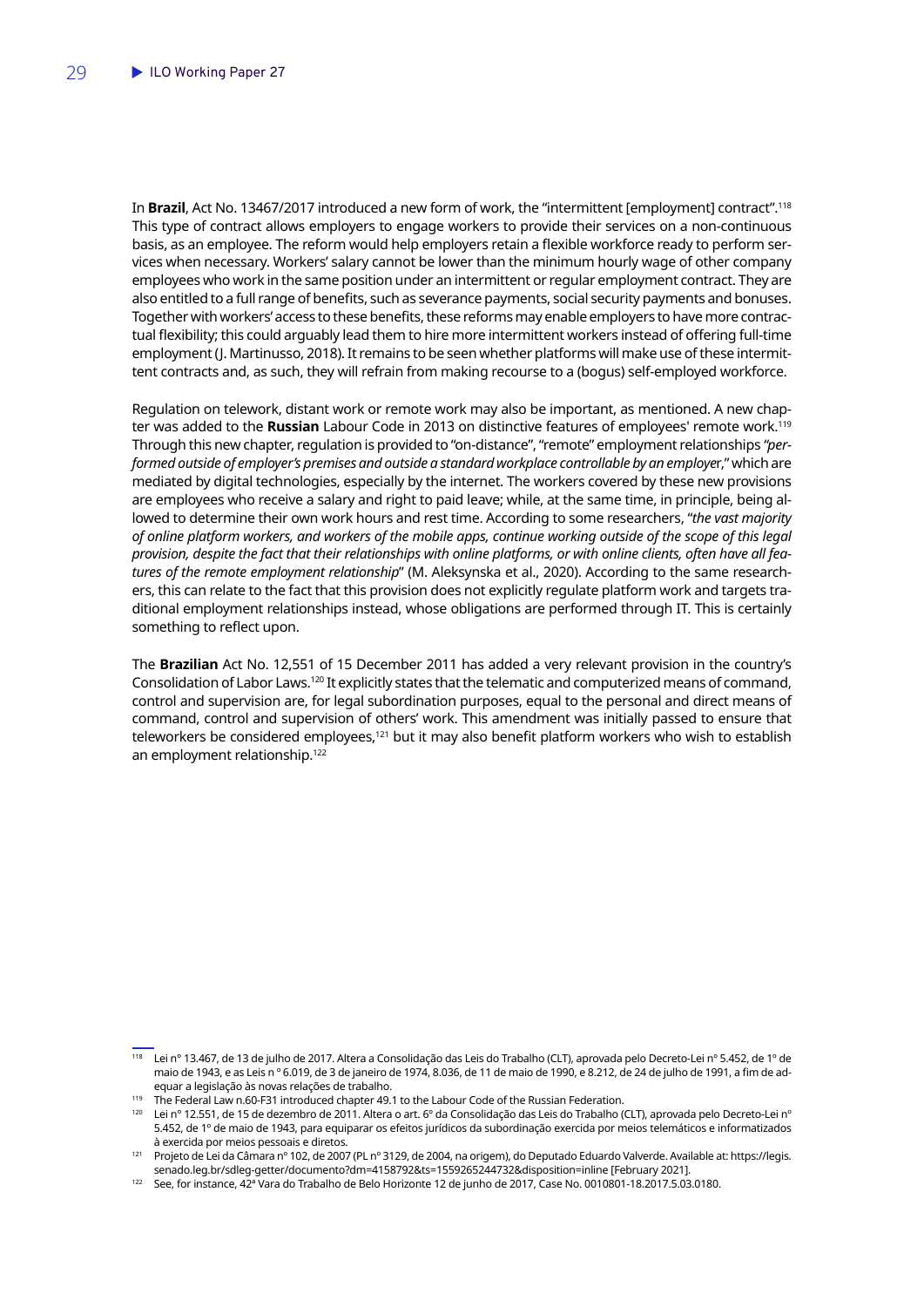# <span id="page-31-0"></span>▶ 4 Case law on the classification of platform work **arrangements**

The amount of litigation around the world on the classification of platform work arrangements has been steadily increasing. Research thus far reveals a variety of approaches taken by national courts to determine the employment status of such workers. Courts reach different outcomes, not just from one country to the next, but also within the same legal system, even when it concerns the same platform. One of the reasons is arguably the extensive nature of certain multi-factor tests, where they are adopted, as a result of which the courts have to deal with many criteria, all of which are subject to interpretation. Moreover, considering the courts' overall broad discretion as to weighing the various factual circumstances and legal criteria against each other, courts can arguably reach different outcomes completely within the boundaries of the law.

By way of example, the Unemployment Insurance Appeal Board in the State of New York (United States) has repeatedly held that Uber drivers are employees, but decided that this was not the case for Postmates' couriers in *Vega v. Postmates Inc*. 123 The Court of Appeals of the State of New York, in turn, overruled the appellate division's decision on Postmates. Similar to the board's initial decision, and unlike the appellate division's decision, the court was of the opinion that there was "substantial evidence" that Postmates did not just exercise incidental control, but "*exercised control over its couriers sufficient to render them employees*". The court, moreover, clarified that "*the importance of different indicia of control will vary depending on the nature of the work*".124

To this end, this Section aims to discuss some of the indicia of control or subordination that matter in relation to platform work. It focuses on four different elements, which are prominent for national courts' determination of the existence of an employment relationship. We have selected these elements as they correspond to some of the indicators referred to by the Employment Relationship Recommendation, 2006 (No. 198), as discussed in Section 1 above: 1) flexibility of working time, 2) control through technology, 3) use of equipment and other inputs, and 4) substitution clauses.

Before delving into these elements, some considerations are in order. First, these elements are discussed separately in order to maintain consistency and clarity. It should not be neglected, however, that they can well be applied cumulatively by courts in practice. Indeed, these elements clearly intersect in the courts' rulings, and are sometimes evaluated in an aggregated manner, rather than by matching the facts to disparate indicators. Secondly, the specific elements discussed below were selected due to their prominence in courts' decisions and other adjudicating bodies. This does not mean, however, that other elements, such as exclusivity clauses, are unimportant.<sup>125</sup> Finally, the overarching principle of primacy of facts will be briefly discussed before analysing the separate indicators. This is because this principle is a logical antecedent to the examination of any indicator, and it clearly underlies the assessment of the courts where it is applied, which, as we will discuss below, is the vast majority of the jurisdictions covered in this review.

<sup>123</sup> The reason is because "*[u]nlike* [Postmates Inc.]*, Uber controls the driver's tools and methodology, such as Uber's vehicle classification (UberX and UberXL); Uber mandates the vehicle be maintained in good operating order, as well as be kept clean and sanitary; Uber prohibits anyone else in the vehicle other than Uber's authorized passengers during a trip; Uber imposes the 15-second timeframe to accept a trip; Uber determines what and when certain details are transmitted to drivers and riders; Uber recommends waiting a minimum of ten minutes at the pickup location; and Uber provides drivers with a GPS navigation system* [and so forth]." Unemployment Insurance Appeal Board New York 29 April 2019, Case No. 603938.

<sup>&</sup>lt;sup>124</sup> Judge J. Rivera concurred, doing so "by application of the Restatement of Employment Law, which considers the extent to which an em*ployer prevents worker entrepreneurialism and the worker's exercise of entrepreneurial control over important business decisions.*" Court of Appeals State of New York 26 March 2020, Case No. 13, *Commissioner of Labor v. Postmates Inc.*

<sup>125</sup> The element of exclusivity clauses was, for instance, considered relevant in Conseil de prud'hommes de Paris du 20 décembre 2016, Case No. 14-16389.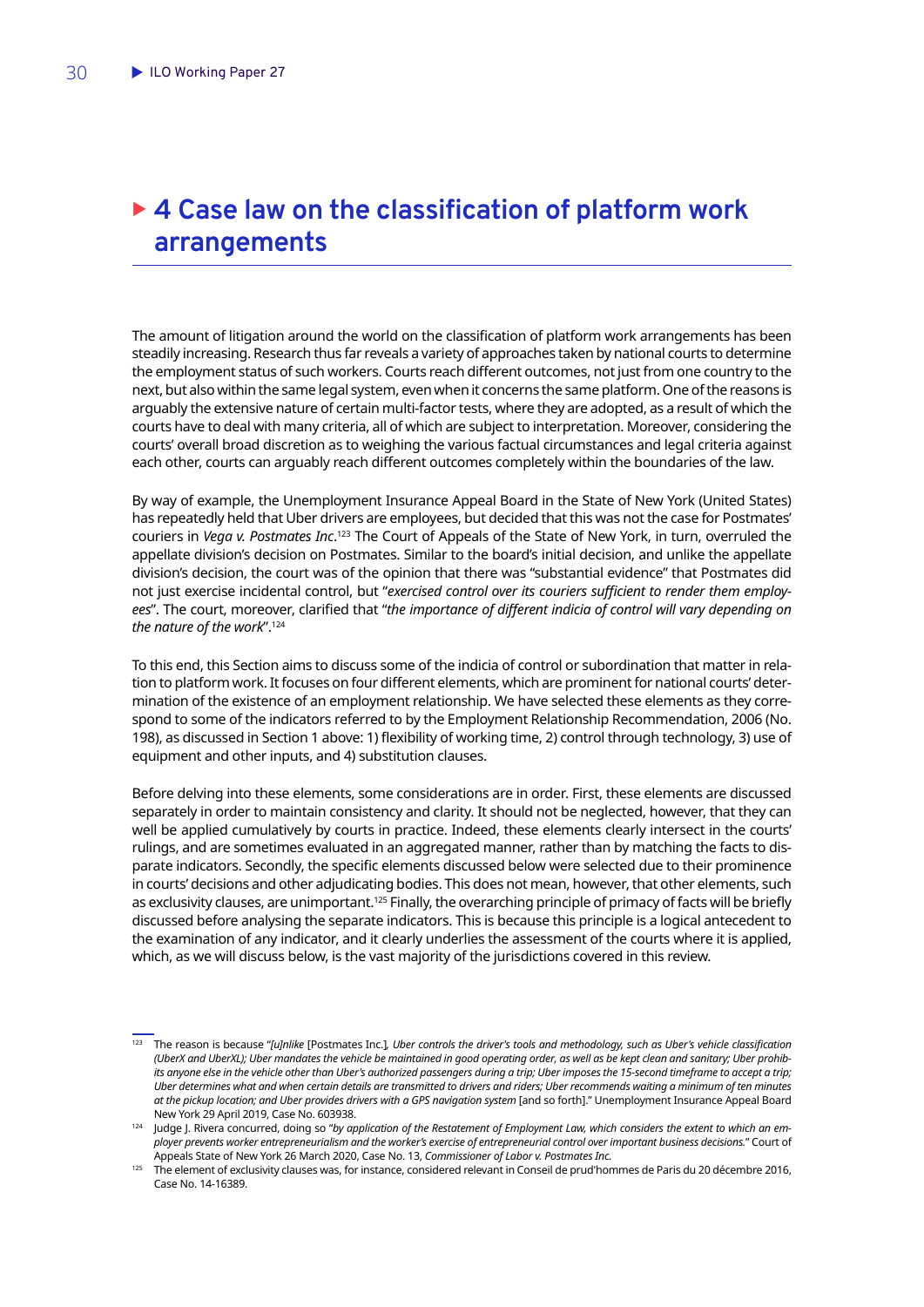### <span id="page-32-0"></span>**4.1. Principle of primacy of facts**

The principle of primacy of facts is arguably one of the most important contributions of Recommendation No. 198 to the already pre-existing body of international labour standards. This principle is broadly adopted and widely applied by national courts (see ILO, 2016, p. 262). Our case law analysis has not found any rulings in which courts cling to the contractual terms of the agreement to the detriment of an assessment based on the actual circumstances of the case. Moreover, some courts explicitly refer to Recommendation No. 198 in applying the primacy of facts principle. For instance, in Uruguay, the *Juzgado Letrado del Trabajo* referred to this instrument to sustain its finding of the existence of an employment relationship between Uber Technologies and the worker(s).126 In its appeal, Uber explicitly disputed the extent to which the first tribunal relied on ILO Recommendation No. 198. However, the Uruguayan *Tribunal de Apelaciones de Trabajo*  rebutted Uber's argument, holding that *"[t]he Chamber agrees with the first instance ruling that, at the present*  time and at the time of the occurrence of the facts in question, ILO Recommendation No. 198 should be considered *as the theoretical framework applicable in Uruguay when there is a dispute over the qualification of a legal relationship involving employment.*"127 Other courts derive the principle of primacy of facts from, amongst others, the EU Directive on transparent and predictable working time,<sup>128</sup> or national statutory law.<sup>129</sup> Importantly, this principle is not only applied when plaintiffs claim to be full-fledged employees. Litigation in which plaintiffs claim to be dependent contractors, such as in Ontario, or "limb (b) workers", such as in the United Kingdom, is likewise underpinned by this principle.<sup>130</sup>

### **4.2. Flexibility of work schedules**

Paragraph 13 of Recommendation No. 198 mentions the facts that work is "*carried out within specific working hours or at a workplace specified or agreed by the party requesting the work*" or requires "*the worker's availability*", as some of the possible indicators of the existence of an employment relationship. The possibility of platform workers to set their schedules and not be formally obliged to log on the platforms at a fixed time of the day or the week, something that could be referred to as 'flexibility of work schedules', is arguably

- <sup>126</sup> "It must be said that the international instrument cited advocates, as a mechanism for addressing or ruling out the impact of the protective *principle ''only admissible if it is concluded in the qualification as a working relationship'' by resorting to the principle of the primacy of facts: beyond the appearance, or even the expression of will, the analysis of the facts linked to the execution of the bond (Ermida Uriarte, Oscar, "La recomendación de OIT sobre la relación de trabajo (2006) en "Rev. Derecho Laboral No. 223, pág. 673).*" Juzgado Letrado del Trabajo de Montevideo de 6º Turno, 11 de noviembre de 2019, Case No. 77.
- <sup>127</sup> Tribunal de Apelaciones de Trabajo de Montevideo de 1° Turno, 3 de junio de 2020, Case No. 0002-003894/2019.
- <sup>128</sup> "Thus, the final clause of paragraph 8 of the recitals of Directive 2.019/1.152/EU of the Parliament and the Council of 20 June on transparent *and predictable working conditions in the European Union emphasizes: "(...) The determination of the existence of an employment relationship should be guided by the facts relating to the actual performance of the work and not by the parties' description of the relationship".*" Tribunal Superior de Justicia núm. 1 de Madrid 27 de noviembre de 2019, Case No. ECLI: ES:TSJM:2019:11243; also see, Tribunal Superior de Justícia de Catalunya 21 de febrer de 2020, Case No. 1034/2020.
- <sup>129</sup> Tribunale Ordinario di Torino 7 maggio 2018, Case No. 778/2018.

Both dependent contractors and "limb (b) workers" provide an example of a third, intermediate category in between employment and self-employment. A definition of dependent contractors in Canada is provided in section 1 of the Labour Relations Act, 1995 from Ontario. It "*means a person, whether or not employed under a contract of employment, and whether or not furnishing tools, vehicles, equipment, machinery, material, or any other thing owned by the dependent contractor, who performs work or services for another person for compensation or reward on such terms and conditions that the dependent contractor is in a position of economic dependence upon, and under an obligation to perform duties for, that person more closely resembling the relationship of an employee than that of an independent contractor*". Collective labour rights are extended to dependent contractors under this Act. At the provincial level, other rights may be extended to dependent contractors (see ILO, 2016, p. 39). The limb (b) worker in the UK is any worker, whether employed or self-employed, who undertakes to do work personally for another party "*whose status is not by virtue of the contract that of a client or customer of any profession or business undertaking carried on by the individual*" (see section 230 (3) (b) of the Employment Rights Act 1996). These workers are afforded some limited employment and labour protection under various statutes, including anti-discrimination in employment, collective labour rights, the national minimum wage and working time protection. Regarding the classification of Foodora couriers as "dependent contractors", the Ontario Labour Relations Board mentioned that "*it is very much a fact-based inquiry.*" Ontario Labour Relations Board 25 February 2020, Case No. 1346-19-R, *Canadian Union of Postal Workers v. Foodora Inc. d.b.a. Foodora*, §82. The court of appeal in the United Kingdom, in a case in which Uber drivers claimed to be "limb b workers", similarly confirmed that the employment tribunal "*had to determine what was the true agreement between the drivers and* [Uber]*. In so doing it was important for the ET to have regard to the reality of the obligations and of the factual situation.*" Court of Appeal London 19 December 2018, Case No. [2018] EWCA Civ 2748, *Uber et al. v. Aslam et al.*, §34. This has now also been confirmed by the UK Supreme Court. See Supreme Court 19 February 2021, Case No. [2021] UKSC 5, *Uber BV and others v Aslam and others*.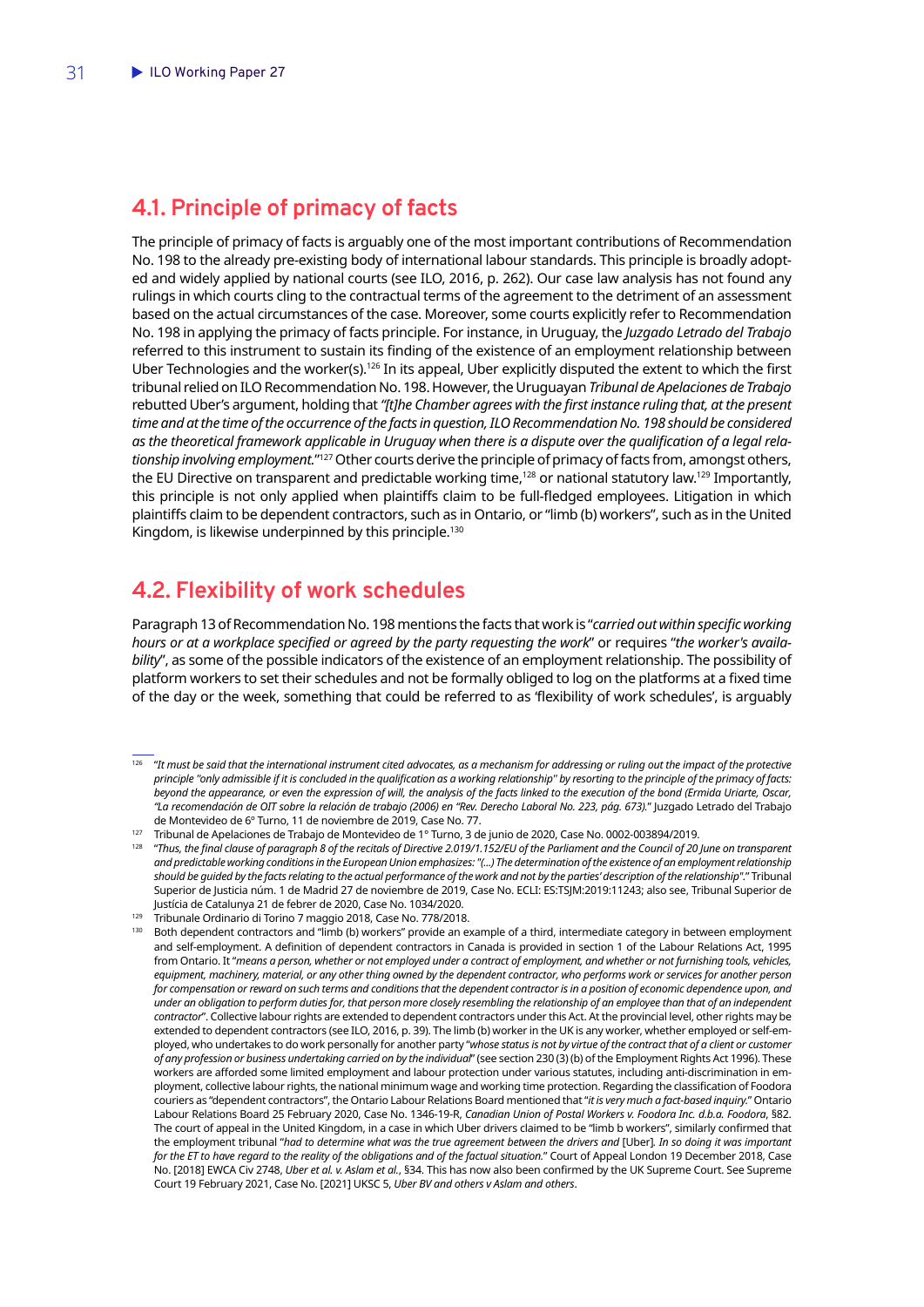related to those indicators. So far, this flexibility has mostly been used by national courts as a primary ground to classify platform workers as independent contractors. This happened, for instance, in Brazil where both the *Superior Tribunal de Justiça* and a *Tribunal Superior do Trabalho* ruled that the Uber drivers' flexible work schedule does not allow for them being reclassified as employees.<sup>131</sup> Also, the labour tribunal in Turin, Italy, rejected some food-delivery riders' reclassification claim by extensively relying on the flexibility that they enjoyed in terms of work schedules.132 A similar argument, centred on the lack of fixed working hours, was upheld by the labour tribunal in Milan (Z. Kilhoffer et al., 2019, p. 115).<sup>133</sup> In some cases, even if the flexibility of work schedules does not constitute the main reason underlying the rejection of the existence of an employment relationship, it has still been used as an indicator in this direction, such as in the case of *Mr Michail Kaseris v. Rasier Pacific V.O.F.,* in Australia.134 The same is true for some decisions in the United States, including interpretations issued by administrative bodies.<sup>135</sup>

However, this flexibility does not constitute an insurmountable obstacle in other jurisdictions. A good illustration can be found in the French case law. Whereas the *cour d'appel de Paris* had stated in 2017, in relation to Deliveroo, that the ability to work whenever one wants stands in the way of an employment relationship,<sup>136</sup> the same court noted in January 2019, in relation to Uber, that the freedom to connect and, consequently, the free choice of working hours does not in itself exclude an employment relationship, as long as it is demonstrated that when the drivers connect to the platform, they are integrated into the service, as organised by the company, which gives them instructions, controls their execution and exercises disciplinary power over the worker.137 In March 2020, the *Cour de cassation* confirmed the Parisian Court of Appeal's decision of January 2019, according to which Uber drivers are employees.<sup>138</sup> Choosing one's work schedule by logging on and off the app does not exclude the existence of an employment relationship, if the driver becomes an integrated part of the platform's services once logged on.<sup>139</sup> Similarly, according to a recent Belgian decision, it is not the ability to refuse tasks that determines working time flexibility but the ability to determine one's own working time once the work has been accepted. In a 2020 landmark case, the Spanish *Tribunal Supremo* also put platform workers' alleged flexible scheduling under close scrutiny. First of all, the freedom to schedule work would not in any way preclude the existence of a contract of employment. Moreover, for Glovo couriers, the theoretical freedom to choose time slots was deemed to be limited. According to the *Supremo*, the platform uses a "scoring system" that considers the customer's ratings, the efficiency demonstrated when executing gigs, and the performance of services during peak hours. When couriers cannot work during peak hours, their scores drop, making it harder to access the time slots with the highest customer demand. Therefore, the theoretical freedom to schedule time slots is quite different

<sup>131</sup> Drivers "*do not maintain a hierarchical relationship with the company UBER because their services are provided on an occasional basis, without pre-established hours and do not receive fixed salary, which makes the employment relationship between the parties uncharacteristic.*" Superior Tribunal de Justiça, 28 de agosto de 2019, Case No. 164.544 - MG (2019/0079952-0). Also see, Tribunal Superior do Trabalho, 5 de fevereiro de 2020, Case No. TST-RR-1000123-89.2017.5.02.0038.

<sup>132</sup> Tribunale Ordinario di Torino 7 maggio 2018, Case No. 778/2018

<sup>133</sup> Tribunale di Milano 10 settembre 2018, Case No. 1853/2018.

<sup>134</sup> Fair Work Commission 21 December 2017, Case No. [2017] FWC 6610, *Mr Michail Kaseris v. Rasier Pacific V.O.F (U2017/9452)*, §54.

<sup>135</sup> "*Because UberBLACK drivers can work as little or as much as they want—the hallmark of a lack of "relationship permanence" with an alleged employer—this factor weighs heavily in favor of Plaintiffs' independent contractor status."* United States District Court E.D. Pennsylvania 11 April 2018, Case No. CV 16-573*, Ali Razak et al. v. Uber Technologies*. Also see U.S. Department of Labor, opinion letter FLSA2019-6, addressing whether a service provider for a virtual marketplace company is an employee of the company or an independent contractor under the FLSA. Available at: https://www.dol.gov/sites/dolgov/files/WHD/legacy/files/2019\_04\_29\_06\_FLSA.pdf [June 2020]. The U.S. Department of Labor's Wage and Hour Division is withdrawing opinion letter FLSA2019-6. Available at: https://www.dol.gov/ agencies/whd/opinion-letters/search [February 2021].

<sup>136</sup> *"The total freedom to work or not to work enjoyed by Mr Samy T., which enabled him, without having to justify it, to choose his working days and their number each week without being subject to any working hours or to any hourly or daily lump sum, but also, consequently, to determine alone his periods of inactivity or leave and their duration, excludes an employment relationship."* Cour d'appel de Paris du 9 novembre 2017, Case No. 16/12875. A conseil des prud'hommes in Paris has more recently reclassified Deliveroo's couriers as employees (Le Monde avec AFP, 2020).

<sup>137</sup> Cour d'appel de Paris 10 janvier 2019, Case No. 18/08357.

<sup>138</sup> However, the classification of Uber Drivers as employees in France is still, to certain extents, a matter of contention. For instance, a *cour d'appel* in Lyon decided in January 2021 that a Uber driver was self-employed. Cour d'appel de Lyon du 15 janvier 2021, Case No. 9/08056.

<sup>&</sup>lt;sup>139</sup> "The court of appeal held, with regard to the freedom to log on and the free choice of working hours, that the fact of being able to choose *one's working days and hours does not in itself preclude a subordinate employment relationship, since when a driver logs on to the Uber platform, he joins a service organised by Uber BV.*" Cour de cassation du 4 mars 2020, Case No. ECLI:FR:CCAS:2020:SO00374.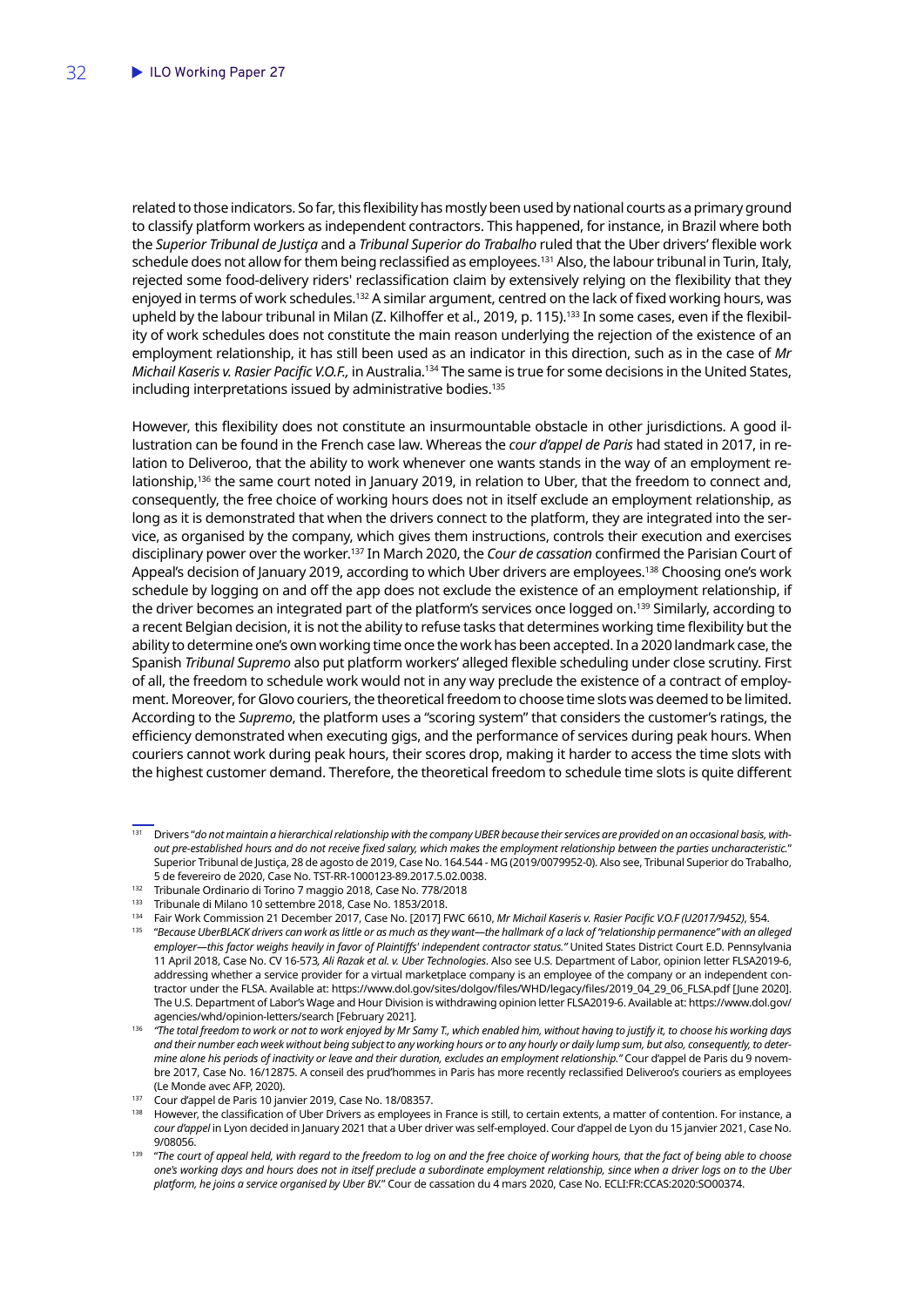from the actual freedom, in the court's view.140 Beyond the Spanish *Tribunal Supremo*'s decision, mentioned above, the argument that flexibility in work schedules prevents the establishment of an employment relationship has likewise been refuted by some other courts in Spain, in particular, concerning the platform Glovo. The assertion that its couriers can freely schedule their work and can freely reject orders has to be contextualized, according to the *Tribunal Superior de Justicia de Madrid*. The platform still decides when to allow workers to work on the app based on the anticipated demand and according to the algorithm's metrics. The freedom to choose a time slot is significantly tempered.141 For instance, even if one is not directly penalized for rejecting an order, one's rating of "excellence" decreases when this is done, thus preventing access to the best and most advantageous time slots and limiting this freedom. Based on similar reasoning, the *Tribunal Superior de Justícia de Catalunya* has overturned a prior decision by the *Juzgado de lo Social de Barcelona*. Glovo couriers are employees, according to the higher court, even if the workers have no fixed work schedule, predetermined rules to take holidays and so forth. These characteristics are a normal effect of an employment relationship rather than foundational elements that constitute one. Glovo, according to the court, exercises control over riders' schedules through variable remuneration and methods of rating and evaluation. If workers want a higher income, they must work in high-value time slots, which only become available on the basis of these evaluations.142

The Netherlands offers another example of how working time flexibility is not incompatible with employment status. A court in Amsterdam had ruled in July 2018 that Deliveroo couriers are self-employed, in part because of their flexibility with regard to working time. The court argued that the high performing couriers, indeed, gain "priority access" to time slots. However, this did not entail that the less performant couriers would lose their ability to make reservations – they were only able to do so after the high performing couriers. Although this dynamic could indicate "(a form of) authority", this was not enough to establish subordination under the Dutch Civil Code, according to this judgement.<sup>143</sup> Another court of first instance in Amsterdam contradicted the first court's ruling in July 2019. It argued that Deliveroo, in fact, did limit couriers' freedom of working time.<sup>144</sup> The couriers can, therefore, still be considered bound by an employment contract, despite the significant amount of freedom enjoyed.<sup>145</sup> The Court of Appeal followed this second court's reasoning in a recent ruling from February 2021. Based on all the facts, the Court argued, the only circumstance that indicates the couriers' self-employed status is their freedom to organise the work. However, in the opinion of the Court, this flexibility was not incompatible with an employment relationship between Deliveroo and the couriers. Deliveroo's decision to transition from a "self-service booking tool", in which couriers had to preregister for time slots, to a "Free Login"-system, allowing workers to come online anytime, did not alter the Court's conclusion. Considering all the elements of the relationship between the couriers and the platform, the former were to be regarded as employees, according to this judgment.146

The extent to which the freedom with which platform workers organise their work(ing) (time) can or cannot be perceived as a matter of secondary importance is highly dependent on the national legal system's conceptualisation of the employment relationship. Some legal systems, for instance, retain the idea that a so-called 'mutuality of obligation' is essential for an employment contract. This implies that "*there must be mutual obligations on the employer to provide work for the employee and on the employee to perform work for the employer*"147 (A. Adams and J. Prassl, 2018, p. 27). Compared to other common law jurisdictions, a particularly strict reliance on mutuality of obligation can be observed in the United Kingdom (N. Countouris,

<sup>141</sup> Tribunal Superior de Justicia núm. 1 de Madrid 27 de noviembre de 2019, Case No. ECLI: ES:TSJM:2019:11243, §38.

<sup>143</sup> Rechtbank Amsterdam 23 juli 2018, Case No. ECLI:NL:RBAMS:2018:5183.

<sup>140</sup> Tribunal Supremo 25 septiembre 2020, Case No. ECLI: ES:TS:2020:2924.

<sup>&</sup>lt;sup>142</sup> Tribunal Superior de Justícia de Catalunya 21 de febrer de 2020, Case No. 1034/2020.

Because couriers who perform well are given 'priority access' to reserve time slots and only a certain number of couriers can perform services during a given time slot, the court concludes "*that the courier has a great interest in signing up for a time slot and in obtain*ing additional login facilities from Deliveroo by performing well, therefore, it cannot be said that there is an overall freedom to make oneself *available until the moment of acceptance of the order, if the courier wants to generate (sufficient) income.*" Rechtbank Amsterdam 15 juli 2019, Case No. ECLI:NL:RBAMS:2019:198.

<sup>145</sup> The court concludes, for example, "*[t]he sub-district court still considers the* [worker's] *dependence on Deliveroo to be more important than the independence of the delivery man.*" Rechtbank Amsterdam 15 juli 2019, Case No. ECLI:NL:RBAMS:2019:198.

<sup>146</sup> Gerechtshof Amsterdam 16 februari 2021, Case No. ECLI:NL:GHAMS:2021:392.

<sup>147</sup> Dillon LJ in Court of Appeal 3 May 1984, Case No. [1984] ICR 612, *Nethermere (St Neots) Ltd v. Gardiner and Taverna*.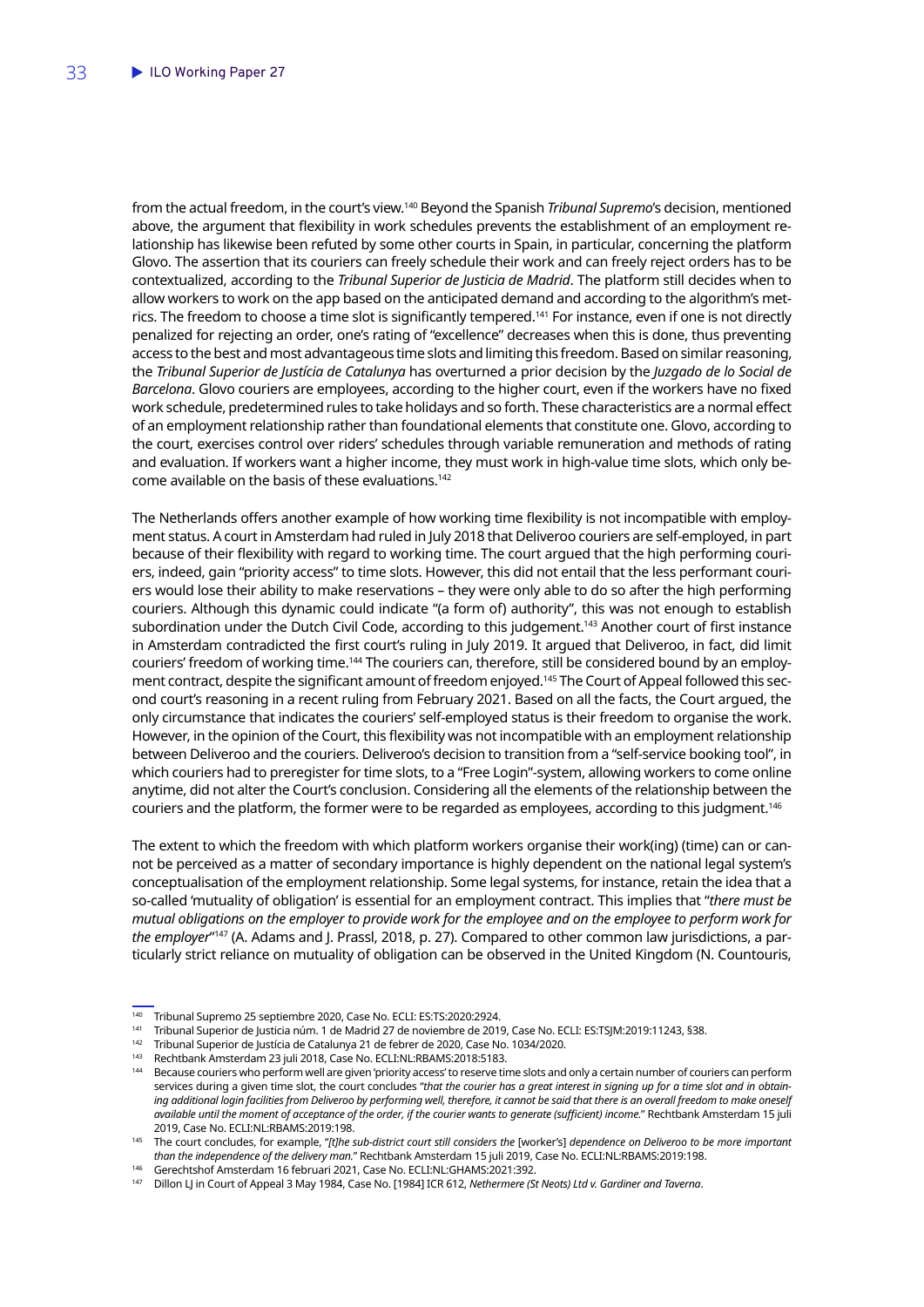<span id="page-35-0"></span>2015; V. De Stefano, 2016b).<sup>148</sup> Nevertheless, this is also an important element in some civil law systems, as demonstrated by the Italian tribunal judgments cited at the beginning of this section. Also, in Germany, a *Landesarbeitsgericht* in Munich emphasized that a framework agreement, i.e. the platform's terms and conditions, which does not create an obligation to perform work, is not an employment contract. The workers were asked to visit retailers to verify how the products were displayed, taking pictures and filling in questionnaires.

The fact that the platform worker performed a high number of orders, and was even incentivised to accept orders due to the platform's functioning did not lead to another conclusion.149 In this case, the court made extensive reference to the fact that the worker "*was* [still] *free to decide whether and, if so, which orders he*  was processing" for the platform business in question.<sup>150</sup> It held that this degree of sovereignty over time was "*absolutely unusual for an employment relationship*".151 This was, moreover, explicitly indicated within the framework agreement ("*The contractor is free to accept an available order at any time, there is no obligation to do so*") and, according to the court, the actual circumstances did not depart from this provision. This decision by the *Landesarbeitsgericht* was overturned by the Federal Labour Court, the *Bundesarbeitsgericht.* The Court recognized an employment relationship in the case at hand. As to the worker's flexible working time, it decided that although the worker was free to accept or decline work, the platform operator induced the worker to carry out the work, using an incentive system. In combination with other elements, such as the detailed instructions, this led the Court to rule in favour of the worker.152 A similar platform in France, called Clic and Walk, was also found to be an employer.<sup>153</sup>

Arguably, the centrality of this flexibility of work schedules in all these judgments shows how some of the traditional indicators of the existence of an employment relationship could be ill-suited to face the emergence of highly casualized forms of work such as platform work; concentrating only on this element may lead to the decision of excluding from protection exactly the most precarious and unstable workforce (A. Adams et al., 2015).154

As such, in the spirit of constantly updating the existing national policies concerning the employment relationship, advocated by the Employment Relationship Recommendation, 2006 (No. 198), it could be possible to re-examine the role that flexibility of work schedules should play in the determination of the existence of the employment status in modern labour markets.

## **4.3. Control through technology**

The existence of "control" of the employer over the work is one of the, if not "the" most prominent element necessary to establish an employment relationship in many legal systems around the world (in civil law jurisdictions, this ordinarily corresponds to the technical "subordination" of employees to employers) (see

<sup>148</sup> In a recent case on Uber, the Supreme Court of the United Kingdom, *per* Lord Leggatt, observed: "*it is well established and not disputed by Uber that the fact that an individual is entirely free to work or not, and owes no contractual obligation to the person for whom the*  work is performed when not working, does not preclude a finding that the individual is a worker, or indeed an employee, at the times when *he or she is working: see eg McMeechan v Secretary of State for Employment [1997] ICR 549; Cornwall County Council v Prater [2006] EWCA Civ 102; [2006] ICR 731.*" The Supreme Court 19 February 2021, Case No. [2021] UKSC 5, *Uber BV and others v Aslam and others*, §91.

<sup>&</sup>lt;sup>149</sup> Landesarbeitsgericht München 4. Dezember 2019, Case No. 8 Sa 146/19, §121 and §129-131.

<sup>150</sup> *Ibid*, § 35.

<sup>151</sup> *Ibid*.

<sup>152</sup> Bundesarbeitsgericht 1. December 2020, Case No. 9 AZR 102/20.

<sup>&</sup>lt;sup>153</sup> This was to a significant extent because of the precise instructions issued to the worker and the supervision over those instructions. Cour d'appel de Douai du 10 février 2020, Case No. 19/00137.

<sup>&</sup>lt;sup>154</sup> In the United Kingdom, the Supreme Court argued that intermittent work, with the worker not being employed during certain periods, does not prevent person from qualifying as a worker while at work. This is "*subject only to the qualification that, where an individual only works intermittently or on a casual basis for another person, that may, depending on the facts, tend to indicate a degree of independence, or lack of subordination, in the relationship while at work which is incompatible with worker status: see Windle v Secretary of State for Justice [2016] EWCA Civ 459; [2016] ICR 721, para 23.*" In other words, flexibility of working time can be relevant, but it is not necessarily decisive. The Supreme Court 19 February 2021, Case No. [2021] UKSC 5, *Uber BV and others v Aslam and others*, §91.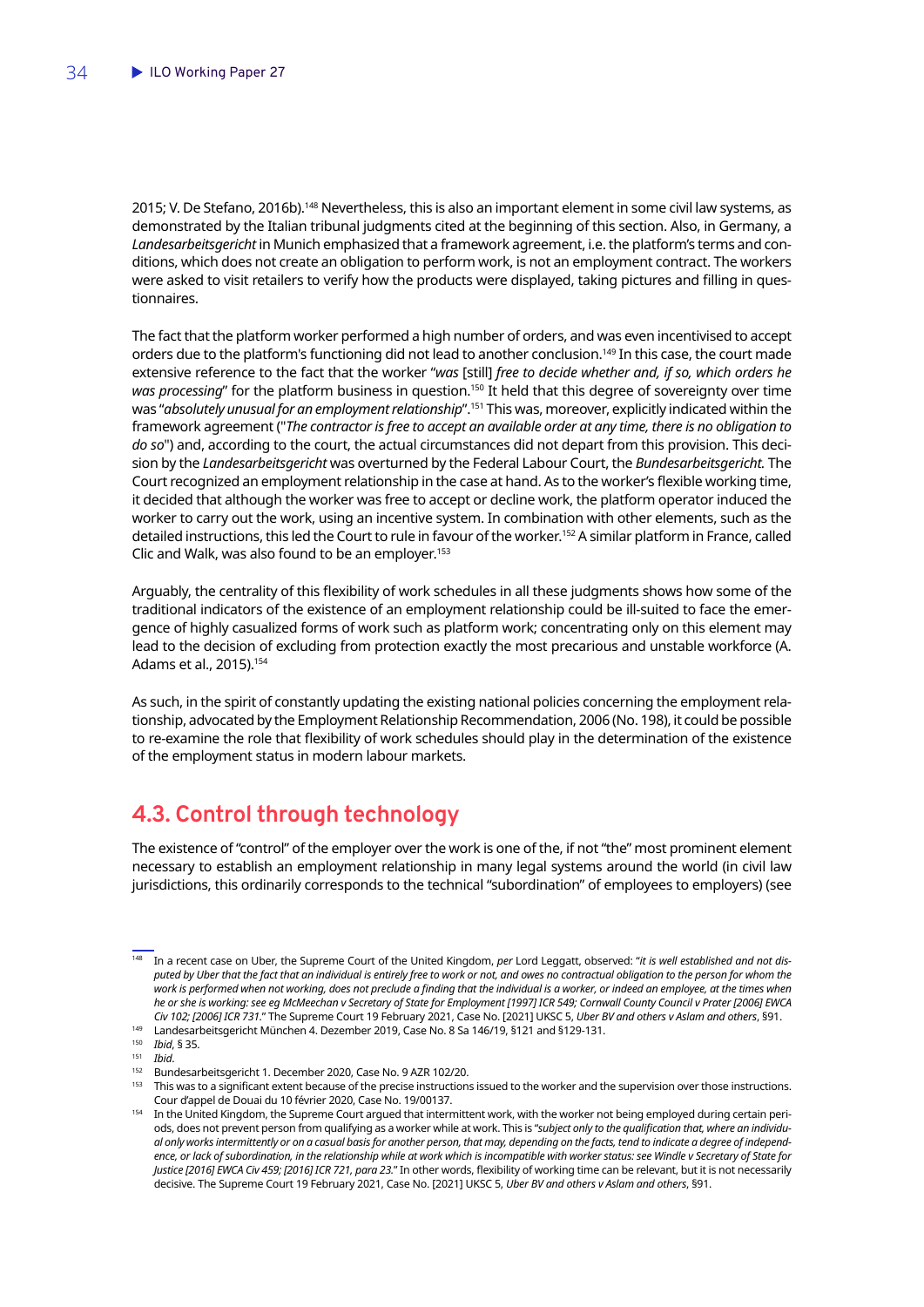ILO, 2016, p. 11). The possibility of the platforms exerting control over the workers, particularly through technological tools such as algorithms, rating systems and geo-localization devices, is a crucial element in many judicial and administrative decisions – worldwide – on the employment status of platform workers. The Republic of Korea offers a good example. The Ministry of Employment & Labour classified food delivery couriers working for "Yogiyo" as employees. The workers had argued that Yogiyo "*exercised substantial supervision and control over them as workers*" (K. H. Ryoo et al., 2019). The National Labour Relations Commission of Korea has also ruled that a former driver for a transportation platform called "Tada" was an employee; its "*decision centered on the degree of control and direction imposed on the driver*" (B. Gu and H. C. E. Yu, 2020).

It is interesting to notice how also court judgments not directly related to the application of employment regulation could offer useful insights to a labour law analysis in this respect. This is arguably the case of the judgment *Asociación Profesional Elite Taxi v. Uber Systems Spain SL*, delivered in December 2017 by the Court of Justice of the EU. In this judgment, concerning the applicability of national transportation regulations to Uber, the Court ruled that Uber services are, in fact, transport services, instead of mere "digital" information society services; this allows EU Member States to regulate these services at the national level. In taking this decision, the Court analysed the amount of control that Uber exercises on its drivers. According to the Court of Justice, this control is exercised when selecting the drivers and the vehicles they use and when the service is performed.<sup>155</sup> The Court found that Uber does not only fix the maximum fare by using its eponymous app, but also provides financial rewards in case of accumulation of trips. The platform uses the rating function to give access to better-paid jobs and even exclude poorly-rated drivers from the platform. As already mentioned, this judgment does not directly concern the issue of Uber drivers' employment status. It is nonetheless important to notice that, in an Opinion for this case, the Court's Advocate General had observed: "*[i]ndirect control such as that exercised by Uber, based on financial incentives and decentralised passenger-led ratings, with a scale effect, makes it possible to manage in a way that is just as — if not more — effective than management based on formal orders given by an employer to his employees and direct control over the carrying out of such orders*."156

The Court's ruling and the Advocate General's Opinion have arguably informed certain national courts' views on the matter. A Spanish *Tribunal Superior de Justicia*, for example, used both sources in its arguments concerning the classification of Glovo couriers.157 This is not to say, of course, that all European national courts interpret the Court of Justice's finding that Uber "exercises decisive influence" over its drivers as a proxy for subordination, or even take it into account. There could still be many reasons why Uber would not be considered an employer pursuant to national law. Taxi companies in Brussels, for instance, sued Uber before a Belgian *tribunal de l'entreprise* to claim that the platform should be banned for breaches of transportation law. The alleged misclassification of Uber drivers as self-employed workers was only filed as an additional claim, which is why the case was not brought before a labour court. This, however, did not dissuade the tribunal from ruling that Uber drivers were self-employed. To that end, the tribunal explicitly differentiated between Uber drivers and Deliveroo couriers, who had been considered employees by an earlier decision of an administrative body.158 In making the comparison, the tribunal mentioned, *inter alia*, that Uber drivers have a transport licence, contrary to Deliveroo couriers. Furthermore, whereas, in the case of Deliveroo, geo-localisation supposedly only serves for the client to check up on the arrival of the food, the geo-localisation of Uber drivers is indispensable to the functioning of Uber. Quite surprisingly, the tribunal went on to argue that not only the Uber driver is tracked, but also the passenger and "*it cannot be seriously argued that Uber BV would exercise hierarchical control over all the* [passengers]*; although, they are just as geolocatable as the* [drivers]*, provided that both are connected to the platform*".159 In this respect, the tribunal

<sup>155</sup> ECJ 20 December 2017, Case No. C-434/15, *Asociación Profesional Elite Taxi v. Uber Systems Spain SL*, §39.

<sup>156</sup> Opinion of Advocate General Szpunar 11 May 2017, Case No. C-434/15, *Asociación Profesional Elite Taxi v. Uber Systems Spain SL*. Available at: [http://curia.europa.eu/juris/document/document.jsf;jsessionid=B024A58904811FFFC54D1ABEDC79220C?text=&docid=190593&](http://curia.europa.eu/juris/document/document.jsf;jsessionid=B024A58904811FFFC54D1ABEDC79220C?text=&docid=190593&pageIndex=0&doclang=EN&mode=lst&dir=&occ=first&part=1&cid=336922) [pageIndex=0&doclang=EN&mode=lst&dir=&occ=first&part=1&cid=336922](http://curia.europa.eu/juris/document/document.jsf;jsessionid=B024A58904811FFFC54D1ABEDC79220C?text=&docid=190593&pageIndex=0&doclang=EN&mode=lst&dir=&occ=first&part=1&cid=336922) [February 2021].

<sup>157</sup> Tribunal Superior de Justicia núm. 1 de Oviedo 25 de julio de 2019, Case No. ECLI: ES:TSJAS:2019:1607.

In an earlier decision, the Belgian administrative commission had granted employment status to Deliveroo couriers. Commission Administrative de règlement de la relation de travail du 23 février 2018, Case No. 116 – FR – 20180209. This decision has in the meantime been declared null and void on procedural grounds.

<sup>159</sup> Tribunal de l'entreprise francophone de Bruxelles du 16 janvier 2019, Case No. A/18/02920.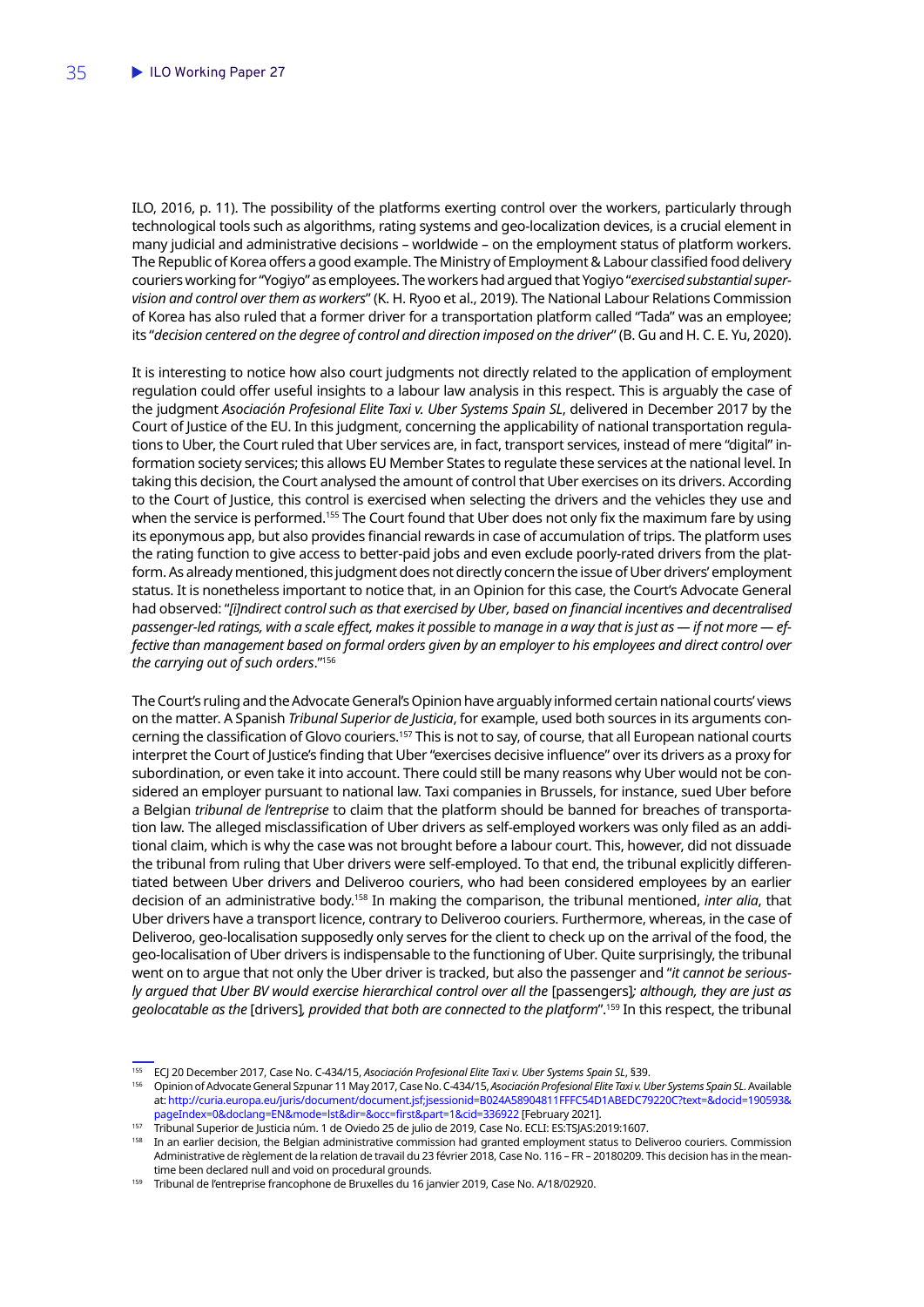seems to argue that since passengers are not hierarchically controlled, therefore, also drivers cannot be considered hierarchically controlled.160 This finding goes in the same direction as a court decision issued in Florida (United States), according to which Uber does not provide any "direct supervision" but only leaves it up to the passengers to evaluate or supervise the drivers through a rate review system.<sup>161</sup> This is an observation that a Court of Appeal in France also made.162 Similarly, the Employment Court in Auckland, New Zealand, albeit accepting that Uber is in the passenger transport business, ruled that a driver was, in fact, an independent contractor.163 Among other things, the Court ruled: "*work was not directed or controlled by UBER beyond some matters that might be expected given* [the driver] *was operating using the Uber 'brand'*".164 It should be mentioned, however, that the Court pointed out that this decision was based on "an intensely fact-specific"165 interpretation.

In South Africa, instead, in a case brought against Uber for unfair dismissal, the Commission for Conciliation, Mediation and Arbitration (CCMA) found the existence of an employment relationship. The CCMA Commissioner pointed out that: "*even though there is no direct or physical supervision, control is exercised through technology, to the point that even the movement of the cell phone can be detected, indicating reckless driving*".166 The French *Cour de cassation* also drew heavily on the element of geo-localisation to overturn a decision by the *cour d'appel* about the Take Eat Easy platform. According to the *Cour de cassation*, a company that uses a platform and application to connect users, thereby tracking their location in real-time, to the extent that the total number of kilometres travelled becomes evident, and wielding power to sanction the worker cannot engage those workers as independent contractors.167 In a more recent case, the French *Cour de cassation* further acknowledged Uber's control via its algorithms by setting the fares, overseeing the acceptance of rides and imposing a certain route to be followed by the driver.168 The power to sanction drivers was also exercised, for instance, through fare adjustments in case drivers choose an "inefficient route", through Uber's ability to deactivate the drivers, and through the order-cancellation rates applied to them. Likewise, the Labour Appeal Tribunal of Montevideo (Uruguay) ruled that Uber directs and controls all of a driver's performance, and its supervising activities represent a "*form of exercise of the sanctioning power typical of an employer*".169 Analogously, an administrative body in Belgium decided that Uber's ability to give instructions, monitor their compliance, and exclude a driver from access to the application in the event of non-compliance with these instructions reveals a hierarchical control incompatible with the legal classification of an independent work relationship.170

Additionally, the *Tribunal Superior de Justicia de Madrid* noted that the geo-localisation system of Glovo exercises effective and continuous control over the courier's activity.171 The same is true for the Spanish *Tribunal* 

<sup>&</sup>lt;sup>160</sup> Importantly, the *Commission Administrative de règlement de la relation de travail*, which had argued that Deliveroo bikers are employees, has recently also suggested that also Uber drivers are employees. This body is of the opinion, among other things, that Uber exercises hierarchical control along the lines of what is required for an employment contract to exist. Commission Administrative de règlement de la relation de travail du 26 octobre 2020, Case No. 187 – FR – 20200707.

<sup>161</sup> District Court of Appeal of Florida 1 February 2017, Case No. 3D15–2758, *McGillis v. Dept. of Economic Opportunity, et al.*

<sup>&</sup>lt;sup>162</sup> "It is the customers who have the possibility of assigning marks at the end of each trip, within the framework of a system of appreciation of *the quality of the service rendered. This is a classic practice in this type of digital platform, and it is not Uber itself which assigns the mark, excluding any idea of disciplinary power.*" Cour d'appel de Lyon du 15 janvier 2021, Case No. 9/08056.

<sup>163</sup> Employment Court of New Zealand Auckland 17 December 2020, Case No. [2020] NZEmpC 230, *Arachchige v Rasier New Zealand Ltd & Uber BV*.

<sup>164</sup> *Ibid*., §56.

<sup>165</sup> *Ibid*., §2.

<sup>166</sup> Commission for Conciliation, Mediation & Arbitration of South Africa, Cape Town 7 July 2017, Case No. WECT12537-16, *Uber South Africa Technological Services (Pty) Ltd*. The decision of the CCMA was subsequently reformed by the labour court in Cape Town, which ruled that the CCMA did not have jurisdiction to hear the dispute. Labour Court of South Africa, Cape Town 12 January 2018, Case No. C 449/17, *Uber South Africa Technology Services (Pty) Ltd v. National Union of Public Service and Allied Workers (NUPSAW) and Others*, §45.

<sup>167</sup> Cour de cassation 28 novembre 2018, Case No. ECLI:FR:CCASS:2018:SO01737.

<sup>168</sup> Cour de cassation 4 mars 2020, Case No. ECLI:FR:CCAS:2020:SO00374. However, the classification of Uber Drivers as employees in France is still, to certain extents, a matter of contention. For instance, a *cour d'appel* in Lyon decided in January 2021 that the Uber driver in question was self-employed. Cour d'appel de Lyon du 15 janvier 2021, Case No. 9/08056.

<sup>169</sup> Tribunal de Apelaciones de Trabajo de Montevideo de 1° Turno, 3 de junio de 2020, Case No. 0002-003894/2019.

<sup>170</sup> Commission Administrative de règlement de la relation de travail du 26 octobre 2020, Case No. 187 – FR – 20200707.

<sup>171</sup> Tribunal Superior de Justicia de Madrid 27 de noviembre 2019, Case No. ECLI: ES:TSJM:2019:11243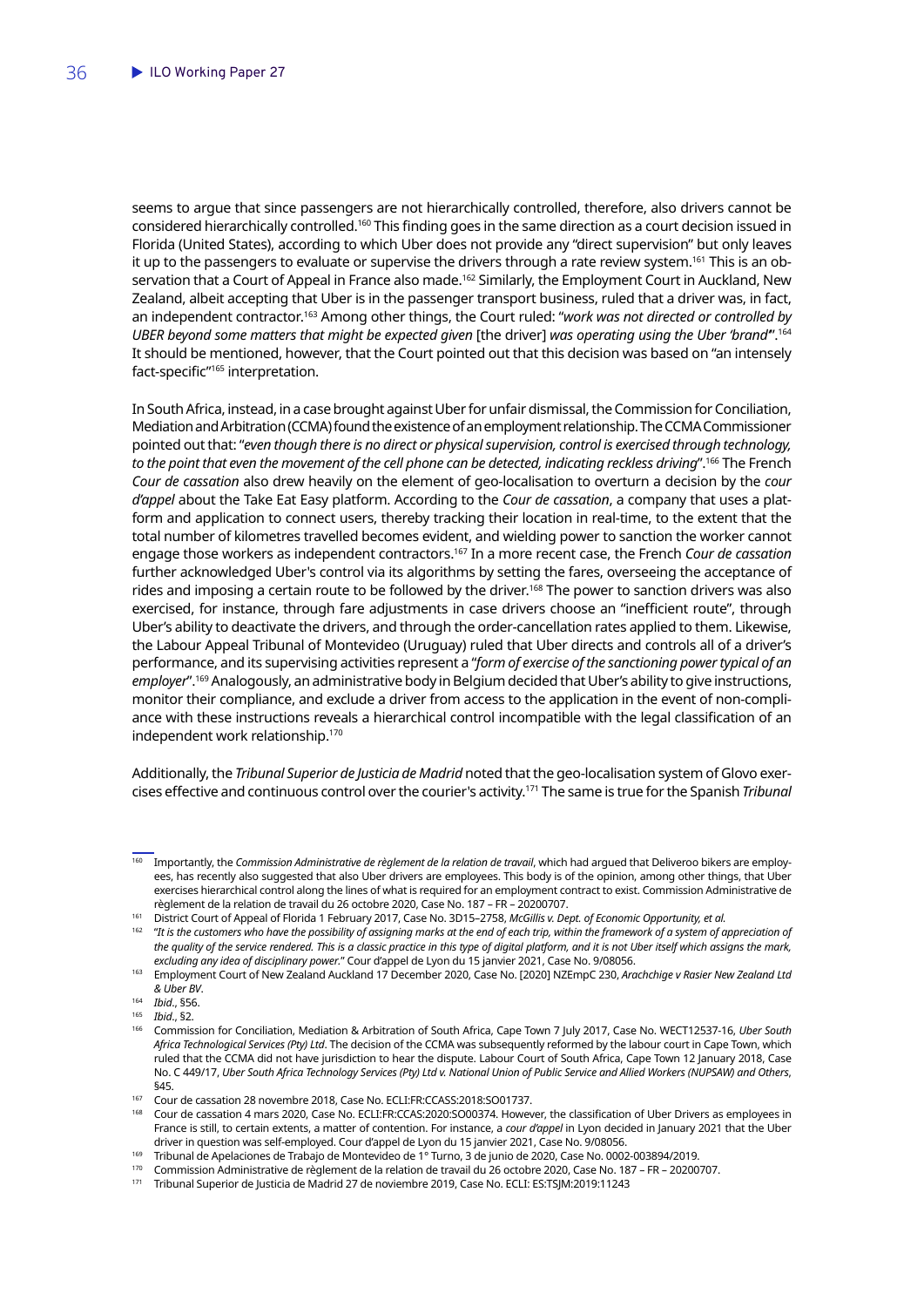*Supremo*, which mentions that the couriers receive instructions and are subject to a "permanent control system". The court explains: "*[t]he company has established a scoring system which, among other factors, is fed*  by the final customer's assessment. The establishment of production activity control systems based on customer assessment is a favourable indication of the existence of an employment contract."<sup>172</sup> A regional labour court in Brazil made a similar argument. The court also argued that technology could enable platforms to enhance their overall control over workers' activities. According to the judgment, control by everyone and no one can be more effective than control by a dedicated manager.<sup>173</sup>

In a recent case in Canada, the Ontario Labour Relations Board also seems to point out how technological developments can constitute an additional layer of control over the work performed. Much attention was given to the fact that the platform, Foodora, can control its couriers' work. The board observed: "*in addition to tracking and reporting issues with couriers, and investigating issues, the use of Global Positioning System ("GPS") technology is an additional layer of control*."174 It also highlighted that "*the advancement of technology – algorithms, GPS, automated alerts, SMS communications – allows Foodora to control the operation with minimal human interaction. This does not mean Foodora does not closely supervise the couriers.*"175 Another case in Pennsylvania (United States) illustrated how courts can have a very different understanding of the extent of platforms' control. A district court had concluded in 2018 that the control test in the case at hand "*weighs heavily in favor of "independent contractor" status*" and decided to uphold UberBlack drivers' classification as self-employed workers.<sup>176</sup> The United States Court of Appeals for the Third Circuit decided to remand the matter for further proceedings. The appellate judges were not entirely convinced that UberBlack drivers are not subject to control under the Fair Labour Standards Act.177 They highlighted, in fact, that "*Uber deactivates drivers who fall short of the 4.7-star UberBLACK driver rating and limits the number of consecutive hours that a driver may work*" (K. Dailey and E. Mulvaney, 2020). Even in the same legal system, therefore, courts can construe the element of control exercised through technological tools very differently. In a recent case related to the attribution of a driver's unemployment insurance benefits, the Supreme Court of New York State ruled that there is substantial evidence indicating that Uber can exercise sufficient control over their drivers to establish the existence of an employment relationship.<sup>178</sup> The Court, among other things, arqued that Uber '*provides a navigation system, tracks the drivers' location on the app throughout the trip and reserves the right to adjust the fare if the drivers take an inefficient route. Uber also controls the vehicle used, precludes certain driver behavior and uses its rating system to encourage and promote drivers to conduct themselves in a way that maintains "a positive environment" and "a fun atmosphere in the car."*' 179 Similarly, in the United Kingdom, the Supreme Court granted some Uber drivers the status of "limb (b) workers" by observing, among other arguments: "*the ratings are used by Uber purely as an internal tool for managing performance and as a basis for making termination decisions where customer feedback shows that drivers are not meeting the performance levels set by Uber. This is a classic form of subordination that is characteristic of employment relationships.*"180 Techenabled control will most likely be more and more relevant in the future, as forms of management-by-algorithm and algorithmic control spread much beyond platform work (V. De Stefano, 2020).181

<sup>172</sup> "*La empresa ha establecido un sistema de puntuación que, entre otros factores, se nutre de la valoración*

*del cliente final. El establecimiento de sistemas de control de la actividad productiva basados en la valoración de clientes constituye un indicio favorable a la existencia de un contrato de trabajo.*" Tribunal Supremo 25 septiembre 2020, Case No. ECLI: ES:TS:2020:2924.

<sup>173</sup> 33ª Vara do Trabalho de Belo Horizonte 13 de fevereiro de 2017, Case No. 0011359-34.2016.5.03.0112, p. 26.

<sup>174</sup> Ontario Labour Relations Board 25 February 2020, Case No. 1346-19-R, *Canadian Union of Postal Workers v. Foodora Inc. d.b.a. Foodora*, §144.

See, now, Tribunale di Bologna 31 dicembre 2020, Case No. 2949/2019. In this case concerning Deliveroo, the Court, regardless of the employment status of the riders, found that the algorithmic system assigning rides did not adequately safeguarded the constitutional rights of workers and was indirectly discriminatory.

<sup>175</sup> *Ibid*, §156.

<sup>176</sup> United States District Court E.D. Pennsylvania 11 April 2018, Case No. CV 16-573, *Ali Razak et al. v. Uber Technologies*.

<sup>177</sup> United States Court of Appeals, Third Circuit 3 March 2020, Case No. 2020 WL 1022404, *Ali Razak et al. v. Uber Technologies, Inc.; Gegen, LLC*. The decision is made on the basis of the *Donovan* criteria: United States Court of Appeals, Third Circuit 13 March 1985, Case No. 757 F.2d 1376, *Donovan v. DialAmerica Marketing, Inc.*

<sup>178</sup> State of New York Supreme Court 17 December 2020, Case No. 530395, *Colin Lowry v Uber Technologies, Inc*.

<sup>179</sup> *Ibid.*, 5.

<sup>180</sup> The Supreme Court 19 February 2021, Case No. [2021] UKSC 5, *Uber BV and others v Aslam and others*, §99.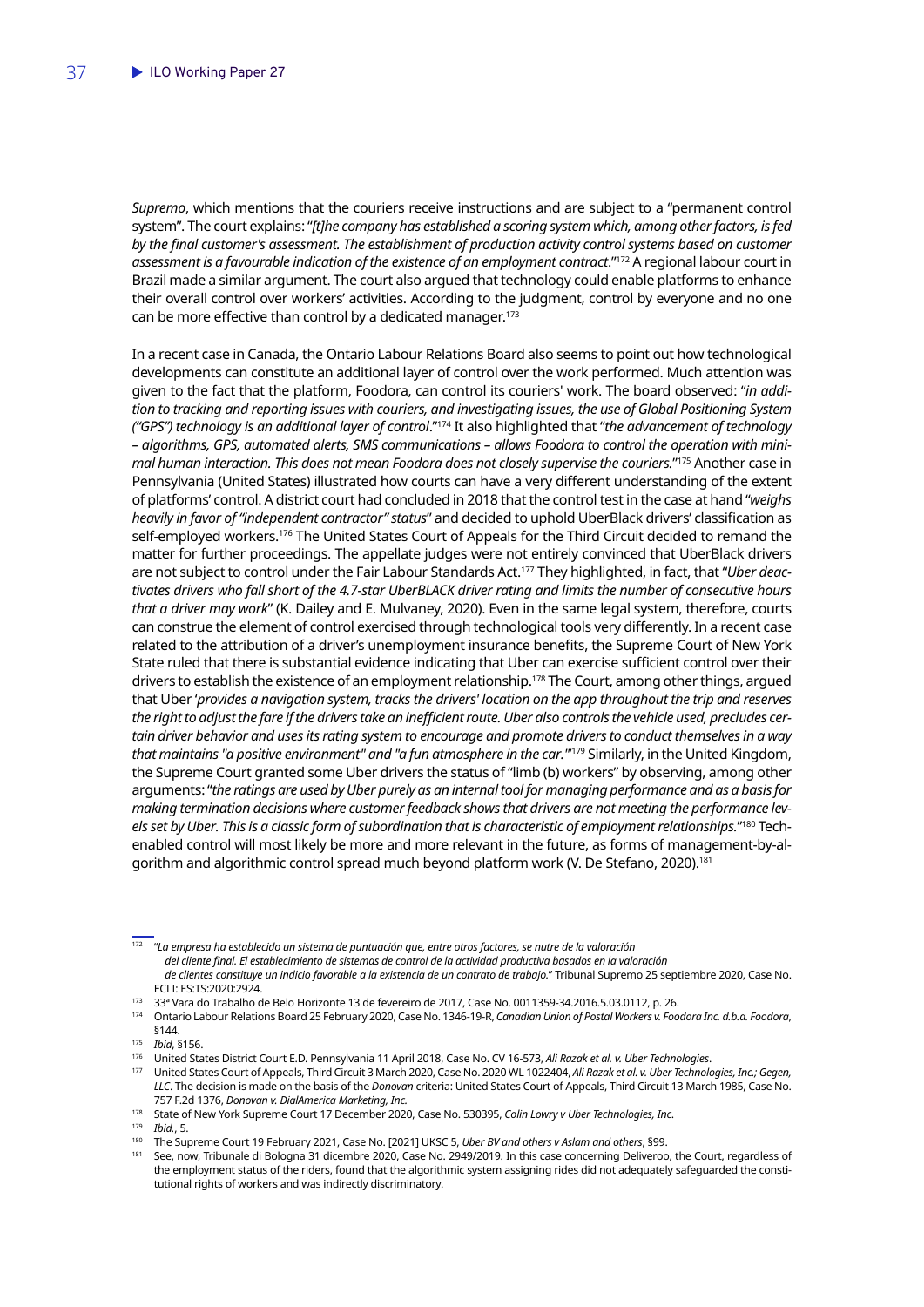### <span id="page-39-0"></span>**4.4. Equipment and other inputs**

One of the indicators that Paragraph 13 of Recommendation No. 198 identifies as potentially pointing towards employment status is the fact that the work "*involves the provision of tools, materials and machinery by the party requesting the work*". Whether or not the worker wears a logo or uniform of the principal, in fact, is an indicator that is taken into account in certain jurisdictions. This was particularly relevant in many judgments on platform work issued by courts around the world. A Chilean judge, for instance, ruled that Uber did not employ its drivers, amongst other factors, because they do not wear a uniform, something that the claimant had apparently argued.182 Other judges also reference the fact that platform workers do not wear uniforms.183 The same stance was also taken in a case in Australia, where the Fair Work Commission decided that the fact that the worker in question was not permitted to display any of the company's or its affiliates names, logos or colours on his vehicle was a factor that weighed against the existence of an employment relationship.184 The same ruling also considered the fact that the worker was required to provide his own capital equipment (i.e. his own vehicle, smartphone and wireless data plan) to use the Partner App and charge fares was another indication of the absence of an employment relationship.<sup>185</sup>

Similar findings have been made in the United States. One of the six so-called "Donovan factors"<sup>186</sup> to determine the existence of an employment relationship under the USA's Fair Labor Standards Act is "*the alleged employee's investment in equipment or materials required for his task, or his employment of helpers.*"187 According to the district court in Pennsylvania, this factor strongly favours independent contractor status since Uber drivers buy their own car, thereby making "significant capital investments". An opinion letter of the U.S. Department of Labor seems to share this view. Furthermore, it adds that the platform operator's investments in its own platform do not make a significant difference with regard to this indicator "*because they are not investments in the work the service providers perform.* [...] *To be sure, the service providers rely on*  [the platform's] *software to quickly obtain jobs, but that reliance only marginally decreases their relative independence, because they can use similar software on competitor platforms.*"188

Not all courts, however, share this point of view. In a case about Foodora, for instance, the Australian Fair Work Commission found that "*[t]he applicant did not have a substantial investment in the capital equipment that he used to perform his delivery work.*"189 Other courts compare the workers' investment in their tools to the significance of the technology investment of companies in the provision of the service. For example, a decision in Uruguay mentions that by providing the application to its drivers, Uber provides them with the tools to work.190 Similarly, the Ontario Labour Relations Board has argued that "*[w]hile the tools used to make deliveries are supplied by both the courier and Foodora, the importance of the App cannot be ignored. It is the single most important part of the delivery process and is a tool owned and controlled by Foodora.*"191 A court in Madrid, in weighing the relevance of the tools provided by the parties, also observed: "*it is sufficient to compare the advanced technological instruments of which the defendant is the owner (digital platform and computer* 

<sup>182</sup> 2º Juzgado de Letras del Trabajo de Santiago 14 de julio de 2015, Case No. O-1388-2015. This ruling from the labour tribunal in Santiago differs from a more recent ruling from the labour tribunal in Concepción. The latter decided that there had been an employment relationship between a delivery courier and "PedidosYa". The delivery courier did wear work clothes with the platform's logo. Juzgado de Letras del Trabajo de Concepción 5 de octubre de 2020, Case No. M-724-2020.

<sup>&</sup>lt;sup>183</sup> Rechtbank Amsterdam 15 januari 2019, Case No. ECLI:NL:RBAMS:2019:198; Tribunal de l'entreprise francophone de Bruxelles du 16 janvier 2019, Case No. A/18/02920.

<sup>184</sup> Fair Work Commission 21 December 2017, Case No. [2017] FWC 6610, Mr Michail Kaseris v. Rasier Pacific V.O.F (U2017/9452), §57.

<sup>185</sup> *Ibid*., §56.

<sup>186</sup> United States Court of Appeals, Third Circuit 13 March 1985, Case No. 757 F.2d 1376, *Donovan v. DialAmerica Marketing, Inc.*

<sup>187</sup> United States District Court E.D. Pennsylvania 11 April 2018, Case No. CV 16-573, *Ali Razak et al. v. Uber Technologies.*

<sup>188</sup> U.S. Department of Labor, opinion letter FLSA2019-6, addressing whether a service provider for a virtual marketplace company is an employee of the company or an independent contractor under the FLSA. Available at: [https://www.dol.gov/sites/dolgov/files/WHD/](https://www.dol.gov/sites/dolgov/files/WHD/legacy/files/2019_04_29_06_FLSA.pdf) [legacy/files/2019\\_04\\_29\\_06\\_FLSA.pdf](https://www.dol.gov/sites/dolgov/files/WHD/legacy/files/2019_04_29_06_FLSA.pdf) [June 2020]. The U.S. Department of Labor's Wage and Hour Division is withdrawing opinion letter FLSA2019-6. Available at:<https://www.dol.gov/agencies/whd/opinion-letters/search> [February 2021].

<sup>189</sup> Fair Work Commission 16 November 2018, Case No. [2018] FWC 6836, Joshua Klooger v. *Foodora Australia Pty Ltd*, §78.

<sup>&</sup>lt;sup>190</sup> Juzgado Letrado del Trabajo de Montevideo de 6º Turno, 11 de noviembre de 2019, Case No. 77.<br><sup>191</sup> Detario Labour Polations Board 25 February 2020, Case No. 1246-19 B. Canadian Union of Postal V

<sup>191</sup> Ontario Labour Relations Board 25 February 2020, Case No. 1346-19-R, *Canadian Union of Postal Workers v Foodora Inc. d.b.a. Foodora*, §99.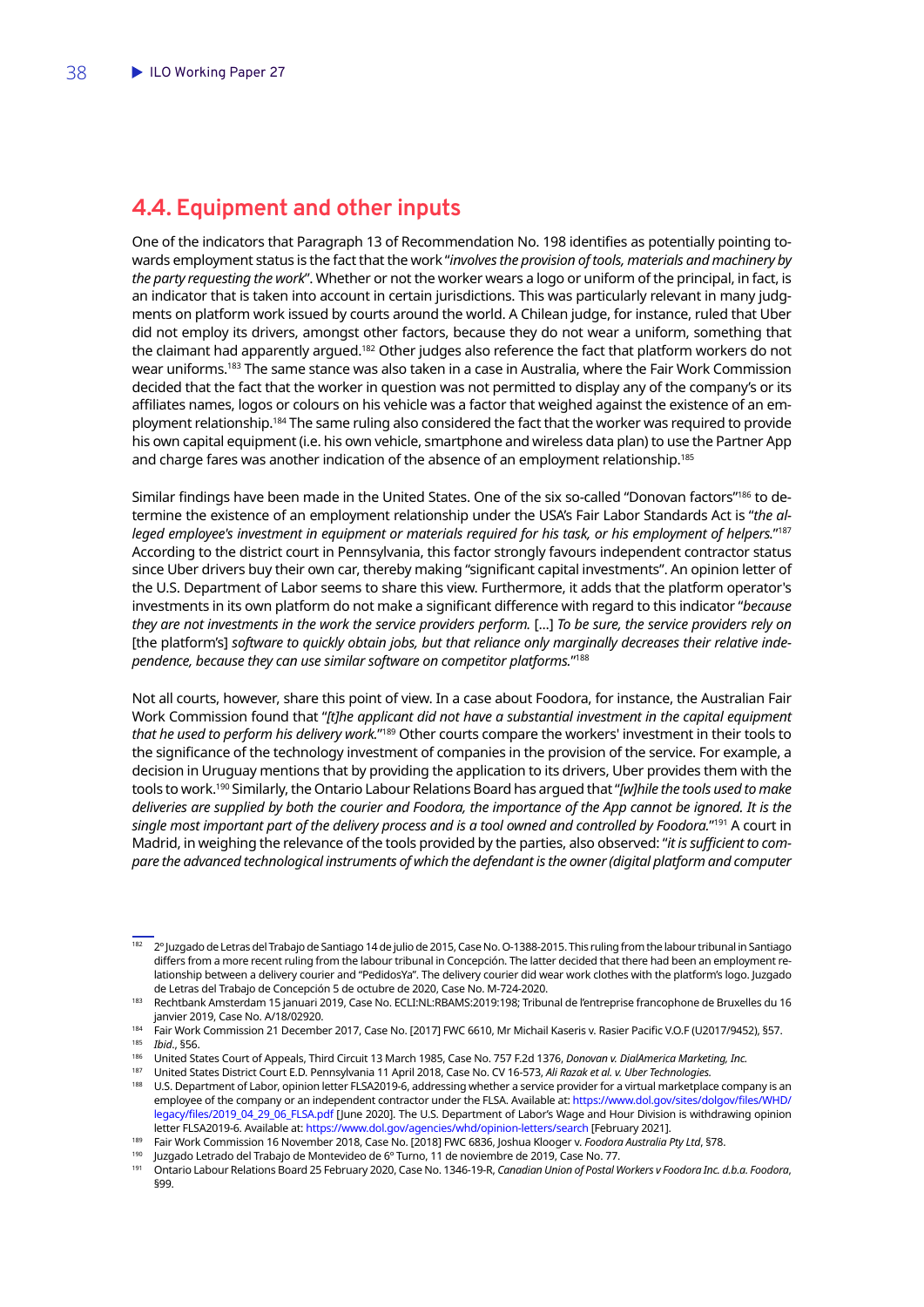<span id="page-40-0"></span>*applications), and the very insignificant means provided by the applicant (mobile phone and motorcycle).*"192 Also according to the Spanish *Tribunal Supremo*, the essential tool of production in this activity is the digital platform of Glovo, not the motorbike or mobile phone of the worker.<sup>193</sup> The same is true for Uber, according to the Supreme Court of the United Kingdom.<sup>194</sup> Although many courts pay attention to the ownership of tools,<sup>195</sup> others seem to consider it as relatively insignificant, for example, because a bike is an object commonly used in many people's daily life, rather than an investment.<sup>196</sup>

### **4.5. Substitution clauses**

Recommendation No. 198 mentions as one of the possible indicators of an employment relationship's existence, the fact that work "*must be carried out personally by the worker*". Traditionally, employment contracts have consistently been seen as arrangements where the person of one of the contracting party, the worker, is an essential feature (so-called "*intuitu personae* contracts"). This issue is particularly significant when examining case law about platform work. Some platforms, in fact, grant their workers the possibility to be substituted by other workers. The terms and conditions between the worker and platform often contain so-called substitution clauses, that detail under which conditions the workers can exercise this right. The substitute should, for instance, be covered under the primary worker's third-party liability insurance. These clauses have become a battleground in some litigation, in particular in the UK. Platform operators argue that these clauses indicate workers' status as independent contractors, while workers argue that such clauses are only marginally used, if at all, and should not preclude their access to social protection. The matter of personal performance of the work is not only relevant to the UK's legal system. For example, a Brazilian judge decided that some Uber drivers were not employees, as they did not perform the work personally, considering how they can have others do the driving for them.197

Most of the decisions on this topic are, nevertheless, from the UK. The Central Arbitration Committee noted that Deliveroo couriers do, in fact, have a genuine "substitution right". As a consequence, the couriers do not personally undertake to work for Deliveroo, which entails that the couriers are not legally considered as 'workers' under the Trade Union and Labour Relations (Consolidation) Act 1992 (TULR(C)A) or the Employment Rights Act 1996.<sup>198</sup> As such, they are excluded from most collective labour rights, minimum wage, working time and anti-discrimination protection attached to the so-called "limb (b) worker status", i.e. one of those hybrid statuses between employment and self-employment mentioned in Section 1 above. The High Court of Justice has confirmed the Central Arbitration Committee's decision.<sup>199</sup> It should be stressed, however, that these clauses do not always wholly neutralize workers' claims to a "limb (b) worker status". An employment tribunal ruled in favour of some workers, despite such clauses. It was found that the workers in question did not have the right to substitute *in practice*. 200 In another case, an employment tribunal pointed out that the substitution clauses at hand did not confer "*an unfettered right to substitute*".201 The applicants, thus, legally classified as limb (b) workers.

<sup>192</sup> Tribunal Superior de Justicia de Madrid 27 de noviembre 2019, Case No. ECLI: ES:TSJM:2019:11243, §41.

<sup>193</sup> Tribunal Supremo 25 septiembre 2020, Case No. ECLI: ES:TS:2020:2924.

<sup>194</sup> "*The fact that drivers provide their own car means that they have more control than would most employees over the physical equipment used to perform their work. Nevertheless, Uber vets the types of car that may be used. Moreover, the technology which is integral to the service is wholly owned and controlled by Uber and is used as a means of exercising control over drivers.*" UK Supreme Court 19 February 2021, Case No. [2021] UKSC 5, *Uber BV and others v Aslam and others*, §98.

<sup>&</sup>lt;sup>195</sup> The fact that the driver used his own vehicle is not particularly consistent with an employment relationship, according to the Employment Court of New Zealand Auckland 17 December 2020, Case No. [2020] NZEmpC 230, *Arachchige v Rasier New Zealand Ltd & Uber BV*, §47- 48.

<sup>196</sup> Gerechtshof Amsterdam 16 februari 2021, Case No. ECLI:NL:GHAMS:2021:392.

<sup>197</sup> 37ª Vara do Trabalho de Belo Horizonte, 30 de janeiro de 2017, N° 0011863-62.2016.5.03.0137.

<sup>198</sup> Central Arbitration Committee 14 November 2017, Case No. TUR1/985(2016), *IWGB v. RooFoods Limited T/A Deliveroo*.

<sup>199</sup> High Court of Justice 5 December 2018, Case No. CO/810/2018, *IWGB v. Central Arbitration Committee.*

<sup>200</sup> Central London Employment Tribunal 5 January 2017, Case No. 2202512/2016, *Dewhurst v. Citysprint UK Ltd.*

<sup>201</sup> Employment Tribunal, Leeds 30 April, 1, 2 and 3 May 2018, Case Nos. 1800575/2017, 1800594-1800599/2017, 1801037-1801039/2017, 1801166-1801169/2017, 1801320/2017, *E Leyland and others v. Hermes Parcelnet Ltd.*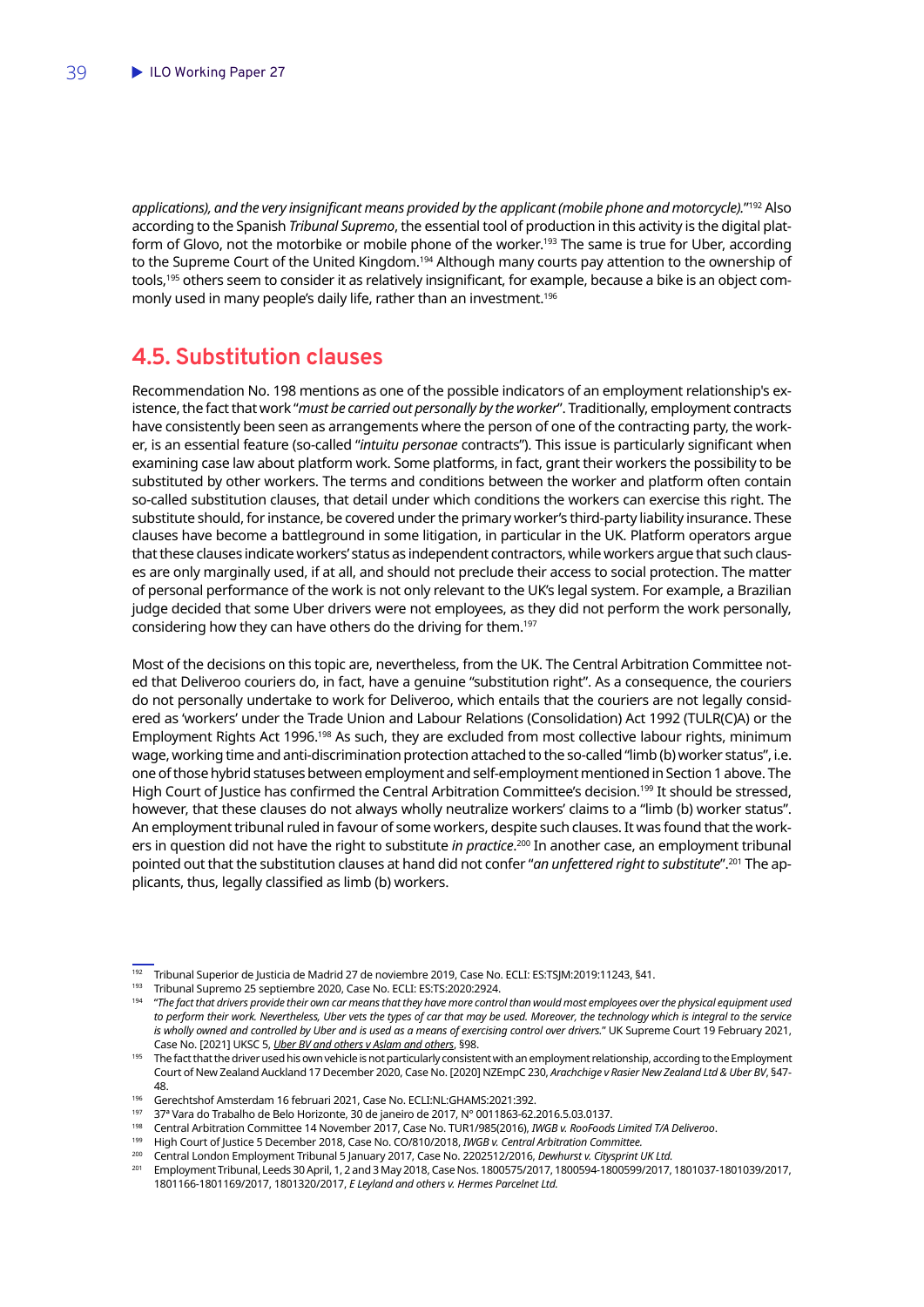This balancing between the theoretical right to substitute and its functioning in practice can also be found in other countries, such as Spain. The *Juzgado de lo Social* in Madrid, for example, referred to a ruling by the Supreme Court from 1986, in a case in which a company had allegedly provided workers with the possibility to substitute oneself on the basis of a substitution clause.<sup>202</sup> According to the Supreme Court, this had seemed intended to distort the true nature of the employment contract, rather than actually granting such a possibility to the workers. The lower court seemed to argue that the same was also true concerning Deliveroo. A *Juzgado de lo Social* in Valencia came to a similar conclusion. By referring to earlier case law, the court pointed out that the substitution clause in question seemed to lack "*effective relevance in the execution of the contract*".203

The relevance of substitution clauses being often closely related to the contract's wording is another matter that needs to be assessed in light of the "primacy of facts" principle. Once again, thus, this principle, enshrined in the Employment Relationship Recommendation, 2006 (No. 198), proves to be an essential and crosscutting feature of the judgements around employment status.

<sup>202</sup> "*[T]he Supreme Court argued in its ruling of February 26, 1986, that "On this point, what the company acknowledges to the courier is a possibility of substitution that has not been virtual in the execution of the contract, since the work has always been carried out directly and personally by the plaintiffs, so that such a possibility, that of carrying out the service by means of other persons, seems more like a clause intended to distort the true labor nature of the contract, than a pact transcendent to the reality of the service, undoubtedly because it does not obey, for obvious reasons, the interest of the workers, nor that of the company that also demands a certain regularity in the execution of the service*". Juzgado de lo Social Madrid 22 de julio de 2019, Case No. ECLI: ES:JSO:2019:2952. For the original rulings, see Tribunal Supremo 26 de febrero de 1986, Case No. ECLI: ES:TS:1986:915 and Tribunal Supremo 26 de febrero de 1986, Case No. ECLI: ES:TS:1986:10925. <sup>203</sup> Juzgado de lo Social de Valencia 10 de junio de 2019, Case No. ECLI: ES:JSO:2019:2892.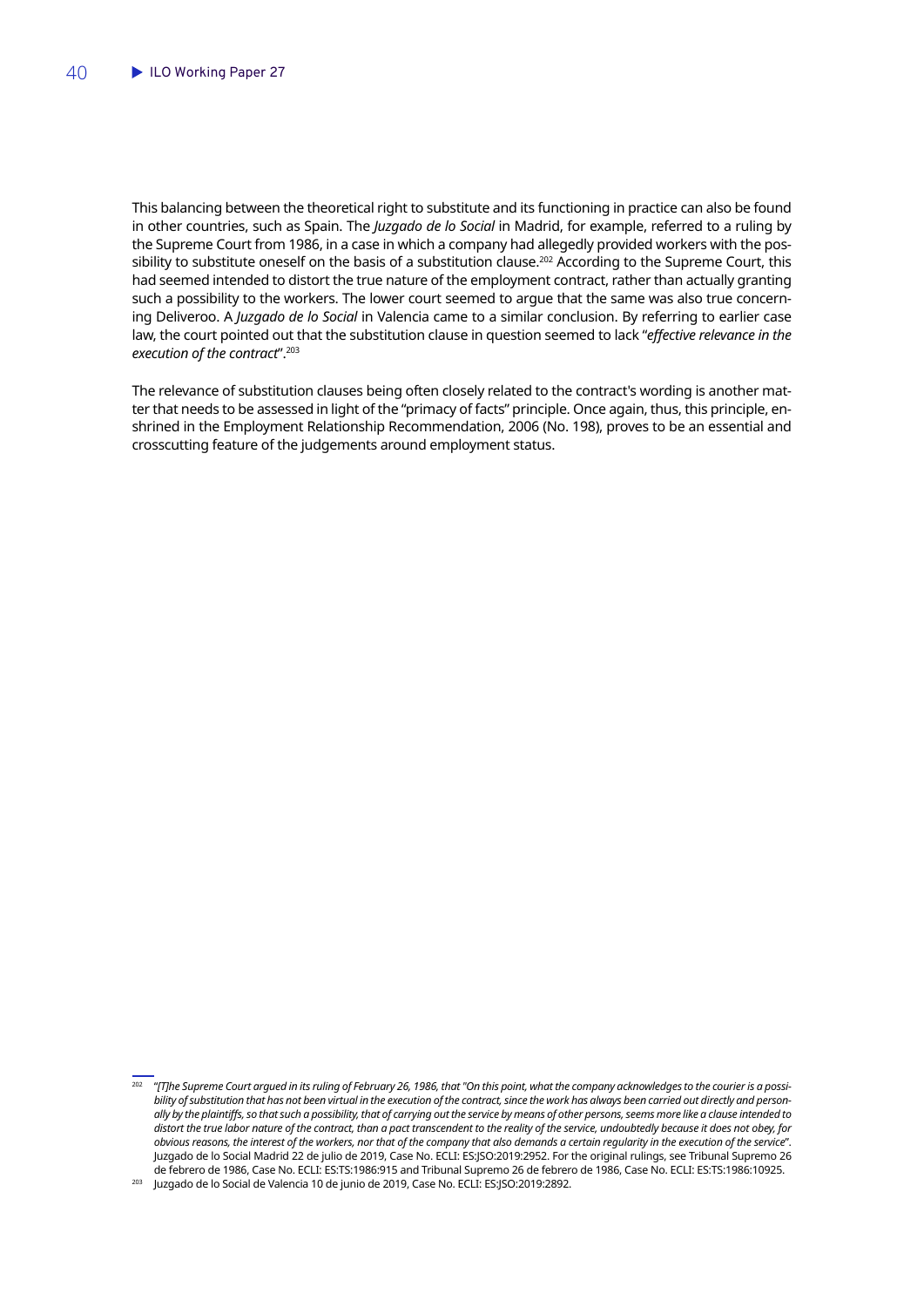# <span id="page-42-0"></span>**Conclusion**

The review carried out in the sections above confirms the persistent and paramount relevance of the employment relationship as a tool to provide access to employment and labour protection around the world. Despite, of course, not all labour and employment rights being dependent on employment status and notwithstanding the existing limitations of the employment relationship (M. Freedland and N. Kountouris, 2011), this relationship remains the most important gateway to protection for many workers around the world, including those involved in newly emerged forms of work, such as platform work. Among other things, this has also been reaffirmed in the 2019 ILO Centenary Declaration. It thus remains essential to reflect on employment status when considering how to protect platform workers as, for instance, the European Commission recently committed to do by launching a consultation with the social partners concerning the regulation of platform work a the EU level (EU Commission, 2021). In doing so, the Employment Relationship Recommendation, 2006 (No. 198), is still a most valuable guide.

For instance, the principle of primacy of facts, as advanced by the Recommendation, remains fundamental. Among other things, this principle is vital to preserve platform workers' ability to claim employment and labour rights, despite businesses almost invariably engaging them as independent contractors. This is also confirmed by the fact that some courts' decisions, discussed above, have explicitly relied on the principle of primacy of facts as it is enshrined in the Recommendation to rule about the employment status of platform workers. In addition to upholding the principle of primacy of facts, our research shows that courts often take into consideration a broad range of indicators for the determination of the existence of an employment relationship. This means that in many instances courts tend not to rely on one single indicator, preferring to make the determination based on multiple elements.

At the same time, even if most of the Recommendation's indicators can still be validly employed by lawmakers and courts, this review has, however, shown that some of them, such as ownership of work tools, and, arguably, control of work schedules, may show the signs of time when applied to platform work. The Recommendation mentions the provision of tools by the employer and work of "a particular duration" that has "a certain continuity" as indicators of employment. Yet, as argued by the Committee of Experts, the worker's bicycle or computer "*does not constitute the essence of the business*" (ILO Committee of Experts, 2020, p. 111). Indeed, as noted above, several courts have reached a similar conclusion, for instance, because the value of these bicycles and workers' phones as negligible compared to the algorithmic infrastructure provided by the platforms.

In terms of the continuity of work, as noted, the flexible schedules offered through platforms have been considered sufficient to exclude platform workers from employment protection in some instances. This calls for serious consideration since it risks excluding workers from basic protection, including, in some legal systems, on the basis of this single criterion, which may not adequately capture the workers' need of protection. Notably, however, an overview of the relevant case law indicates that many domestic courts no longer rule out the establishment of an employment relationship between the platform and the worker, even when these workers presumably have flexibility of work schedules. To this extent, it is also worth noting that the ILO Committee of Experts has recently highlighted "*that the use of casual work on a regular basis, to carry on activities that concern the main business of the enterprise is a form of disguised employment relationship and contributes to the natural precariousness of this type of work*" (ILO Committee of Experts, 2020, p. 127).

It should also not be neglected that some countries have developed measures to extend certain employment protections to platform workers, regardless of their employment status. For instance, France has provided self-employed platform workers with certain specific protections, whereas Italy has extended existing labour and social protection to all workers whose work is organised by another party, including platforms, even if they do not meet all the requirements to classify as an employee. Other countries, such as Colombia, are developing an intermediate category between employment and self-employment that is specific to platform workers.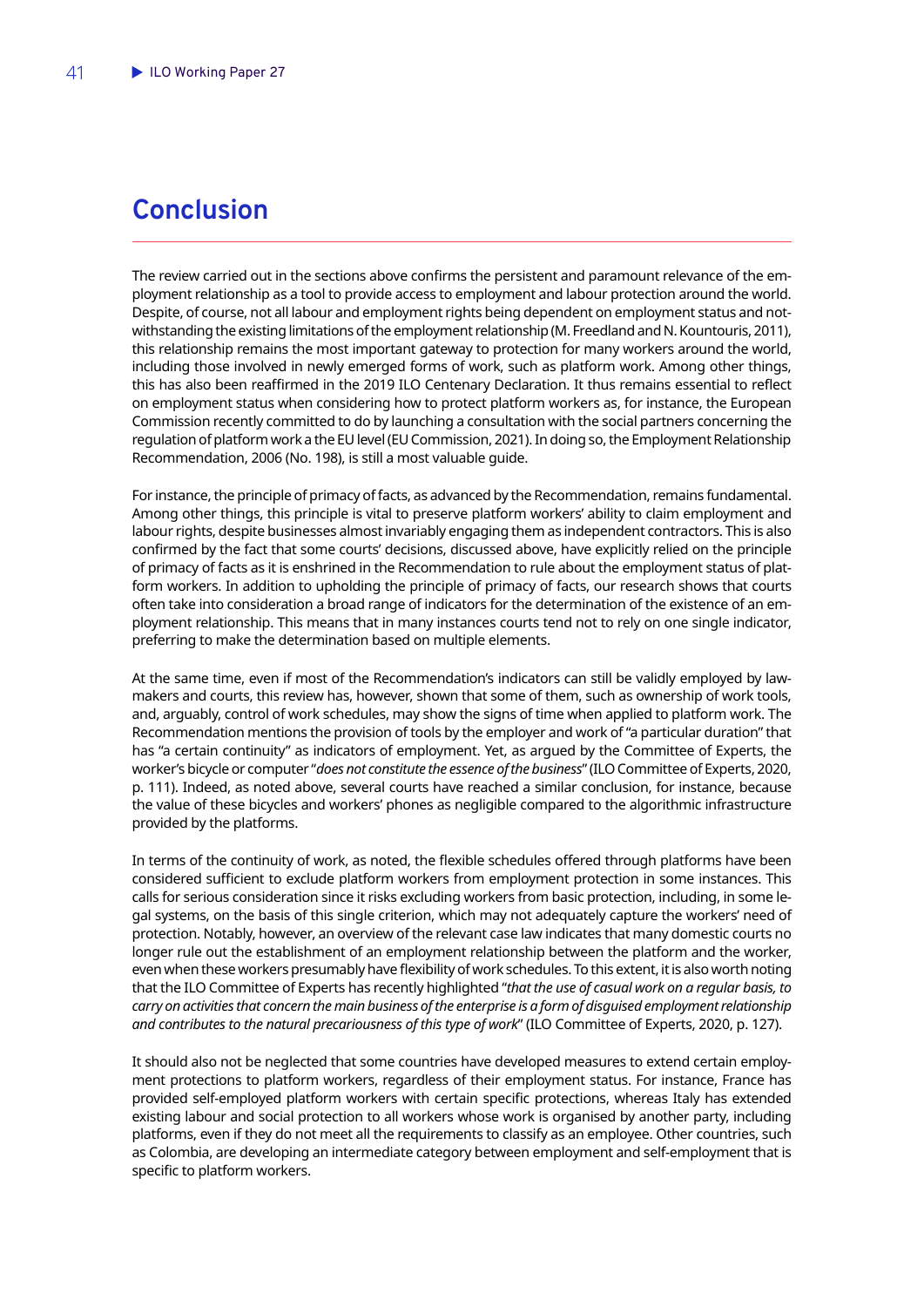Very importantly in this respect, many national examples reviewed in this paper show that platform work can also be performed within the framework of an employment relationship, whether as a result of collective agreements, as it is the case in some Scandinavian countries, or statutory law as enforced through litigation. In addition, the many instances discussed in this paper, in which platforms adhere to employment laws also indicate that the employment relationship can, indeed, still serve its purpose to protect workers and benefit society at large, also in this realm (A. Aloisi and V. De Stefano, 2020).

In light of this, while reflecting about how to ensure more universal access to labour and social protection may be opportune (N. Countouris and V. De Stefano, 2019), as also stated in the 2019 ILO Centenary Declaration, the employment relationship remains a paramount institution in delivering workers' protection. Given its unquestionable in-depth and multifaceted approach to this institution, the ILO Employment Relationship Recommendation, 2006 (No. 198) is still a valid and overall functioning compass to this end.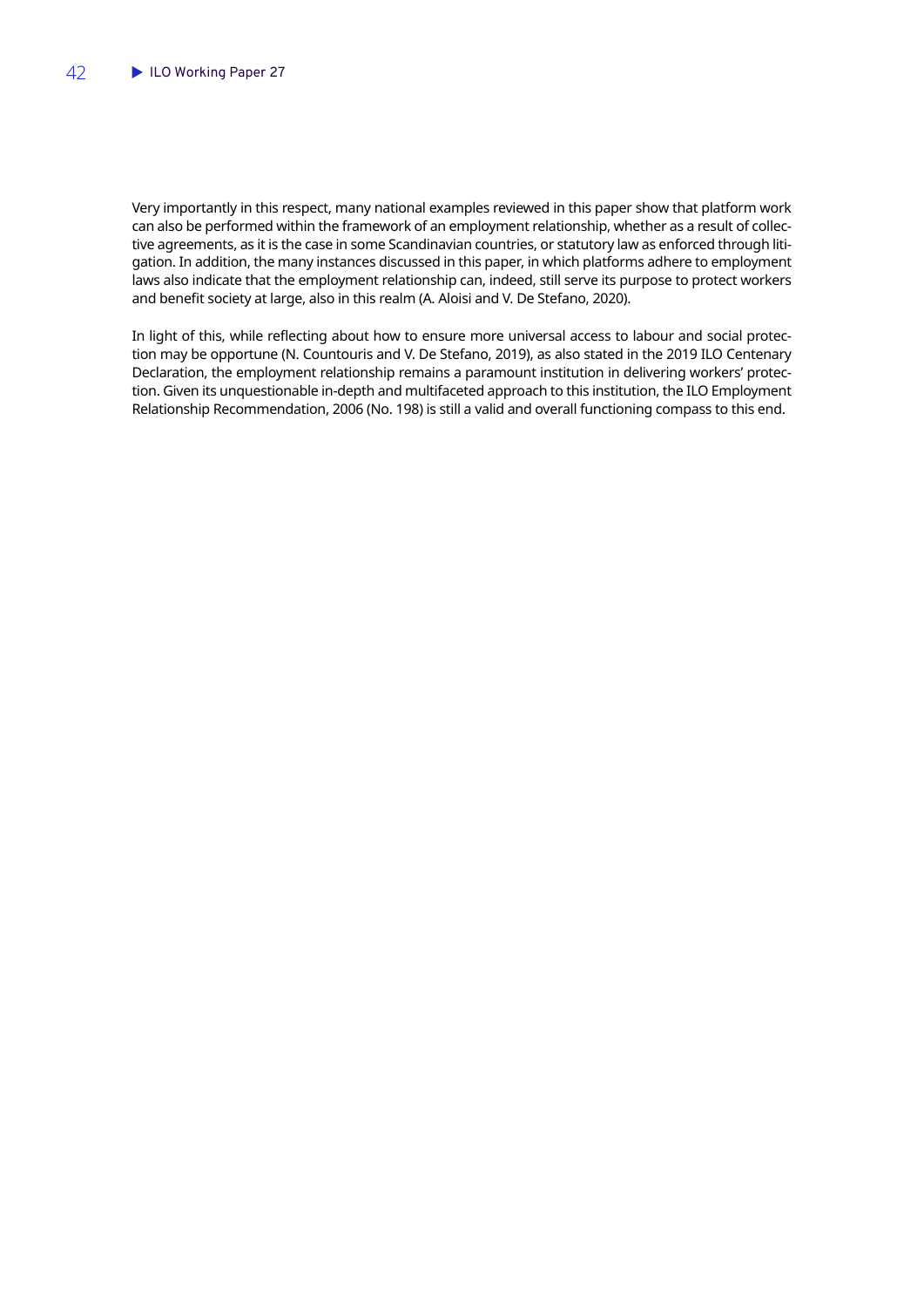# <span id="page-44-0"></span>**References**

#### Legislation

Argentina, Estatuto del Trabajador de Plataformas Digitales Bajo Demanda, 6 de Mayo de 2020. Available at: [https://ignasibeltran.com/wp-content/uploads/2018/12/Estatuto-del-Trabajador-de-Plataformas-Digitales-](https://ignasibeltran.com/wp-content/uploads/2018/12/Estatuto-del-Trabajador-de-Plataformas-Digitales-IF-2020-30383748-APN-DGDMTMPYT.pdf)[IF-2020-30383748-APN-DGDMTMPYT.pdf](https://ignasibeltran.com/wp-content/uploads/2018/12/Estatuto-del-Trabajador-de-Plataformas-Digitales-IF-2020-30383748-APN-DGDMTMPYT.pdf) [February 2021].

Australia, Industrial Relations Act 2016. An Act relating to industrial relations in Queensland. Available at: htt[ps://www.legislation.qld.gov.au/view/pdf/inforce/current/act-2016-063](https://www.legislation.qld.gov.au/view/pdf/inforce/current/act-2016-063) [February 2021].

Belgium, Loi-programme (I) du 27 décembre 2006. Available at: [http://www.ejustice.just.fgov.be/eli/](http://www.ejustice.just.fgov.be/eli/loi/2006/12/27/2006021362/justel) [loi/2006/12/27/2006021362/justel](http://www.ejustice.just.fgov.be/eli/loi/2006/12/27/2006021362/justel) [February 2021].

Belgium, Loi-programme du 1 juillet 2016 Available at: [https://www.ejustice.just.fgov.be/cgi\\_loi/change\\_lg](https://www.ejustice.just.fgov.be/cgi_loi/change_lg.pl?language=fr&la=F&cn=2016070101&table_name=loi) [.pl?language=fr&la=F&cn=2016070101&table\\_name=loi](https://www.ejustice.just.fgov.be/cgi_loi/change_lg.pl?language=fr&la=F&cn=2016070101&table_name=loi) [February 2021].

Belgium, Loi relative à la relance économique et au renforcement de la cohésion sociale du 18 juillet 2018. Available at:<http://www.ejustice.just.fgov.be/eli/loi/2018/07/18/2018040291/justel>[February 2021]

Belgium, Arrêté royal du 29 octobre 2013 pris en exécution de l'article 337/2, § 3, de la loi-programme (I) du 27 décembre 2006 en ce qui concerne la nature des relations de travail qui se situent dans le cadre de l'exécution des activités qui ressortent du champ d'application de la sous-commission paritaire pour le transport routier et la logistique pour compte de tiers. Available at: [http://www.ejustice.just.fgov.be/cgi\\_loi/loi\\_a.](http://www.ejustice.just.fgov.be/cgi_loi/loi_a.pl) [pl](http://www.ejustice.just.fgov.be/cgi_loi/loi_a.pl) [February 2021].

Belgium, Arrêté royal du 12 janvier 2017 portant exécution de l'article 90, alinéa 2, du Code des impôts sur les revenus 1992, en ce qui concerne les conditions d'agrément des plateformes électroniques de l'économie collaborative, et soumettant les revenus visés à l'article 90, alinéa 1er, 1° bis, du Code des impôts sur les revenus 1992, au précompte professionnel. Available at: [http://www.ejustice.just.fgov.be/eli/](http://www.ejustice.just.fgov.be/eli/arrete/2017/01/12/2017010124/justel) [arrete/2017/01/12/2017010124/justel](http://www.ejustice.just.fgov.be/eli/arrete/2017/01/12/2017010124/justel) [February 2021].

Brazil, Lei nº 12.551, de 15 de dezembro de 2011. Altera o art. 6º da Consolidação das Leis do Trabalho (CLT), aprovada pelo Decreto-Lei nº 5.452, de 1º de maio de 1943, para equiparar os efeitos jurídicos da subordinação exercida por meios telemáticos e informatizados à exercida por meios pessoais e diretos. Available at: [http://www.planalto.gov.br/ccivil\\_03/\\_Ato2011-2014/2011/Lei/L12551.htm](http://www.planalto.gov.br/ccivil_03/_Ato2011-2014/2011/Lei/L12551.htm) [February 2021].

Brazil, Lei n° 13.467, de 13 de julho de 2017. Altera a Consolidação das Leis do Trabalho (CLT), aprovada pelo Decreto-Lei nº 5.452, de 1º de maio de 1943, e as Leis n º 6.019, de 3 de janeiro de 1974, 8.036, de 11 de maio de 1990, e 8.212, de 24 de julho de 1991, a fim de adequar a legislação às novas relações de trabalho. Available at: [http://www.planalto.gov.br/ccivil\\_03/\\_ato2015-2018/2017/lei/l13467.htm](http://www.planalto.gov.br/ccivil_03/_ato2015-2018/2017/lei/l13467.htm) [February 2021].

Canada, Labour Relations Act, 1995. Available at: [https://www.canlii.org/en/on/laws/stat/so-1995-c-1-sch-a/](https://www.canlii.org/en/on/laws/stat/so-1995-c-1-sch-a/latest/so-1995-c-1-sch-a.html) [latest/so-1995-c-1-sch-a.html](https://www.canlii.org/en/on/laws/stat/so-1995-c-1-sch-a/latest/so-1995-c-1-sch-a.html) [February 2021].

Colombia, Proyecto de Ley No,\_ de 2019, Por medio de la cual se regula el trabajo digital económicamente dependiente realizado a través de empresas de intermediación digital que hacen uso de plataformas digitales en Colombia. Available at: [http://leyes.senado.gov.co/proyectos/index.php/textos-radicados-senado/](http://leyes.senado.gov.co/proyectos/index.php/textos-radicados-senado/p-ley-2019-2020/1661-proyecto-de-ley-190-de-2019) [p-ley-2019-2020/1661-proyecto-de-ley-190-de-2019](http://leyes.senado.gov.co/proyectos/index.php/textos-radicados-senado/p-ley-2019-2020/1661-proyecto-de-ley-190-de-2019) [February 2021].

Colombia, Proyecto de Ley No. 192- cámara de representantes de 2019, Por medio de la cual se crea el régimen del trabajo virtual y se establecen normas para promoverlo, regularlo y se dictan otras disposiciones. Available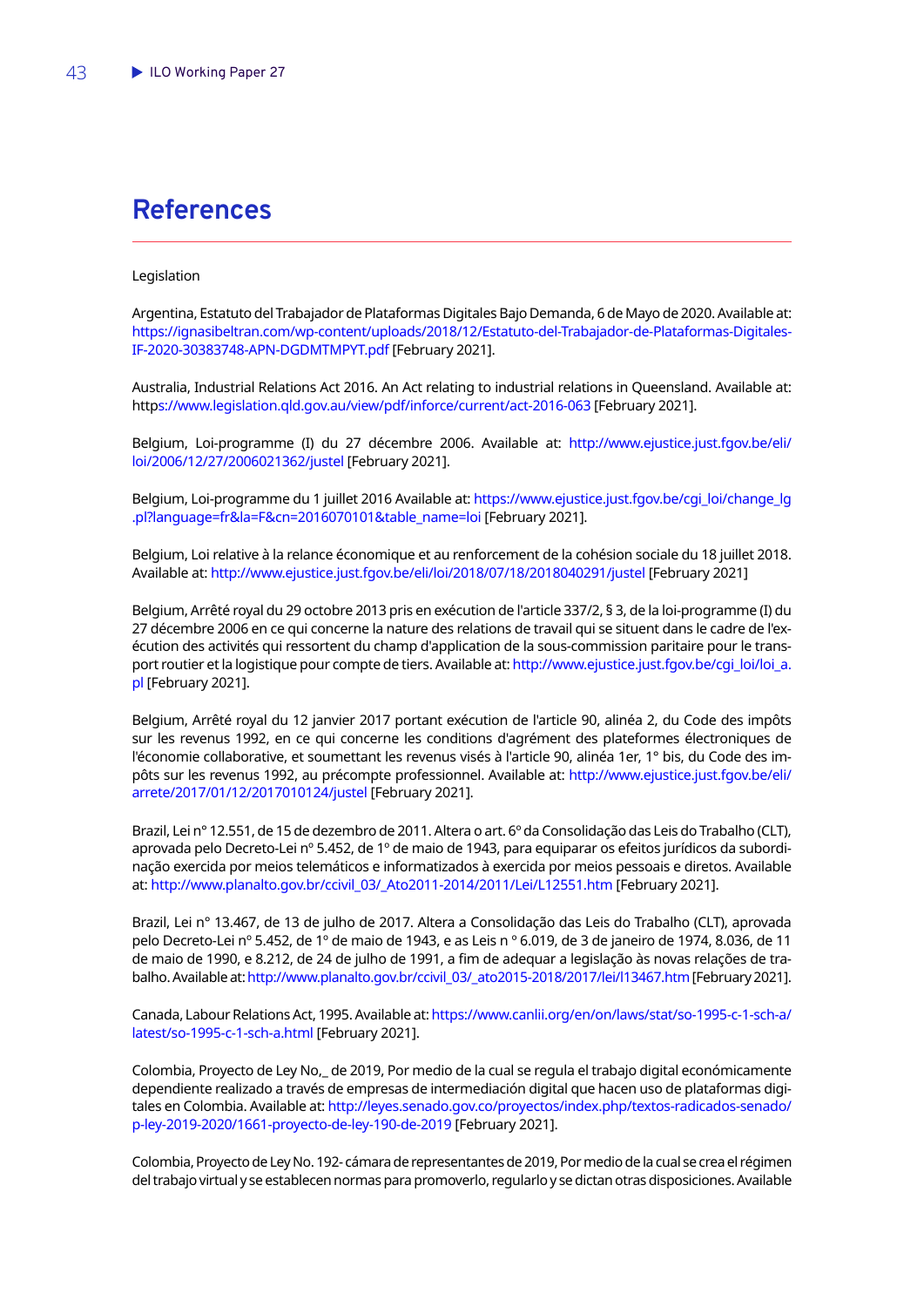at: [https://www.andresgarciazuccardi.com/wp-content/uploads/2019/08/PL-POR-MEDIO-DE-LA-CUAL-](https://www.andresgarciazuccardi.com/wp-content/uploads/2019/08/PL-POR-MEDIO-DE-LA-CUAL-SE-CREA-EL-RE%CC%81GIMEN-DEL-TRABAJO-VIRTUAL-Y-SE-ESTABLECEN-NORMAS-PARA-PROMOVERLO-REGULARLO-Y-SE-DICTAN-OTRAS-DISPOSICIONES.pdf)[SE-CREA-EL-RE%CC%81GIMEN-DEL-TRABAJO-VIRTUAL-Y-SE-ESTABLECEN-NORMAS-PARA-PROMOVERLO-](https://www.andresgarciazuccardi.com/wp-content/uploads/2019/08/PL-POR-MEDIO-DE-LA-CUAL-SE-CREA-EL-RE%CC%81GIMEN-DEL-TRABAJO-VIRTUAL-Y-SE-ESTABLECEN-NORMAS-PARA-PROMOVERLO-REGULARLO-Y-SE-DICTAN-OTRAS-DISPOSICIONES.pdf)[REGULARLO-Y-SE-DICTAN-OTRAS-DISPOSICIONES.pdf](https://www.andresgarciazuccardi.com/wp-content/uploads/2019/08/PL-POR-MEDIO-DE-LA-CUAL-SE-CREA-EL-RE%CC%81GIMEN-DEL-TRABAJO-VIRTUAL-Y-SE-ESTABLECEN-NORMAS-PARA-PROMOVERLO-REGULARLO-Y-SE-DICTAN-OTRAS-DISPOSICIONES.pdf) [February 2021].

European Union, Directive (EU) 2019/1152 of the European Parliament and of the Council of 20 June 2019 on transparent and predictable working conditions in the European Union. Available at: [https://eur-lex.](https://eur-lex.europa.eu/legal-content/en/TXT/?uri=CELEX:32019L1152) [europa.eu/legal-content/en/TXT/?uri=CELEX:32019L1152](https://eur-lex.europa.eu/legal-content/en/TXT/?uri=CELEX:32019L1152) [February 2021].

European Union, Regulation (EU) 2019/1150 of the European Parliament and of the Council of 20 June 2019 on promoting fairness and transparency for business users of online intermediation services. Available at: <https://eur-lex.europa.eu/legal-content/EN/TXT/?uri=CELEX%3A32019R1150> [February 2021].

France, Constitution du 4 octobre 1958. Translated version available at: [https://www.conseil-constitutionnel.](https://www.conseil-constitutionnel.fr/sites/default/files/as/root/bank_mm/anglais/constiution_anglais_oct2009.pdf) [fr/sites/default/files/as/root/bank\\_mm/anglais/constiution\\_anglais\\_oct2009.pdf](https://www.conseil-constitutionnel.fr/sites/default/files/as/root/bank_mm/anglais/constiution_anglais_oct2009.pdf) [February 2021].

France, sections L7341-1 – L7342-11 Code du Travail. Available at: [https://www.legifrance.gouv.fr/affichCode.](https://www.legifrance.gouv.fr/affichCode.do?idArticle=LEGIARTI000033013018&idSectionTA=LEGISCTA000033013016&cidTexte=LEGITEXT000006072050&dateTexte=20200320) [do?idArticle=LEGIARTI000033013018&idSectionTA=LEGISCTA000033013016&cidTexte=LEGITEXT00000607](https://www.legifrance.gouv.fr/affichCode.do?idArticle=LEGIARTI000033013018&idSectionTA=LEGISCTA000033013016&cidTexte=LEGITEXT000006072050&dateTexte=20200320) [2050&dateTexte=20200320](https://www.legifrance.gouv.fr/affichCode.do?idArticle=LEGIARTI000033013018&idSectionTA=LEGISCTA000033013016&cidTexte=LEGITEXT000006072050&dateTexte=20200320) [February 2021].

France, Décret n° 2017-774 du 4 mai 2017 relatif à la responsabilité sociale des plateformes de mise en relation par voie électronique. Available at: [https://www.legifrance.gouv.fr/affichTexte.do?cidTexte=JORFTEX](https://www.legifrance.gouv.fr/affichTexte.do?cidTexte=JORFTEXT000034598954&categorieLien=id) [T000034598954&categorieLien=id](https://www.legifrance.gouv.fr/affichTexte.do?cidTexte=JORFTEXT000034598954&categorieLien=id) [February 2021].

France, Loi n° 2016-1088 du 8 août 2016 relative au travail, à la modernisation du dialogue social et à la sécurisation des parcours professionnels (1). Available at: [https://www.legifrance.gouv.fr/affichTexte.do;js](https://www.legifrance.gouv.fr/affichTexte.do;jsessionid=E364D77085CF6703730232FF27BAA988.tplgfr36s_2?cidTexte=JORFTEXT000032983213&dateTexte=20160809) [essionid=E364D77085CF6703730232FF27BAA988.tplgfr36s\\_2?cidTexte=JORFTEXT000032983213&dateTex](https://www.legifrance.gouv.fr/affichTexte.do;jsessionid=E364D77085CF6703730232FF27BAA988.tplgfr36s_2?cidTexte=JORFTEXT000032983213&dateTexte=20160809) [te=20160809](https://www.legifrance.gouv.fr/affichTexte.do;jsessionid=E364D77085CF6703730232FF27BAA988.tplgfr36s_2?cidTexte=JORFTEXT000032983213&dateTexte=20160809) [February 2021].

France, Loi n° 2019-1428 du 24 décembre 2019 d'orientation des mobilités (1). Available at: [https://www.](https://www.legifrance.gouv.fr/affichTexte.do;jsessionid=E364D77085CF6703730232FF27BAA988.tplgfr36s_2?cidTexte=JORFTEXT000039666574&dateTexte=20191226) [legifrance.gouv.fr/affichTexte.do;jsessionid=E364D77085CF6703730232FF27BAA988.tplgfr36s\\_2?cidTexte=](https://www.legifrance.gouv.fr/affichTexte.do;jsessionid=E364D77085CF6703730232FF27BAA988.tplgfr36s_2?cidTexte=JORFTEXT000039666574&dateTexte=20191226) [JORFTEXT000039666574&dateTexte=20191226](https://www.legifrance.gouv.fr/affichTexte.do;jsessionid=E364D77085CF6703730232FF27BAA988.tplgfr36s_2?cidTexte=JORFTEXT000039666574&dateTexte=20191226) [February 2021].

Germany, §611a Bürgerliches Gesetzbuch (BGB). Available at: [https://www.gesetze-im-internet.de/bgb/\\_\\_611a.](https://www.gesetze-im-internet.de/bgb/__611a.html) [html](https://www.gesetze-im-internet.de/bgb/__611a.html) [February 2021].

ILO, Employment Relationship Recommendation, 2006 (No. 198). Available at: [https://www.ilo.org/dyn/](https://www.ilo.org/dyn/normlex/en/f?p=NORMLEXPUB:12100:0::NO::P12100_INSTRUMENT_ID:312535) [normlex/en/f?p=NORMLEXPUB:12100:0::NO::P12100\\_INSTRUMENT\\_ID:312535](https://www.ilo.org/dyn/normlex/en/f?p=NORMLEXPUB:12100:0::NO::P12100_INSTRUMENT_ID:312535) [February 2021].

Ireland, Employment (Miscellaneous Provisions) Act 2018. Available at: [http://www.irishstatutebook.ie/](http://www.irishstatutebook.ie/eli/2018/act/38/enacted/en/html) [eli/2018/act/38/enacted/en/html](http://www.irishstatutebook.ie/eli/2018/act/38/enacted/en/html) [February 2021].

Italy, Decreto-Legge 15 giugno 2015, n. 81 disciplina organica dei contratti di lavoro e revisione della normativa in tema di mansioni, a norma dell'articolo 1, comma 7, della legge 10 dicembre 2014, n. 183. Available at: [https://www.cliclavoro.gov.it/Normative/Decreto\\_Legislativo\\_15\\_giugno\\_2015\\_n.81.pdf](https://www.cliclavoro.gov.it/Normative/Decreto_Legislativo_15_giugno_2015_n.81.pdf) [February 2021].

Italy, Decreto-Legge 3 settembre 2019, n. 101 disposizioni urgenti per la tutela del lavoro e per la risoluzione

di crisi aziendali. Available at: <https://www.gazzettaufficiale.it/eli/gu/2019/09/04/207/sg/pdf> [February 2021].

Netherlands, Besluit beleidsregels beoordeling dienstbetrekking 6 juli 2006, Nr. DGB2006/857M. Available at: <https://zoek.officielebekendmakingen.nl/stcrt-2006-141-p10-SC76064.html> [February 2021].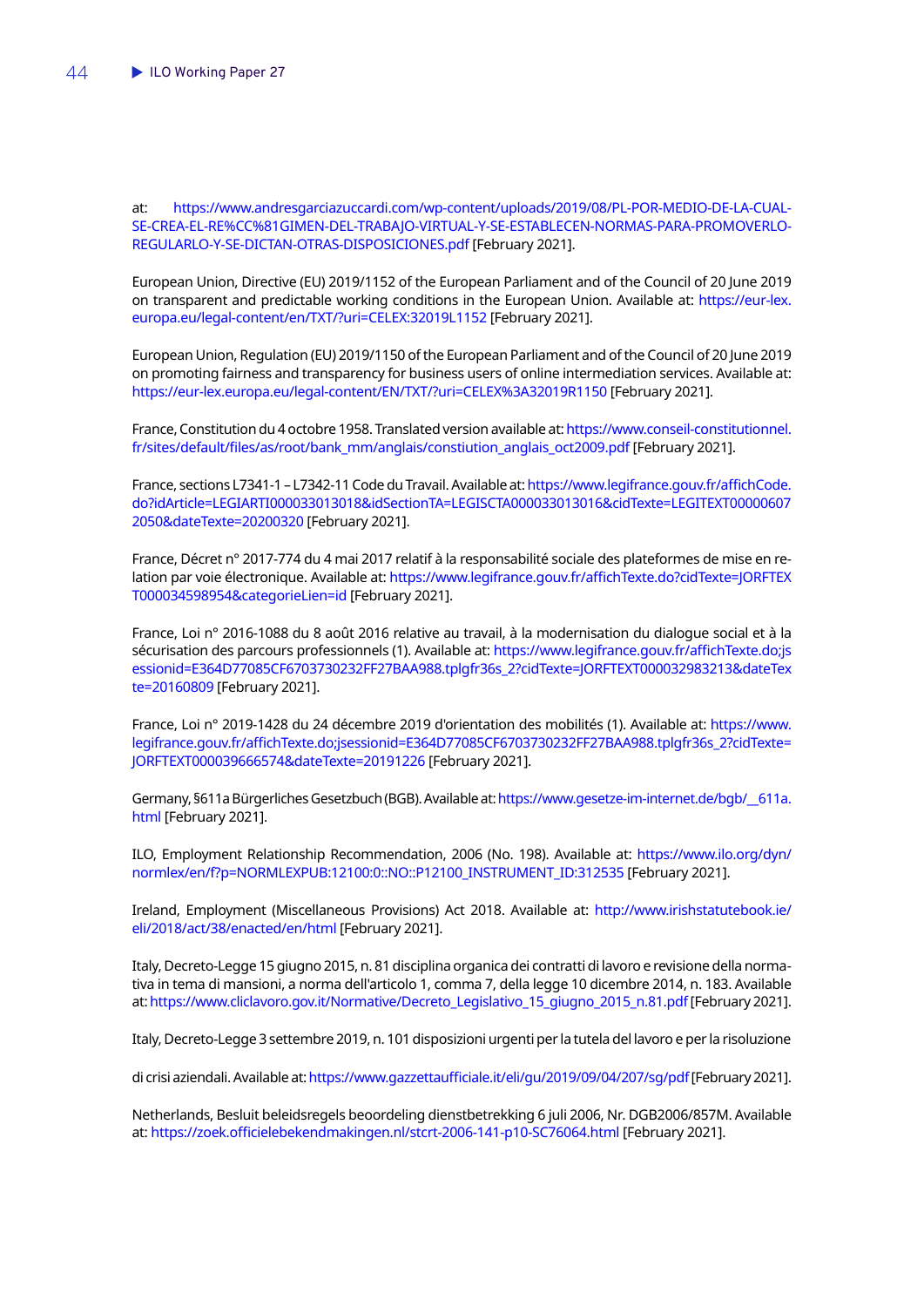Netherlands, artikel 628a, boek 7, Burgerlijk wetboek. Available at: [https://wetten.overheid.nl/](https://wetten.overheid.nl/BWBR0005290/2020-04-01/#Boek7_Titeldeel10_Afdeling2_Artikel628a) [BWBR0005290/2020-04-01/#Boek7\\_Titeldeel10\\_Afdeling2\\_Artikel628a](https://wetten.overheid.nl/BWBR0005290/2020-04-01/#Boek7_Titeldeel10_Afdeling2_Artikel628a) [February 2021].

Netherlands, Wet van 3 februari 2016 tot wijziging van enkele belastingwetten en enkele andere wetten ten behoeve van het afschaffen van de Verklaring arbeidsrelatie (Wet deregulering beoordeling arbeidsrelaties). Available at:<https://wetten.overheid.nl/BWBR0037602/2016-05-01> [February 2021].

Netherlands, Wet van 29 mei 2019 tot wijziging van Boek 7 van het Burgerlijk Wetboek, de Wet allocatie arbeidskrachten door intermediairs, de Wet financiering sociale verzekeringen en enige andere wetten om de balans tussen vaste en flexibele arbeidsovereenkomsten te verbeteren (Wet arbeidsmarkt in balans). Available at:<https://wetten.overheid.nl/BWBR0042307/2020-04-01>[February 2021].

New Zealand, Employment Relations Act 2000. Available at: [http://www.legislation.govt.nz/act/](http://www.legislation.govt.nz/act/public/2000/0024/latest/DLM58317.html) [public/2000/0024/latest/DLM58317.html](http://www.legislation.govt.nz/act/public/2000/0024/latest/DLM58317.html) [February 2021].

New Zealand, Employment Relations Amendment Act 2016. Available at: [http://www.legislation.govt.nz/](http://www.legislation.govt.nz/act/public/2016/0009/latest/DLM6774103.html) [act/public/2016/0009/latest/DLM6774103.html](http://www.legislation.govt.nz/act/public/2016/0009/latest/DLM6774103.html) [February 2021].

Portugal, Lei n.º 107/2009 de 14 de setembro. Aprova o regime processual aplicável às contra-ordenações laborais e de segurança social. Available at: <https://dre.pt/pesquisa/-/search/489761/details/maximized> [February 2021].

Portugal, Lei n.º 63/2013 de 27 de agosto. Instituição de mecanismos de combate à utilização indevida do contrato de prestação de serviços em relações de trabalho subordinado - Primeira alteração à Lei n.º 107/2009, de 14 de setembro, e quarta alteração ao Código de Processo do Trabalho, aprovado pelo Decreto-Lei n.º 480/99, de 9 de novembro. Available at:<https://dre.pt/pesquisa/-/search/499519/details/maximized> [February 2021].

Portugal, Lei n.º 55/2017 de 17 de julho. Alarga o âmbito da ação especial de reconhecimento da existência de contrato de trabalho e os mecanismos processuais de combate à ocultação de relações de trabalho subordinado, procedendo à segunda alteração à Lei n.º 107/2009, de 14 de setembro, e à quinta alteração ao Código de Processo do Trabalho, aprovado pelo Decreto-Lei n.º 480/99, de 9 de novembro. Available at: <https://dre.pt/home/-/dre/107693725/details/maximized>[February 2021].

Portugal, Lei n.° 45/2018 de 10 de agosto 2018. Regime jurídico da atividade de transporte individual e remunerado de passageiros em veículos descaracterizados a partir de plataforma eletrónica. Available at: <https://dre.pt/home/-/dre/115991688/details/maximized>[February 2021].

Russian Federation, трудовой кодекс российской федерации. Available at: [http://www.consultant.ru/](http://www.consultant.ru/document/cons_doc_LAW_34683/) [document/cons\\_doc\\_LAW\\_34683/](http://www.consultant.ru/document/cons_doc_LAW_34683/) [February 2021].

Russian Federation, Законопроект № 481004-7 О государственном регулировании отношений в области организации и осуществления деятельности по перевозке легковым такси и деятельности служб заказа легкового такси, внесении изменений в отдельные законодательные акты Российской Федерации и признании утратившими силу отдельных положений законодательных актов Российской Федерации. Available at:<https://sozd.duma.gov.ru/bill/481004-7>[February 2021].

Russian Federation, Постановление Пленума Верховного Суда Российской Федерации от 29 мая 2018 г. № 15 «О применении судами законодательства, регулирующего труд работников, работающих у работодателей – физических лиц и у работодателей – субъектов малого предпринимательства, которые отнесены к микропредприятиям» // Бюллетень Верховного Суда РФ. 2018. № 7. Available at: [http://www.consultant.ru/document/cons\\_doc\\_LAW\\_299109/](http://www.consultant.ru/document/cons_doc_LAW_299109/) [February 2021].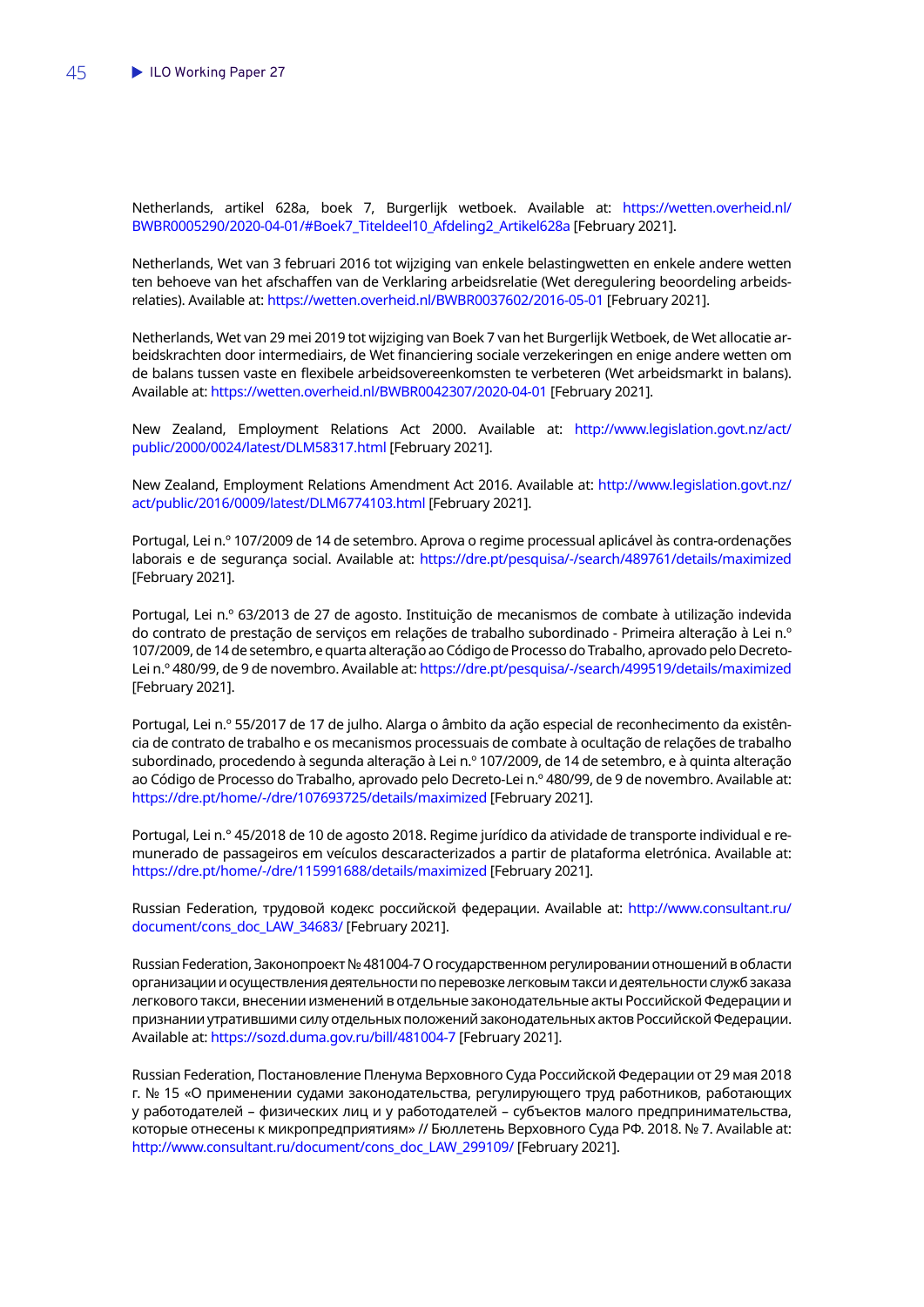Slovenia, Zakon o inšpekciji dela (ZID-1) št. 19/14 z dne 17. 3. 2014. Available at: [http://www.pisrs.si/Pis.web/](http://www.pisrs.si/Pis.web/pregledPredpisa?id=ZAKO6711) [pregledPredpisa?id=ZAKO6711](http://www.pisrs.si/Pis.web/pregledPredpisa?id=ZAKO6711) [February 2021].

United Kingdom, Employment Rights Act 1996. Available at: [https://www.legislation.gov.uk/ukpga/1996/18/](https://www.legislation.gov.uk/ukpga/1996/18/contents) [contents](https://www.legislation.gov.uk/ukpga/1996/18/contents) [February 2021].

U.S.A., Labor Code of California. Available at: [http://leginfo.legislature.ca.gov/faces/codesTOCSelected.](http://leginfo.legislature.ca.gov/faces/codesTOCSelected.xhtml?tocCode=lab) [xhtml?tocCode=lab](http://leginfo.legislature.ca.gov/faces/codesTOCSelected.xhtml?tocCode=lab) [February 2021].

U.S.A., Iowa Code. Available at:<https://www.legis.iowa.gov/docs/code/93.2.pdf>[February 2021].

U.S.A., Utah Code. Available at: [https://casetext.com/statute/utah-code/title-34-labor-in-general/chapter-](https://casetext.com/statute/utah-code/title-34-labor-in-general/chapter-53-service-marketplace-platforms-act)[53-service-marketplace-platforms-act](https://casetext.com/statute/utah-code/title-34-labor-in-general/chapter-53-service-marketplace-platforms-act) [February 2021].

U.S.A., [Texas Administrative Code.](http://txrules.elaws.us/rule) Available at: [http://txrules.elaws.us/rule/title40\\_chapter815\\_sec.815.134](http://txrules.elaws.us/rule/title40_chapter815_sec.815.134) [February 2021].

#### *Case law*

Australia, High Court of Australia 13 February 1986, Case No. (1986) 160 CLR 16, *Stevens v. Brodribb Sawmilling Co Pty Ltd*. Available at: [http://www.austlii.edu.au/cgi-bin/sinodisp/au/cases/cth/HCA/1986/1.html?stem=0](http://www.austlii.edu.au/cgi-bin/sinodisp/au/cases/cth/HCA/1986/1.html?stem=0&synonyms=0&query=title%28Stevens) [&synonyms=0&query=title%28Stevens](http://www.austlii.edu.au/cgi-bin/sinodisp/au/cases/cth/HCA/1986/1.html?stem=0&synonyms=0&query=title%28Stevens) [February 2021].

Australia, Fair Work Commission 21 December 2017, Case No. [2017] FWC 6610, *Mr Michail Kaseris v. Rasier Pacific V.O.F (U2017/9452)*. Available at:<https://www.fwc.gov.au/documents/decisionssigned/html/2017fwc6610.htm> [February 2021].

Australia, Fair Work Commission 16 November 2018, Case No. [2018] FWC 6836, *Joshua Klooger v. Foodora Australia Pty Ltd.* Available at:<https://www.fwc.gov.au/documents/decisionssigned/html/2018fwc6836.htm> [February 2021].

Belgium, Cour constitutionnelle du 23 avril 2020, Case No. 53/2020. Available at: [https://www.const-court.](https://www.const-court.be/public/f/2020/2020-053f.pdf) [be/public/f/2020/2020-053f.pdf](https://www.const-court.be/public/f/2020/2020-053f.pdf) [February 2021].

Belgium, Commission Administrative de règlement de la relation de travail du 23 février 2018, Case No. 116 – FR – 20180209. Available at: <https://commissionrelationstravail.belgium.be/docs/dossier-116-fr.pdf> [February 2021].

Belgium, Commission Administrative de règlement de la relation de travail du 26 octobre 2020, Case No. 187 – FR – 20200707. Available at: [https://commissiearbeidsrelaties.belgium.be/docs/dossier-187-nacebel](https://commissiearbeidsrelaties.belgium.be/docs/dossier-187-nacebel-fr.pdf)[fr.pdf](https://commissiearbeidsrelaties.belgium.be/docs/dossier-187-nacebel-fr.pdf) [February 2021].

Belgium, Tribunal de l'entreprise francophone de Bruxelles du 16 janvier 2019, Case No. A/18/02920. Available at: [https://ignasibeltran.com/wp-content/uploads/2019/11/2019-01-16-Jugement-Trib.-de-lentreprise](https://ignasibeltran.com/wp-content/uploads/2019/11/2019-01-16-Jugement-Trib.-de-lentreprise-fr.-A.18.02920.pdf)[fr.-A.18.02920.pdf](https://ignasibeltran.com/wp-content/uploads/2019/11/2019-01-16-Jugement-Trib.-de-lentreprise-fr.-A.18.02920.pdf) [February 2021].

Brazil, 33ª Vara do Trabalho de Belo Horizonte 13 de fevereiro de 2017, Case No. 0011359-34.2016.5.03.0112. Available at:<https://www.conjur.com.br/dl/juiz-reconhece-vinculo-emprego-uber.pdf>[February 2021].

Brazil, 37ª Vara do Trabalho de Belo Horizonte 30 de janeiro de 2017, Case No. 0011863-62.2016.5.03.0137. Available at: <https://www.conjur.com.br/dl/justica-trabalho-fixa-motorista-uber.pdf> [February 2021].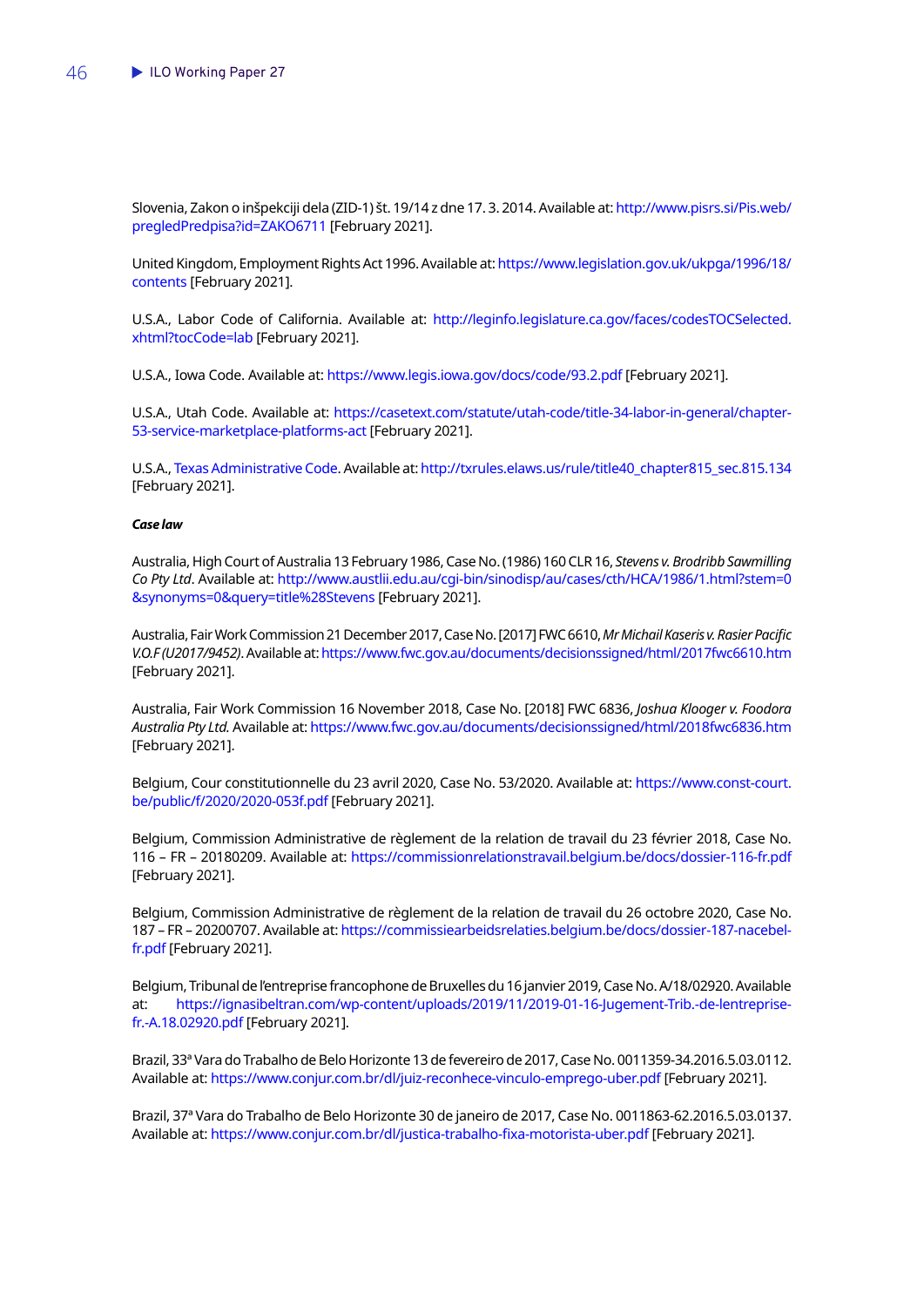Brazil, 42ª Vara do Trabalho de Belo Horizonte 12 de junho de 2017, Case No. 0010801-18.2017.5.03.0180. Available at: [https://www.jusbrasil.com.br/processos/155956082/processo-n-0010801-1820175030180-do](https://www.jusbrasil.com.br/processos/155956082/processo-n-0010801-1820175030180-do-trt-3)[trt-3](https://www.jusbrasil.com.br/processos/155956082/processo-n-0010801-1820175030180-do-trt-3) [February 2021].

Brazil, Superior Tribunal de Justiça, 28 de agosto de 2019, Case No. 164.544 - MG (2019/0079952-0). Available at:<https://migalhas.com.br/arquivos/2019/9/art20190904-07.pdf> [February 2021].

Brazil, Tribunal Superior do Trabalho, 5 de fevereiro de 2020, Case No. TST-RR-1000123-89.2017.5.02.0038. Available at: [https://www.internetlab.org.br/wp-content/uploads/2020/02/RR-1000123-89\\_2017\\_5\\_02\\_0038.](https://www.internetlab.org.br/wp-content/uploads/2020/02/RR-1000123-89_2017_5_02_0038.pdf) [pdf](https://www.internetlab.org.br/wp-content/uploads/2020/02/RR-1000123-89_2017_5_02_0038.pdf) [February 2021].

Canada, Ontario Labour Relations Board 25 February 2020, Case No. 1346-19-R, *Canadian Union of Postal Workers v. Foodora Inc. d.b.a. Foodora*. Available at: [https://s3.amazonaws.com/tld-documents.llnassets.](https://s3.amazonaws.com/tld-documents.llnassets.com/0017000/17948/1346-19-r_foodora-inc-feb-25-2020.pdf) [com/0017000/17948/1346-19-r\\_foodora-inc-feb-25-2020.pdf](https://s3.amazonaws.com/tld-documents.llnassets.com/0017000/17948/1346-19-r_foodora-inc-feb-25-2020.pdf) [February 2021].

Chile, 2º Juzgado de Letras del Trabajo de Santiago 14 de julio de 2015, Case No. O-1388-2015. Available at: <https://oficinajudicialvirtual.pjud.cl/indexN.php> [February 2021].

Chile, Juzgado de Letras del Trabajo de Concepción 5 de octubre de 2020, Case No. M-724-2020. Available at: <https://oficinajudicialvirtual.pjud.cl/indexN.php> [February 2021].

European Union, ECJ 12 January 2004, Case No. C-256/01, *Debra Allonby / Accrington & Rossendale College, Education Lecturing Services, trading as Protocol Professional, Secretary of State for Education and Employment*. Available at:<http://curia.europa.eu/juris/liste.jsf?language=en&num=C-256/01>[February 2021].

European Union, ECJ 11 November 2010, Case No. C-232/09, *Dita Danosa / LKB Lizings SIA*. Available at: [http://](http://curia.europa.eu/juris/liste.jsf?language=en&num=C-232/09) [curia.europa.eu/juris/liste.jsf?language=en&num=C-232/09](http://curia.europa.eu/juris/liste.jsf?language=en&num=C-232/09) [February 2021].

European Union, ECJ 17 November 2016, Case No. C-216/15, *Betriebsrat der Ruhrlandklinik gGmbH v. Ruhrlandklinik gGmbH*. Available at: [http://curia.europa.eu/juris/liste.jsf?language=en&num=C-216/15](http://curia.europa.eu/juris/liste.jsf?language=en&num=C-216/15.) [February 2021].

European Union, ECJ 20 December 2017, Case No. C-434/15, *Asociación Profesional Élite Taxi / Uber Systems Spain SL*. Available at: [http://curia.europa.eu/juris/liste.jsf?language=en&num=C-434/15](http://curia.europa.eu/juris/liste.jsf?language=en&num=C-434/15.) [February 2021].

European Union, ECJ 10 April 2018, Case No. C-320/16, *Uber France SAS / Nabil Bensalem*. Available at: [http://](http://curia.europa.eu/juris/liste.jsf?language=en&num=C-320/16.) [curia.europa.eu/juris/liste.jsf?language=en&num=C-320/16](http://curia.europa.eu/juris/liste.jsf?language=en&num=C-320/16.) [February 2021].

European Union, ECJ 19 December 2019, Case No. C-390/18, *Airbnb Ireland*. Available at: [http://curia.europa.](http://curia.europa.eu/juris/liste.jsf?language=en&num=C-390/18.) [eu/juris/liste.jsf?language=en&num=C-390/18](http://curia.europa.eu/juris/liste.jsf?language=en&num=C-390/18.) [February 2021].

European Union, ECJ 22 April 2020, Order No. C-692/19, *B / Yodel Delivery Network Ltd*. Available at: [http://](http://curia.europa.eu/juris/liste.jsf?lgrec=fr&td=%3BALL&language=en&num=C-692/19&jur=C) [curia.europa.eu/juris/liste.jsf?lgrec=fr&td=%3BALL&language=en&num=C-692/19&jur=C](http://curia.europa.eu/juris/liste.jsf?lgrec=fr&td=%3BALL&language=en&num=C-692/19&jur=C) [February 2021]

France, Conseil constitutionnel du 20 décembre 2019, Case No. 2019-794. Available at: [https://www.conseil](https://www.conseil-constitutionnel.fr/decision/2019/2019794DC.htm)[constitutionnel.fr/decision/2019/2019794DC.htm](https://www.conseil-constitutionnel.fr/decision/2019/2019794DC.htm) [February 2021].

France, Conseil de prud'hommes de Paris du 20 décembre 2016, Case No. 14-16389. Available at: [https://](https://www.doctrine.fr/d/CPH/Paris/2016/U292277E0156C50FCE940) [www.doctrine.fr/d/CPH/Paris/2016/U292277E0156C50FCE940](https://www.doctrine.fr/d/CPH/Paris/2016/U292277E0156C50FCE940) [February 2021].

France, Cour d'appel de Paris du 9 novembre 2017, Case No. 16/12875. Available at: [https://www.isdc.ch/](https://www.isdc.ch/media/1589/12-ca-paris-deliveroo.pdf) [media/1589/12-ca-paris-deliveroo.pdf](https://www.isdc.ch/media/1589/12-ca-paris-deliveroo.pdf) [February 2021].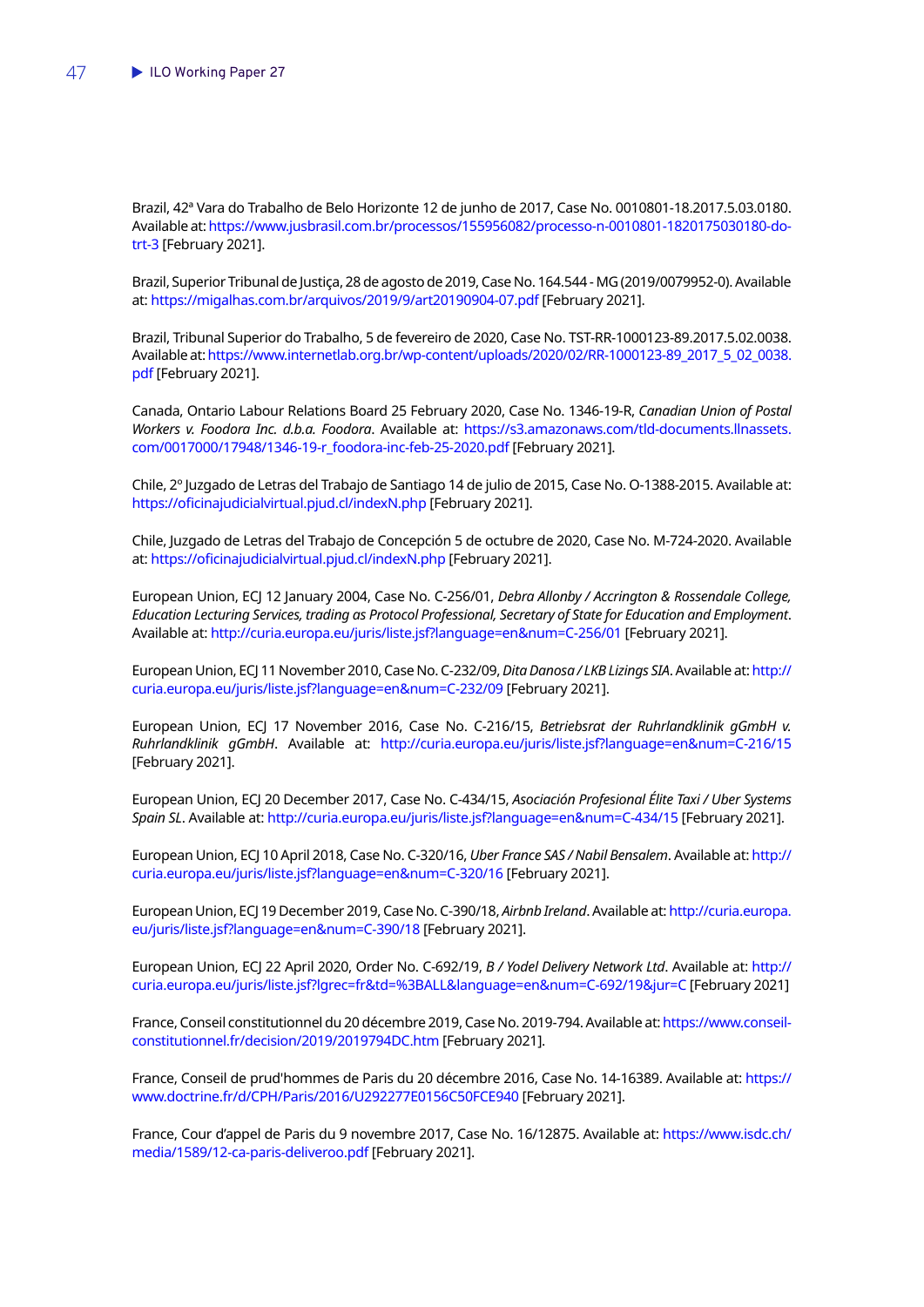France, Cour d'appel de Paris du 13 décembre 2017, Case No. 17/00351 (Available at: Dalloz).

France, Cour d'appel de Paris du 10 janvier 2019, Case No. 18/08357. Available at: [http://courriercadres.](http://courriercadres.com/wp-content/uploads/2019/01/uber.pdf) [com/wp-content/uploads/2019/01/uber.pdf](http://courriercadres.com/wp-content/uploads/2019/01/uber.pdf) [February 2021].

France, Cour d'appel de Paris du 11 septembre 2019, Case No. 17/12307 (Available at: Dalloz).

France, Cour d'appel de Lyon du 15 janvier 2021, Case No. 9/08056. Available at: [https://ignasibeltran.com/](https://ignasibeltran.com/wp-content/uploads/2018/12/CA-Lyon-anonymise%CC%81.pdf) [wp-content/uploads/2018/12/CA-Lyon-anonymise%CC%81.pdf](https://ignasibeltran.com/wp-content/uploads/2018/12/CA-Lyon-anonymise%CC%81.pdf) [February 2021].

France, Cour d'appel de Douai du 10 février 2020, Case No. 19/00137. Available at: [http://www.wk-rh.fr/](http://www.wk-rh.fr/actualites/upload/CADoui.pdf) [actualites/upload/CADoui.pdf](http://www.wk-rh.fr/actualites/upload/CADoui.pdf) [February 2021]

France, Cour de cassation du 28 novembre 2018, Case No. ECLI:FR:CCASS:2018:SO01737. Available at: [https://](https://www.courdecassation.fr/jurisprudence_2/chambre_sociale_576/1737_28_40778.html) [www.courdecassation.fr/jurisprudence\\_2/chambre\\_sociale\\_576/1737\\_28\\_40778.html](https://www.courdecassation.fr/jurisprudence_2/chambre_sociale_576/1737_28_40778.html) [February 2021].

France, Cour de cassation du 4 mars 2020, Case No. ECLI:FR:CCAS:2020:SO00374. Available at: [https://www.](https://www.courdecassation.fr/jurisprudence_2/chambre_sociale_576/374_4_44522.html) [courdecassation.fr/jurisprudence\\_2/chambre\\_sociale\\_576/374\\_4\\_44522.html](https://www.courdecassation.fr/jurisprudence_2/chambre_sociale_576/374_4_44522.html) [February 2021].

Germany, Landesarbeitsgericht München 4. Dezember 2019, Case No. 8 Sa 146/19. Available at: [https://](https://www.arbg.bayern.de/imperia/md/content/stmas/lag/muenchen/8sa146_19.pdf) [www.arbg.bayern.de/imperia/md/content/stmas/lag/muenchen/8sa146\\_19.pdf](https://www.arbg.bayern.de/imperia/md/content/stmas/lag/muenchen/8sa146_19.pdf) [February 2021].

Germany, Bundesarbeitsgericht 1. December 2020, Case No. 9 AZR 102/20. Press release available at: [https://](https://juris.bundesarbeitsgericht.de/cgi-bin/rechtsprechung/document.py?Gericht=bag&Art=pm&Datum=2020&nr=24710&pos=4&anz=47&titel=Arbeitnehmereigenschaft_von_%84Crowdworkern%93) [juris.bundesarbeitsgericht.de/cgi-bin/rechtsprechung/document.py?Gericht=bag&Art=pm&Datum=2020&](https://juris.bundesarbeitsgericht.de/cgi-bin/rechtsprechung/document.py?Gericht=bag&Art=pm&Datum=2020&nr=24710&pos=4&anz=47&titel=Arbeitnehmereigenschaft_von_%84Crowdworkern%93) [nr=24710&pos=4&anz=47&titel=Arbeitnehmereigenschaft\\_von\\_%84Crowdworkern%93](https://juris.bundesarbeitsgericht.de/cgi-bin/rechtsprechung/document.py?Gericht=bag&Art=pm&Datum=2020&nr=24710&pos=4&anz=47&titel=Arbeitnehmereigenschaft_von_%84Crowdworkern%93) [February 2021].

Italy, Tribunale Ordinario di Torino 7 maggio 2018, Case No. 778/2018. Available at: [http://www.bollettinoadapt.](http://www.bollettinoadapt.it/wp-content/uploads/2018/05/7782018.pdf) [it/wp-content/uploads/2018/05/7782018.pdf](http://www.bollettinoadapt.it/wp-content/uploads/2018/05/7782018.pdf) [February 2021].

Italy, Tribunale Ordinario di Bologna 31 dicembre 2020, Case No. 2949/2019. Available at: [http://www.](http://www.bollettinoadapt.it/wp-content/uploads/2021/01/Ordinanza-Bologna.pdf) [bollettinoadapt.it/wp-content/uploads/2021/01/Ordinanza-Bologna.pdf](http://www.bollettinoadapt.it/wp-content/uploads/2021/01/Ordinanza-Bologna.pdf) [February 2021].

Italy, Tribunale di Milano 10 settembre 2018, Case No. 1853/2018. Available at: [http://www.bollettinoadapt.](http://www.bollettinoadapt.it/wp-content/uploads/2018/09/28009967s.pdf) [it/wp-content/uploads/2018/09/28009967s.pdf](http://www.bollettinoadapt.it/wp-content/uploads/2018/09/28009967s.pdf) [February 2021].

Italy, Tribunale di Palermo 20 novembre 2020, Case No. 3570/2020. Available at : [http://www.rivistalabor.it/](http://www.rivistalabor.it/wp-content/uploads/2020/12/Trib.-Palermo-24-novembre-2020-n.-3570.pdf) [wp-content/uploads/2020/12/Trib.-Palermo-24-novembre-2020-n.-3570.pdf](http://www.rivistalabor.it/wp-content/uploads/2020/12/Trib.-Palermo-24-novembre-2020-n.-3570.pdf) [February 2021].

Italy, La Corte Suprema di Cassazione 24 gennaio 2020, Case No. 1663/2020. Available at: [http://www.](http://www.bollettinoadapt.it/wp-content/uploads/2020/03/Cassazione-1663-2020-riders.pdf) [bollettinoadapt.it/wp-content/uploads/2020/03/Cassazione-1663-2020-riders.pdf](http://www.bollettinoadapt.it/wp-content/uploads/2020/03/Cassazione-1663-2020-riders.pdf) [February 2021].

Netherlands, Gerechtshof Amsterdam 16 februari 2021, Case No. ECLI:NL:GHAMS:2021:392. Available at: <https://uitspraken.rechtspraak.nl/inziendocument?id=ECLI:NL:GHAMS:2021:392>[February 2021].

Netherlands, Rechtbank Amsterdam 23 juli 2018, Case No. ECLI:NL:RBAMS:2018:5183. Available at: [https://](https://uitspraken.rechtspraak.nl/inziendocument?id=ECLI:NL:RBAMS:2018:5183) [uitspraken.rechtspraak.nl/inziendocument?id=ECLI:NL:RBAMS:2018:5183](https://uitspraken.rechtspraak.nl/inziendocument?id=ECLI:NL:RBAMS:2018:5183) [February 2021].

Netherlands, Rechtbank Amsterdam 15 januari 2019, Case No. ECLI:NL:RBAMS:2019:198. Available at: [https://](https://uitspraken.rechtspraak.nl/inziendocument?id=ECLI:NL:RBAMS:2019:198) [uitspraken.rechtspraak.nl/inziendocument?id=ECLI:NL:RBAMS:2019:198](https://uitspraken.rechtspraak.nl/inziendocument?id=ECLI:NL:RBAMS:2019:198) [February 2021].

Netherlands, Rechtbank Amsterdam 1 juli 2019, Case No. ECLI:NL:RBAMS:2019:4546. Available at: [https://](https://uitspraken.rechtspraak.nl/inziendocument?id=ECLI:NL:RBAMS:2019:4546) [uitspraken.rechtspraak.nl/inziendocument?id=ECLI:NL:RBAMS:2019:4546](https://uitspraken.rechtspraak.nl/inziendocument?id=ECLI:NL:RBAMS:2019:4546) [February 2021].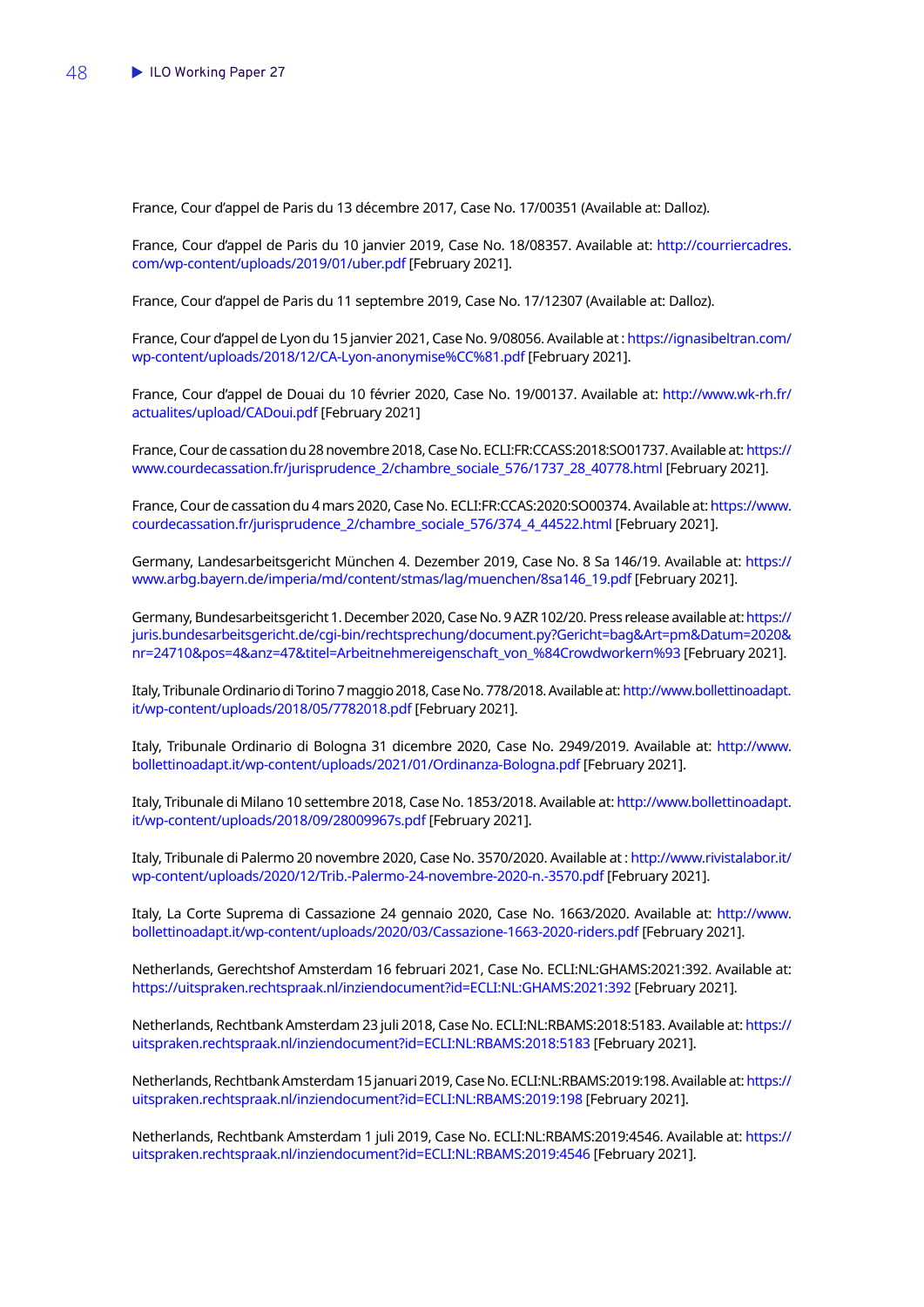New Zealand, Employment Court of New Zealand Auckland 17 December 2020, Case No. [2020] NZEmpC 230, *Arachchige v Rasier New Zealand Ltd & Uber BV*. Available at: [https://www.employmentcourt.govt.nz/](https://www.employmentcourt.govt.nz/assets/Documents/Decisions/2020-NZEmpC-230-Arachchige-v-Rasier-NZ-Ltd-and-UBER-BV-Judgment.pdf) [assets/Documents/Decisions/2020-NZEmpC-230-Arachchige-v-Rasier-NZ-Ltd-and-UBER-BV-Judgment.pdf](https://www.employmentcourt.govt.nz/assets/Documents/Decisions/2020-NZEmpC-230-Arachchige-v-Rasier-NZ-Ltd-and-UBER-BV-Judgment.pdf) [February 2021].

Spain, Tribunal Supremo 26 de febrero de 1986, Case No. ECLI: ES:TS:1986:915. Available at: [http://www.](http://www.poderjudicial.es/search/AN/openDocument/05f6b1abc01b23d8/20051011) [poderjudicial.es/search/AN/openDocument/05f6b1abc01b23d8/20051011](http://www.poderjudicial.es/search/AN/openDocument/05f6b1abc01b23d8/20051011) [February 2021].

Spain, Tribunal Supremo 26 de febrero de 1986, Case No. ECLI: ES:TS:1986:10925. Available at: [https://www.](https://www.poderjudicial.es/search/AN/openDocument/563d6bbbb89ccc38/19960111) [poderjudicial.es/search/AN/openDocument/563d6bbbb89ccc38/19960111](https://www.poderjudicial.es/search/AN/openDocument/563d6bbbb89ccc38/19960111) [February 2021].

Spain, Tribunal Supremo 25 septiembre 2020, Case No. ECLI: ES:TS:2020:2924. Available at: [http://www.](http://www.poderjudicial.es/search/AN/openDocument/05986cd385feff03/20201001) [poderjudicial.es/search/AN/openDocument/05986cd385feff03/20201001](http://www.poderjudicial.es/search/AN/openDocument/05986cd385feff03/20201001) [February 2021].

Spain, Tribunal Superior de Justicia núm. 1 de Oviedo 25 de julio de 2019, Case No. ECLI: ES:TSJAS:2019:1607. Available at: [http://www.poderjudicial.es/search/AN/openCDocument/25652db5eef3ee8d84b8072b28c6b](http://www.poderjudicial.es/search/AN/openCDocument/25652db5eef3ee8d84b8072b28c6b92a38fff30195a2b598) [92a38fff30195a2b598](http://www.poderjudicial.es/search/AN/openCDocument/25652db5eef3ee8d84b8072b28c6b92a38fff30195a2b598) [February 2021].

Spain, Tribunal Superior de Justicia de Madrid 27 de noviembre de 2019, Case No. ECLI: ES:TSJM:2019:11243. Available at:<http://www.poderjudicial.es/search/openDocument/6d04f28f2ec990a2>[February 2021].

Spain, Tribunal Superior de Justícia de Catalunya 21 de febrer de 2020, Case No. 1034/2020. Available at: <https://ignasibeltran.com/wp-content/uploads/2020/03/RS-5613-19.pdf> [February 2021].

Spain, Juzgado de lo Social de Valencia 10 de junio de 2019, Case No. ECLI: ES:JSO:2019:2892. Available at: [http://www.poderjudicial.es/search/contenidos.action?action=contentpdf&databasematch=AN&referenc](http://www.poderjudicial.es/search/contenidos.action?action=contentpdf&databasematch=AN&reference=8822883&statsQueryId=121345400&calledfrom=searchresults&links=glovo&optimize=20190701&publicinterface=true) [e=8822883&statsQueryId=121345400&calledfrom=searchresults&links=glovo&optimize=20190701&publ](http://www.poderjudicial.es/search/contenidos.action?action=contentpdf&databasematch=AN&reference=8822883&statsQueryId=121345400&calledfrom=searchresults&links=glovo&optimize=20190701&publicinterface=true) [icinterface=true](http://www.poderjudicial.es/search/contenidos.action?action=contentpdf&databasematch=AN&reference=8822883&statsQueryId=121345400&calledfrom=searchresults&links=glovo&optimize=20190701&publicinterface=true) [February 2021].

Spain, Juzgado de lo Social de Madrid 22 de julio de 2019, Case No. ECLI: ES:JSO:2019:2952. Available at: <http://www.poderjudicial.es/search/openDocument/5f836ac52fa64406> [February 2021].

South Africa, Commission for Conciliation, Mediation & Arbitration of South Africa, Cape Town 7 July 2017, Case No. WECT12537-16, *Uber South Africa Technological Services (Pty) Ltd*. Available at: [https://onlabor.org/](https://onlabor.org/wp-content/uploads/2017/07/South-Africa-CCMA-Uber-Ruling.pdf) [wp-content/uploads/2017/07/South-Africa-CCMA-Uber-Ruling.pdf](https://onlabor.org/wp-content/uploads/2017/07/South-Africa-CCMA-Uber-Ruling.pdf) [February 2021].

South Africa, Labour Court of South Africa, Cape Town 12 January 2018, Case No. C 449/17, *Uber South Africa Technology Services (Pty) Ltd v. National Union of Public Service and Allied Workers (NUPSAW) and Others*. Available at: <http://www.saflii.org/za/cases/ZALCCT/2018/1.html> [February 2021].

United Kingdom, Central Arbitration Committee 14 November 2017, Case No. TUR1/985(2016), *IWGB v. RooFoods Limited T/A Deliveroo*. Available at: [https://assets.publishing.service.gov.uk/government/uploads/](https://assets.publishing.service.gov.uk/government/uploads/system/uploads/attachment_data/file/663126/Acceptance_Decision.pdf) [system/uploads/attachment\\_data/file/663126/Acceptance\\_Decision.pdf](https://assets.publishing.service.gov.uk/government/uploads/system/uploads/attachment_data/file/663126/Acceptance_Decision.pdf) [February 2021].

United Kingdom, Central London Employment Tribunal 5 January 2017, Case No. 2202512/2016, *Dewhurst v. Citysprint UK Ltd*. Available at: [https://uk.practicallaw.thomsonreuters.com/Link/Document/Blob/I8a92](https://uk.practicallaw.thomsonreuters.com/Link/Document/Blob/I8a926728d7e211e698dc8b09b4f043e0.pdf?targetType=PLC-multimedia&originationContext=document&transitionType=DocumentImage&uniqueId=b9f633d8-4374-41a0-881e-4f28bc0cfdab&contextData=%28sc.Default%29&comp=pluk) [6728d7e211e698dc8b09b4f043e0.pdf?targetType=PLC-multimedia&originationContext=document&tra](https://uk.practicallaw.thomsonreuters.com/Link/Document/Blob/I8a926728d7e211e698dc8b09b4f043e0.pdf?targetType=PLC-multimedia&originationContext=document&transitionType=DocumentImage&uniqueId=b9f633d8-4374-41a0-881e-4f28bc0cfdab&contextData=%28sc.Default%29&comp=pluk) [nsitionType=DocumentImage&uniqueId=b9f633d8-4374-41a0-881e-4f28bc0cfdab&contextData=%28sc.](https://uk.practicallaw.thomsonreuters.com/Link/Document/Blob/I8a926728d7e211e698dc8b09b4f043e0.pdf?targetType=PLC-multimedia&originationContext=document&transitionType=DocumentImage&uniqueId=b9f633d8-4374-41a0-881e-4f28bc0cfdab&contextData=%28sc.Default%29&comp=pluk) [Default%29&comp=pluk](https://uk.practicallaw.thomsonreuters.com/Link/Document/Blob/I8a926728d7e211e698dc8b09b4f043e0.pdf?targetType=PLC-multimedia&originationContext=document&transitionType=DocumentImage&uniqueId=b9f633d8-4374-41a0-881e-4f28bc0cfdab&contextData=%28sc.Default%29&comp=pluk) [February 2021].

United Kingdom, Employment Tribunal, Leeds 30 April, 1, 2 and 3 May 2018, Case Nos. 1800575/2017, 1800594- 1800599/2017, 1801037-1801039/2017, 1801166-1801169/2017, 1801320/2017, *E Leyland and others v. Hermes Parcelnet Ltd*. Available at: [https://assets.publishing.service.gov.uk/media/5b4c6f6aed915d4386ab817f/](https://assets.publishing.service.gov.uk/media/5b4c6f6aed915d4386ab817f/Ms_E_Leyland_and_Others_v_Hermes_Parcelnet_Ltd_1800575.2017_and_Others_-_Preliminary.pdf)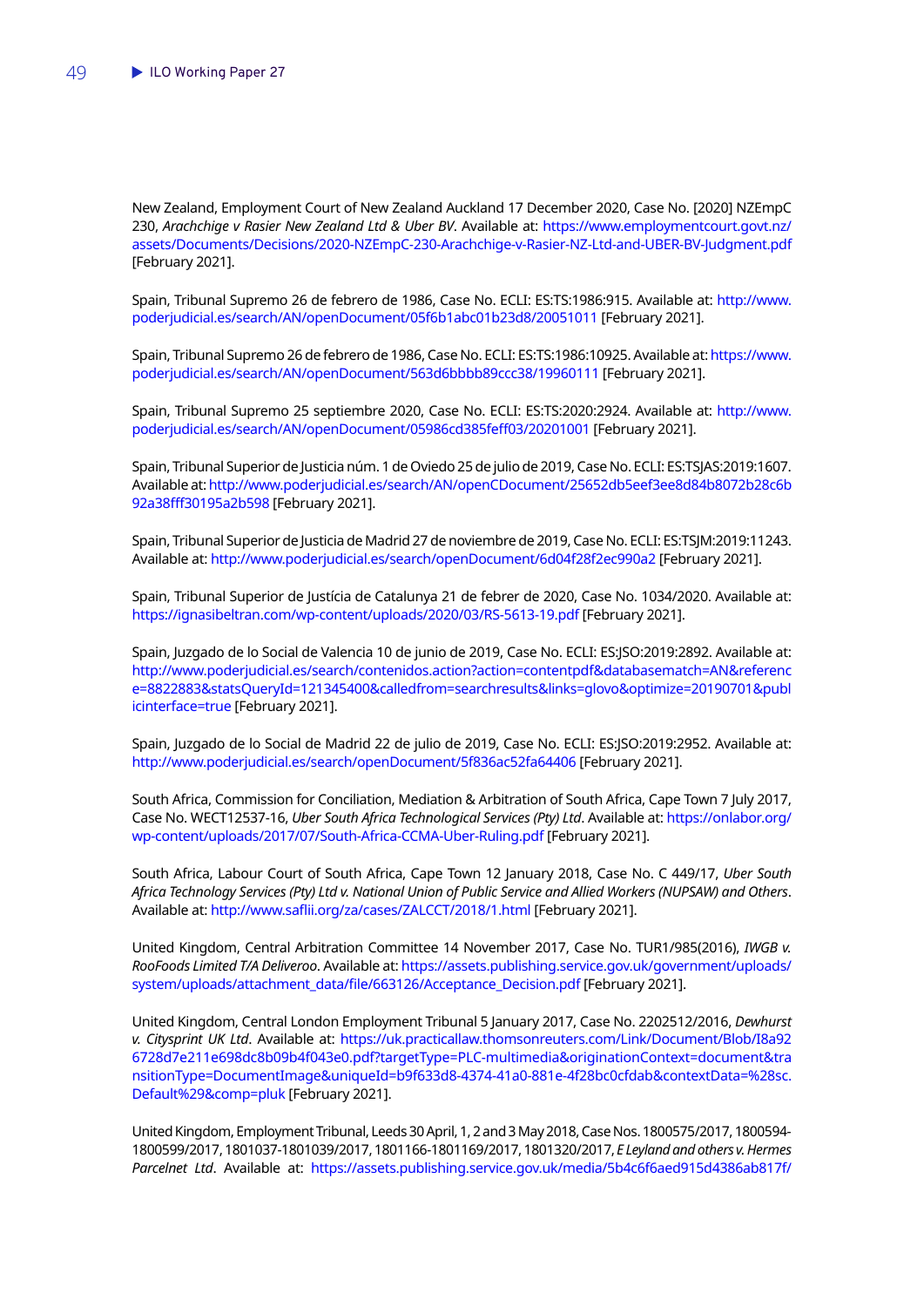[Ms\\_E\\_Leyland\\_and\\_Others\\_v\\_Hermes\\_Parcelnet\\_Ltd\\_1800575.2017\\_and\\_Others\\_-\\_Preliminary.pdf](https://assets.publishing.service.gov.uk/media/5b4c6f6aed915d4386ab817f/Ms_E_Leyland_and_Others_v_Hermes_Parcelnet_Ltd_1800575.2017_and_Others_-_Preliminary.pdf) [February 2021].

United Kingdom, Court of Appeal 3 May 1984, Case No. [1984] ICR 612, *Nethermere (St Neots) Ltd v. Gardinerand Taverna*. Available at: [http://www.egos.co.uk/ir35\\_cases/Nethermere\\_AC0019966CA\(CIVDIV\).PDF](http://www.egos.co.uk/ir35_cases/Nethermere_AC0019966CA(CIVDIV).PDF) [February 2021].

United Kingdom, Court of Appeal London 19 December 2018, Case No. [2018] EWCA Civ 2748, *Uber et al. v. Aslam et al.* Available at: [https://www.judiciary.uk/wp-content/uploads/2018/12/uber-bv-ors-v-aslam-ors](https://www.judiciary.uk/wp-content/uploads/2018/12/uber-bv-ors-v-aslam-ors-judgment-19.12.18.pdf)[judgment-19.12.18.pdf](https://www.judiciary.uk/wp-content/uploads/2018/12/uber-bv-ors-v-aslam-ors-judgment-19.12.18.pdf) [February 2021].

United Kingdom, High Court of Justice 5 December 2018, Case No. CO/810/2018, *IWGB v. Central Arbitration Committee*. Available at: [https://www.lewissilkin.com/-/media/files/main/insights/eir/co8102018-r-iwugb](https://www.lewissilkin.com/-/media/files/main/insights/eir/co8102018-r-iwugb-v-deliveroo-05122018-approved-004.pdf?la=en&hash=F1E966CB6A3A2E9A772C3A31A51C46214ADA632C)[v-deliveroo-05122018-approved-004.pdf?la=en&hash=F1E966CB6A3A2E9A772C3A31A51C46214ADA63](https://www.lewissilkin.com/-/media/files/main/insights/eir/co8102018-r-iwugb-v-deliveroo-05122018-approved-004.pdf?la=en&hash=F1E966CB6A3A2E9A772C3A31A51C46214ADA632C) [2C](https://www.lewissilkin.com/-/media/files/main/insights/eir/co8102018-r-iwugb-v-deliveroo-05122018-approved-004.pdf?la=en&hash=F1E966CB6A3A2E9A772C3A31A51C46214ADA632C) [February 2021].

United Kingdom, The Supreme Court 19 February 2021, Case No. [2021] UKSC 5, *Uber BV and others v Aslam and others*. Available at:<https://www.supremecourt.uk/cases/docs/uksc-2019-0029-judgment.pdf>[February 2021].

Uruguay, Juzgado Letrado del Trabajo de Montevideo de 6º Turno, 11 de noviembre de 2019, Case No. 77. Available at:<https://www.diariojudicial.com/public/documentos/000/087/088/000087088.pdf> [February 2021].

Uruguay, Tribunal de Apelaciones de Trabajo de Montevideo de 1° Turno, 3 de junio de 2020, Case No. 0002-003894/2019. Available at: [http://hugobarrettoghione.blogspot.com/2020/06/los-choferes-de-uber](http://hugobarrettoghione.blogspot.com/2020/06/los-choferes-de-uber-son-trabajadores.html)[son-trabajadores.html](http://hugobarrettoghione.blogspot.com/2020/06/los-choferes-de-uber-son-trabajadores.html) [February 2021].

U.S.A., Supreme Court of California 23 March 1989, Case No. (1989) 48 Cal.3d 341, *S. G. Borello & Sons, Inc. v. Department of Industrial Relations*. Available at: [https://law.justia.com/cases/california/supreme](https://law.justia.com/cases/california/supreme-court/3d/48/341.html)[court/3d/48/341.html](https://law.justia.com/cases/california/supreme-court/3d/48/341.html) [February 2021].

U.S.A., Supreme Court of California 30 April 2018, Case No. S222732, *Dynamex Operations West, Inc. v. Superior Court of Los Angeles County*. Available at: [https://law.justia.com/cases/california/supreme-court/2018/s222732.](https://law.justia.com/cases/california/supreme-court/2018/s222732.html) [html](https://law.justia.com/cases/california/supreme-court/2018/s222732.html) [February 2021].

U.S.A., United States Court of Appeals, Third Circuit 13 March 1985, Case No. 757 F.2d 1376, *Donovan v. DialAmerica Marketing, Inc.* (Available at: Westlaw).

U.S.A., United States Court of Appeals, Third Circuit 3 March 2020, Case No. 2020 WL 1022404, *Ali Razak et al. v. Uber Technologies, Inc.; Gegen, LLC*. Available at: [https://law.justia.com/cases/federal/appellate-courts/](https://law.justia.com/cases/federal/appellate-courts/ca3/18-1944/18-1944-2020-03-03.html) [ca3/18-1944/18-1944-2020-03-03.html](https://law.justia.com/cases/federal/appellate-courts/ca3/18-1944/18-1944-2020-03-03.html) [February 2021].

U.S.A., Court of Appeal of the State of California 22 October 2020, Case No. A160701, *The People v Uber Technologies, Inc., et al.* Available at:<https://www.courts.ca.gov/opinions/documents/A160701.PDF>[February 2021].

U.S.A., District Court of Appeal of Florida 1 February 2017, Case No. 3D15–2758, *McGillis v. Dept. of Economic Opportunity, et al.* Available at: [https://law.justia.com/cases/florida/third-district-court-of](https://law.justia.com/cases/florida/third-district-court-of-appeal/2017/3d15-2758.html)[appeal/2017/3d15-2758.html](https://law.justia.com/cases/florida/third-district-court-of-appeal/2017/3d15-2758.html) [February 2021].

U.S.A., Superior Court of the State of California 10 August 2020, Case No. CGC-20-584402, *People of the State of California v. Uber Technologies, Inc.; Lyft, Inc. and DOES 1-50*. Available at: [https://assets.documentcloud.](https://assets.documentcloud.org/documents/7032764/Judge-Ethan-Schulman-Order-on-Lyft-and-Uber.pdf) [org/documents/7032764/Judge-Ethan-Schulman-Order-on-Lyft-and-Uber.pdf](https://assets.documentcloud.org/documents/7032764/Judge-Ethan-Schulman-Order-on-Lyft-and-Uber.pdf) [February 2021].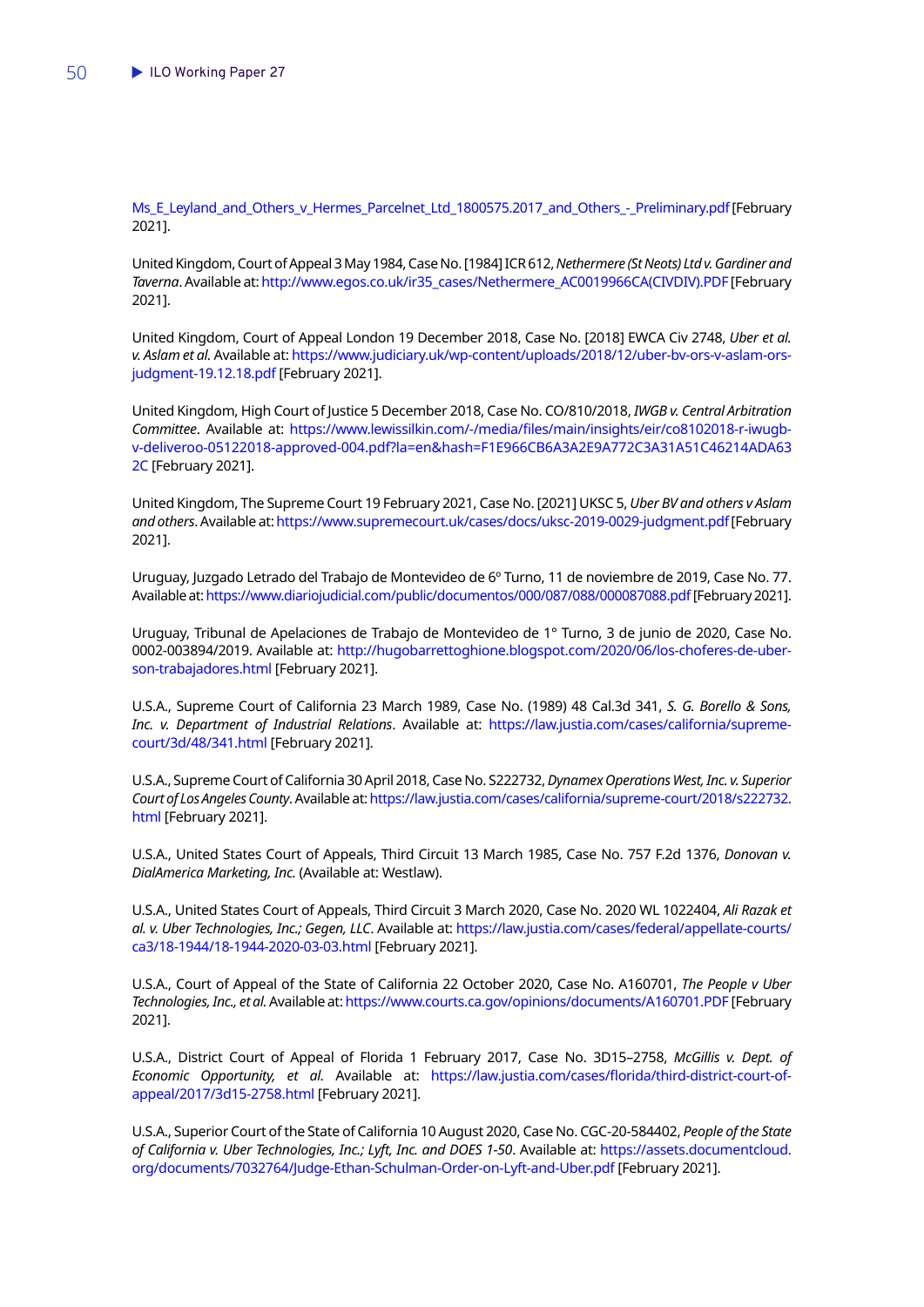U.S.A. State of New York Supreme Court 17 December 2020, Case No. 530395, *Colin Lowry v Uber Technologies, Inc*. Available at:<http://decisions.courts.state.ny.us/ad3/Decisions/2020/530395.pdf> [February 2021].

U.S.A. United States District Court, N.D. California 26 January 2016, Case No. 12-cv-05524-JST, *Otey v. Crowdflower, Inc*. Available at: [https://casetext.com/case/otey-v-crowdflower-inc-1/?PHONE\\_NUMBER\\_GROUP=C&NEW\\_](https://casetext.com/case/otey-v-crowdflower-inc-1/?PHONE_NUMBER_GROUP=C&NEW_CASE_PAGE=N) [CASE\\_PAGE=N](https://casetext.com/case/otey-v-crowdflower-inc-1/?PHONE_NUMBER_GROUP=C&NEW_CASE_PAGE=N) [February 2021].

U.S.A., United States District Court, E.D. Pennsylvania 11 April 2018, Case No. CV 16-573, *Ali Razak et al. v. Uber Technologies*. Available at:<https://www.isdc.ch/media/1591/14-razak-v-uber.pdf> [February 2021].

U.S.A., United States District Court, C.D. California 10 February 2020, Case No. CV 19-10956-DMG (RAOx)*, Lydia Olson, et al v. State of California, et al*. Available at: [https://www.scribd.com/document/446605216/Lydia-](https://www.scribd.com/document/446605216/Lydia-Olson-Et-Al-v-State-of-California-Et-Al-Preliminary-Injunction-Order-AB5-Lawsuit)[Olson-Et-Al-v-State-of-California-Et-Al-Preliminary-Injunction-Order-AB5-Lawsuit](https://www.scribd.com/document/446605216/Lydia-Olson-Et-Al-v-State-of-California-Et-Al-Preliminary-Injunction-Order-AB5-Lawsuit) [February 2021].

U.S.A., Court of Appeals State of New York 26 March 2020, Case No. 13, *Commissioner of Labor v. Postmates Inc.* Available at:<https://www.nycourts.gov/ctapps/Decisions/2020/Mar20/13opn20-Decision.pdf>[February 2021].

U.S.A., Unemployment Insurance Appeal Board New York 29 April 2019, Case No. 603938. Available at: <https://uiappeals.ny.gov/system/files/documents/2019/09/603938-appeal-decision.pdf> [February 2021].

U.S.A., Public Utilities Commission of the State of California 9 June 2020, Case No. COM/GSH/kz1 6/9/2020. Available at: <https://docs.cpuc.ca.gov/PublishedDocs/Efile/G000/M339/K545/339545137.PDF> [February 2021].

#### *Scholarship*

Adams, A.; Freedland, M.; Prassl, J. 2015. '"Zero-hours contracts" in the United Kingdom: regulating casual work, or legitimating precarity?', in *Giornale di diritto del lavoro e di relazioni industriali*, Vol. 37, No. 4, pp. 529-553.

Adams, A.; Prassl, J. 2018. *Zero-Hours Work in the United Kingdom*, Conditions of Work and Employment Series No. 101 (Geneva, ILO).

Adams, A; Freedman, J.; Prassl, J. 2018. "Rethinking legal taxonomies for the gig economy", in *Oxford Review of Economic Policy*, Vol. 34, No. 3, pp. 475-494.

Adams-Prassl, J.; Aloisi, A.; Countouris, N; De Stefano, V. 2020. "EU Court of Justice's decision on employment status does not leave platforms off the hook", *Regulating for Globalization*, 29 April. Available at: [http://](http://regulatingforglobalization.com/2020/04/29/eu-court-of-justices-decision-on-employment-status-does-not-leave-platforms-off-the-hook/?doing_wp_cron=1590586556.4734280109405517578125) [regulatingforglobalization.com/2020/04/29/eu-court-of-justices-decision-on-employment-status-does-not](http://regulatingforglobalization.com/2020/04/29/eu-court-of-justices-decision-on-employment-status-does-not-leave-platforms-off-the-hook/?doing_wp_cron=1590586556.4734280109405517578125)[leave-platforms-off-the-hook/?doing\\_wp\\_cron=1590586556.4734280109405517578125](http://regulatingforglobalization.com/2020/04/29/eu-court-of-justices-decision-on-employment-status-does-not-leave-platforms-off-the-hook/?doing_wp_cron=1590586556.4734280109405517578125) [February 2021].

Aleksynska, M.; Gerasimova, E.; Lyutov, N. 2020. "Regulating Digital Online Work in the Russian Federation", in *Comparative Labor Law & Policy Journal Dispatches*. Available at: <https://cllpj.law.illinois.edu/dispatches> [February 2021].

Aloisi, A. 2016. "Commoditized Workers: Case Study Research on Labor Law Issues Arising from a Set of on-Demand/Gig Economy Platforms", in *Comparative Labor Law & Policy Journal*, Vol. 37, No. 3, pp. 653-690.

–.; De Stefano, V.; Six Silberman, M. 2019. "A manifesto to reform the Gig Economy", *Regulating for Globalization*, 1 Mai. Available at: [http://regulatingforglobalization.com/2019/05/01/a-manifesto-to-reform-the-gig](http://regulatingforglobalization.com/2019/05/01/a-manifesto-to-reform-the-gig-economy/)[economy/](http://regulatingforglobalization.com/2019/05/01/a-manifesto-to-reform-the-gig-economy/) [February 2021].

–.; De Stefano, V. 2020. "Delivering employment rights to platform workers", *il Mulino*, 31 January. Available at: [https://www.rivistailmulino.it/news/newsitem/index/Item/News:NEWS\\_ITEM:5018](https://www.rivistailmulino.it/news/newsitem/index/Item/News:NEWS_ITEM:5018) [February 2021].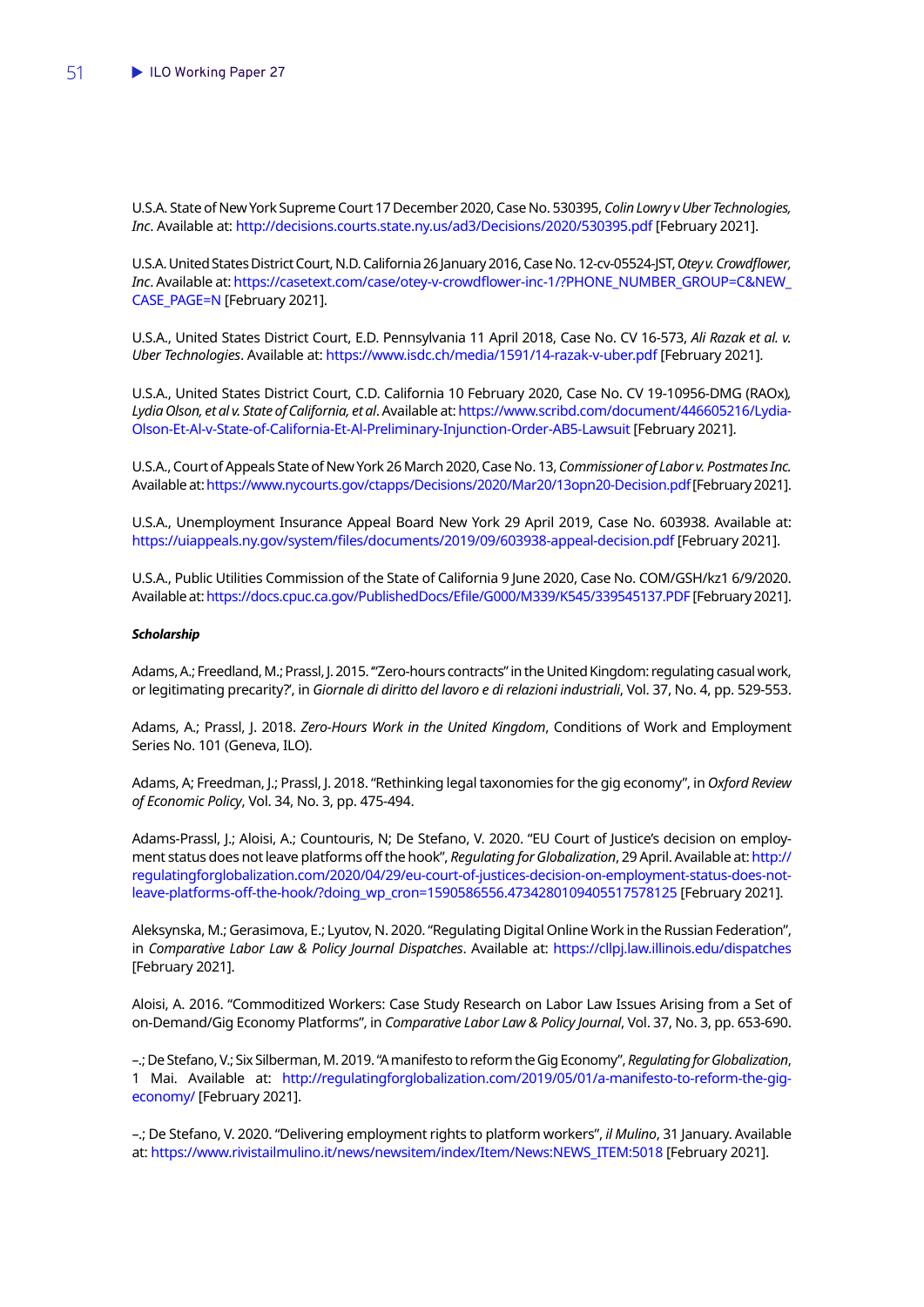–.; De Stefano, V. 2020. "Regulation, flexibility and the future of work: The case for the employment relationship as innovation facilitator", in *International Labour Review*, Vol. 159, No. 1, pp. 47-69.

Anderson, G. 2016. "The common law and the reconstruction of employment relationships in New Zealand", in *Industrial Journal of Comparative Labour Law and Industrial Relations*, Vol. 32, No. 1, pp. 93-116.

ATS. 2020. "Uber Eats est considéré comme l'employeur de ses livreurs à Genève", *Le Temps*, 12 June.Available at:<https://www.letemps.ch/economie/uber-eats-considere-lemployeur-livreurs-geneve>[February 2021].

ATS/NXP. 2020. "Un ex-chauffeur d'Uber obtient gain de cause", *24heures*, 15 September. Available at: [https://](https://www.24heures.ch/un-ex-chauffeur-duber-obtient-gain-de-cause-603875062873) [www.24heures.ch/un-ex-chauffeur-duber-obtient-gain-de-cause-603875062873](https://www.24heures.ch/un-ex-chauffeur-duber-obtient-gain-de-cause-603875062873) [February 2021].

Baker, M. 2018. "The rise of self-employment in the Netherlands: is the "polder model" at risk?", *OECD Ecoscope*, 2 July. Available at: [https://oecdecoscope.blog/2018/07/02/the-rise-of-self-employment-in-the-netherlands](https://oecdecoscope.blog/2018/07/02/the-rise-of-self-employment-in-the-netherlands-is-the-polder-model-at-risk/)[is-the-polder-model-at-risk/](https://oecdecoscope.blog/2018/07/02/the-rise-of-self-employment-in-the-netherlands-is-the-polder-model-at-risk/) [February 2021].

Barrio, A. 2020. 'Dispatch No. 20 – Spain – "Contradictory decisions on the employment status of platform workers in Spain"', in *Comparative Labor Law & Policy Journal Dispatches*. Available at: [https://cllpj.law.illinois.](https://cllpj.law.illinois.edu/dispatches) [edu/dispatches](https://cllpj.law.illinois.edu/dispatches) [February 2021].

Bednarowicz, B. 2019. "Delivering on the European Pillar of Social Rights: The New Directive on Transparent and Predictable Working Conditions in the European Union", in *Industrial Law Journal*, Vol. 48, No. 4.

Berg, J.; Furrer, M.; Harmon, E.; Rani, U.; Six Silberman, M. 2018. *Digital labour platforms and the future of work: Towards decent work in the online world* (Geneva, ILO).

Bignami, R.; Casale G.; Fasani, M. 2013. *Labour inspection and employment relationship* (Geneva, ILO).

Booth, R. 2018. "DPD to offer couriers sick pay and abolish fines after driver's death", *The Guardian*, 26 March. Available at: [https://www.theguardian.com/business/2018/mar/26/dpd-to-offer-couriers-sick-pay](https://www.theguardian.com/business/2018/mar/26/dpd-to-offer-couriers-sick-pay-and-abolish-fines-don-lane-death)[and-abolish-fines-don-lane-death](https://www.theguardian.com/business/2018/mar/26/dpd-to-offer-couriers-sick-pay-and-abolish-fines-don-lane-death) [February 2021].

Chen, Y. P. 2021. *Online digital labour platforms in China: Working conditions, policy issues and prospects*, ILO Working Paper No. 24 (Geneva, ILO).

Cherry, M. A. 2021. 'Dispatch No. 31 – United States – "Proposition 22: A vote on gig worker status in California"', in *Comparative Labor Law & Policy Journal Dispatches*. Available at: [https://cllpj.law.illinois.edu/](https://cllpj.law.illinois.edu/content/dispatches/2021/February-Dispatch-2021.pdf) [content/dispatches/2021/February-Dispatch-2021.pdf](https://cllpj.law.illinois.edu/content/dispatches/2021/February-Dispatch-2021.pdf) [February 2021].

Cherry, M.; Aloisi, A. 2017. '"Dependent contractors" in the gig economy: a comparative approach', in *American University Law Review*, Vol. 66, No. 3, pp. 635-689.

Chesalina, O. 2019. "Social and Labour Rights of "New" Self- Employed Persons (and in Particular Self-Employed Platform Workers) in Russia", in *Russian Law Journal*, Vol. 8, No. 2, pp. 49–78.

Choudary, S.P. 2018. *The architecture of digital labour platforms: Policy recommendations on platform design for worker well-being*, ILO Future of Work Research Paper No. 3 (Geneva, ILO).

Commissie Regulering van Werk. 2020. *In wat voor land willen wij werken? Naar een nieuw ontwerp voor de regulering van werk*. Available at: [https://www.rijksoverheid.nl/documenten/rapporten/2020/01/23/rapport](https://www.rijksoverheid.nl/documenten/rapporten/2020/01/23/rapport-in-wat-voor-land-willen-wij-werken)[in-wat-voor-land-willen-wij-werken](https://www.rijksoverheid.nl/documenten/rapporten/2020/01/23/rapport-in-wat-voor-land-willen-wij-werken) [February 2021].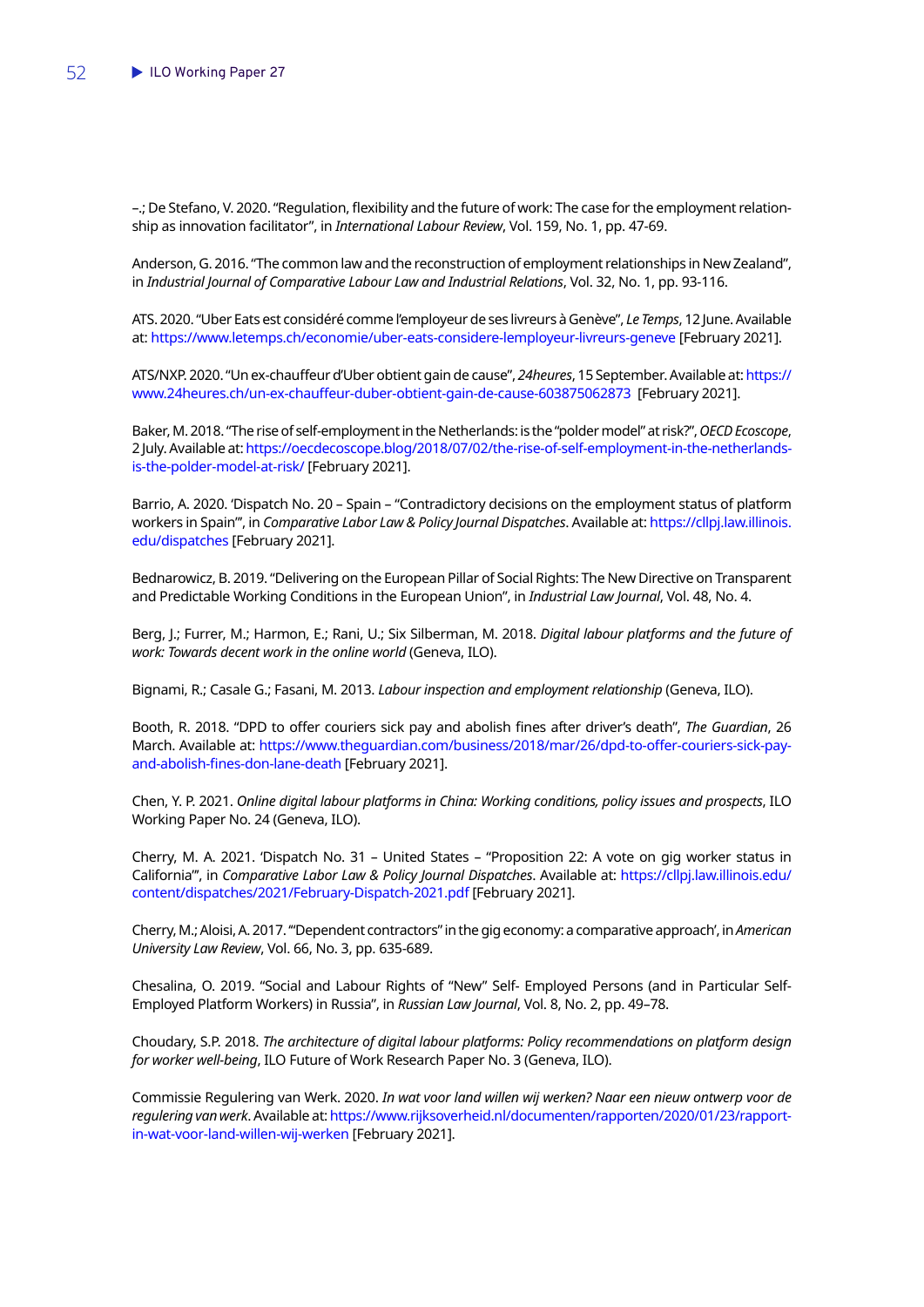Countouris, N. 2007. *The Changing Law of the Employment Relationship: Comparative Analyses in the European Context* (Alderschot, Ashgate).

–. 2015. "Uses and Misuses of 'Mutuality of Obligations' and the Autonomy of Labour Law", in A. Bogg, C. Costello, A. Davies and J. Prassl (eds.): *The Autonomy of Labour Law* (Portland, Hart Publishing), pp. 169-188.

–. 2019. *Defining and regulating work relations for the future of work* (Geneva, ILO).

–.; De Stefano, V. 2019. *New trade union strategies for new forms of employment* (Brussels, ETUC).

Cunningham-Parmeter, K. 2019. "Gig-Dependence: Finding the Real Independent Contractors of Platform Work", in *Northern Illinois University Law Review*, Vol. 39, No. 3, pp. 379-427.

Dailey, K.; Mulvaney, E. 2020. "UberBlack Drivers' Classification Case Revised by 3<sup>rd</sup> Cir. (4)", *Bloomberg Law*, 3 March. Available at: [https://news.bloomberglaw.com/daily-labor-report/uber-loses-driver-misclassification](https://news.bloomberglaw.com/daily-labor-report/uber-loses-driver-misclassification-appeal-in-pennsylvania)[appeal-in-pennsylvania](https://news.bloomberglaw.com/daily-labor-report/uber-loses-driver-misclassification-appeal-in-pennsylvania) [February 2021].

Davidov, G.; Langille, B. 2006. "Introduction: Goals and Means in the Regulation of Work", in G. Davidov and B. Langille (eds.): *Boundaries and frontiers of labour law* (Oxford, Hart Publishing).

Davidov, G.; Freedland, M.; Kountouris, N. 2015. "The Subjects of Labor law: "Employees" and Other Workers", in M. Finkin and G. Mundlak (eds): *Comparative Labor Law* (Cheltenham, Edward Elgar). Available at: [https://](https://ssrn.com/abstract=2561752) [ssrn.com/abstract=2561752](https://ssrn.com/abstract=2561752) [February 2021].

Davidov, G. 2016. *A Purposive Approach to Labour Law* (Oxford, Oxford University Press).

Departementenes sikkerhets- og serviceorganisasjon Informasjonsforvaltning. 2017. *Delingsøkonomien – muligheter og utfordringer* (Oslo, Norges offentlige utredninger).

De Stefano, V. 2016a. "The Rise of the Just-in-Time Workforce: On-Demand Work, Crowdwork, and Labor Protection in the Gig-Economy", in *Comparative Labor Law & Policy Journal*, Vol. 37, No. 3, pp. 471-503.

–. 2016b. "Casual Work beyond Casual Work in the EU: The Underground Casualisation of the European Workforce – And What to Do about it", in *European Labour Law Journal*, Vol. 7, No. 3, pp. 421-441.

–.; Aloisi, A. 2018. *European legal framework for "digital labour platforms"* (Luxembourg, Publications Office of the European Union).

–. 2020. '"Negotiating the algorithm": Automation, artificial intelligence and labour protection', in *Comparative Labor Law & Policy Journal*, Vol. 41, No. 1. Available at: [https://papers.ssrn.com/sol3/papers.cfm?abstract\\_](https://papers.ssrn.com/sol3/papers.cfm?abstract_id=3178233##) [id=3178233##](https://papers.ssrn.com/sol3/papers.cfm?abstract_id=3178233##) [February 2021].

Douglas, E. 2019. "Texas adopts rule to classify digital gig economy workers as independent contractors", *Houston Chronicle*, 9 April. Available at: [https://www.houstonchronicle.com/business/article/Texas-adopts](https://www.houstonchronicle.com/business/article/Texas-adopts-rule-to-classify-digital-gig-economy-13754532.php)[rule-to-classify-digital-gig-economy-13754532.php](https://www.houstonchronicle.com/business/article/Texas-adopts-rule-to-classify-digital-gig-economy-13754532.php) [February 2021].

Drahokoupil, J.; Fabo, B. 2018. "Outsourcing, Offshoring and the Deconstruction of Employment: New and Old Challenges", in A. Serrano-Pascual and M. Jepsen (eds): *The Deconstruction of Employment as a Political Question: 'Employment' as a Floating Signifier* (Cham, Springer), pp. 33-61.

Eurofound. 2015. *New forms of employment* (Luxembourg, Publications Office of the European Union).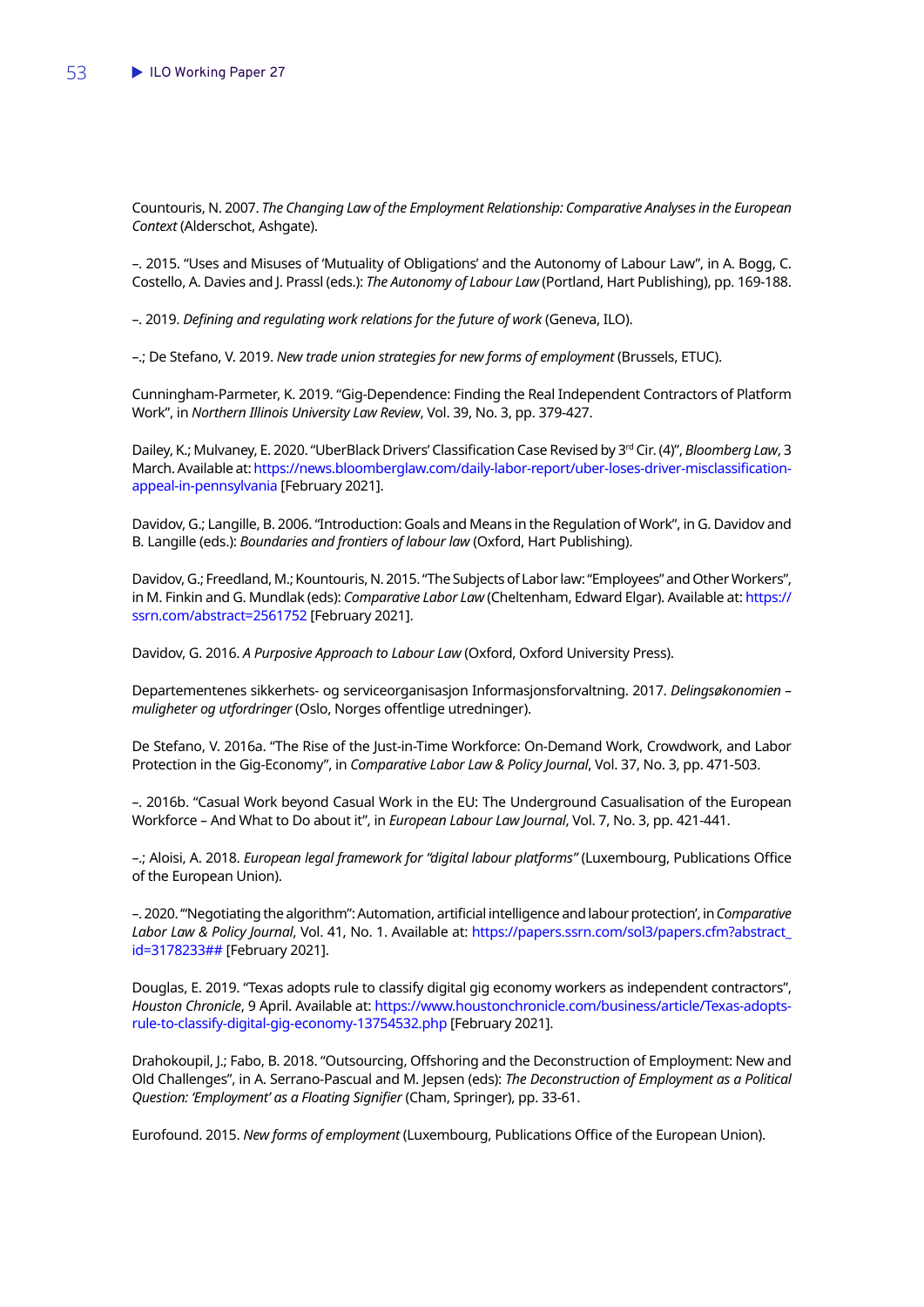–. 2017. "Slovenia: New measures against misuse of the employment relationship", *Eurofound*¸16 November. Available at: [https://www.eurofound.europa.eu/publications/article/2017/slovenia-new-measures-against](https://www.eurofound.europa.eu/publications/article/2017/slovenia-new-measures-against-misuse-of-the-employment-relationship)[misuse-of-the-employment-relationship](https://www.eurofound.europa.eu/publications/article/2017/slovenia-new-measures-against-misuse-of-the-employment-relationship) [February 2021].

–. 2018. *Employment and working conditions of selected types of platform work* (Luxembourg, Publications Office of the European Union).

–. 2020. *Telework and ICT-based mobile work: Flexible working in the digital age* (Luxembourg, Publications Office of the European Union).

European Commission. 2017. *Second phase consultation of Social Partners under Article 154 TFEU on a possi*ble revision of the Written Statement Directive (Directive 91/533/EEC) in the framework of the European Pillar of *Social Rights {C(2017) 6121 final}* (Brussels, European Commission).

European Commission. 2021. *Questions and Answers: First stage social partners consultation on improving the working conditions in platform work* (Brussels, European Commission). Available at: [https://ec.europa.eu/](https://ec.europa.eu/commission/presscorner/detail/en/qanda_21_656) [commission/presscorner/detail/en/qanda\\_21\\_656](https://ec.europa.eu/commission/presscorner/detail/en/qanda_21_656) [February 2021].

European Labour Law Network. 2013. *Regulating the employment relationship in Europe: a guide to Recommendation No. 198* (Geneva, ILO).

Freedland, M. 2007, "Application of labour and employment law beyond the contract of employment", in *International Labour Review*, Vol. 146, No. 1-2, pp. 3-20.

–.; Kountouris, N. 2011. *The Legal Construction of Personal Work Relations* (Oxford, Oxford University Press).

Frouin, J.-Y. 2020. *Réguler les plateformes numériques de travail* (Paris, Rapport au Premier Ministre).

Gamonal, S.; Rosado Marzán, C. 2019. *Principled Labor Law: U.S. Labor Law through a Latin American Method* (Oxford, Oxford University Press).

Global Commission on the Future of Work. 2019. *Work for a brighter future* (Geneva, ILO).

GMB Union. 2019. "Hermes and GMB in groundbreaking gig economy deal", 4 February. Available at: [https://](https://www.gmb.org.uk/news/hermes-gmb-groundbreaking-gig-economy-deal) [www.gmb.org.uk/news/hermes-gmb-groundbreaking-gig-economy-deal](https://www.gmb.org.uk/news/hermes-gmb-groundbreaking-gig-economy-deal) [February 2021].

Golding, G. 2019. "The Distinctiveness of the Employment Contract", in *Australian Journal of Labour Law*, Vol. 32, No. 2, pp. 170-190.

Gu, B.; Yu, H. C. E. 2020. "Korean national labor board recognizes "gig economy" driver for ride-hailing platform as employee, requiring just cause for termination by the service", 4 June. Available at: [http://www.bkl.](http://www.bkl.co.kr/upload/data/20200604/bkl-legalupdate-2020604-en.html#.XtjnNTozbIV) [co.kr/upload/data/20200604/bkl-legalupdate-2020604-en.html#.XtjnNTozbIV](http://www.bkl.co.kr/upload/data/20200604/bkl-legalupdate-2020604-en.html#.XtjnNTozbIV) [February 2021].

Haipeter, T.; Owczarek, D.; Faioli, M.; Iudicone, F. 2020. *Don't Gig Up: Final Report*.

Heyes, J.; Hastings, T. 2017. *The Practices of Enforcement Bodies in Detecting and Preventing Bogus Self-Employment* (Brussels, European Platform Undeclared Work).

Hyde, A. 2012. "Legal Responsibility for Labour Conditions Down the Production Chain", in J. Fudge, S. McCrystal and K. Sankaran (eds): *Challenging the Legal Boundaries of Work Regulation* (Cambridge, Hart Publishing), pp. 83-100.

ILO 1996. *Report VI (1) Contract labour* (Geneva, ILO).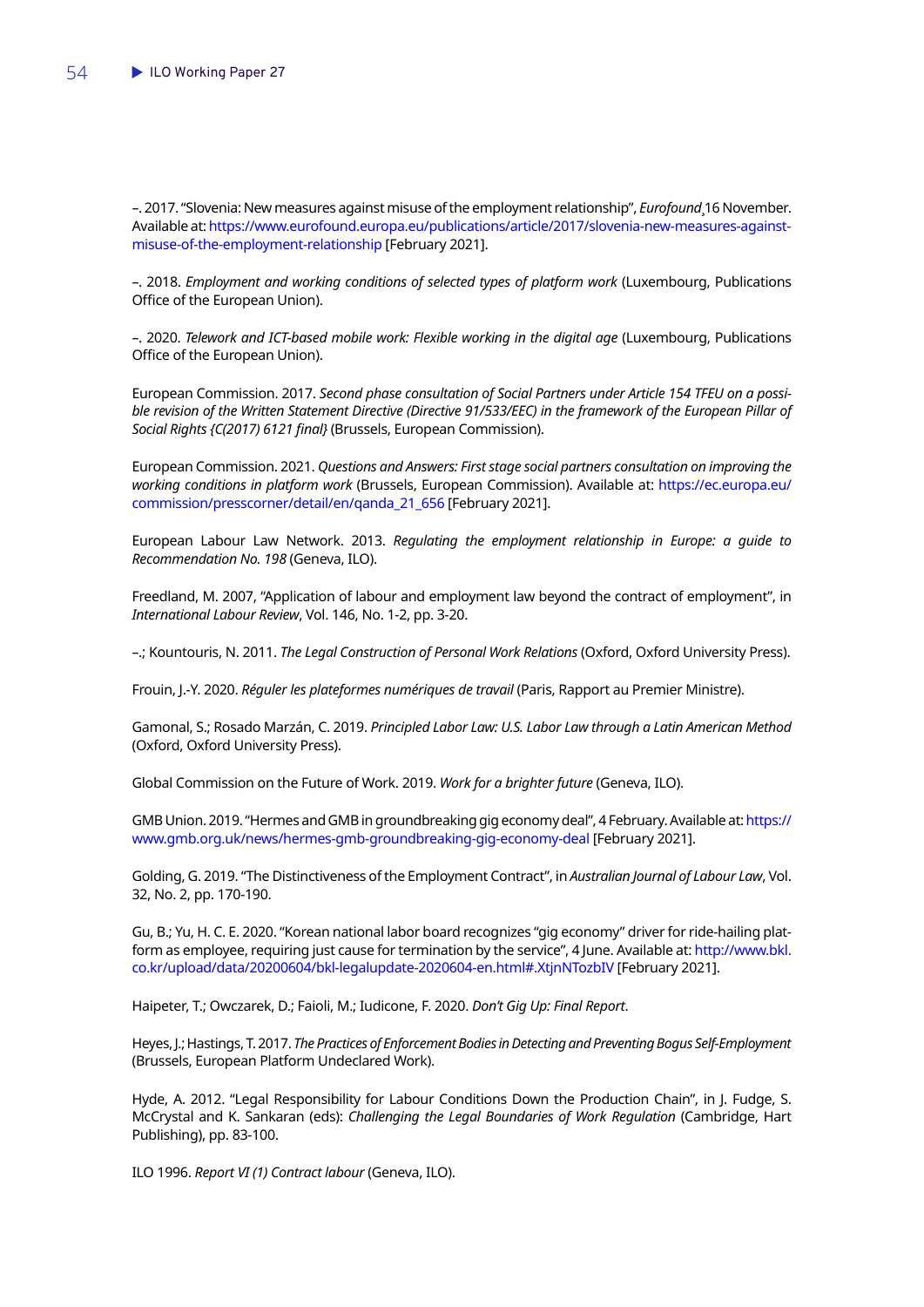- –. 1998a. *Report V (2B) Contract labour* (Geneva, ILO).
- –. 1998b. *Report V (2B) Add. Contract labour* (Geneva, ILO).
- –. 2003. *Report V The scope of the employment relationship* (Geneva, ILO).
- –. 2005. *Report V (1) The employment relationship* (Geneva, ILO).
- –. 2016. *Non-standard employment around the world: Understanding challenges, shaping prospects* (Geneva, ILO).

–. 2021. *World Employment and Social Outlook (WESO) 2021: The role of digital labour platforms in transforming the world of work* (Geneva, ILO).

ILO Committee of Experts. 2012. *Giving globalization a human face General Survey on the fundamental Conventions concerning rights at work in light of the ILO Declaration on Social Justice for a Fair Globalization, 2008* (Geneva, ILO).

–. 2020. *Promoting employment and decent work in a changing landscape* (Geneva, ILO).

ILO Committee on Freedom of Association. 2018. *Freedom of Association: Compilation of decisions of the Committee on Freedom of Association* (6th ed.) (Geneva, ILO).

Ilsøe, A.; Jesnes, K. 2020, "Chapter 5. Collective agreements for platforms and workers – two cases from the Nordic countries", in *Platform Work in the Nordic Models: Issues, Cases and Responses*, (Oslo, Nordic Council of Ministers).

Ilsøe, A.; Jesnes, K.; Hotvedt, M. 2020. "Chapter 6. Social partner responses in the Nordic platform economy" in *Platform Work in the Nordic Models: Issues, Cases and Responses*, (Oslo, Nordic Council of Ministers).

Io. 2018. "New paths to collective agreement coverage for platforms", *Fho*, 24 October. Available at: [https://](https://fho.dk/blog/2018/10/24/new-paths-to-collective-agreement-coverage-for-platforms/) [fho.dk/blog/2018/10/24/new-paths-to-collective-agreement-coverage-for-platforms/](https://fho.dk/blog/2018/10/24/new-paths-to-collective-agreement-coverage-for-platforms/) [February 2021].

Johnston, H.; Land-Kazlauskas, C. 2018. *Organizing on-demand: Representation, voice, and collective bargaining in the gig economy*, Conditions of Work and Employment Series No. 94 (Geneva, ILO).

Johnston, H. 2020. "Labour geographies of the platform economy: Understanding collective organizing strategies in the context of digitally mediated work", in *International Labour Review*, Vol. 159, No. 1, pp. 25-45.

Kilhoffer, Z.; De Groen, W. P.; Lenaerts, K.; Smits, I.; Hauben, H.; Waeyaert, W.; Giacumacatos, E.; Lhernould, J.- P.; Robin-Olivier, S. 2019. *Study to gather evidence on the working conditions of platform workers* (Luxembourg, Publications Office of the European Union).

Koolmees. W. 2021. "Reactie uitspraak Hoge Raad 6 november 2020 inzake de partijbedoeling en reactie op het artikel 'Naar een doeltreffend onderscheid tussen werknemerschap en ondernemerschap", 10 February 2021. Available at: [https://www.rijksoverheid.nl/binaries/rijksoverheid/documenten/kamerstukken/2021/02/10/](https://www.rijksoverheid.nl/binaries/rijksoverheid/documenten/kamerstukken/2021/02/10/kamerbrief-met-reactie-uitspraak-hoge-raad-6-november-2020-inzake-de-partijbedoeling/kamerbrief-met-reactie-uitspraak-hoge-raad-6-november-2020-inzake-de-partijbedoeling.pdf) [kamerbrief-met-reactie-uitspraak-hoge-raad-6-november-2020-inzake-de-partijbedoeling/kamerbrief-met](https://www.rijksoverheid.nl/binaries/rijksoverheid/documenten/kamerstukken/2021/02/10/kamerbrief-met-reactie-uitspraak-hoge-raad-6-november-2020-inzake-de-partijbedoeling/kamerbrief-met-reactie-uitspraak-hoge-raad-6-november-2020-inzake-de-partijbedoeling.pdf)[reactie-uitspraak-hoge-raad-6-november-2020-inzake-de-partijbedoeling.pdf](https://www.rijksoverheid.nl/binaries/rijksoverheid/documenten/kamerstukken/2021/02/10/kamerbrief-met-reactie-uitspraak-hoge-raad-6-november-2020-inzake-de-partijbedoeling/kamerbrief-met-reactie-uitspraak-hoge-raad-6-november-2020-inzake-de-partijbedoeling.pdf) [February 2021]

Le Monde avec AFP. 2020. "Deliveroo condamné en France aux prud'hommes pour travail dissimulé", *le Monde*, 6 February. Available at: [https://www.lemonde.fr/emploi/article/2020/02/06/deliveroo-condamne](https://www.lemonde.fr/emploi/article/2020/02/06/deliveroo-condamne-en-france-aux-prud-hommes-pour-travail-dissimule_6028697_1698637.html)[en-france-aux-prud-hommes-pour-travail-dissimule\\_6028697\\_1698637.html](https://www.lemonde.fr/emploi/article/2020/02/06/deliveroo-condamne-en-france-aux-prud-hommes-pour-travail-dissimule_6028697_1698637.html) [February 2021].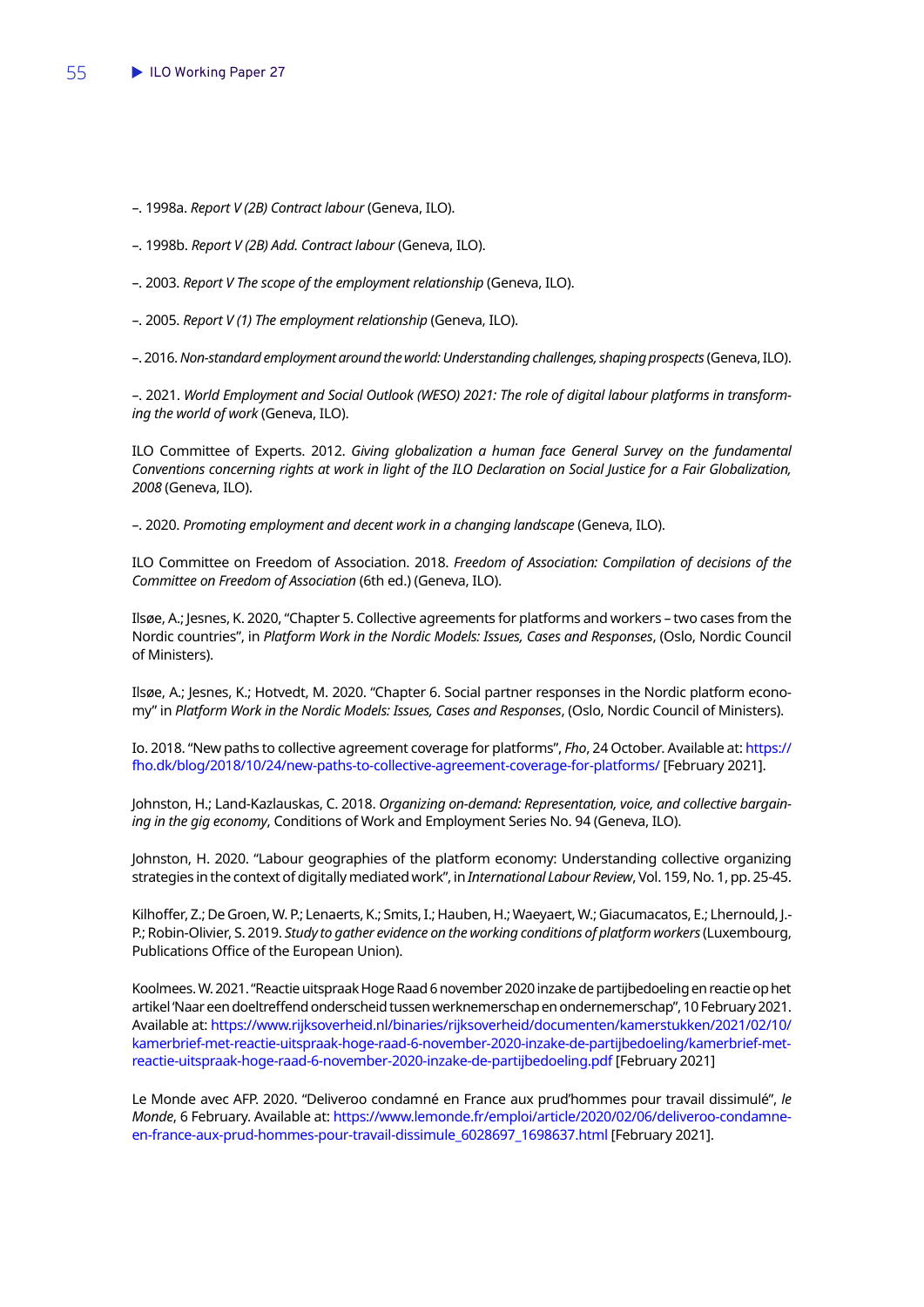Lenaerts, K.; Kilhoffer, Z.; de Groen, W. P.; Bosc, R.; Salez, N.; Eichhorst, W.; Ody, M.; Askitas, N.; Meys, N. 2018. Online Talent Platforms, Labour Market Intermediaries and the Changing World of Work (Brussels, CEPS).

Lianos, I.; Countouris, N.; De Stefano, V. 2019. "Re-thinking the competition law/labour law interaction: Promoting a fairer labour market", in *European Labour Law Journal* 2019, Vol. 10, No. 3, pp. 291-333.

Lindahl, B. 2019. "Oslo Foodora riders on strike", *Nordic Labour Journal*, 19 September. Available at: [http://](http://www.nordiclabourjournal.org/nyheter/news-2019/article.2019-09-09.4705108683) [www.nordiclabourjournal.org/nyheter/news-2019/article.2019-09-09.4705108683](http://www.nordiclabourjournal.org/nyheter/news-2019/article.2019-09-09.4705108683) [February 2021].

Marín, E. 2006. "The Employment Relationship: The Issue at the International Level", in G. Davidov and B. Langille (eds.): *Boundaries and frontiers of labour law* (Oxford, Hart Publishing).

Marshall, A. 2020. "Now the Courts Will Decide Whether Uber Drivers Are Employees", *Wired*, 1 March. Available at:<https://www.wired.com/story/courts-decide-uber-drivers-employees/>[February 2021].

Martinusso, J. 2018. "Brazil: One Year Later: Looking At The Impact of Brazil's Labor Reform", *mondaq*, 21 November. Available at: [https://www.mondaq.com/brazil/Employment-and-HR/756776/One-Year-Later-](https://www.mondaq.com/brazil/Employment-and-HR/756776/One-Year-Later-Looking-At-The-Impact-Of-Brazil39s-Labor-Reform)[Looking-At-The-Impact-Of-Brazil39s-Labor-Reform](https://www.mondaq.com/brazil/Employment-and-HR/756776/One-Year-Later-Looking-At-The-Impact-Of-Brazil39s-Labor-Reform) [February 2021].

Minerva D.; Stefanov, R. 2018. *Evasion of Taxes and Social Security Contributions* (Brussels, European Platform Undeclared Work).

New Zealand Council of Trade Unions. 2019. *Submission of the New Zealand Council of Trade Unions Te Kauae Kaimahi to the Productivity Commission on the inquiry into Technological Change and the Future of Work*  (Wellington).

OECD. 2019. *OECD Employment Outlook 2019: The Future of Work* (Paris, OECD).

Overduin C. 2015. "Van VAR via BGL naar DBA = een slecht plan", in *Weekblad fiscaal recht*, No. 1408.

Parodi E. 2021. "Milan prosecutors order food delivery groups to hire riders, pay 733 million euros in fines", *Reuters*, 24 February. Available at: [https://www.reuters.com/article/italy-prosecutors-riders/milan-prosecutors](https://www.reuters.com/article/italy-prosecutors-riders/milan-prosecutors-order-food-delivery-groups-to-hire-riders-pay-733-mln-euros-in-fines-idUSL8N2KU78Z)[order-food-delivery-groups-to-hire-riders-pay-733-mln-euros-in-fines-idUSL8N2KU78Z](https://www.reuters.com/article/italy-prosecutors-riders/milan-prosecutors-order-food-delivery-groups-to-hire-riders-pay-733-mln-euros-in-fines-idUSL8N2KU78Z) [February 2021].

Pesole, A.; Urzí Brancati, M.C.; Fernández-Macías, E.; Biagi, F.; González Vázquez, I. 2018. *Platform Workers in Europe: Evidence from the COLEEM Survey* (Luxembourg, Publications Office of the European Union).

Pinto, M.; Smith, R.; Tung, I. 2019. *Rights at Risk: Gig companies' Campaign to Upend Employment as We Know It* (New York, NELP).

Prassl, J. 2015. *The Concept of the Employer* (Oxford, Oxford University Press).

–. 2018. *Humans as a Service: The Promise and Perils of Work in the Gig Economy* (Oxford, Oxford Univesity Press).

Rubinstein, D.; Landergan, K.; Gronewold, A. 2020. "California narrative casts a pall over East Coast efforts to elevate gig economy workers", *Politico*, 3 February. Available at: [https://www.politico.com/states/new-york/](https://www.politico.com/states/new-york/city-hall/story/2020/02/28/california-narrative-casts-a-pall-over-east-coast-efforts-to-elevate-gig-economy-workers-1264378) [city-hall/story/2020/02/28/california-narrative-casts-a-pall-over-east-coast-efforts-to-elevate-gig-economy](https://www.politico.com/states/new-york/city-hall/story/2020/02/28/california-narrative-casts-a-pall-over-east-coast-efforts-to-elevate-gig-economy-workers-1264378)[workers-1264378](https://www.politico.com/states/new-york/city-hall/story/2020/02/28/california-narrative-casts-a-pall-over-east-coast-efforts-to-elevate-gig-economy-workers-1264378) [February 2021].

Rideout, R. 2000. "The Lack of Principles in Labour Law", in *Current Legal Problems*, Vol. 53, No. 1, pp. 409-447.

Ryoo, K. H.; Gu, B; Kim, T. G. 2019. "Korea Technology Sector Legal Developments", 23 December. Available at: <http://www.bkl.co.kr/upload/data/20191223/bkl-legalupdate-20191223.html#.XtdACDozakE>[February 2021].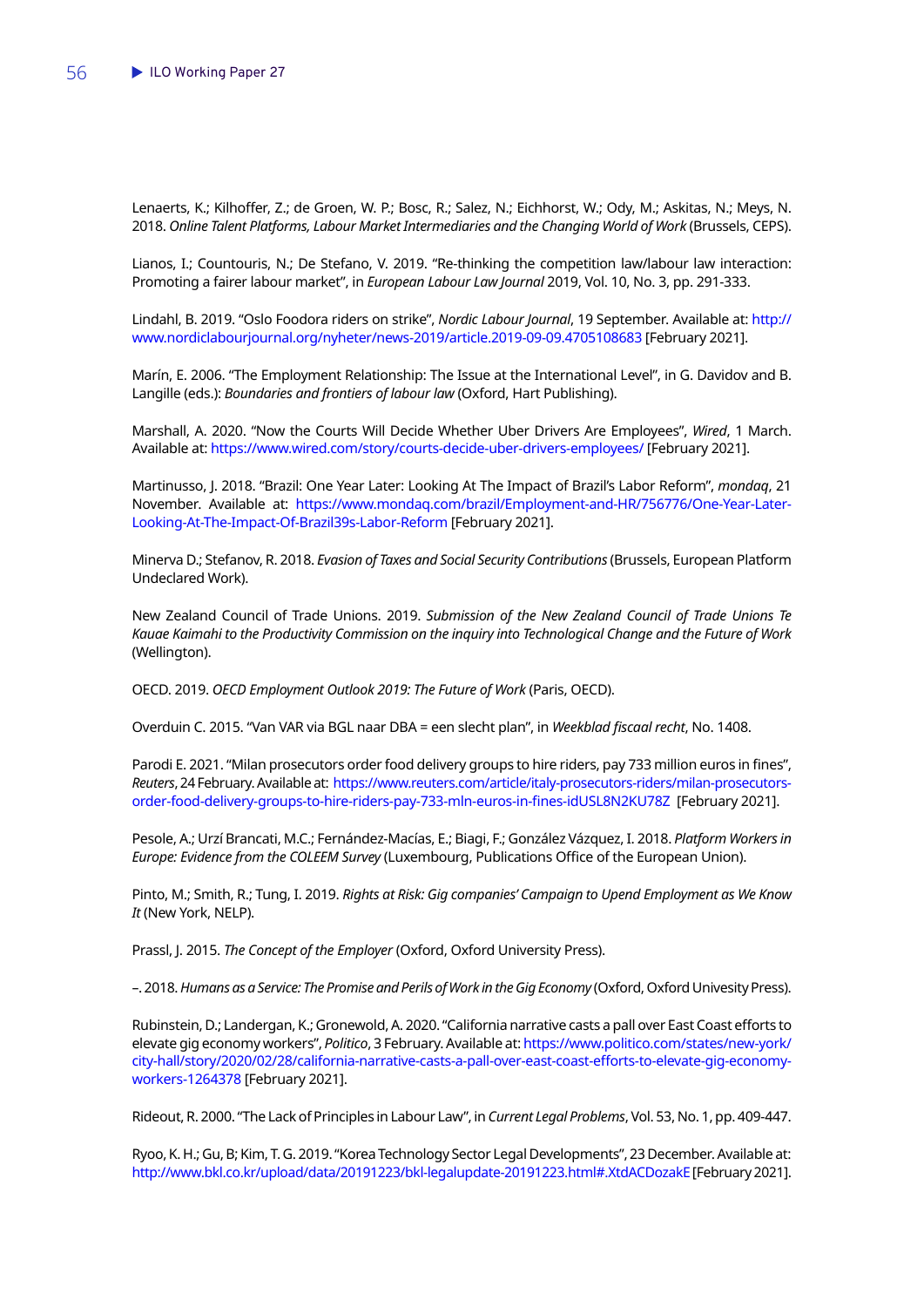Sachs, B. 2018. "Looks like the gig is up for Uber in California", *onlabor*, 1 May. Available at: [https://onlabor.](https://onlabor.org/looks-like-the-gig-is-up-for-uber-in-california/) [org/looks-like-the-gig-is-up-for-uber-in-california/](https://onlabor.org/looks-like-the-gig-is-up-for-uber-in-california/) [February 2021].

Schaedel, J.; Boughton, R. and Xu, J. 2020. "California brings action against Uber and Lyft for misclassifying drivers", *Lexology*, 20 May. Available at: [https://www.lexology.com/library/detail.aspx?g=b3b8b983-13b7-](https://www.lexology.com/library/detail.aspx?g=b3b8b983-13b7-4e61-99b8-8bdeb5962126) [4e61-99b8-8bdeb5962126](https://www.lexology.com/library/detail.aspx?g=b3b8b983-13b7-4e61-99b8-8bdeb5962126) [February 2021].

Schlachter, M. 2019. "Trade union representation for new forms of employment", in *European Labour Law Journal*, Vol. 10, No. 3, pp. 229-239.

Smith, R. 2018. *"Marketplace Platforms" and "Employers" Under State Law – Why We Should Reject Corporate Solutions and Support Worker-Led Innovation* (New York, NELP).

Stevens, Y.; Put, J. 2018. "Het laatste heilige huisje: professionele apartheid in de sociale zekerheid", in R. De Corte, M. De Vos, P. Humblet, F. Kéfer and E. Van Hoorde (eds): *De taal is gans het recht. Liber Amicorum Willy van Eeckhoutte* (Mechelen, Kluwer) pp. 135-149.

Svensson-stiftelsen. 2019. "Victory for Foodora riders trike – collective agreement in place", 1 October. Available at: [https://www.svenssonstiftelsen.com/post/victory-for-foodora-strikers-collective-agreement](https://www.svenssonstiftelsen.com/post/victory-for-foodora-strikers-collective-agreement-in-place)[in-place](https://www.svenssonstiftelsen.com/post/victory-for-foodora-strikers-collective-agreement-in-place) [February 2021].

Swaving Dijkstra, E. 2016. "De opvolger van de VAR: een politieke wolf in schaapskleren?", in *Weekblad fiscaal recht*, No. 93.

Swissinfo. 2020. "Uber accepts Swiss court decision on employee", 7 December. Available at: [https://www.](https://www.swissinfo.ch/eng/business/uber-accepts-swiss-court-decision-on-employee/46208314) [swissinfo.ch/eng/business/uber-accepts-swiss-court-decision-on-employee/46208314](https://www.swissinfo.ch/eng/business/uber-accepts-swiss-court-decision-on-employee/46208314) [February 2021].

Todolí, A. 2021. "Borrador de la ley "rider" y un pequeño comentario.", 18 February. Available at: [https://](https://adriantodoli.com/2021/02/18/borrador-de-la-ley-rider-y-un-pequeno-comentario/) [adriantodoli.com/2021/02/18/borrador-de-la-ley-rider-y-un-pequeno-comentario/](https://adriantodoli.com/2021/02/18/borrador-de-la-ley-rider-y-un-pequeno-comentario/) [February 2021].

Varela, A. F. 2021. "Acuerdo para la ley de 'riders': qué han acordado Gobierno, patronal y sindicatos y qué puede pasar ahora", *Business Insider*, 11 February. Available at: [https://www.businessinsider.es/pasa-acuerdo](https://www.businessinsider.es/pasa-acuerdo-social-riders-sean-asalariados-808913?amp=1)[social-riders-sean-asalariados-808913?amp=1](https://www.businessinsider.es/pasa-acuerdo-social-riders-sean-asalariados-808913?amp=1) [February 2021].

Widner, J. 2019. "Gig economy un-gigged: collective bargaining agreement for bike couriers", *Lexology*, 18 December. Available at: [https://www.lexology.com/library/detail.aspx?g=0771b65a-6105-4128-a8a1](https://www.lexology.com/library/detail.aspx?g=0771b65a-6105-4128-a8a1-f384982f474d) [f384982f474d](https://www.lexology.com/library/detail.aspx?g=0771b65a-6105-4128-a8a1-f384982f474d) [February 2021].

Wouters, M. 2019. "The classification of employment relationships in Belgium", in *European Labour Law Journal*, Vol. 10, No. 3, pp. 198-218.

Yun, A. 2007. *The ILO Recommendation on the Employment Relationship and its Relevance in the Republic of Korea* (Geneva, ILO).

Zhou, I. 2020. *Digital Labour Platforms and Labour Protection in China*, ILO Working Paper 11 (Geneva, ILO).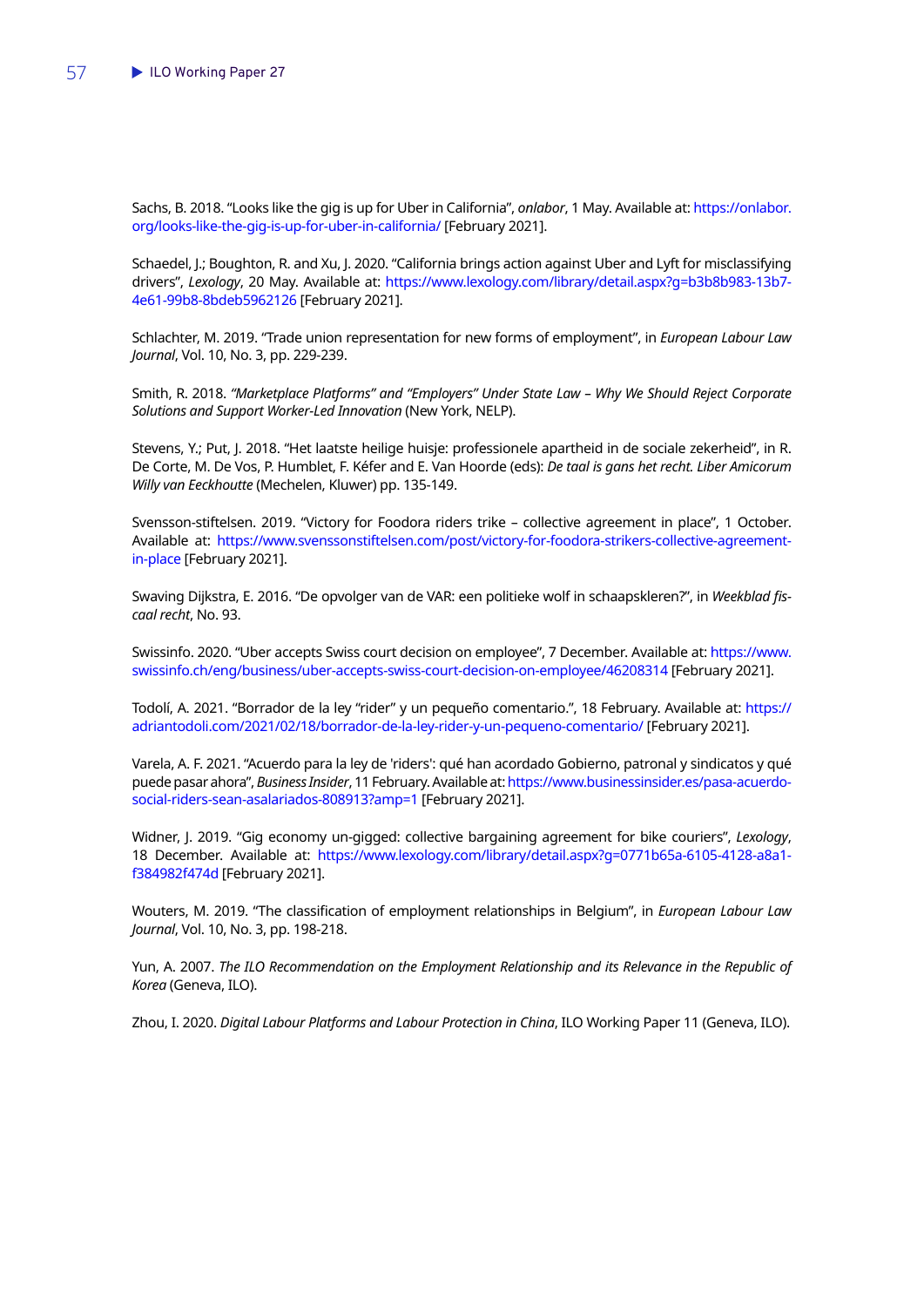# <span id="page-59-0"></span>**Acknowledgements**

This study was prepared within the framework of the Odysseus grant "Employment rights and labour protection in the on-demand economy" granted by the *FWO Research Foundation – Flanders* to Prof. De Stefano. The authors are very grateful to Martine Humblet for very useful comments on this paper. The usual disclaimer applies. This paper is updated to February 25, 2021.